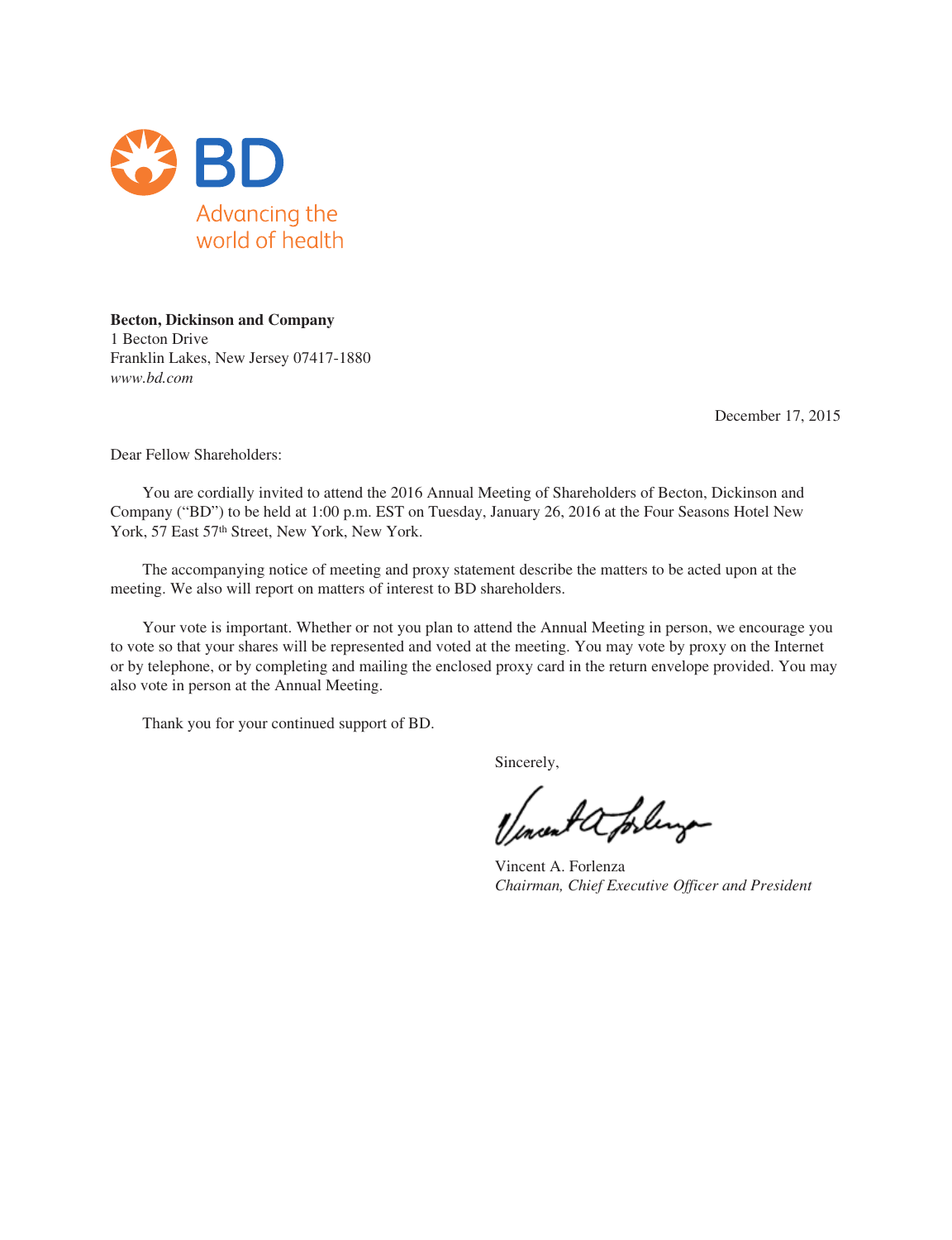# **NOTICE OF ANNUAL MEETING OF SHAREHOLDERS**

# **Becton, Dickinson and Company 1 Becton Drive Franklin Lakes, New Jersey 07417-1880**

December 17, 2015

The 2016 Annual Meeting of Shareholders of Becton, Dickinson and Company ("BD") will be held as follows:

| DATE: Tuesday, January 26, 2016                                                                                |
|----------------------------------------------------------------------------------------------------------------|
| TIME: $1:00$ p.m. EST                                                                                          |
| <b>LOCATION:</b> Four Seasons Hotel New York                                                                   |
| 57 East 57 <sup>th</sup> Street                                                                                |
| New York, New York                                                                                             |
| PURPOSE: To consider and act upon the following proposals:                                                     |
| 1. The election as directors of the 12 nominees named in the attached proxy statement for a one-<br>year term; |
| 2. The ratification of the selection of the independent registered public accounting firm;                     |
| 3. An advisory vote to approve named executive officer compensation;                                           |
| 4. Approval of amondments to the 2004 Employee and Director Equity Reseal Compensation                         |

- 4. Approval of amendments to the 2004 Employee and Director Equity-Based Compensation Plan; and
- 5. Such other business as may properly come before the meeting.

Shares represented by properly executed proxies will be voted in accordance with the instructions specified therein. Shares represented by properly executed proxies that do not provide specific voting instructions will be voted in accordance with the recommendations of BD's Board of Directors set forth in the accompanying proxy statement.

**Important Notice Regarding the Availability of Proxy Materials for the 2016 Annual Meeting of Shareholders to be held on January 26, 2016. BD's proxy statement and 2015 Annual Report, which includes BD's consolidated financial statements, are available at** *www.bd.com/investors/.*

Shareholders of record at the close of business on December 4, 2015 will be entitled to attend and vote at the meeting.

By order of the Board of Directors,

Gay De Zes

Gary DeFazio *Senior Vice President and Corporate Secretary*

## **YOU CAN VOTE BY PROXY OR SUBMIT VOTING INSTRUCTIONS IN ONE OF THREE WAYS:**

- **1. VIA THE INTERNET: Visit the website noted on your proxy/voting instruction card.**
- **2. BY TELEPHONE: Use the telephone number noted on your proxy/voting instruction card.**
- **3. BY MAIL: Promptly return your signed and dated proxy/voting instruction card in the enclosed envelope.**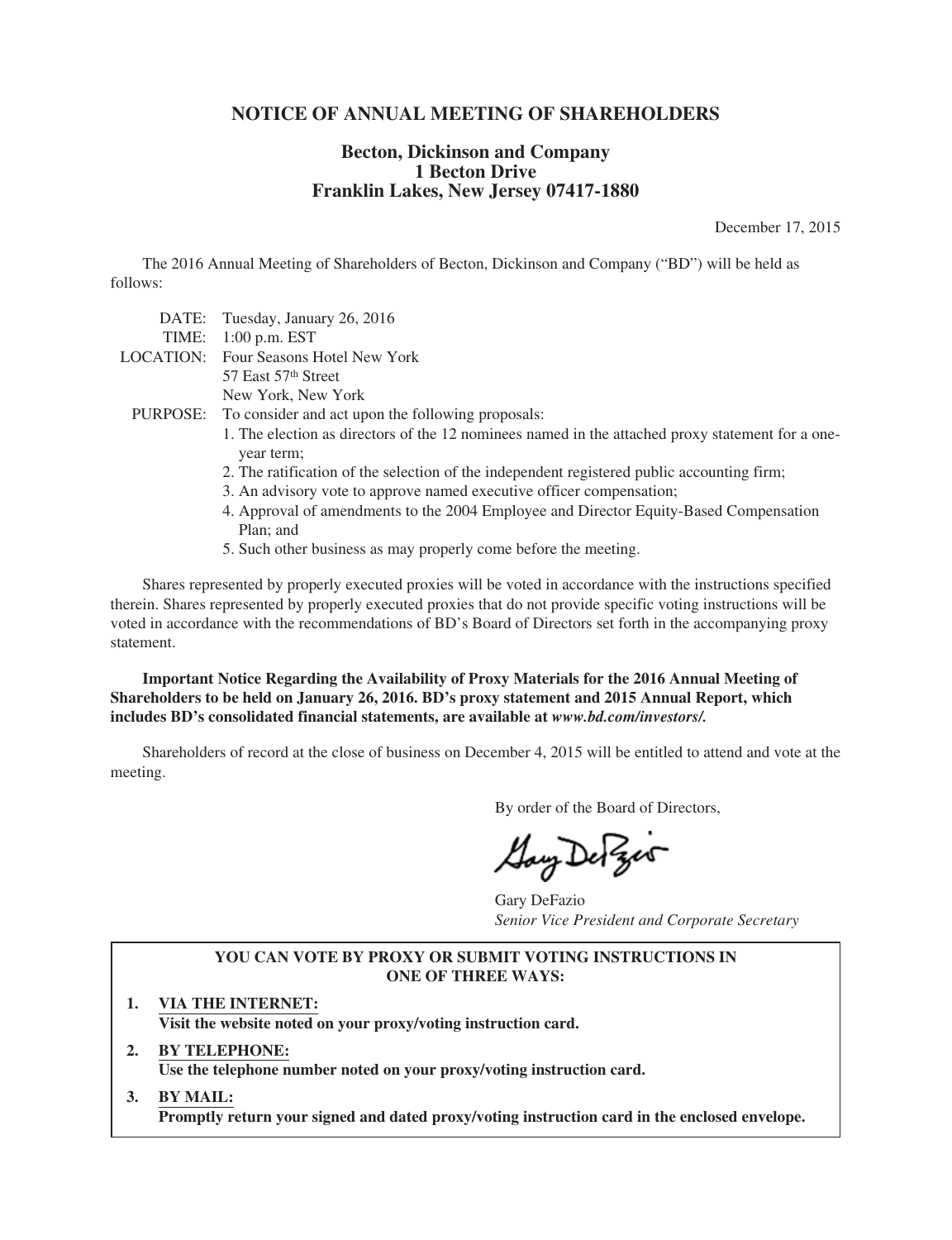# **Table of Contents**

|                                                                      | 1                 |
|----------------------------------------------------------------------|-------------------|
|                                                                      |                   |
| Shareholders entitled to vote; Attendance at the 2016 Annual Meeting | 1                 |
|                                                                      | 1                 |
|                                                                      | $\overline{2}$    |
|                                                                      | $\overline{2}$    |
|                                                                      | 3                 |
|                                                                      | 3                 |
| Securities owned by certain beneficial owners                        | 3                 |
| Securities owned by directors and management                         | $\overline{4}$    |
| Section 16(a) beneficial ownership reporting compliance              | 5                 |
|                                                                      | 5                 |
|                                                                      | 5                 |
|                                                                      | 10                |
|                                                                      | 10                |
|                                                                      | 10                |
| Board, Committee and annual meeting attendance                       | 13                |
|                                                                      | 14                |
|                                                                      | 16                |
|                                                                      | 17                |
|                                                                      | 17                |
|                                                                      | 17                |
|                                                                      | 18                |
|                                                                      | 19                |
|                                                                      | 19                |
| Director independence; Policy regarding related person transactions  | 22                |
|                                                                      | 23                |
| REPORT OF THE COMPENSATION AND MANAGEMENT DEVELOPMENT                |                   |
|                                                                      | 24                |
|                                                                      | 26                |
|                                                                      | 40                |
|                                                                      |                   |
|                                                                      | 40                |
| Information Regarding Plan Awards in Fiscal Year 2015                | 42                |
|                                                                      | 44                |
|                                                                      | 46                |
|                                                                      | 46                |
| Payments Upon Termination of Employment or Change in Control         | 50                |
| PROPOSAL 2. RATIFICATION OF SELECTION OF INDEPENDENT REGISTERED      |                   |
|                                                                      | 54                |
|                                                                      | 55                |
| PROPOSAL 3. ADVISORY VOTE TO APPROVE NAMED EXECUTIVE OFFICER         |                   |
|                                                                      | 56                |
| PROPOSAL 4. APPROVAL OF AMENDMENTS TO THE 2004 EMPLOYEE AND          |                   |
|                                                                      | 56                |
|                                                                      | 62                |
| SHAREHOLDER PROPOSALS OR DIRECTOR NOMINATIONS FOR 2017 ANNUAL        |                   |
|                                                                      | 63                |
| RECONCILIATION OF NON-GAAP FINANCIAL MEASURES                        | <b>APPENDIX A</b> |
| 2004 EMPLOYEE AND DIRECTOR EQUITY-BASED COMPENSATION PLAN            | <b>APPENDIX B</b> |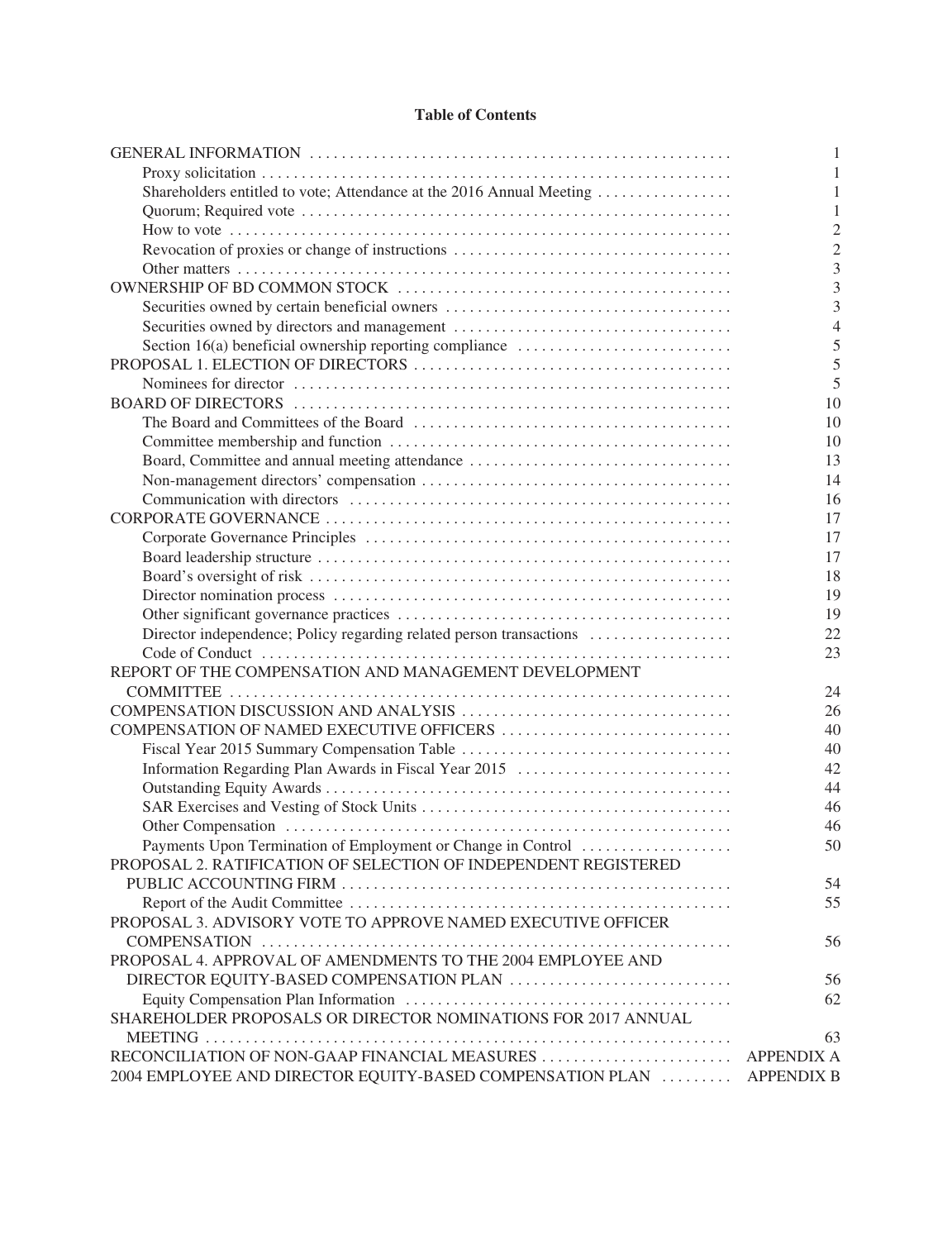## **PROXY STATEMENT**

## **2016 ANNUAL MEETING OF SHAREHOLDERS Tuesday, January 26, 2016**

# **BECTON, DICKINSON AND COMPANY 1 Becton Drive Franklin Lakes, New Jersey 07417-1880**

## **GENERAL INFORMATION**

## **Proxy solicitation**

These proxy materials are being mailed or otherwise sent to shareholders of Becton, Dickinson and Company ("BD") on or about December 17, 2015 in connection with the solicitation of proxies by the BD Board of Directors for BD's 2016 Annual Meeting of Shareholders (the "2016 Annual Meeting") to be held at 1:00 p.m. EST on Tuesday, January 26, 2016 at the Four Seasons Hotel New York, 57 East 57th Street, New York, New York.

BD's directors and its officers and other associates also may solicit proxies by telephone or otherwise. Brokers and other nominees will be requested to solicit proxies or authorizations from beneficial owners and will be reimbursed for their reasonable expenses. BD has retained MacKenzie Partners, Inc. to assist in soliciting proxies for a fee not to exceed \$25,000 plus expenses. The cost of soliciting proxies will be borne by BD.

**Important Notice Regarding the Availability of Proxy Materials for the 2016 Annual Meeting of Shareholders to be held on January 26, 2016. This proxy statement and BD's 2015 Annual Report to Shareholders are also available at** *www.bd.com/investors/.*

### **Shareholders entitled to vote; Attendance at the 2016 Annual Meeting**

Shareholders of record at the close of business on December 4, 2015 are entitled to notice of, and to vote at, the meeting. As of such date, there were 212,165,747 shares of BD common stock outstanding, each entitled to one vote.

If your shares are held in the name of a bank, broker or other nominee (also known as shares held in "street name") and you wish to attend the meeting, you must present proof of ownership as of the record date, such as a bank or brokerage account statement, to be admitted. BD may request appropriate identification for any person seeking to attend the meeting as a condition of admission.

### **Quorum; Required vote**

The holders of a majority of the shares entitled to vote at the meeting must be present in person or represented by proxy to constitute a quorum. Directors are elected by a majority of the votes cast at the meeting (Proposal 1). If an incumbent director does not receive the requisite vote, he or she must offer to submit his or her resignation, and the Board will decide whether to accept the resignation in accordance with the process described later in this proxy statement. Approval of Proposals 2, 3 and 4 requires the affirmative vote of a majority of the votes cast at the meeting.

Under New Jersey law, abstentions and shares that brokers do not have the authority to vote in the absence of timely instructions from the beneficial owners will not be counted as votes cast, and, accordingly, will have no effect on the outcome of the vote for any of the proposals. Proposal 2 is a "discretionary item", and New York Stock Exchange ("NYSE") member brokers that do not receive instructions on how to vote from beneficial owners may cast those votes in their discretion on Proposal 2.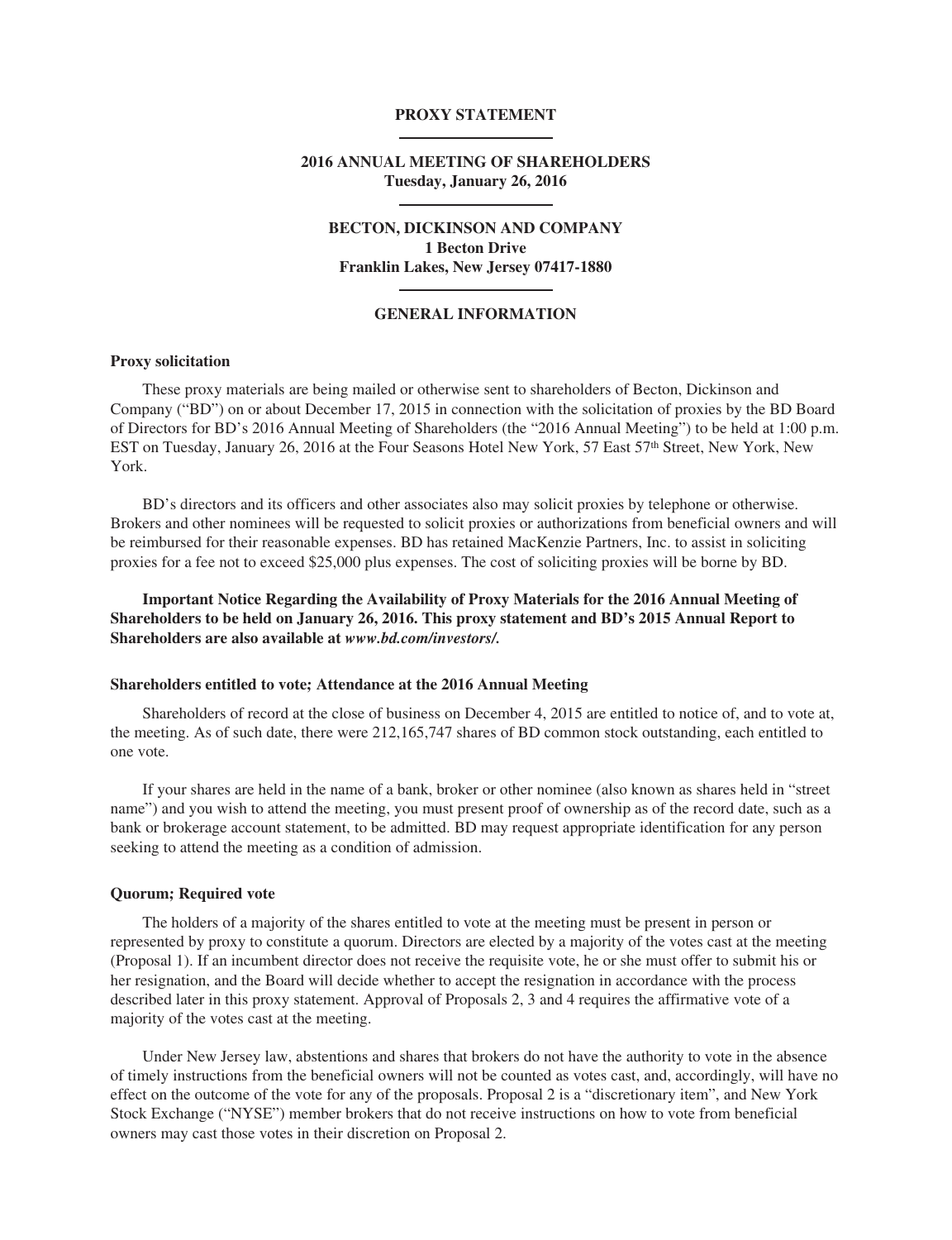#### **How to vote**

Shareholders of record may cast their votes at the meeting. In addition, shareholders of record may cast their votes by proxy, and participants in the BD plans described below may submit their voting instructions, by:

- using the Internet and voting at the website listed on the enclosed proxy/voting instruction card (the "proxy card");
- using the telephone number listed on the proxy card; or
- signing, completing and returning the proxy card in the enclosed postage-paid envelope.

Votes cast through the Internet and telephone votes are authenticated by use of a personal identification number. This procedure allows shareholders to appoint a proxy, and the various plan participants to provide voting instructions, and to confirm that their actions have been properly recorded. Specific instructions to be followed are set forth on the proxy card. If you vote through the Internet or by telephone, you do not need to return your proxy card. **In order to be timely processed, voting instructions submitted by participants in BD's Global Share Investment Program (the "GSIP") must be received by 12:00 p.m. EST on January 20, 2016, and voting instructions submitted by participants in all other BD plans must be received by 12:00 p.m. EST on January 22, 2016. All proxies submitted by record holders through the Internet or by telephone must be received by 11:00 a.m. EST on January 26, 2016.**

If you are the beneficial owner of shares held in "street name", you have the right to direct your bank, broker or other nominee on how to vote your shares by using the voting instruction form provided to you by your nominee, or by following their instructions for voting through the Internet or by telephone. In the alternative, you may vote in person at the meeting if you obtain a valid proxy from your bank, broker or other nominee and present it at the meeting.

Shares represented by properly executed proxies will be voted in accordance with the instructions specified therein. Shares represented by properly executed proxies that do not specify voting instructions will be voted in accordance with the recommendations of the Board of Directors set forth in this proxy statement.

## *Savings Incentive Plan (the "SIP")*

Participants in the SIP, BD's 401(k) plan, are named fiduciaries. As named fiduciaries, they may instruct the SIP trustee how to vote the shares of BD common stock allocated to their SIP accounts. Shares for which no voting instructions have been received by the SIP trustee will be voted in the same proportion as those shares for which timely instructions are received.

## *Participants in Other Plans*

Participants in BD's Deferred Compensation and Retirement Benefit Restoration Plan (the "Restoration Plan"), the 1996 Directors' Deferral Plan (the "Directors Deferral Plan"), and the GSIP (if so provided under the terms of the local country GSIP plan) may provide voting instructions for all shares of BD common stock allocated to their plan accounts. The trustees of these plans will vote the plan shares for which they do not receive instructions in the same proportion as the plan shares for which they do receive instructions.

Proxies representing shares of BD common stock held of record also will serve as proxies for shares held under the Direct Stock Purchase Plan sponsored and administered by Computershare Trust Company, N.A. and any shares of BD common stock allocated to participants' accounts under the plans mentioned above, if the registrations are the same. Separate mailings will be made for shares not held under the same registrations.

### **Revocation of proxies or change of instructions**

A proxy given by a shareholder of record may be revoked or changed at any time before it is voted by:

• sending written notice of revocation to the Corporate Secretary of BD at the address set forth above or delivering such notice at the meeting prior to the voting of the proxy,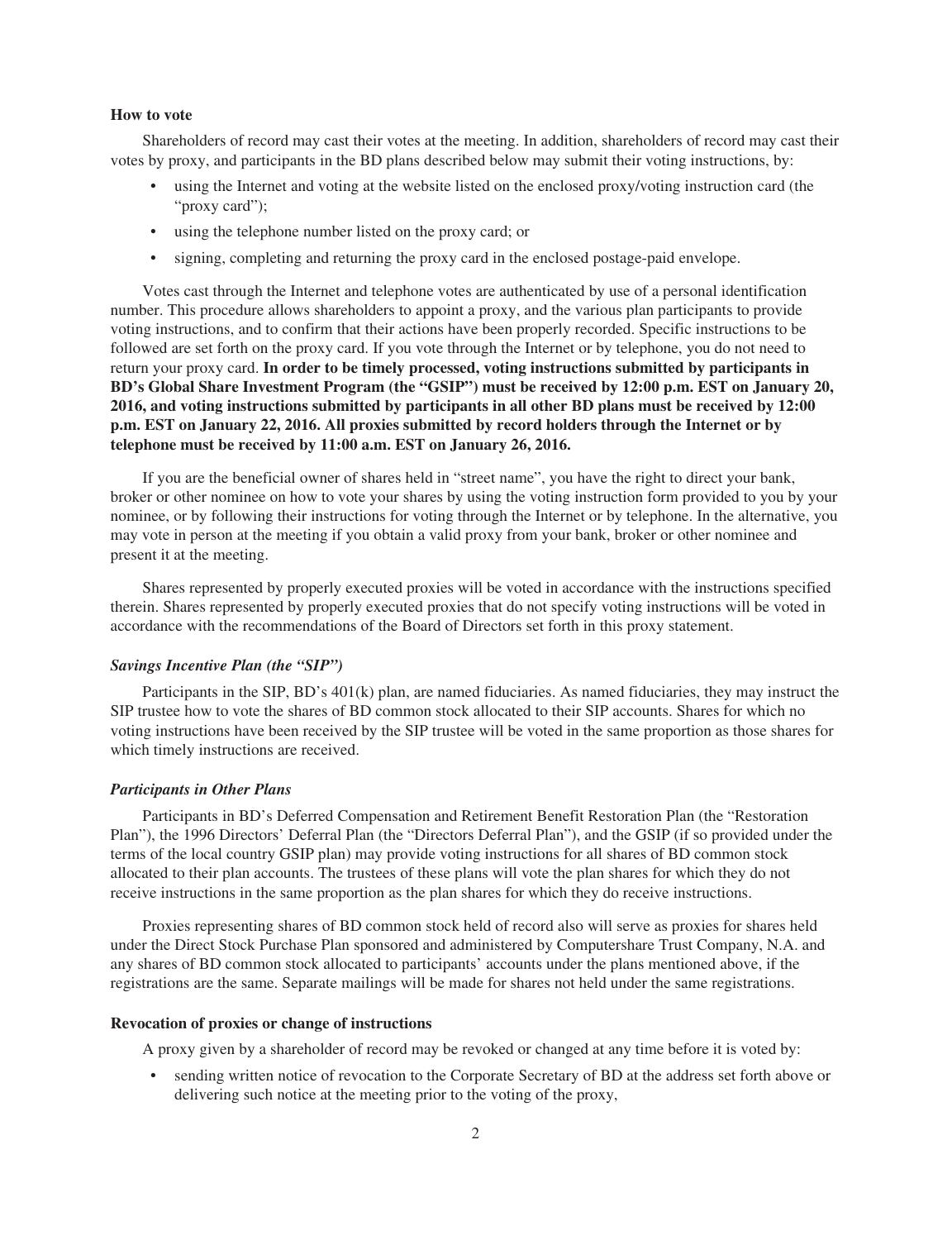- delivering a proxy (by one of the methods described above under the heading "How to vote") bearing a later date, or
- voting in person by written ballot at the meeting.

Participants in the plans described above may change their voting instructions by delivering new voting instructions by one of the methods described above under the heading "How to vote."

If you are the beneficial owner of shares held in "street name", you may submit new voting instructions in the manner provided by your bank, broker or other nominee, or you may vote in person at the meeting in the manner described above under the heading "How to vote."

## **Other matters**

The Board of Directors is not aware of any matters to be presented at the meeting other than those set forth in the accompanying notice. If any other matters properly come before the meeting, the persons named in the proxy card will vote on such matters in accordance with their best judgment.

## **OWNERSHIP OF BD COMMON STOCK**

### **Securities owned by certain beneficial owners**

The following table sets forth as of September 30, 2015, information concerning those persons known to BD to be the beneficial owner of more than 5% of BD's outstanding common stock. This information is based on filings made by such persons with the Securities and Exchange Commission ("SEC").

| Name and address of beneficial owner                                                                            | Amount and<br>nature of<br>beneficial ownership | <b>Percent of class</b> |
|-----------------------------------------------------------------------------------------------------------------|-------------------------------------------------|-------------------------|
| T. Rowe Price Associates, Inc.                                                                                  |                                                 |                         |
| 100 E. Pratt Street                                                                                             |                                                 |                         |
| Baltimore, MD 21202 $\dots \dots \dots \dots \dots \dots \dots \dots \dots \dots \dots \dots \dots \dots \dots$ | 16,836,276(1)                                   | 8.0%                    |
| The Vanguard Group, Inc.                                                                                        |                                                 |                         |
| 100 Vanguard Boulevard                                                                                          |                                                 |                         |
|                                                                                                                 | 13,202,887(2)                                   | $6.3\%$                 |
| <b>State Street Corporation</b>                                                                                 |                                                 |                         |
| <b>State Street Financial Center</b>                                                                            |                                                 |                         |
| <b>One Lincoln Street</b>                                                                                       |                                                 |                         |
|                                                                                                                 | 11,959,855(3)                                   | 5.7%                    |
| Wellington Management Co., LLP                                                                                  |                                                 |                         |
| 280 Congress St.                                                                                                |                                                 |                         |
| <b>Boston, MA 02110</b>                                                                                         | 10,932,180(4)                                   | 5.2%                    |
|                                                                                                                 |                                                 |                         |

- (1) The beneficial owner has sole dispositive power with respect to these shares, and sole voting power with respect to 4,382,063 shares.
- (2) The beneficial owner has sole dispositive power with respect to 12,801,309 shares and shared dispositive power with respect to 401,578 shares, and sole voting power with respect to 390,145 shares and shared voting power with respect to 17,400 shares.
- (3) The beneficial owner has sole dispositive power with respect to these shares and sole voting power with respect to 109,949 shares.
- (4) The beneficial owner has sole dispositive power with respect to these shares, and has shared voting power with respect to 5,555,886 shares.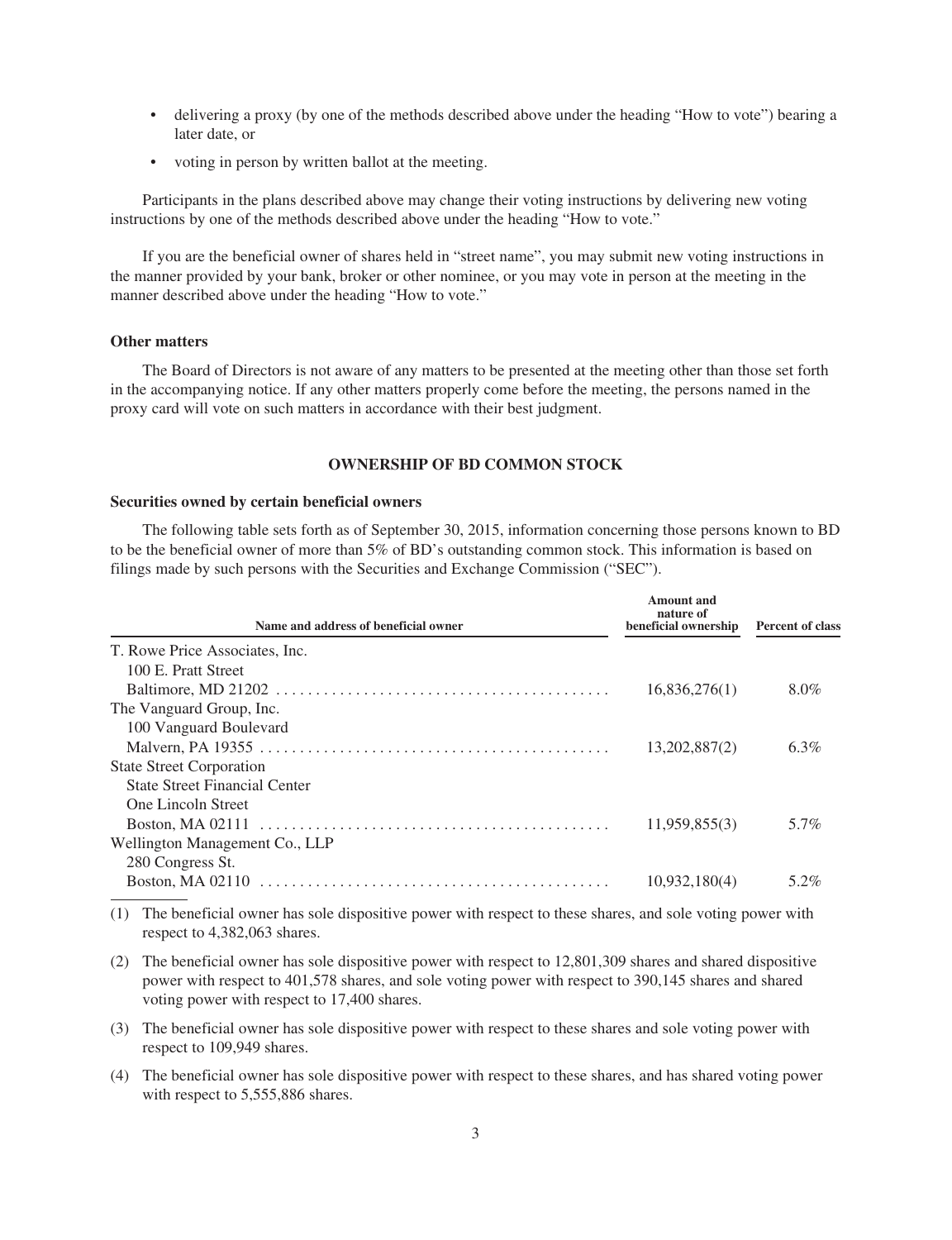#### **Securities owned by directors and management**

The following table sets forth as of December 7, 2015 information concerning the beneficial ownership of BD common stock by (i) each director, (ii) the executive officers named in the Summary Compensation Table on page 40, and (iii) all nominees for director and executive officers as a group. In general, "beneficial ownership" includes those shares that a director or executive officer has the sole or shared power to vote or dispose of, including shares that may be acquired under outstanding equity compensation awards or otherwise within 60 days. Except as indicated in the footnotes to the table, each person has the sole power to vote and dispose of the shares he or she beneficially owns.

BD has a policy that prohibits directors, officers and employees from pledging BD shares or engaging in transactions that are intended to hedge against the economic risk of owning BD shares. None of BD's directors or executive officers has pledged or hedged against any of the shares listed.

| <b>Name</b>                                                                          | nature of<br>beneficial ownership(1) | Percentage<br>of class |
|--------------------------------------------------------------------------------------|--------------------------------------|------------------------|
|                                                                                      | 27,720                               | $\ast$                 |
|                                                                                      | 260,948                              | ∗                      |
|                                                                                      | 5,134                                | ∗                      |
|                                                                                      | 35,301                               | $\ast$                 |
|                                                                                      | 1,226,544                            | $\ast$                 |
|                                                                                      | 17.557                               | ∗                      |
|                                                                                      | 15,318                               | ∗                      |
|                                                                                      | 564,581                              | ∗                      |
|                                                                                      | 19,335                               | $\ast$                 |
|                                                                                      | 26,986                               | ∗                      |
|                                                                                      | 35,487                               | $\ast$                 |
|                                                                                      | 55,542                               | ∗                      |
|                                                                                      | 2.696                                | $\ast$                 |
|                                                                                      | 30,244                               | $\ast$                 |
|                                                                                      | 6.969                                | $\ast$                 |
|                                                                                      | 34,833                               | ∗                      |
|                                                                                      | 271,236                              | $\ast$                 |
|                                                                                      | 20.244                               | $\ast$                 |
| Directors and executive officers as a group (26 persons) $\dots\dots\dots\dots\dots$ | 3,408,438                            | $1.6\%$                |

## **BD COMMON STOCK**

**Amount and**

Represents less than 1% of the outstanding BD common stock.

(1) Includes shares held directly, and, with respect to executive officers, indirect interests in BD common stock held under the SIP, GSIP and the Restoration Plan, and, with respect to the non-management directors, indirect interests in BD common stock held under the Directors' Deferral Plan. Additional information on certain of these plans appears on pages 62-63. Includes shares under outstanding stock appreciation rights and restricted stock units that executive officers may acquire within 60 days, as follows: Mr. Forlenza, 1,097,294 shares; Mr. Kozy, 471,350 shares; Mr. Reidy, 30,244 shares; Mr. Sherman, 255,926 shares; and Dr. Strahlman, 20,244 shares. Also includes, with respect to each non-management director, shares issuable under restricted stock units as follows: Mr. Anderson, 21,238 shares; Mr. Becton, 22,707 shares; Ms. Burzik, 5,134 shares; Mr. DeGraan, 22,707 shares; Dr. Fraser, 17,557 shares; Mr. Jones, 10,670 shares; Mr. Larsen, 15,719 shares; Mr. Mecklenburg, 21,238 shares; Mr. Orr, 22,707 shares; Mr. Overlock, 22,707 shares; Dr. Pomeroy, 2,696 shares; Ms. Rimel, 6,334 shares; and Mr. Scott, 22,707 shares.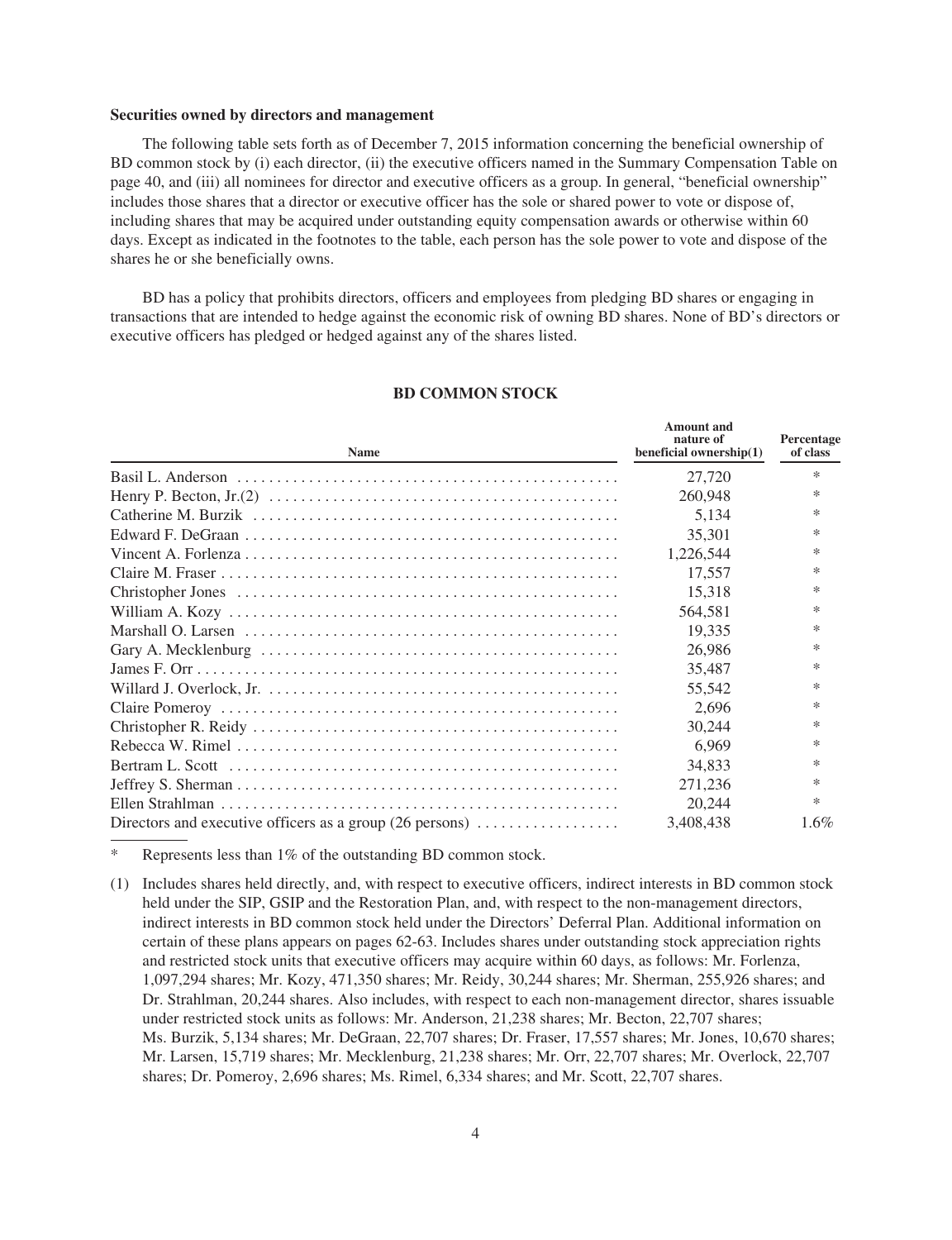(2) Includes 216,071 shares held by trusts of which Mr. Becton is a co-trustee with shared investment and voting power or held by a limited liability company owned by one of such trusts. Does not include 37,166 shares owned by Mr. Becton's spouse, or 108,552 shares held in trusts for the benefit of his children, and as to each of which he disclaims beneficial ownership.

## **Section 16(a) beneficial ownership reporting compliance**

Section 16(a) of the Securities Exchange Act of 1934 requires BD's directors and executive officers to file initial reports of their ownership of BD's equity securities and reports of changes in such ownership with the SEC and the NYSE. Directors and executive officers are required by SEC regulations to furnish BD with copies of all Section 16(a) forms they file with respect to BD securities. Based solely on a review of copies of such forms and written representations from BD's directors and executive officers, BD believes that, for the period from October 1, 2014 through September 30, 2015, all of its directors and executive officers were in compliance with the reporting requirements of Section 16(a).

## **Proposal 1. ELECTION OF DIRECTORS**

Members of our Board are elected to serve a term of one year and until their successors have been elected and qualified. All of the nominees for director have consented to being named in this proxy statement and to serve if elected. Each of the nominees is a current member of BD's Board. Messrs. Henry P. Becton and Edward F. DeGraan, who have reached the mandatory retirement age under BD's Corporate Governance Principles, will retire as members of the Board effective at the conclusion of the 2016 Annual Meeting. Mr. Becton has been appointed Director Emeritus, effective following the 2016 Annual Meeting. BD does not know of any reason why any nominee would be unable to serve as director. If any nominee is unable to serve, the shares represented by valid proxies will be voted for the election of such other person as the Board may nominate, or the size of the Board may be reduced.

BD directors have a variety of backgrounds, which reflects the Board's continuing efforts to achieve a diversity of viewpoint, experience, knowledge, ethnicity and gender. As more fully discussed below, director nominees are considered on the basis of a range of criteria, including their business knowledge and background, prominence and reputation in their fields, global business perspective and commitment to strong corporate citizenship. They must also have experience and ability that is relevant to the Board's oversight role with respect to BD's business and affairs. Each nominee's biography includes the particular experience and qualifications that led the Board to conclude that the nominee should serve on the Board.

### **NOMINEES FOR DIRECTOR**



*Basil L. Anderson*, 70, has been a director since 2004. From 2001 until his retirement in 2006, he served as Vice Chairman of Staples, Inc., a supplier of office products. Prior thereto, he was Executive Vice President – Finance and Chief Financial Officer of Campbell Soup Company. Mr. Anderson also is a director of Hasbro, Inc., Moody's Corporation and Staples, Inc.

Mr. Anderson has an extensive business and financial background as both an operating executive and as a chief financial officer of a major multinational public company. His experience includes strategic, business and financial planning and operations; international operations; and service as a director for public companies in different industries.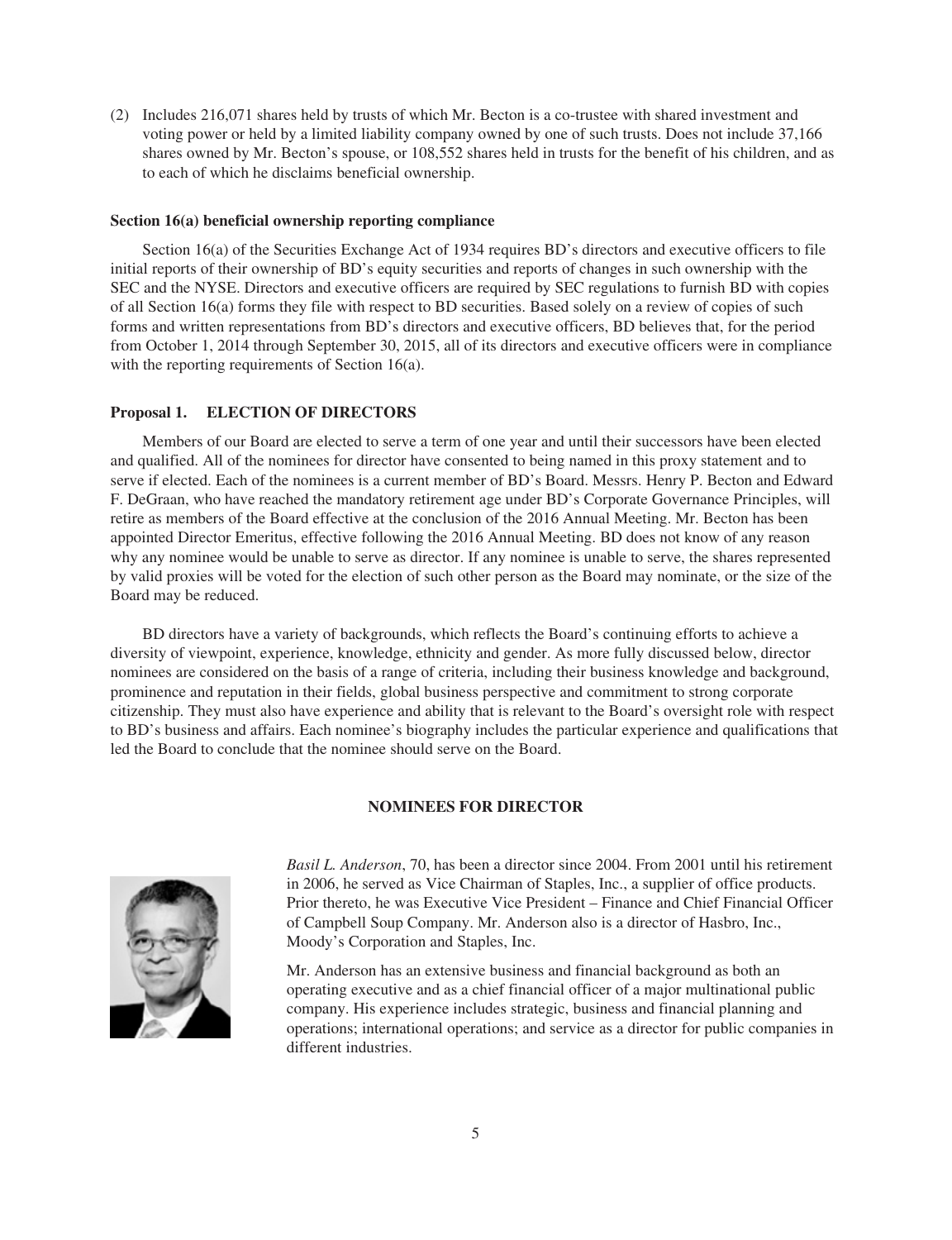

*Catherine M. Burzik*, 65, served as President and Chief Executive Officer of Kinetic Concepts, Inc., a medical device company specializing in the fields of woundcare and regenerative medicine, from 2006 until January 2012 following the sale of the company. Ms. Burzik currently serves as Chair of the Board of Directors of the American College of Wound Healing and Tissue Repair, Chair of the San Antonio Branch of the Dallas Federal Reserve Board, General Partner of Targeted Technology Fund II, LP, and Chair of StemBioSys, Inc., a Targeted Technology portfolio company. Previously, Ms. Burzik was President of Applied Biosystems; President of Ortho-Clinical Diagnostics, Inc., a Johnson & Johnson company; and held senior executive roles at Eastman Kodak Company. Ms. Burzik was formerly a director of Allscripts Healthcare Solutions, Inc.

Ms. Burzik is a seasoned executive in the healthcare industry, having led major medical device, diagnostic, diagnostic imaging and life sciences businesses. She contributes strong strategic and leadership expertise, and extensive knowledge of the global healthcare field.

*Vincent A. Forlenza*, 62, has been a director since 2011, and became BD's Chairman in 2012. He was elected BD's Chief Executive Officer in 2011 and has served as its President since 2009. He also served as BD's Chief Operating Officer from July 2010 to October 2011. Mr. Forlenza also is Chairman of the Advanced Medical Technology Association (AdvaMed), an international medical technology trade organization. He is a member of the Board of Trustees of The Valley Hospital and The Valley Health System, a member of the Board of Directors of the Quest Autism Foundation, and a member of the Board of Trustees of Lehigh University and of the Advisory Board for the P.C. Rossin College of Engineering and Applied Sciences at Lehigh.

Mr. Forlenza has been with BD for over 35 years in a number of different capacities, including strategic planning, business development, research and development leadership and general management in each of BD's segments and in overseas roles. Mr. Forlenza brings to the Board extensive business and industry experience, and provides the Board with a unique perspective on BD's strategy and operations, particularly in the area of new product development.



*Claire M. Fraser*, *Ph.D*, 60, has been a director since 2006. Since 2007, she has been Director of the Institute for Genome Sciences and a Professor of Medicine at the University of Maryland School of Medicine in Baltimore, Maryland. From 1998 to 2007, she served as President and Director of The Institute for Genomic Research, a not-for-profit center dedicated to deciphering and analyzing genomes. Dr. Fraser also serves on the Board of the American Association for the Advancement of Science and the Maryland Technology Development Corporation (TEDCO).

Dr. Fraser is a prominent scientist with a strong background in infectious diseases and molecular diagnostics, including the development of novel diagnostics and vaccines. She also brings considerable managerial experience in her field.

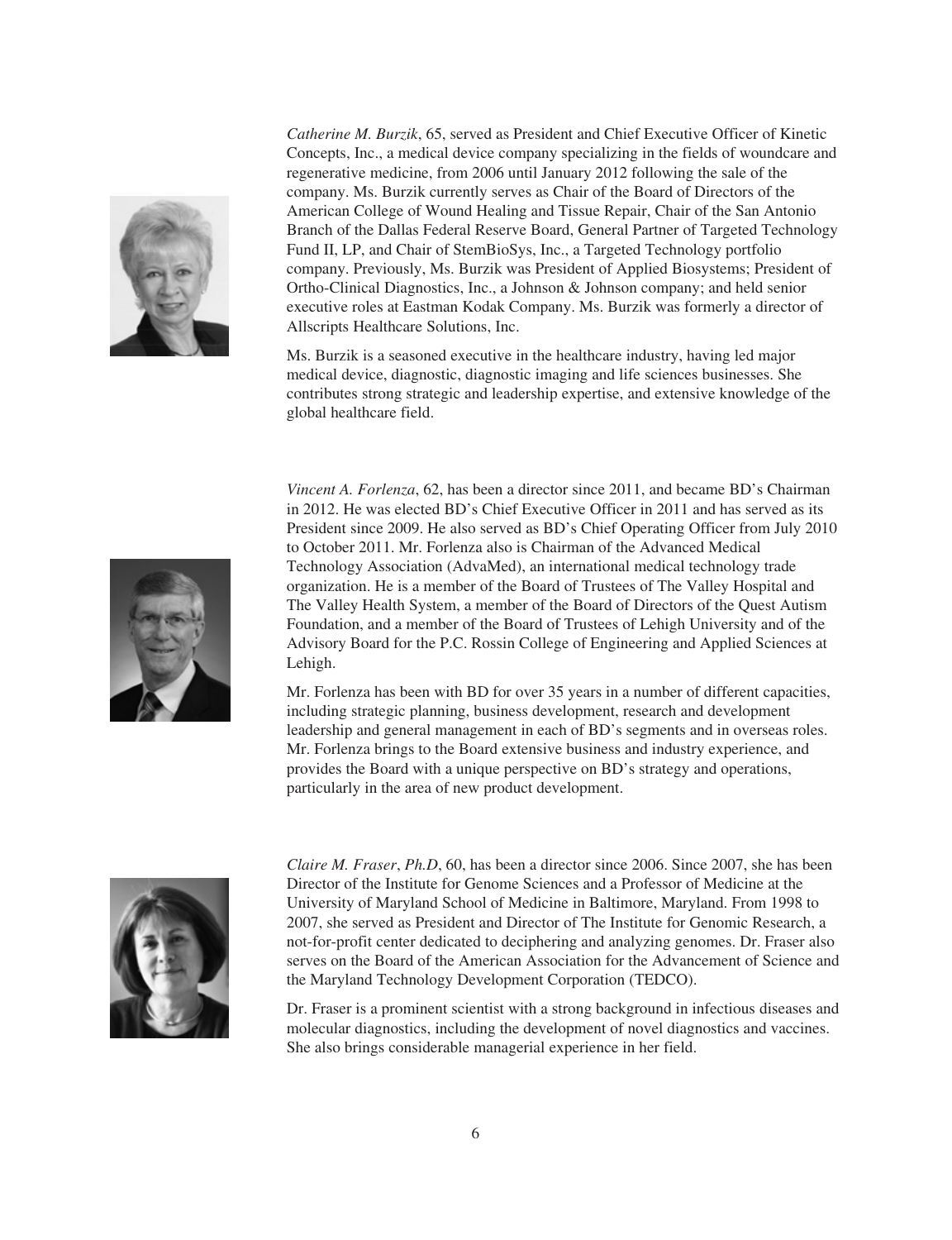

*Christopher Jones*, 60, has been a director since 2010. Mr. Jones retired in 2001 as Chief Executive Officer of JWT Worldwide (previously known as J. Walter Thompson), an international marketing firm. Since 2002, Mr. Jones has been Operating Partner and director at Motion Equity Partners (formerly Cognetas LLP), a pan-European private equity firm. He has been the non-executive Chairman of Results International Group since 2002. He also is Chairman of the Board of The Pavilion Clinic, a member of the Health Advisory Board of The Johns Hopkins University Bloomberg School of Public Health and a member of the Board of Directors of the Albert and Mary Lasker Foundation.

Mr. Jones contributes an important international perspective based on his distinguished career as a marketing leader and head of a global marketing firm. He offers substantial marketing, strategic and managerial expertise derived from his broad range of activities in the field.



*Marshall O. Larsen*, 67, has been a director since 2007. Mr. Larsen retired in 2012 as Chairman, President and Chief Executive Officer of Goodrich Corporation, a supplier of systems and services to the aerospace and defense industry. Mr. Larsen also is a director of Air Lease Corporation, Lowe's Companies, Inc. and United Technologies Corporation.

As a veteran chief executive officer of a public company, Mr. Larsen offers the valuable perspective of an individual with highly-developed executive leadership and financial and strategic management skills in a global manufacturing company. These qualities reflect considerable domestic and international business and financial experience.



*Gary A. Mecklenburg*, 69, has been a director since 2004. In 2006, he retired as President and Chief Executive Officer of Northwestern Memorial HealthCare, the parent corporation of Northwestern Memorial Hospital, a position he had held since 1986. He also served as President of Northwestern Memorial Hospital from 1985 to 2002. He is currently an Executive Partner of Waud Capital Partners, L.L.C., a private equity investment firm. Mr. Mecklenburg is also a director of LHP Hospital Group, Inc.

Mr. Mecklenburg's long tenure in hospital administration affords him a broad perspective on the many facets of the delivery of healthcare and a deep knowledge of healthcare financing and administration. As the former leader of a major teaching hospital, Mr. Mecklenburg possesses strong executive management, financial, strategic and operational knowledge as applied in a healthcare setting.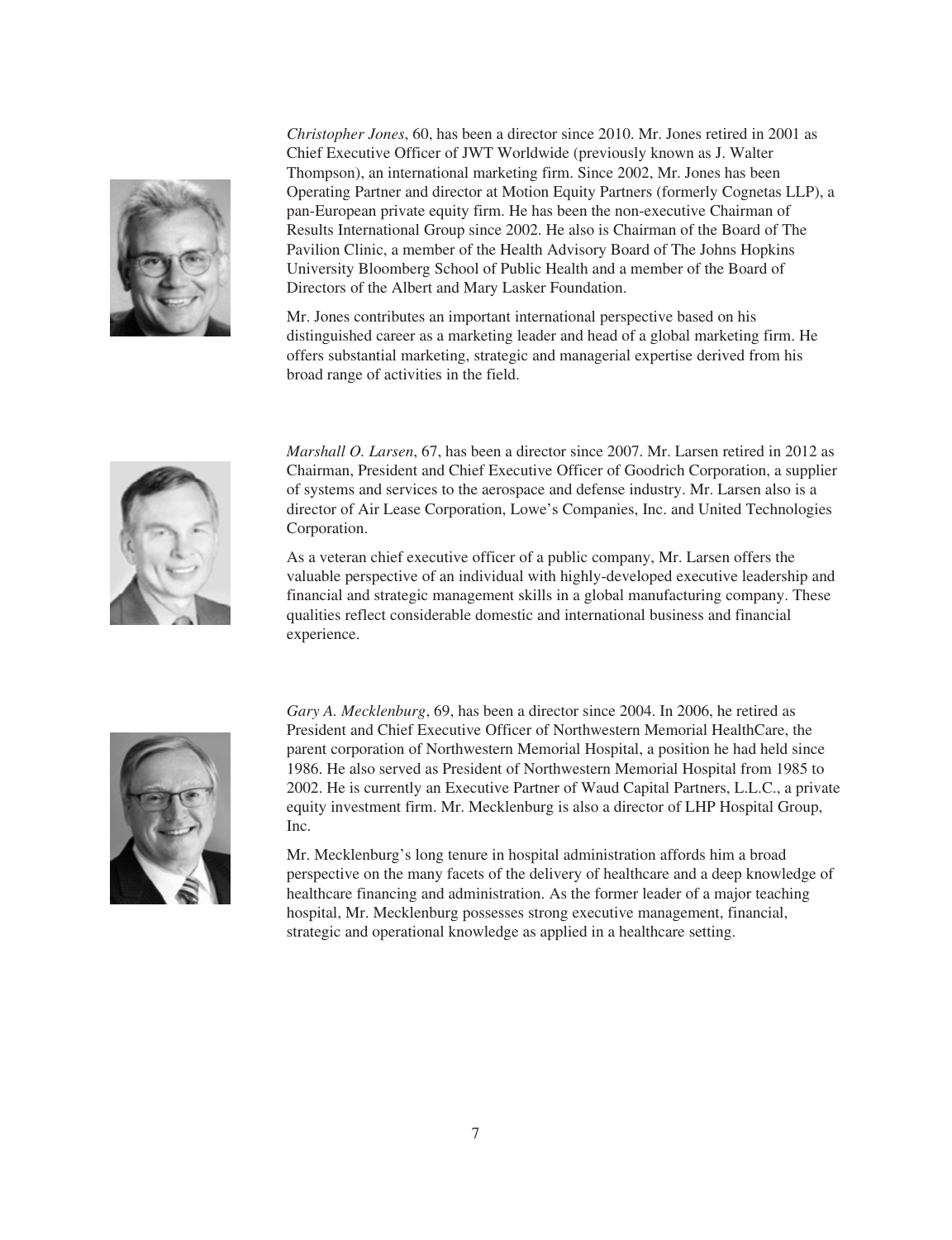

*James F. Orr*, 70, has been a director since 2000. From 2000 until his retirement in 2007, he served as Chairman of the Board of Convergys Corporation, a provider of customer management services, and which formerly also provided employee care and outsourced billing services. He also served as Convergys' Chief Executive Officer from 1998 until his retirement in 2007. Mr. Orr also is a director of Ohio National Financial Services, Inc.

Mr. Orr contributes the important insights of a former chief executive officer of a public company. His background reflects extensive managerial, strategic, operational and financial experience from the perspective of a service industry. He also possesses a depth of understanding of corporate governance and enterprise risk management.



*Willard J. Overlock, Jr*., 69, has been a director since 1999. He retired in 1996 as a partner in Goldman, Sachs & Co., where he served as a member of its Management Committee, and retains the title of Senior Director to The Goldman Sachs Group, Inc. Mr. Overlock is a Special Partner at Cue Ball Capital, and a member of the Cue Ball Group Board of Directors. Mr. Overlock is also a member of the Board of Directors of Evercore Partners, Inc., a trustee of Rockefeller University, and Chairman of the Board of Directors of the Albert and Mary Lasker Foundation.

Mr. Overlock has broad financial and investment banking experience based on his senior leadership roles in these areas. He contributes financial and transactional expertise and acumen in mergers and acquisitions and complex financial transactions.



*Claire Pomeroy, 60*, has been a director since 2014. Since 2013, she has served as the President of the Albert and Mary Lasker Foundation, a private foundation that seeks to improve health by accelerating support for medical research through recognition of research excellence, public education and advocacy. Prior thereto, Dr. Pomeroy served as Dean of the University of California, Davis ("UC Davis") School of Medicine, and CEO of the UC Davis Health System. Dr. Pomeroy is also a member of the Board of Directors of Expanesthetics, Inc., and the Sierra Health Foundation. She is a member of the Board of Trustees of the Morehouse School of Medicine and the Board of Directors of the Foundation for Biomedical Research.

Dr. Pomeroy is an expert in infectious diseases, with broad experience in the area of healthcare delivery, health system administration, higher education, medical research and public health. She brings to the Board important perspectives in the areas of patient care services, global health and health policy.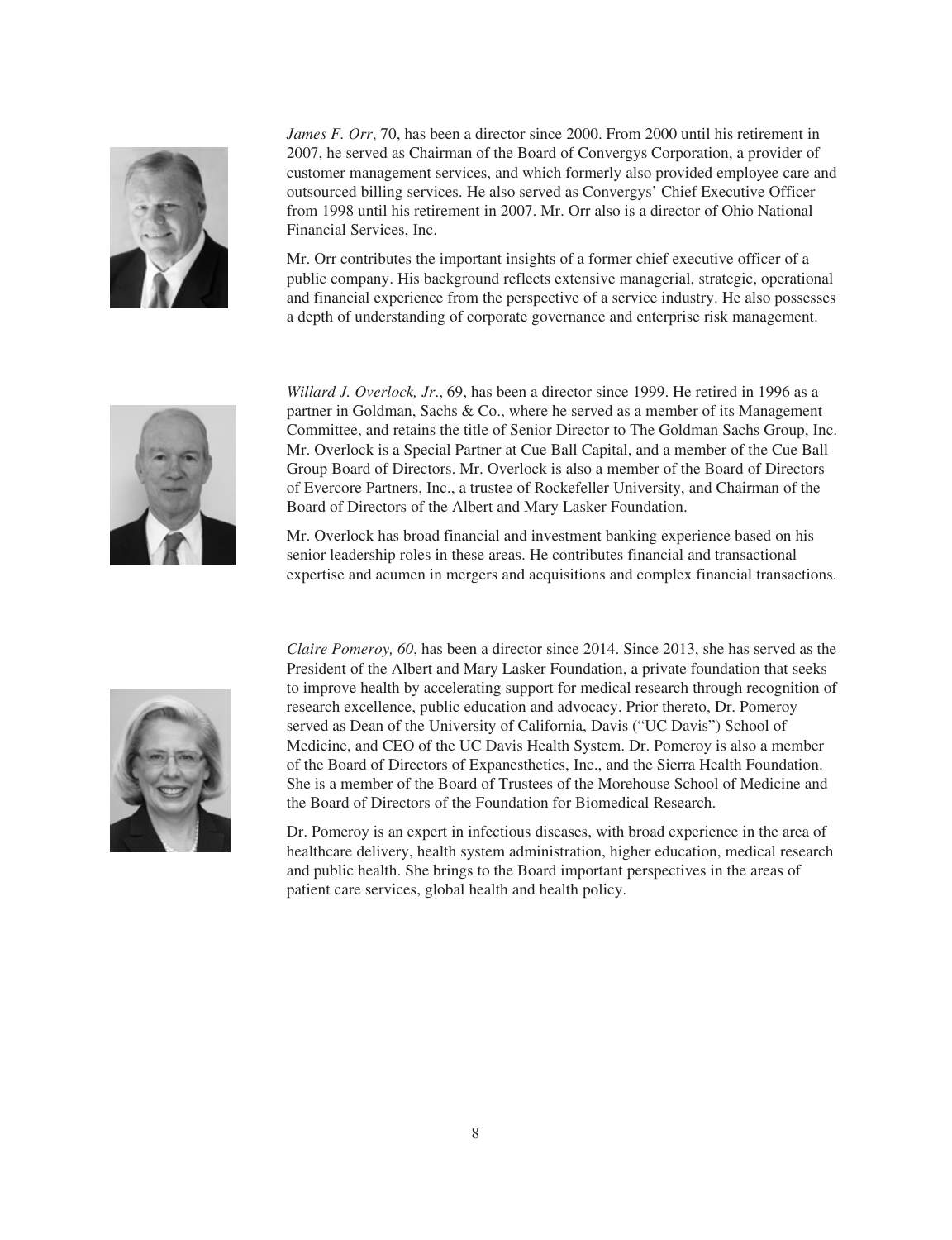

*Rebecca W. Rimel*, *64*, has been a director since 2012. Since 1994, she has served as President and Chief Executive Officer of The Pew Charitable Trusts, a public charity that works to improve public policy and inform the public. Ms. Rimel previously served as Assistant Professor in the Department of Neurosurgery at the University of Virginia Hospital and also as Head Nurse of its medical center emergency department. Ms. Rimel also is a director of BioTelemetry, Inc. and a director/trustee of various Deutsche mutual funds.

Ms. Rimel brings executive leadership and extensive experience in public policy and advocacy, particularly in the area of healthcare. She also offers the perspective of someone with a strong background in the healthcare field.



*Bertram L. Scott*, *64*, has been a director since 2002. Mr. Scott is Senior Vice President of Population Health of Novant Health. He previously served as President and Chief Executive Officer of Affinity Health Plan, and as President, U.S. Commercial of CIGNA Corporation. Prior thereto, Mr. Scott served as Executive Vice President of TIAA-CREF and as President and Chief Executive Officer of TIAA-CREF Life Insurance Company. Mr. Scott also is a director of AXA Financial, Inc., Lowe's Companies, Inc. and Tufts Health Plan.

Mr. Scott possesses strong strategic, operational and financial experience from the variety of executive roles in which he has served during his career. He brings experience in corporate governance and business expertise in the insurance and healthcare fields.

**THE BOARD OF DIRECTORS RECOMMENDS A VOTE FOR EACH OF THE NOMINEES FOR DIRECTOR.**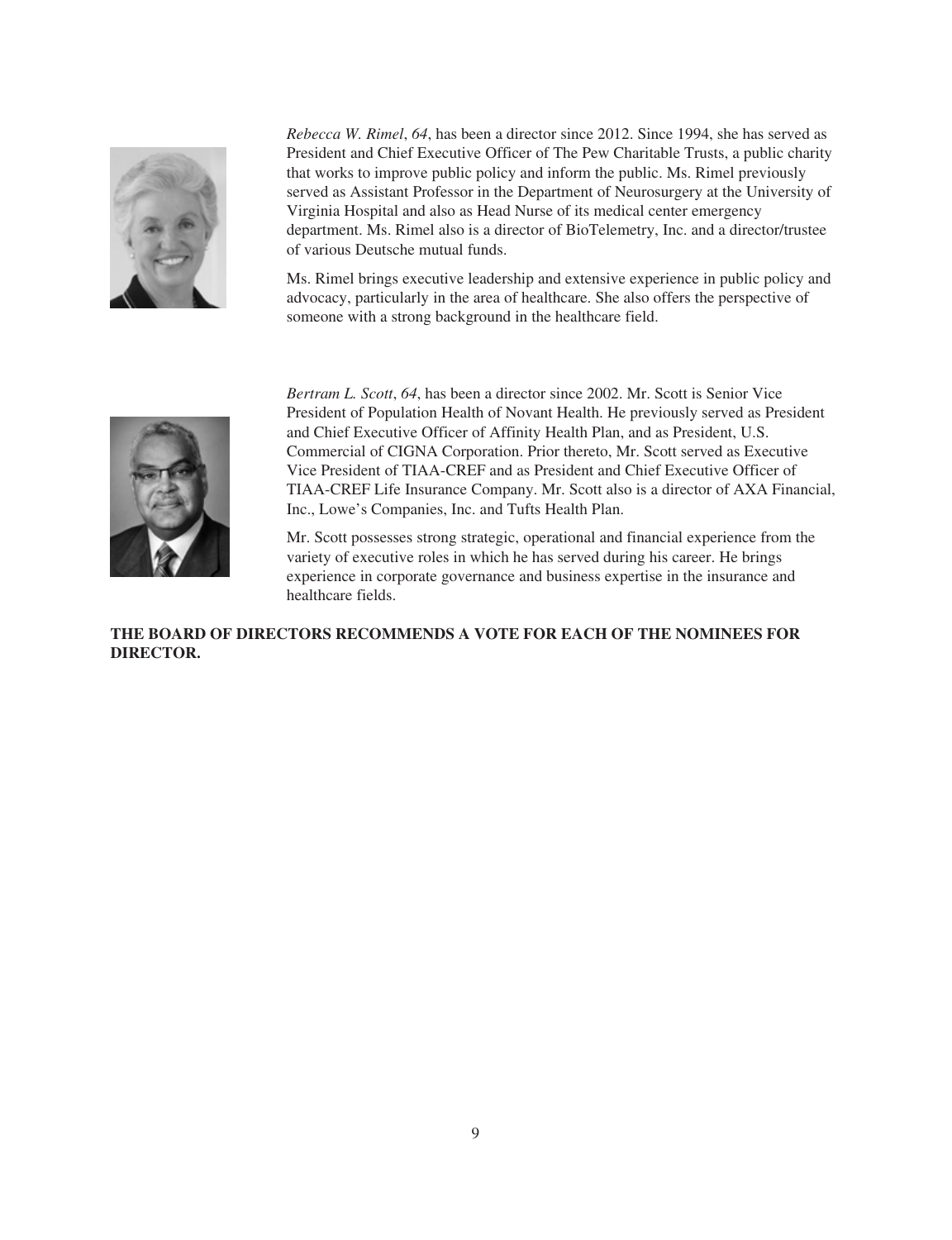## **BOARD OF DIRECTORS**

## **The Board and Committees of the Board**

BD is governed by a Board of Directors that currently consists of 14 members, 13 of whom have been determined by the Board to be independent. The Board has established four operating committees (the "Committees"): the Audit Committee; the Compensation and Management Development Committee (the "Compensation Committee"); the Corporate Governance and Nominating Committee (the "Governance Committee"); and the Science, Marketing, Innovation and Technology Committee (the "SMIT Committee"). These Committees meet regularly. The Board has also established an Executive Committee that meets only as needed.

The Board has adopted written charters for each of the Committees that are posted on BD's website at *www.bd.com/investors/corporate\_governance/*. Printed copies of these charters, BD's 2015 Annual Report on Form 10-K, and BD's reports and statements filed with or furnished to the SEC may be obtained, without charge, by contacting the Corporate Secretary, Becton, Dickinson and Company, 1 Becton Drive, Franklin Lakes, New Jersey 07417-1880, telephone 201-847-6800.

## **Committee membership and function**

Set forth below is a summary description of each of the Committees.

## **AUDIT COMMITTEE**

### *Function*

- Retains and reviews the qualifications, independence and performance of BD's registered public accounting firm (the "independent auditors").
- Reviews BD's public financial disclosures and financial statements, and its accounting principles, policies and practices; the scope and results of the annual audit by the independent auditors; BD's internal audit process; and the effectiveness of BD's internal control over financial reporting.
- Reviews BD's guidelines and policies relating to enterprise risk assessment and risk management, and management's plan for risk mitigation or remediation.
- Oversees BD's ethics and enterprise compliance programs.
- Reviews financial strategies regarding currency, interest rates and use of derivatives, and reviews BD's insurance program.
- Functions as a qualified legal compliance committee, if necessary.
- *Members* Bertram L. Scott—Chair Basil L. Anderson Catherine M. Burzik Christopher Jones Willard J. Overlock, Jr. Rebecca W. Rimel

The Board has determined that the members of the Audit Committee meet the independence and financial literacy requirements of the NYSE for audit committee members. The Board also has determined that each of Messrs. Anderson and Scott and Ms. Burzik qualifies as an "audit committee financial expert" under the rules of the SEC.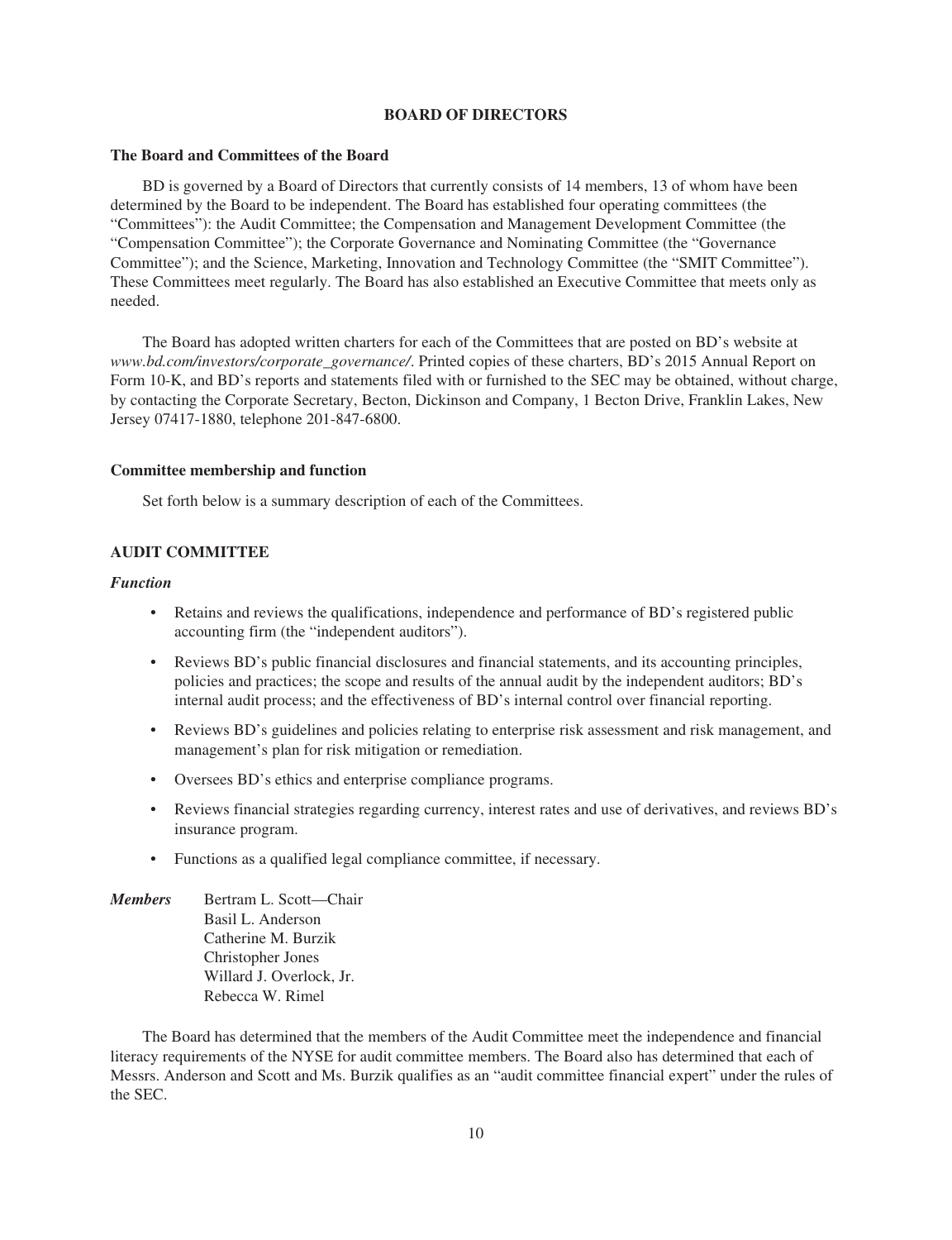## **COMPENSATION AND MANAGEMENT DEVELOPMENT COMMITTEE**

## *Function*

- Reviews BD's compensation and benefits programs, recommends the compensation of BD's Chief Executive Officer ("CEO") to the independent members of the Board, and approves the compensation of BD's other executive officers.
- Approves all employment, severance and change in control agreements with our executive officers.
- Serves as the granting and administrative committee for BD's equity compensation plans.
- Oversees certain other BD benefit plans.
- Reviews leadership development initiatives.

*Members* Marshall O. Larsen—Chair Basil L. Anderson Edward F. DeGraan Gary A. Mecklenburg James F. Orr Bertram L. Scott

The Board has determined that each member of the Compensation Committee meets the independence requirements of the NYSE for compensation committee members. Each member also qualifies as an "outside director" under Section 162(m) of the Internal Revenue Code, and as a "non-employee director" under Section 16 of the Securities Exchange Act of 1934.

## *Procedure for determining executive compensation*

The Compensation Committee oversees the compensation program for the executive officers listed in the Summary Compensation Table on page 40 and for BD's other executive officers. The Compensation Committee recommends compensation actions regarding the CEO to the other independent directors and has the authority to take compensation actions with respect to BD's other executive officers. The Compensation Committee may not delegate these responsibilities to another Committee, an individual director or members of management.

## Role of management

The Compensation Committee's meetings are typically attended by BD's CEO, Executive Vice President and Chief Human Resources Officer and others who support the Compensation Committee in fulfilling its responsibilities. The Compensation Committee considers management's views relating to compensation matters, including the performance metrics and targets for BD's performance-based compensation. Management also provides information (which is reviewed by our Internal Audit department) to assist the Compensation Committee in determining the extent to which performance targets have been achieved. This includes any recommended adjustments to BD's operating results when assessing BD's performance. The CEO and Chief Human Resources Officer also work with the Compensation Committee chair in establishing meeting agendas.

The Compensation Committee meets in executive session with no members of management present for part of each of its regular meetings. The Compensation Committee also meets in executive session when considering compensation decisions regarding our executive officers.

### Role of the independent consultant

The Compensation Committee is also assisted in fulfilling its responsibilities by its independent consultant, Pay Governance LLC ("Pay Governance"). Pay Governance is engaged by, and reports directly to, the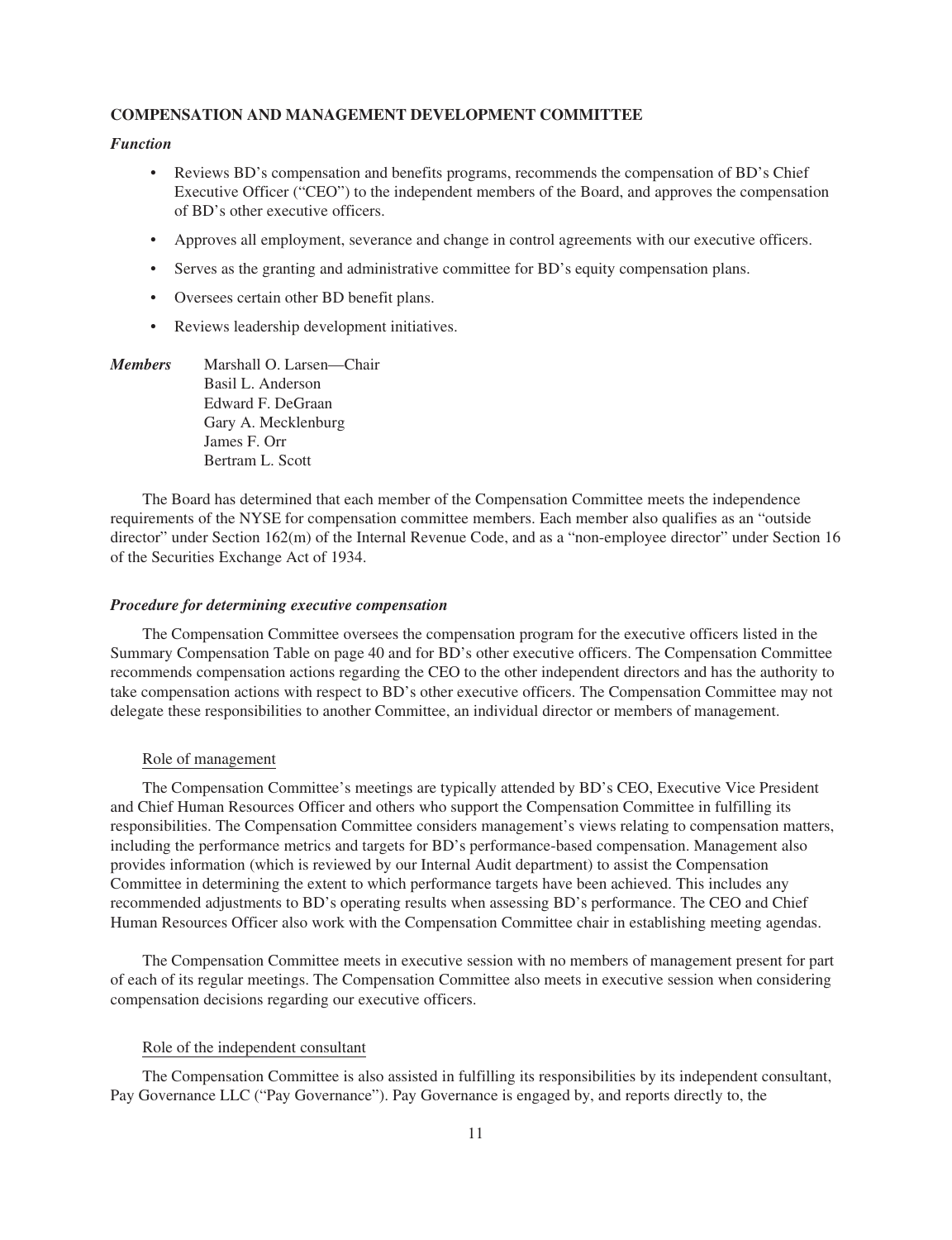Compensation Committee. The Compensation Committee is not aware of any conflict of interest on the part of Pay Governance or any factor that would otherwise impair the independence of Pay Governance relating to the services performed by Pay Governance for the Compensation Committee. During fiscal year 2015, Pay Governance was not engaged to perform any services for BD or BD's management. The Compensation Committee has adopted a policy prohibiting Pay Governance from providing any services to BD or BD's management without the Compensation Committee's prior approval, and has expressed its intention that such approval will be given only in exceptional cases. No other consultant was used by the Compensation Committee with respect to the fiscal year 2015 compensation of BD's executive officers.

Pay Governance reviews all materials prepared for the Compensation Committee by management, prepares additional materials as may be requested by the Compensation Committee, and attends Compensation Committee meetings. In its advisory role, Pay Governance assists the Compensation Committee in the design and implementation of BD's compensation program. This includes assisting the Compensation Committee in selecting the key elements to include in the program, the targeted payments for each element, and the establishment of performance targets.

Pay Governance also provides market comparison data, which is one of the factors considered by the Compensation Committee in making compensation decisions, and makes recommendations to the Compensation Committee regarding the compensation of BD's CEO. Pay Governance also conducts an annual review of the compensation practices of select peer companies. Based on this review, Pay Governance advises the Compensation Committee with respect to the competitiveness of BD's compensation program in comparison to industry practices, and identifies any trends in executive compensation.

## Setting compensation

At the end of each fiscal year, the independent directors conduct a review of the CEO's performance. At the following Board meeting, the independent directors meet in executive session to set the compensation of the CEO after considering the results of its review, market comparison data and the recommendations of the Compensation Committee. The CEO does not play a role in determining or recommending his own compensation.

The Compensation Committee is responsible for determining the compensation of BD's other executive officers. The CEO, in consultation with the Chief Human Resources Officer, reviews the performance of the other executive officers with the Compensation Committee and makes compensation recommendations for its consideration. The Compensation Committee determines the compensation for these executives, in consultation with Pay Governance, after considering the CEO's recommendations and market comparison data regarding compensation levels for comparable positions at peer companies. All decisions regarding the compensation of BD's other executive officers are made in executive session.

The Board has delegated responsibility for formulating recommendations regarding non-management director compensation to the Governance Committee, which is discussed below.

### **SCIENCE, MARKETING, INNOVATION AND TECHNOLOGY COMMITTEE**

### *Function*

- Oversees BD's major innovation activities and new product development programs.
- Reviews the alignment of BD's research and development, medical and regulatory affairs, and strategic marketing activities to BD's corporate strategy.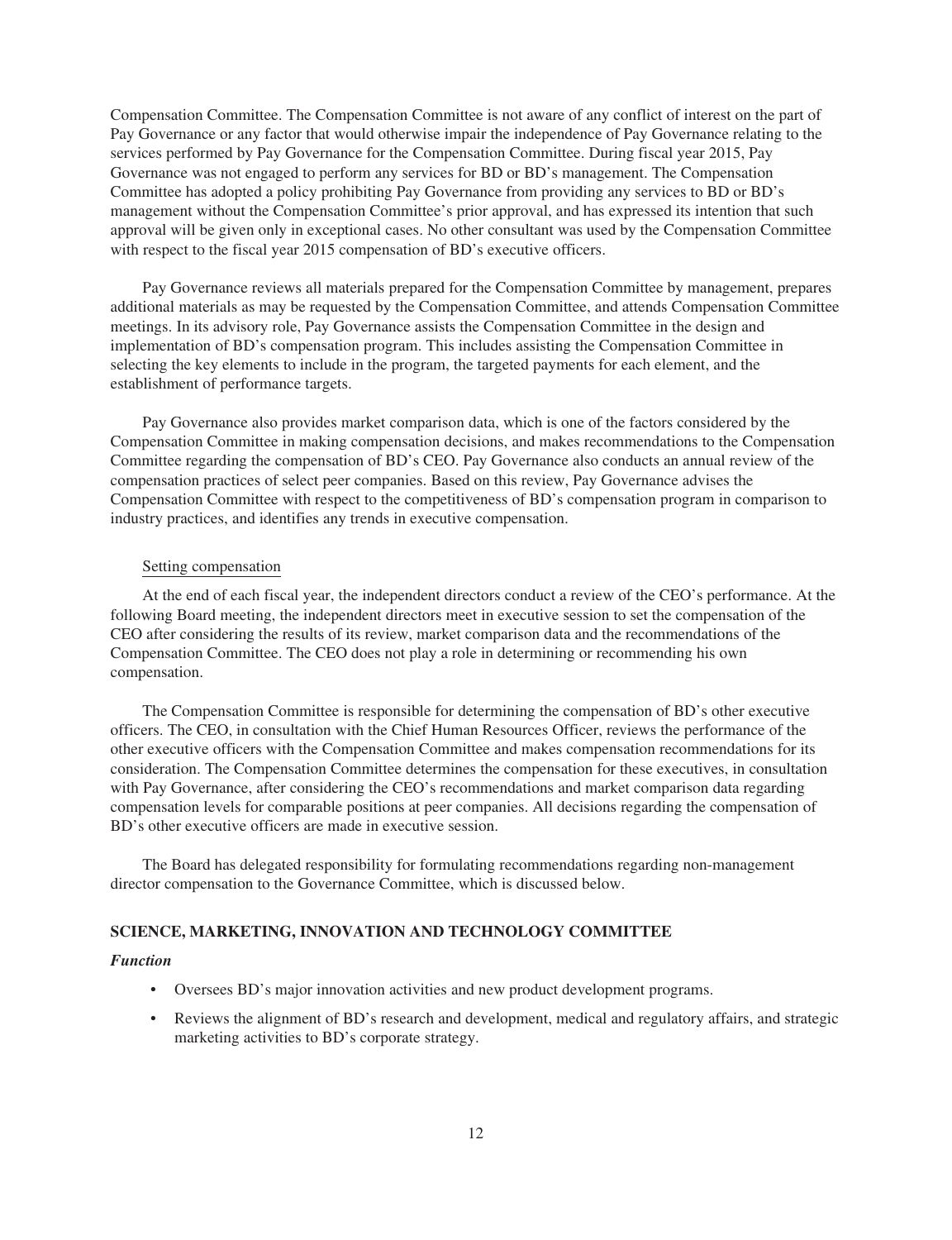*Members* Claire M. Fraser—Chair Henry P. Becton, Jr. Catherine M. Burzik Christopher Jones Willard J. Overlock, Jr. Claire Pomeroy Rebecca W. Rimel

## **CORPORATE GOVERNANCE AND NOMINATING COMMITTEE**

## *Function*

- Identifies and recommends candidates for election to the Board.
- Reviews the composition, structure and function of the Board and its Committees, as well as the performance and compensation of non-management directors.
- Monitors BD's corporate governance and Board practices, and oversees the Board's self-evaluation process.
- Oversees BD's policies, practices and procedures impacting BD's image, reputation and corporate responsibility, including, without limitation, communications with BD's key stakeholders, community relations, and public policy and government relations activities.

*Members* Gary A. Mecklenburg—Chair Henry P. Becton, Jr. Edward F. DeGraan Claire M. Fraser Marshall O. Larsen James F. Orr Claire Pomeroy

The Board has determined that each member of the Governance Committee meets the independence requirements of the NYSE.

As stated above, the Governance Committee reviews the compensation program for the non-management directors and makes recommendations to the Board regarding director compensation, and may not delegate these responsibilities to another Committee, an individual director or members of management. The Governance Committee has retained Pay Governance as an independent consultant for this purpose. Pay Governance's responsibilities include providing market comparison data on non-management director compensation at peer companies, tracking trends in non-management director compensation practices, and advising the Governance Committee regarding the components and levels of non-management director compensation. The Governance Committee is not aware of any conflict of interest on the part of Pay Governance or any other factor that would impair Pay Governance's independence. Executive officers do not play any role in either determining or recommending non-management director compensation.

### **Board, Committee and annual meeting attendance**

The Board and its Committees held the following number of meetings during fiscal year 2015: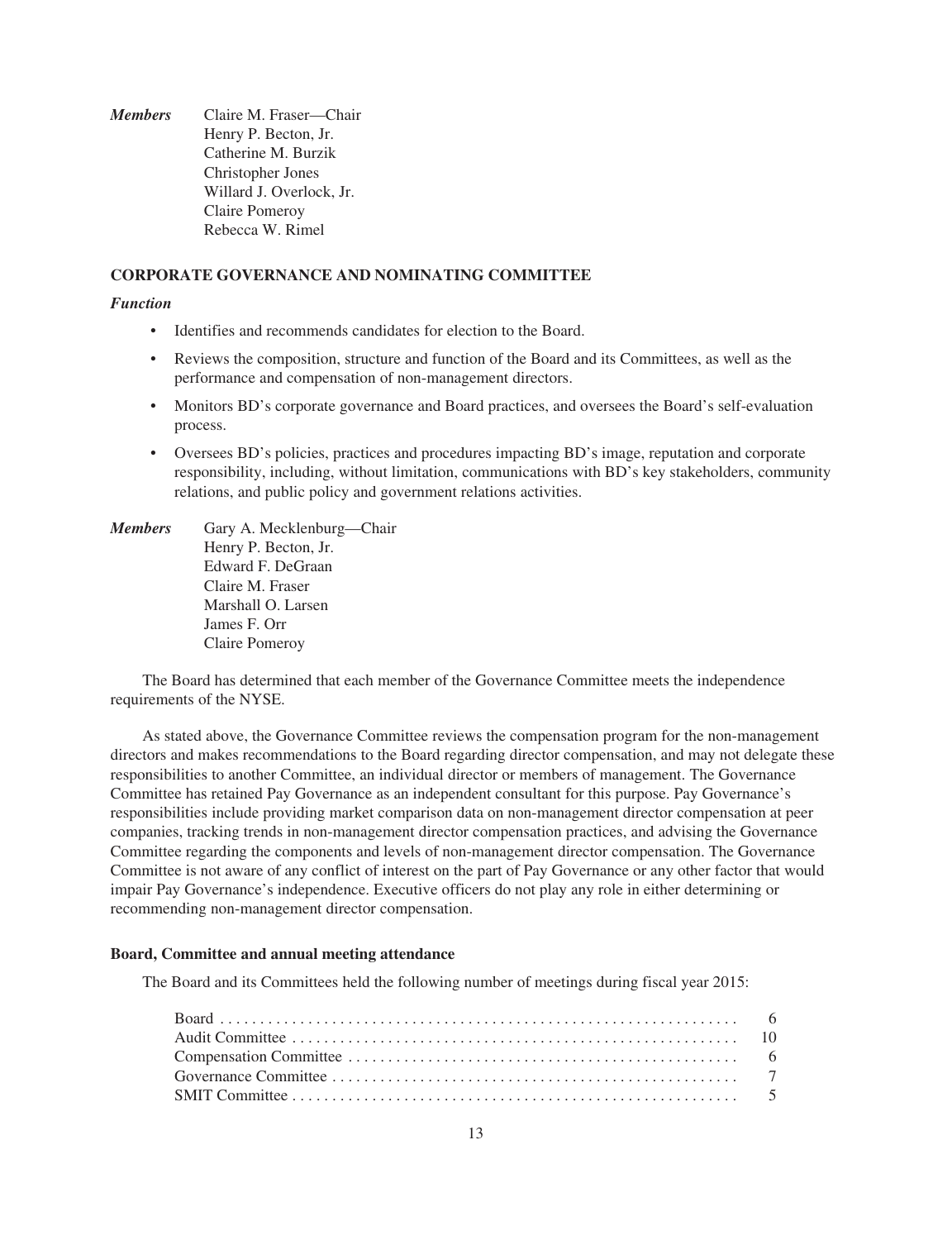The Executive Committee did not meet during fiscal year 2015. BD's non-management directors met in executive session at each of the Board meetings held during fiscal year 2015.

During fiscal year 2015, all directors attended at least 75% of the total number of meetings of the Board of Directors and Committees on which he or she served.

The Board has adopted a policy pursuant to which directors are expected to attend the Annual Meeting of Shareholders in the absence of a scheduling conflict or other valid reason. One director was unable to attend BD's 2015 Annual Meeting of Shareholders due to illness, and three directors were unable to attend due to severe weather conditions. All of the other directors were present at the meeting.

## **Non-management directors' compensation**

The Board believes that providing competitive compensation is necessary to attract and retain qualified nonmanagement directors. The key elements of BD's non-management director compensation are a cash retainer, equity compensation, Committee chair fees and Lead Director fees. Of the base compensation paid to the nonmanagement directors (which does not include Committee chair and Lead Director fees), approximately twothirds currently is equity-based compensation. See "Corporate Governance—Significant governance practices— Equity ownership by directors" on page 20. Mr. Forlenza does not receive compensation related to his service as a director.

## *Cash retainer*

Each non-management director currently receives an annual cash retainer of \$92,000 for services as a director. Directors do not receive meeting attendance fees.

## *Equity award*

Each non-management director elected at an Annual Meeting of Shareholders is granted restricted stock units then valued at \$189,000 (using the same methodology used to value awards made to executive officers). Directors newly elected to the Board receive a restricted stock unit grant that is prorated from the effective date of their election to the next Annual Meeting of Shareholders. The restricted stock units vest and are distributable one year from grant, unless deferred at the election of a director.

## *Committee chair/Lead Director fees*

An annual fee of \$10,000 is paid to each Committee chair, except that the fee for the Audit Committee chair is \$15,000 in recognition of the Audit Committee's responsibilities. An annual fee of \$25,000 is paid to the Lead Director. No fee is paid to the chair of the Executive Committee.

### *Other arrangements*

BD reimburses non-management directors for travel and other business expenses incurred in the performance of their services for BD. Directors may travel on BD aircraft in connection with such activities, and, on limited occasions, spouses of directors have joined them on such flights. Per SEC rules, no compensation is attributed to the directors for these flights in the table below, since the aggregate incremental costs of spousal travel were minimal. Directors are also reimbursed for attending director education courses. BD occasionally invites spouses of directors to Board-related business events, for which they are reimbursed their travel expenses.

Directors are eligible, on the same basis as BD associates, to participate in BD's Matching Gift Program, pursuant to which BD matches contributions made to qualifying nonprofit organizations. The aggregate limit per participant is \$5,000 per calendar year.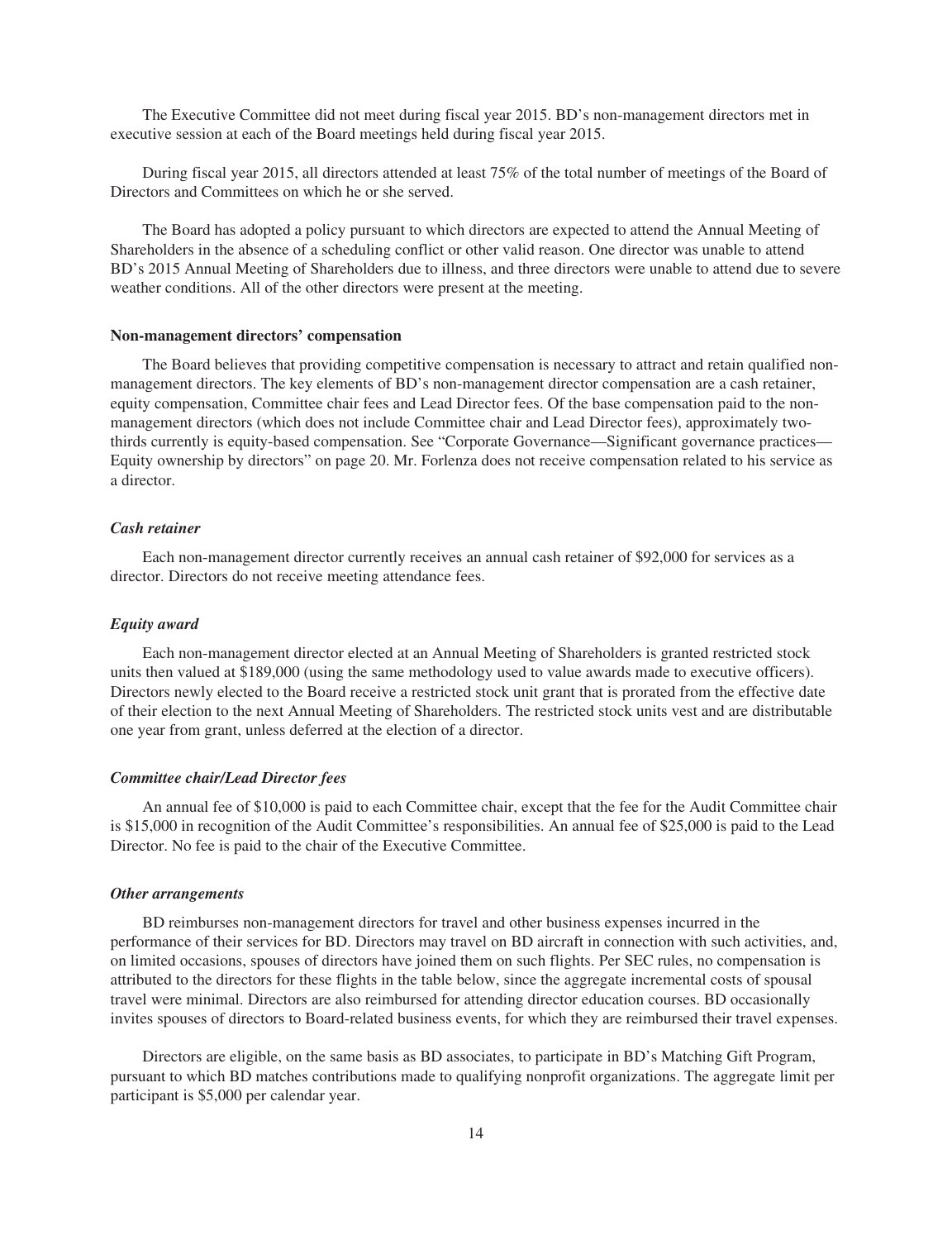The following table sets forth the compensation earned or received by BD's non-management directors during fiscal year 2015.

| Name | <b>Fees earned</b><br>or paid<br>in $\cosh(\frac{\pi}{6})(1)$ | <b>Stock</b><br>$awards(\text{S})(2)$ | All<br>other<br>$\$)(3)$ | Total(\$) |
|------|---------------------------------------------------------------|---------------------------------------|--------------------------|-----------|
|      | 94.667                                                        | 191,286                               | $\overline{\phantom{m}}$ | 285,953   |
|      | 98,000                                                        | 191.286                               |                          | 289,286   |
|      | 89,667                                                        | 191.286                               | 5,000                    | 285,953   |
|      | 93,000                                                        | 191.286                               | 5,000                    | 289,286   |
|      | 99.667                                                        | 191.286                               |                          | 290,953   |
|      | 89.667                                                        | 191.286                               | 5,000                    | 285,953   |
|      | 113,000                                                       | 191.286                               | $\overline{\phantom{m}}$ | 304.286   |
|      | 96.333                                                        | 191.286                               | 5,000                    | 292,619   |
|      | 89.667                                                        | 191.286                               | 10.000                   | 290,953   |
|      | 89.667                                                        | 191.286                               | 5,000                    | 285,953   |
|      | 89.667                                                        | 191.286                               | $\overline{\phantom{m}}$ | 280,953   |
|      | 89.667                                                        | 191.286                               | 2,000                    | 282,953   |
|      | 99.667                                                        | 191.286                               | $\overline{\phantom{m}}$ | 290,953   |
|      | 31,667                                                        |                                       |                          | 31,667    |

### **Fiscal Year 2015 Non-Management Directors' Compensation**

- (1) Reflects (i) a cash retainer fee at a rate of \$85,000 per annum for part of the fiscal year and a rate of \$92,000 per annum for the remainder of the fiscal year; (ii) annual Committee chair fees (or prorated chair fees) for Messrs. Anderson, DeGraan, Larsen, Mecklenburg and Scott, and Drs. Fraser and Sommer; and (iii) prorated Lead Director fees for Messrs. Becton and Larsen.
- (2) The amounts shown in the "Stock Awards" column reflect the grant date fair value under FASB ASC Topic 718 of restricted stock units awarded to non-management directors during the fiscal year. The amounts shown for the annual grant are slightly higher than the \$189,000 target award value, since a 30-day average of BD's closing stock price is used to determine the number of units to be granted, rather than the grant date stock price. For a discussion of the assumptions made by us in arriving at the grant date fair value of these awards, see Note 7 to the consolidated financial statements that are included in our Annual Report on Form 10-K for the fiscal year ended September 30, 2015.

Listed below are the aggregate outstanding restricted stock unit awards held by each non-management director at the end of fiscal year 2015.

| <b>Name</b> | <b>Stock Awards</b><br><b>Outstanding at</b><br>September 30,<br>2015(f) |
|-------------|--------------------------------------------------------------------------|
|             | 21.238                                                                   |
|             | 22,707                                                                   |
|             | 5.134                                                                    |
|             | 22,707                                                                   |
|             | 17.557                                                                   |
|             | 10.670                                                                   |
|             | 15.719                                                                   |
|             | 21.238                                                                   |
|             | 22.707                                                                   |
|             | 22,707                                                                   |
|             | 2.696                                                                    |
|             | 6.334                                                                    |
|             | 22,707                                                                   |
|             | 7.522                                                                    |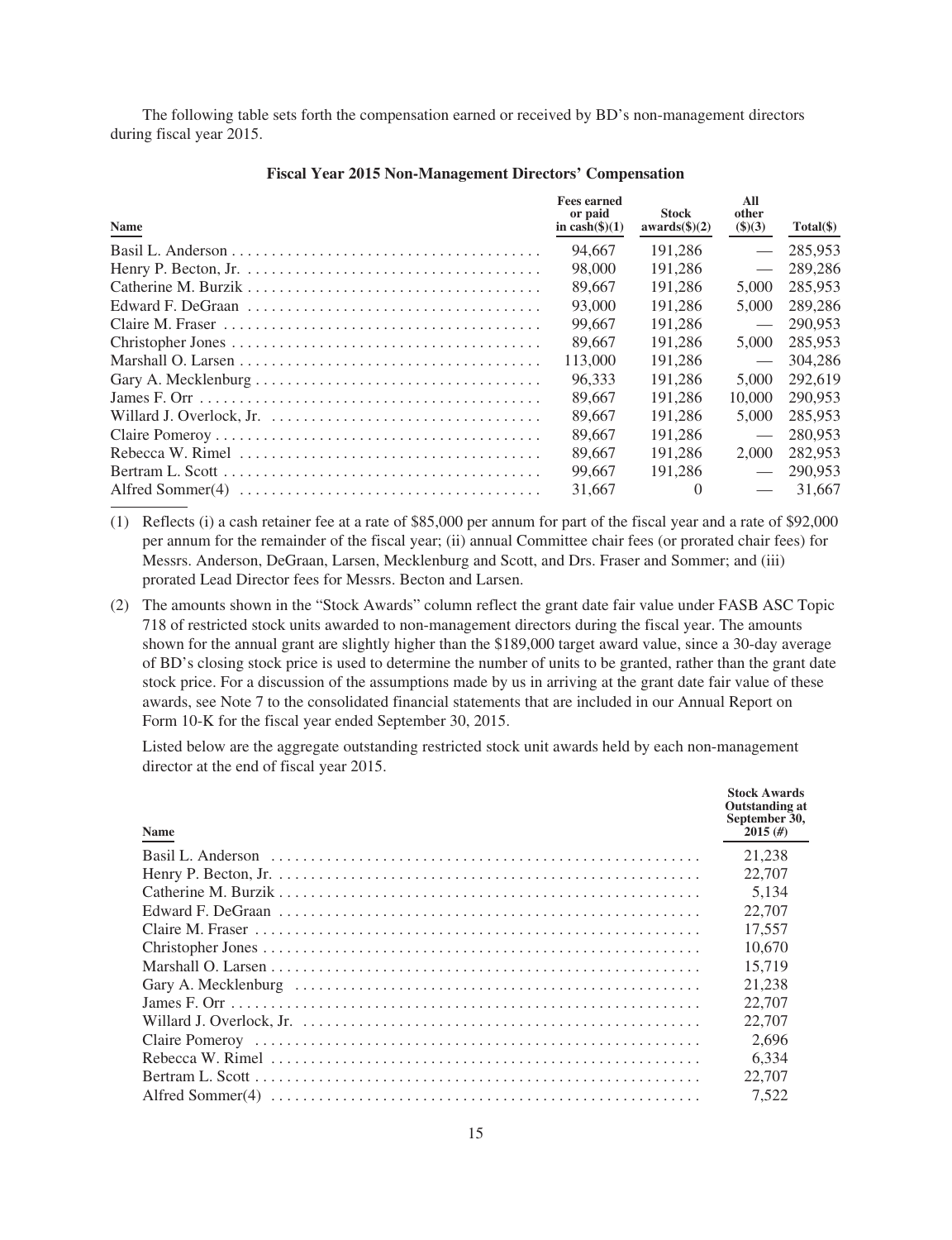- (3) Amounts shown represent matching gifts under BD's Matching Gift Program. Amount shown for Mr. Orr includes matching gifts of \$5,000 in each of calendar year 2014 and calendar year 2015.
- (4) Dr. Sommer retired from the Board on January 27, 2015.

## *Changes to non-management directors' compensation*

During fiscal year 2015, the Board undertook a review of director compensation, with the assistance of Pay Governance. This review included an analysis of the director compensation practices of certain peer companies, including the forms of equity compensation used, the mix of cash and equity compensation, and total compensation. The peer group used in this analysis was the same as the peer group used for BD's executive compensation analysis and included the following companies: Agilent Technologies, Inc.; Allergan plc.; C.R. Bard, Inc.; Baxter International Inc.; Boston Scientific Corporation; Medtronic plc; PerkinElmer, Inc.; St. Jude Medical, Inc.; Stryker Corporation; Thermo Fisher Scientific Inc.; and Zimmer Biomet Holdings, Inc.

Following this review, no change was made to the annual retainer or annual equity award. However, the Board approved the following changes to the compensation of the Committee chairs and Lead Director, effective at the conclusion of the 2016 Annual Meeting, so as to better align the Board's compensation practices with those of the peer group companies:

- The annual fee paid to the chair of the Audit Committee will be increased to \$20,000 from \$15,000, and the annual fee paid to the chairs of the Compensation Committee, Governance Committee and SMIT Committee will be increased to \$15,000 from \$10,000.
- The annual fee paid to the Lead Director will be increased to \$30,000 from \$25,000.

## *Directors' Deferral Plan*

Directors may defer receipt of all or part of their annual cash retainer and other cash fees pursuant to the provisions of the Directors' Deferral Plan. Directors may also defer receipt of shares issuable to them under their restricted stock unit awards. A general description of the Directors' Deferral Plan appears on page 62.

## **Communication with directors**

Shareholders or other interested parties wishing to communicate with the Board, the non-management directors or any individual director (including complaints or concerns regarding accounting, internal accounting controls or audit matters) may do so by contacting the Lead Director either:

- by mail, addressed to BD Lead Director, P.O. Box 264, Franklin Lakes, New Jersey 07417-0264;
- by calling the BD Ethics Help Line, an independent toll-free service, at 1-800-821-5452 (callers from outside North America should use "AT&T Direct" to reach AT&T in the U.S. and then dial the above toll-free number); or
- by email to *ethics\_office@bd.com*.

All communications will be kept confidential and promptly forwarded to the Lead Director, who shall, in turn, forward them promptly to the appropriate director(s). Such items that are unrelated to a director's duties and responsibilities as a Board member may be excluded by our corporate security department, including, without limitation, solicitations and advertisements, junk mail, product-related communications, job referral materials and resumes, surveys, and material that is determined to be illegal or otherwise inappropriate.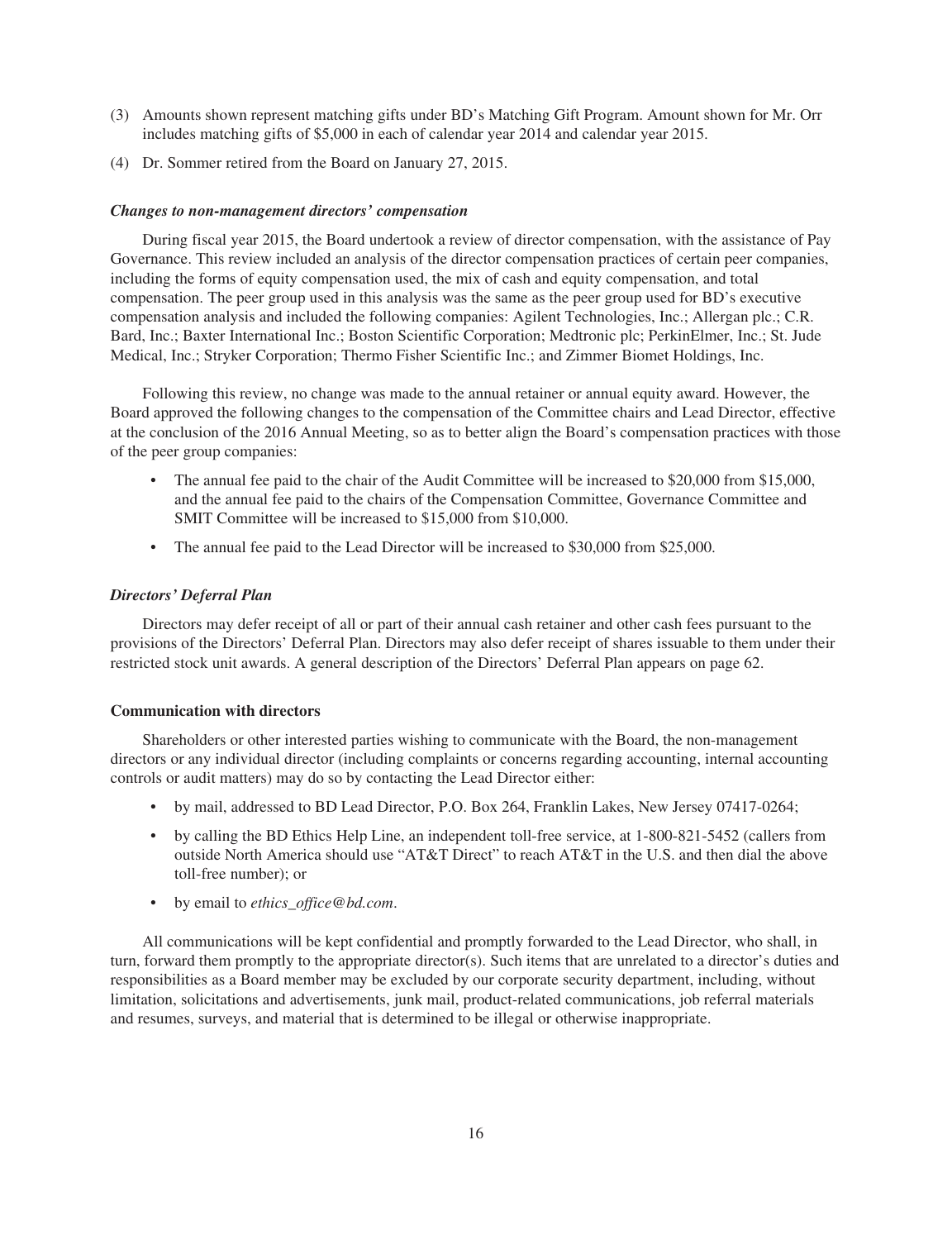## **CORPORATE GOVERNANCE**

## **Corporate Governance Principles**

BD's commitment to good corporate governance is embodied in our Corporate Governance Principles (the "Principles"). The Principles set forth the Board's views and practices regarding a number of governance topics, and the Governance Committee assesses the Principles on an ongoing basis in light of current practices. The Principles are available on BD's website at *www.bd.com/investors/corporate\_governance/*. Printed copies of the Principles may be obtained, without charge, by contacting the Corporate Secretary, Becton, Dickinson and Company, 1 Becton Drive, Franklin Lakes, New Jersey 07417-1880, phone 201-847-6800.

### **Board leadership structure**

The Board's goal is to achieve the best board leadership structure for effective oversight and management of BD's affairs. The Board believes that there is no single, generally accepted approach to providing board leadership, and that each possible leadership structure must be considered in the context of the individuals involved and the specific circumstances facing a company. Accordingly, what the Board believes is the right board leadership structure may vary as circumstances warrant.

At the present time, the Board believes that the most effective leadership structure for BD is for our CEO to also serve as Chairman. The Board believes this combined role allows one person to speak for and lead the company and the Board, creates clear lines of authority and accountability, and provides the necessary leadership to execute BD's strategy. Mr. Forlenza's over 35 years of experience at BD and knowledge of our complex businesses, along with his extensive industry expertise, also make him uniquely qualified to lead the Board on the most important issues facing the company.

At the same time, the Principles provide for the appointment of a Lead Director from among the independent directors whenever the Chairman is not independent. The establishment of the Lead Director role allows the non-management directors to provide effective, independent Board leadership and oversight of management. Marshall O. Larsen currently serves as Lead Director.

Under the Principles, the Lead Director:

- presides over all meetings of the Board at which the Chairman is not present, including executive sessions of the independent directors, and at such other times as the Board deems appropriate,
- has the authority to call meetings of the independent directors,
- approves Board meeting agendas,
- approves Board meeting schedules to ensure that there is sufficient time for discussion of all agenda items,
- together with the Chair of the Compensation Committee, coordinates the evaluation of the performance of the CEO by the non-management directors,
- serves as a liaison between the non-management members of the Board and the Chairman, and as a contact person to facilitate communications by BD's employees, shareholders and others with the nonmanagement members of the Board,
- approves information provided to the Board, and
- if requested by major shareholders, ensures that he or she is available for consultation and direct communication.

The Board believes that having an independent Lead Director provides independent oversight of management, including risk oversight, while avoiding the risk of confusion regarding the Board's oversight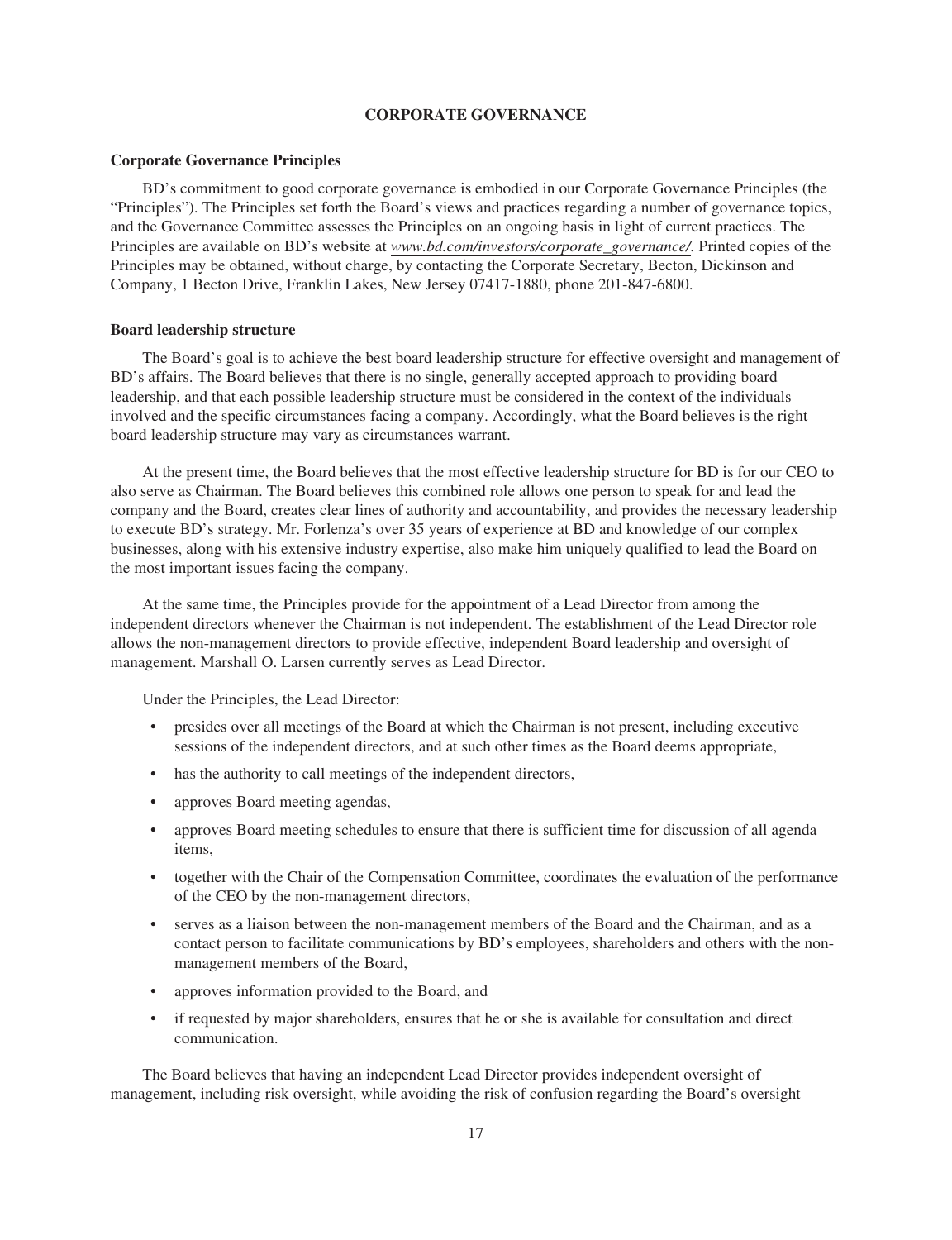responsibilities and the day-to-day management of the business. As such, this structure provides independent Board leadership and engagement, while deriving the benefit of having the CEO also serve as Chairman.

#### **Board's oversight of risk**

BD's management engages in a process referred to as enterprise risk management ("ERM") to identify, assess, manage and mitigate a broad range of risks across BD's businesses, regions and functions and to ensure alignment of our risk assessment and mitigation efforts with BD's corporate strategy. The Audit Committee, through the authority delegated to it by the Board of Directors, is primarily responsible for overseeing BD's ERM activities to determine whether the process is functioning effectively and is consistent with BD's business strategy. At least twice a year, senior management reviews the results of its ERM activities with the Audit Committee, including the process used within the organization to identify risks, management's assessment of the significant categories of risk faced by BD (including any changes in such assessment since the last review), and management's plans to mitigate the potential exposures. On at least an annual basis, the significant risks identified through BD's ERM activities and the related mitigation plans are reviewed with the full Board. Particular risks are then often reviewed in-depth with the Audit Committee or the full Board at subsequent meetings.

In addition, the full Board reviews the risks associated with BD's strategic plan and discusses the appropriate levels of risk in light of BD's objectives. This is done through an annual strategy review process, and from time to time throughout the year as part of the Board's ongoing review of corporate strategy. The full Board also regularly oversees other areas of potential risk, including BD's capital structure, acquisitions and divestitures, and succession planning for BD's CEO and other members of senior management.

The various Committees of the Board are also responsible for monitoring and reporting to the full Board on risks associated with their respective areas of oversight. The Audit Committee oversees BD's accounting and financial reporting processes and the integrity of BD's financial statements, BD's processes regarding compliance with laws, and its hedging activities and insurance coverages. The Compensation Committee oversees risks associated with BD's compensation practices and programs, and the Governance Committee oversees risks relating to BD's corporate governance practices, including director independence, related person transactions and conflicts of interest. In connection with its oversight responsibilities, each Committee often meets with members of management who are primarily responsible for the management of risk in their respective areas, including, among others, BD's Chief Financial Officer, Chief Human Resources Officer, General Counsel, and senior regulatory, IT and compliance officers.

### *Risk assessment of compensation programs*

With respect to our compensation policies and practices, BD's management has reviewed our policies and practices to determine whether they create risks that are reasonably likely to have a material adverse effect on BD. In connection with this risk assessment, management reviewed the design of BD's compensation and benefits programs (in particular, our performance-based compensation programs) and related policies, potential risks that could be created by the programs, and features of our programs and corporate governance generally that help to mitigate risk. Among the factors considered were the mix of cash and equity compensation, and of fixed and variable compensation, paid to our associates; the balance between short- and long-term objectives in our incentive compensation; the performance targets, mix of performance metrics, vesting periods, threshold performance requirements and funding formulas related to our incentive compensation; the degree to which programs are formulaic or provide discretion to determine payout amounts; caps on payouts; our clawback and share ownership policies; and our general governance structure. Based on this review, we believe that our compensation policies and practices do not create risks that are reasonably likely to have a material adverse effect on BD.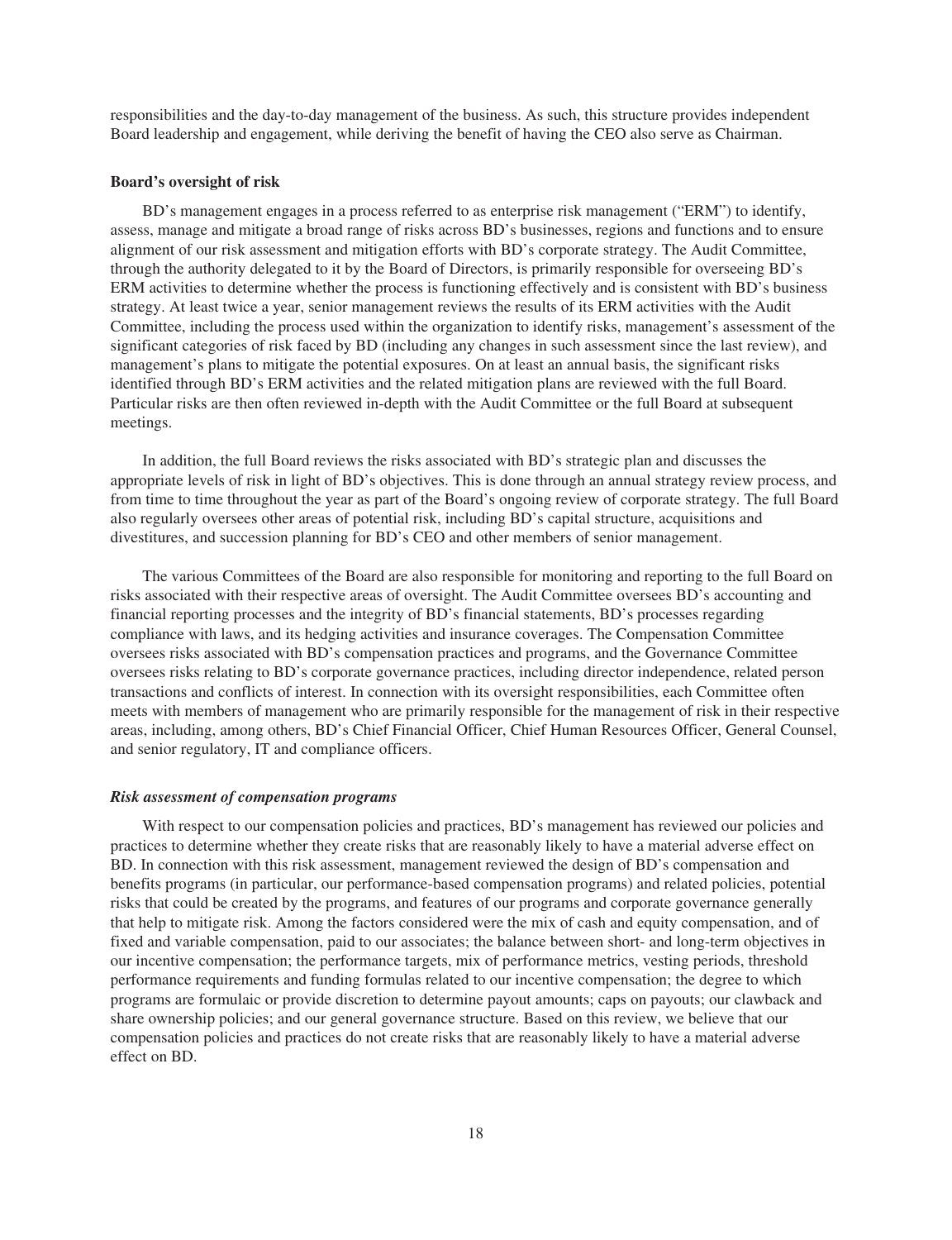#### **Director nomination process**

The Governance Committee reviews potential director candidates and recommends nominees for director to the full Board for approval. In making its recommendations, the Governance Committee assesses the overall composition of the Board, including diversity, age, skills, background, experience and prominence in areas of importance to BD. The Board seeks to achieve among its directors a diversity of viewpoint, experience, knowledge, ethnicity and gender that fits the needs of the Board at that particular time.

When considering individual director candidates, the Governance Committee will seek individuals with backgrounds and qualities that, when combined with those of BD's other directors, provide a blend of skills and experience that will further enhance the Board's effectiveness. From time-to-time, the Governance Committee has retained an executive search firm to assist it in its efforts to identify and evaluate potential director candidates.

The Governance Committee believes that any nominee for director must meet the following minimum qualifications:

- Candidates should be persons of high integrity who possess independence, forthrightness, inquisitiveness, good judgment and strong analytical skills.
- Candidates should demonstrate a commitment to devote the time required for Board duties, including, but not limited to, attendance at meetings.
- Candidates should be team-oriented and committed to the interests of all shareholders as opposed to those of any particular constituency.

The Governance Committee assesses the characteristics and performance of incumbent director nominees against the above criteria as well, and, to the extent applicable, considers the impact of any change in the principal occupations of such directors during the last year. To aid in this process, each director completes an annual evaluation of all the other directors on the Board. Upon completion of the individual director evaluation process, the Governance Committee reports its conclusions and recommendations for nominations to the full Board.

It is the Governance Committee's policy to consider referrals of prospective nominees for the Board from other Board members and management, as well as shareholders and other external sources, such as retained executive search firms. The Governance Committee utilizes the same criteria for evaluating candidates, irrespective of their source.

To recommend a candidate for consideration, a shareholder should submit a written statement of the qualifications of the proposed nominee, including full name and address, to the Corporate Secretary, Becton Dickinson and Company, 1 Becton Drive, Franklin Lakes, New Jersey 07417-1880.

## **Other significant governance practices**

Described below are some of the other significant corporate governance practices that have been instituted by the BD Board.

## *Annual election of directors*

BD's directors are elected annually. The Board believes that annual elections of directors reflect a corporate governance best practice, as it provides shareholders the opportunity to express their views on the performance of the entire Board each year.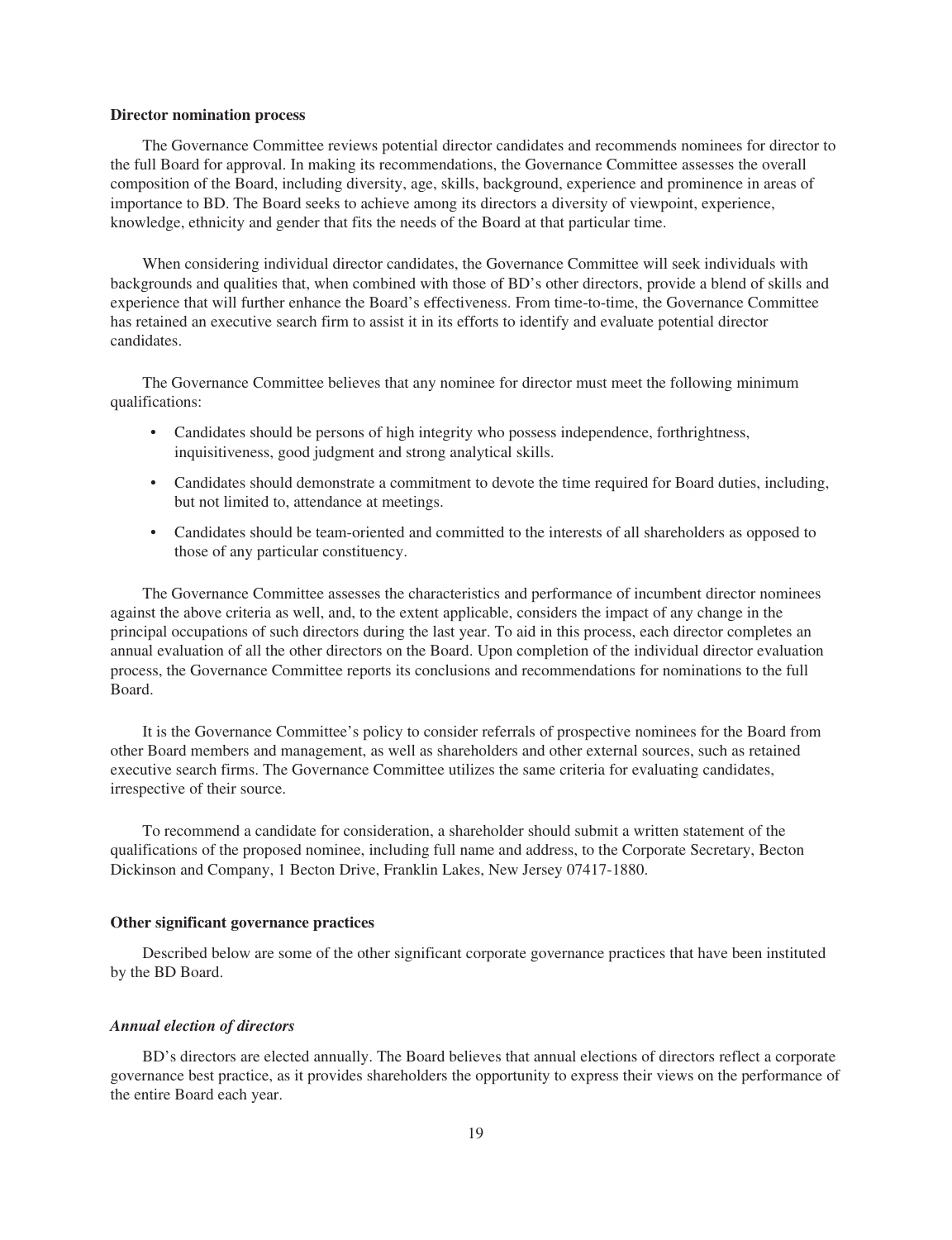#### *Voting for directors*

Under our By-Laws, in uncontested elections (where the number of nominees does not exceed the number of directors to be elected), nominees for director must receive the affirmative vote of a majority of the votes cast in order to be elected to the Board of Directors. Any incumbent director who fails to receive the requisite affirmative vote is required to offer to submit his or her resignation to the Board following the shareholder vote. The Governance Committee will consider and recommend to the Board whether to accept the resignation offer. The Board will act on such recommendation and publicly disclose its decision within 90 days following the shareholder vote. This structure allows the Board the opportunity to identify and assess the reasons for the vote, including whether the vote is attributable to dissatisfaction with a director's overall performance or is the result of shareholder views on a particular issue, and enables the Board to avoid undesirable and disruptive governance consequences.

### *Board self-evaluation*

Each year the Board conducts a self-evaluation of its performance and effectiveness. As part of this process, each director completes an evaluation form on specific aspects of the Board's role, organization and meetings. The collective comments are then presented by the chair of the Governance Committee to the full Board. As part of the evaluation, the Board assesses the progress in the areas targeted for improvement a year earlier, and develops actions to be taken to enhance the Board's effectiveness over the next year. A complete list of the areas covered by the Board evaluation is available on BD's website at *www.bd.com/investors/corporate\_governance*. Additionally, each Committee conducts an annual self-evaluation of its performance through a similar process.

## *Equity ownership by directors*

The Board believes that directors should hold meaningful equity ownership positions in BD. To that end, a significant portion of non-management director compensation is in the form of restricted stock units. The Board believes that these equity interests help to better align the interests of the non-management directors with our shareholders. Under the Board's share ownership guidelines, each non-management director is required to own shares of common stock (which includes restricted stock units) valued at five times the annual cash retainer and must comply with the guidelines within three years of joining the Board. All of our non-management directors either have achieved the required share ownership or are within the three-year grace period.

## *Shareholder engagement*

Our relationship with our shareholders and their views about BD are important to us, and the Board recognizes the value of director engagement with BD's major shareholders. To that end, the Board has established a process by which shareholders can request direct engagement with our non-management directors regarding executive compensation, corporate governance, board and CEO succession, risk management oversight and other matters within the purview of the Board. This process can be found on our website at *www.bd.com/investors/corporate\_governance/*. The Board may also initiate direct communications with BD shareholders at any time, in its discretion.

#### *Director Emeritus*

The Board may, from time to time, appoint a former director as Director Emeritus. A Director Emeritus serves as a consultant to the Board, and may be invited to attend Board or Committee meetings. Director Emeritus is an honorary position, and a Director Emeritus will not receive any compensation for serving in that role or have a vote on any matter coming before the Board or any Committee. It is the Board's intention that the appointment of a Director Emeritus will occur only in exceptional cases.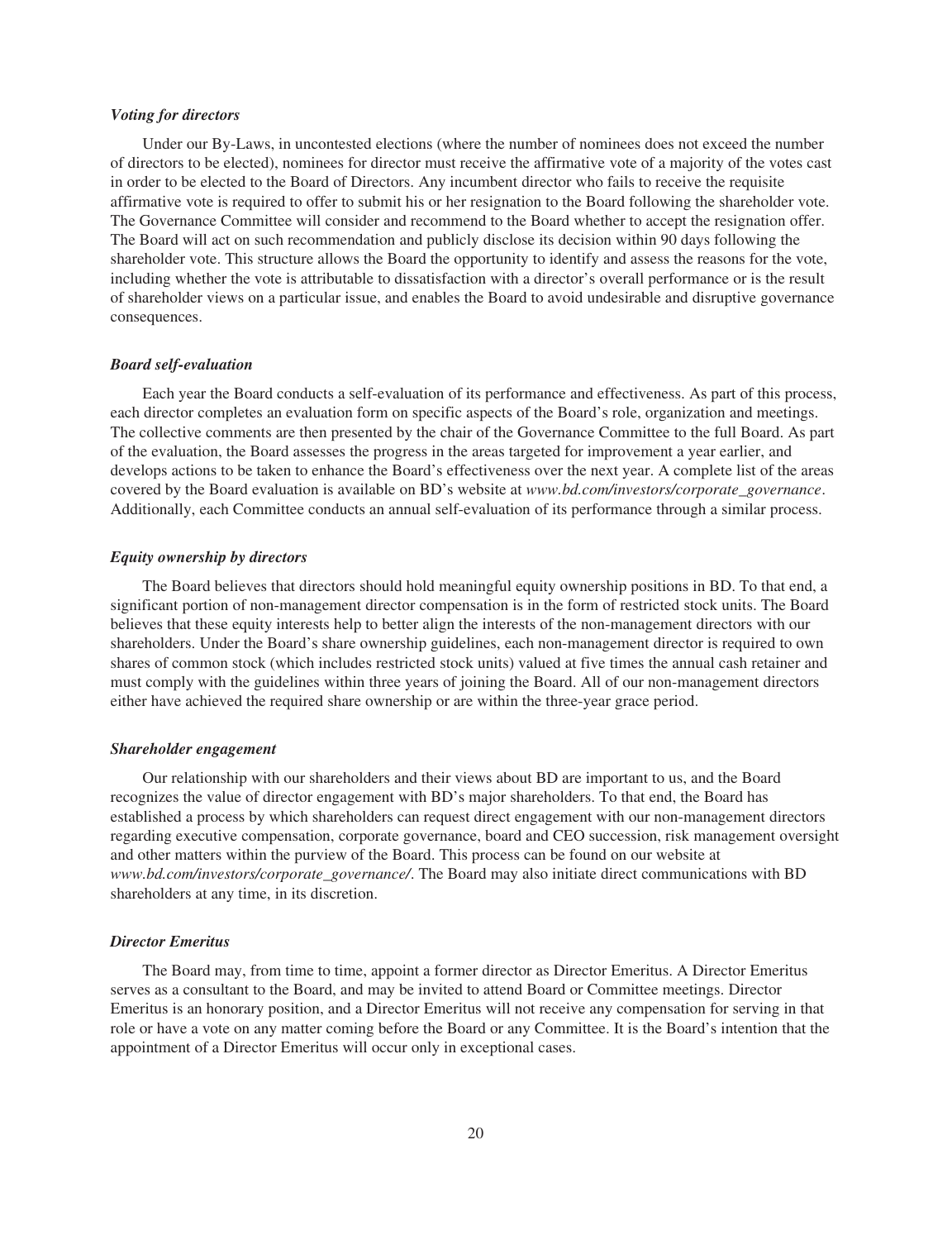#### *Annual Report of Charitable Contributions*

In furtherance of BD's commitment to good governance and disclosure practices, the Principles require that BD's charitable contributions or pledges in an aggregate amount of \$50,000 or more (not including contributions under BD's Matching Gift Program) to entities with which BD's directors and executive officers, or their families, are affiliated must be approved by the Governance Committee. In addition, BD posts on its website, at *www.bd.com/investors/corporate\_governance/*, an Annual Report of Charitable Contributions (the "Contributions Report") listing all contributions and pledges made by BD during the preceding fiscal year in an amount of \$10,000 or more to organizations affiliated with any director or executive officer. The Contributions Report includes a discussion of BD's contributions philosophy and the alignment of BD's philanthropic activities with this philosophy.

## *Enterprise compliance*

Under the oversight of the Audit Committee, BD's enterprise compliance function seeks to ensure that BD has policies and procedures designed to prevent and detect violations of the many laws, regulations and policies affecting its business, and that BD continuously encourages lawful and ethical conduct. BD's enterprise compliance function supplements the various compliance and ethics functions that are also in place at BD, and seeks to ensure better coordination and effectiveness through program design, prevention, and promotion of an organizational culture of compliance. A committee comprised of members of senior management oversees these activities. Another key element of this program is training. This includes a global on-line compliance training program focused on BD's Code of Conduct, as well as other courses covering various compliance topics such as antitrust, anti-bribery, conflicts of interest, financial integrity, industry marketing codes and information security.

## *Political contributions*

We prohibit the use of BD corporate funds and assets to support any candidate, political party, ballot measure or referendum campaign, unless an exception is approved by the CEO and the General Counsel. To date, no exceptions have been sought or approved. If an exception is approved, it may only be granted without regard to the personal political affiliations or views of any individual BD associate at any level across the organization.

As permitted under U.S. law, BD operates a political action committee. The BD PAC is a mechanism to enable eligible U.S. associates to voluntarily support candidates for elected office who share BD's perspectives and approaches to public policy issues. BD provides administrative support to the PAC, as permitted under federal law.

In all cases, BD policy prohibits directors and employees from using company resources to promote their personal political views, causes or candidates, and specifies that the company will not directly or indirectly reimburse any personal political contributions or expenses.

BD is a member of numerous trade associations that provide a venue for the medical technology sector to work together to advocate its position on issues that impact our industry. In the U.S., the major associations of which BD is a member include AdvaMed and AdvaMedDx, the Healthcare Institute of New Jersey and the California Life Sciences Association. We have informed our major U.S. trade associations that they are not permitted to use any BD fees to support any candidate, political party, ballot measure or referendum campaign, unless approved by BD's CEO and General Counsel.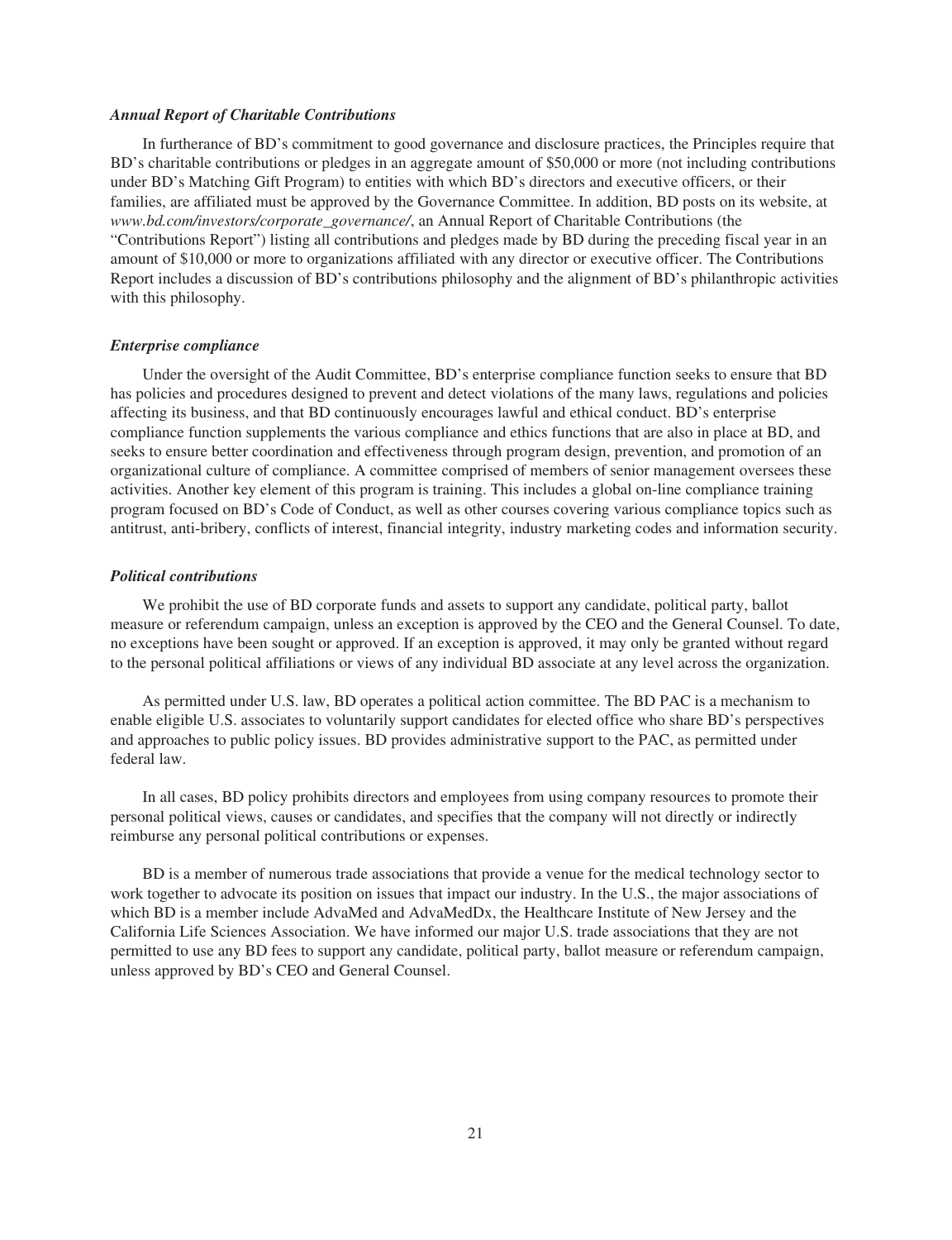#### **Director independence; Policy regarding related person transactions**

## *Director independence*

Under the NYSE rules and our Principles, a director is deemed not to be independent if the director has a direct or indirect material relationship with BD (other than his or her relationship as a director). The Governance Committee annually reviews the independence of all directors and nominees for director and reports its findings to the full Board. To assist in this review, the Board has adopted director independence guidelines ("Independence Guidelines") that are contained in the Principles. The Independence Guidelines set forth certain categories of relationships (and related dollar thresholds) between BD and directors and their immediate family members, or entities with which they have a relationship, which the Board, in its judgment, has deemed to be either material or immaterial for purposes of assessing a director's independence. In the event that a director has any relationship with BD that is not addressed in the Independence Guidelines, the independent members of the Board review the facts and circumstances to determine whether such relationship is material. The Principles are available on BD's website at *www.bd.com/investors/corporate-governance/*. The Independence Guidelines are contained in Principle No. 7.

The Board has determined that the following directors are independent under the NYSE rules and our Independence Guidelines: Basil L. Anderson, Henry P. Becton, Jr., Catherine M. Burzik, Edward F. DeGraan, Claire M. Fraser, Christopher Jones, Marshall O. Larsen, Gary A. Mecklenburg, James F. Orr, Willard J. Overlock, Jr., Claire Pomeroy, Rebecca W. Rimel, and Bertram L. Scott. Vincent A. Forlenza is an employee of BD and, therefore, is not independent under the NYSE rules and the Principles.

In determining that each of these directors is independent, the Board reviewed BD's transactions or other dealings with organizations with which a director may be affiliated, such as service by the director as an employee of the organization or as a member of a governing or advisory board of the organization. Based on its review, the Board determined that, in each instance, the nature of the relationship, the degree of the director's involvement with the organization and the amount involved was such that it would not constitute a material relationship or otherwise impair the director's independence.

The types of transactions with director-affiliated organizations considered by the Board consisted of the purchase or sale of products and/or services (in the cases of Anderson, Burzik, Fraser, Jones, Larsen, Mecklenburg, Overlock, Pomeroy and Scott), the licensing of intellectual property rights (in the cases of Fraser and Jones) and charitable contributions (in the case of Jones).

### *Related person transactions*

The Board has also established a written policy (the "Policy") requiring Board approval or ratification of transactions involving more than \$120,000 per year in which a director, executive officer or shareholder owning more than 5% of BD's stock (excluding certain passive investors) or their immediate family members has, or will have, a material interest. The Policy is available on BD's website at *www.bd.com/investors/corporate\_governance/*. The Policy excludes certain specified transactions, including certain charitable contributions and transactions available to BD associates generally. The Governance Committee is responsible for the review and approval or ratification of transactions subject to the Policy. The Governance Committee will approve or ratify only those transactions that it determines in its business judgment are fair and reasonable to BD and in (or not inconsistent with) the best interests of BD and its shareholders, and that do not impact the director's independence.

There were no transactions involving BD's executive officers or directors, or their immediate families, in 2015 that were subject to the Policy. During fiscal year 2015, BD paid affiliates of State Street Corporation ("State Street"), a beneficial owner of more than 5% of BD common stock, approximately \$1,210,000 for serving as trustee of BD's 401(k) plan and investment management of various 401(k) funds. These transactions were not required to be approved under the Policy, since State Street is considered a passive investor in BD.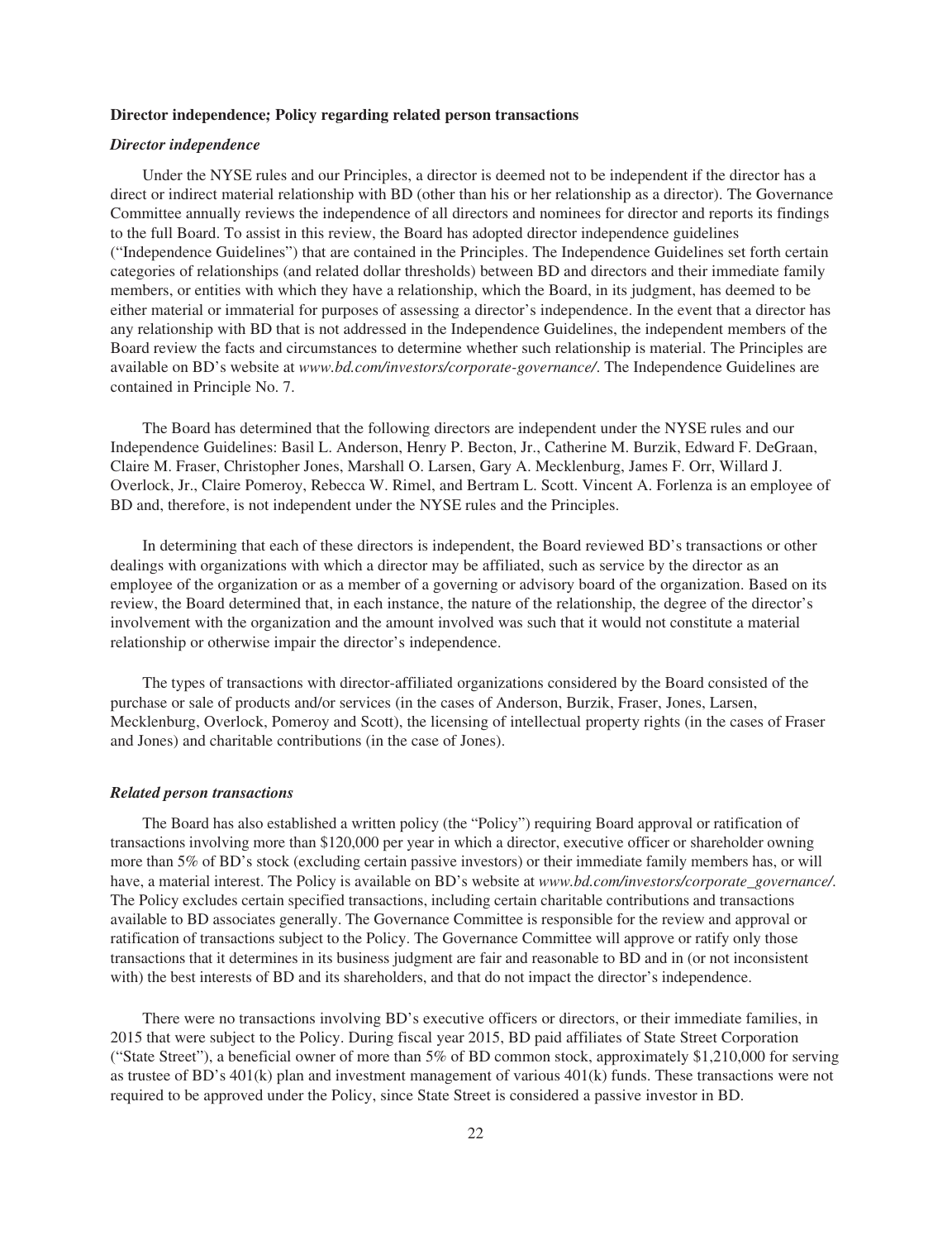## **Code of Conduct**

BD maintains a Code of Conduct that is applicable to all directors, officers and associates of BD, including its CEO, Chief Financial Officer, principal accounting officer and other senior financial officers. It sets forth BD's policies and expectations on a number of topics, including conflicts of interest, confidentiality, compliance with laws (including insider trading laws), preservation and use of BD's assets, and business ethics. The Code of Conduct also sets forth procedures for the communicating and handling of any potential conflict of interest (or the appearance of any conflict of interest) involving directors or executive officers, and for the confidential communication and handling of issues regarding accounting, internal control and auditing matters.

BD also maintains an Ethics Help Line telephone number (the "Help Line") for BD associates as a means of raising concerns or seeking advice. The Help Line is serviced by an independent contractor and is available to all associates worldwide. Associates using the Help Line may choose to remain anonymous and all inquiries are kept confidential to the extent practicable in connection with the investigation of an inquiry. All Help Line inquiries are forwarded to BD's Chief Ethics and Compliance Officer for investigation. The Audit Committee is informed of any matters reported to the Chief Ethics and Compliance Officer, whether through the Help Line or otherwise, involving accounting, internal control or auditing matters, or any fraud involving management or persons who have a significant role in BD's internal controls.

The Chief Ethics and Compliance Officer leads the BD Ethics Office, which administers BD's ethics program. In addition to the Help Line, the ethics program provides for broad communication of BD's Core Values, associate education regarding the Code of Conduct and its requirements, and ethics training sessions.

Any waivers from any provisions of the Code of Conduct for executive officers and directors will be promptly disclosed to shareholders. In addition, certain amendments to the Code of Conduct, as well as any waivers from certain provisions of the Code of Conduct given to BD's CEO, Chief Financial Officer or principal accounting officer, will be posted at the website address set forth below.

The Code of Conduct is available on BD's website at *www.bd.com/investors/corporate\_governance/*. Printed copies of the Code of Conduct may be obtained, without charge, by contacting the Corporate Secretary, Becton, Dickinson and Company, 1 Becton Drive, Franklin Lakes, New Jersey 07417-1880, phone 201-847-6800.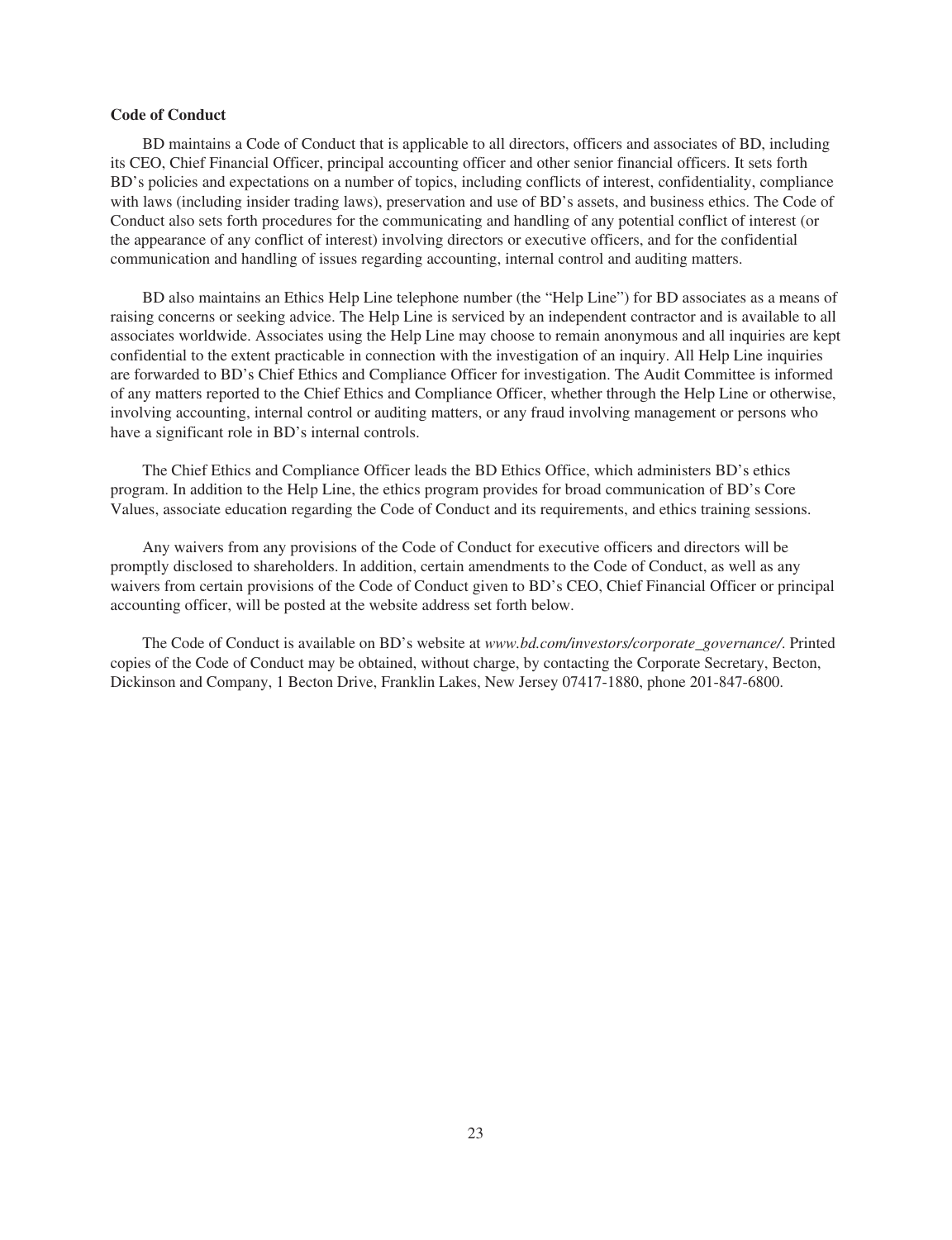# **REPORT OF THE COMPENSATION AND MANAGEMENT DEVELOPMENT COMMITTEE**

The primary objective of the BD compensation program is to fully support the strategic business goal of delivering superior long-term shareholder returns through sustained revenue growth, earnings per share growth, return on capital and other metrics. As such, we intend to ensure a high degree of alignment between pay and the long-term value and financial soundness of BD. The Compensation Committee has established the following compensation principles to meet this objective:

## • **Aligning the interests of executives and shareholders**

• Through equity compensation and equity ownership guidelines for executives, we seek to align the interests of executives with those of BD's shareholders. This represents the largest portion of our compensation structure in terms of target value.

## **• Linking rewards to performance**

• We maintain a pay-for-performance philosophy based on actual performance as against clear, measurable company performance targets, particularly those metrics that support the creation of longterm shareholder value.

## **• Delivering superior business and financial results**

• Performance targets are set to reward executives for achieving short- and long-term results in line with our objective of enhancing long-term shareholder value. In setting short-term goals and in rewarding performance, we will take care to ensure that we do not create incentives to take inappropriate risks.

## **• Offering a competitive compensation structure**

• We have established and intend to maintain a competitive structure that supports the recruitment and retention of high-performance executives essential to driving the business results required to execute our strategy and create long-term value for shareholders. This structure is determined, in part, by evaluating peer group data which is provided and analyzed by the Compensation Committee's independent consultant, Pay Governance LLC ("Pay Governance").

## **• Maintaining a transparent compensation structure**

- The Compensation Committee strives to provide absolute transparency to executives, employees and shareholders of all aspects of BD's compensation and benefits structure. This includes disclosure of performance targets, payout formulas, details of other earned benefits and the Compensation Committee's use of discretion in determining award payouts.
- **Maintaining Compensation Committee independence**
	- The Compensation Committee is made up exclusively of independent directors and utilizes an independent compensation consultant, Pay Governance, which, by Compensation Committee policy, is prohibited from performing any services for BD or its management without the Compensation Committee's prior approval.
- **Retaining prerogative to adjust programs**
	- The Compensation Committee retains the prerogative to change or modify BD's compensation and benefit programs to reflect prevailing economic, market or company financial conditions.

The Compensation Committee has reviewed and discussed the Compensation Discussion and Analysis with management and, based on such review and discussions, has recommended to the Board of Directors that the Compensation Discussion and Analysis be included in BD's Annual Report on Form 10-K for the fiscal year ended September 30, 2015 and in this proxy statement.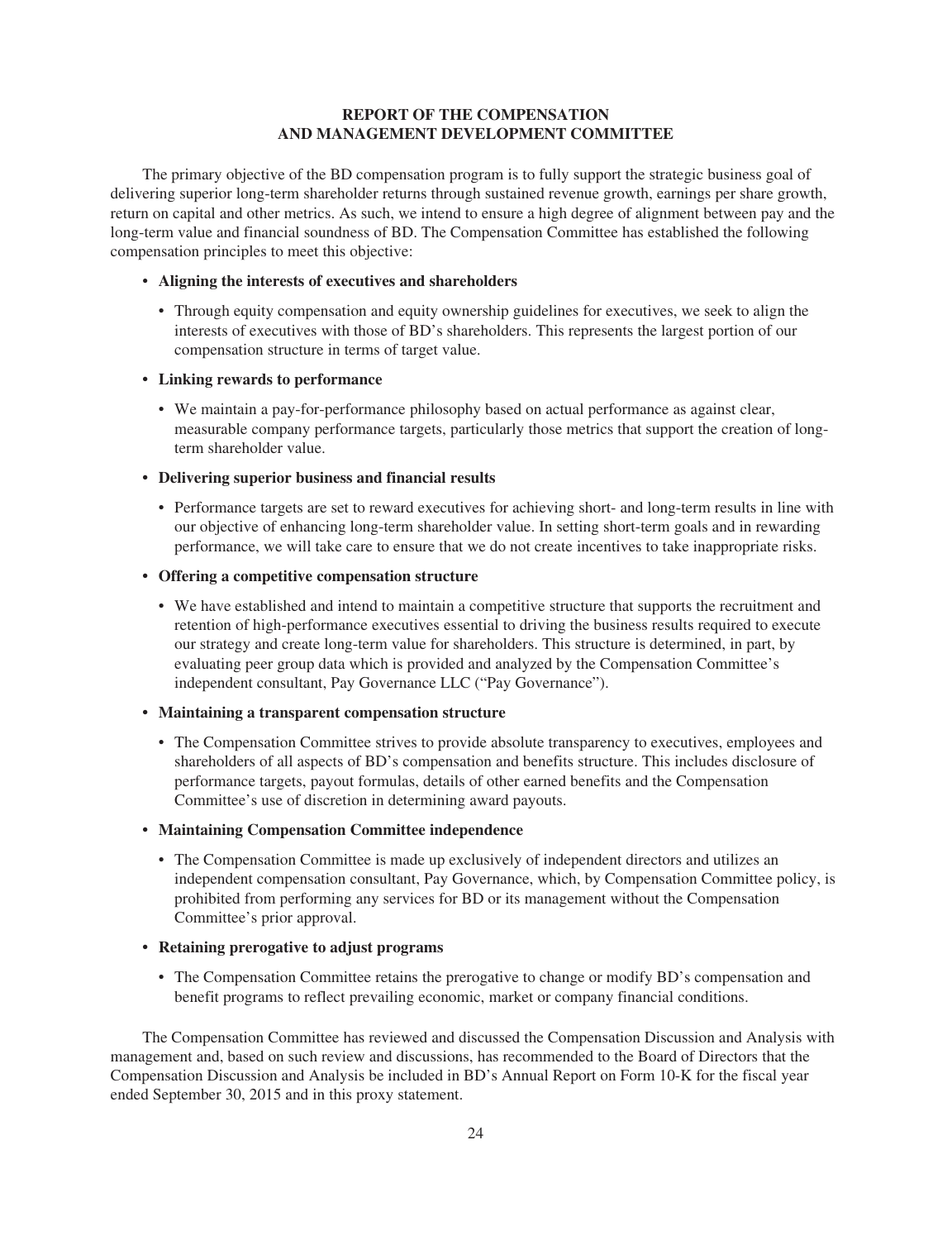# **COMPENSATION AND MANAGEMENT DEVELOPMENT COMMITTEE**

**Marshall O. Larsen—Chair Basil L. Anderson Edward F. DeGraan Gary A. Mecklenburg James F. Orr Bertram L. Scott**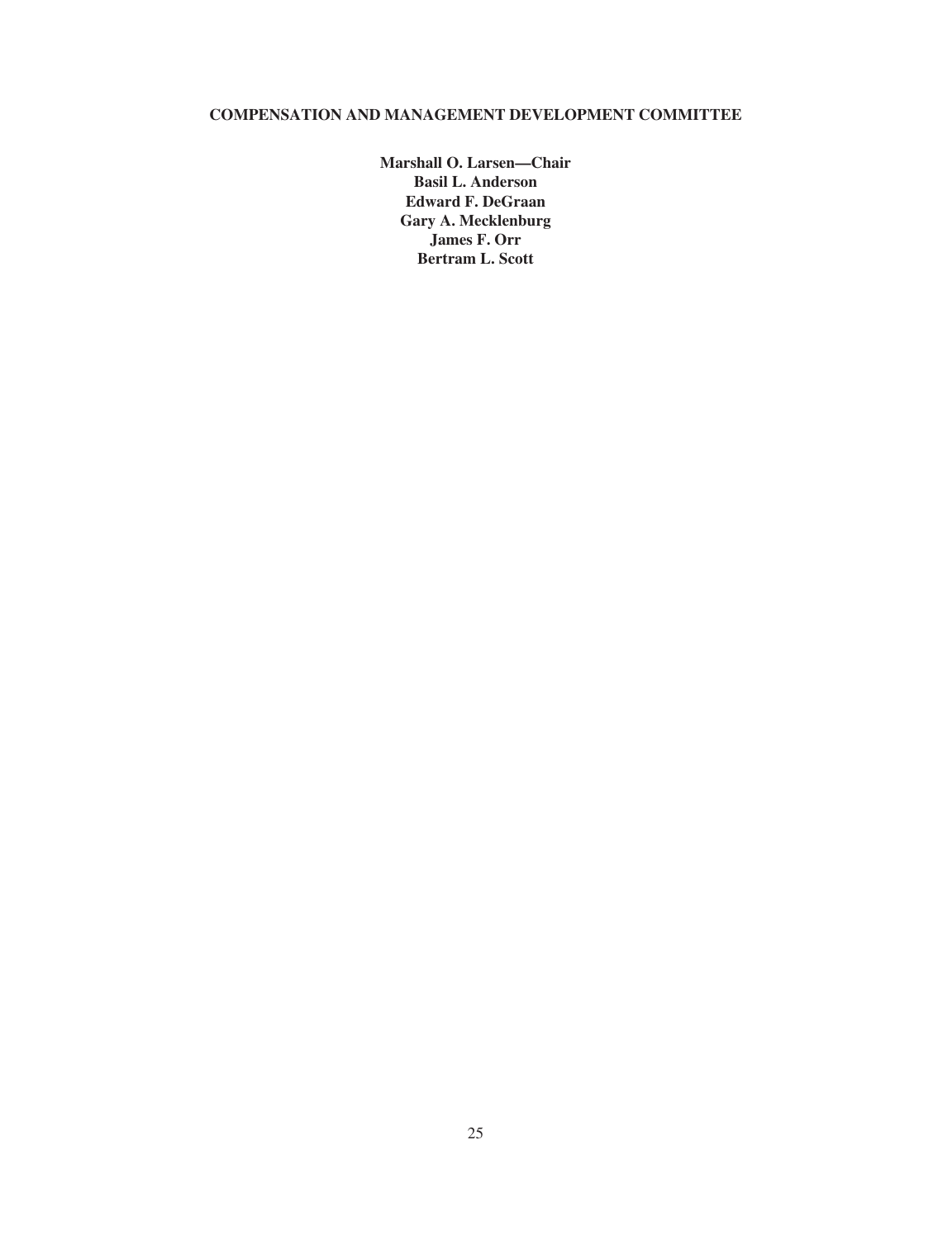## **COMPENSATION DISCUSSION AND ANALYSIS**

This section discusses our executive compensation program and the compensation actions taken with respect to the persons named in the Summary Compensation Table (who we refer to as the "named executive officers") on page 40. All references in this section to years are references to our fiscal year, which ends on September 30, unless otherwise noted.

In this section, while discussing Performance Unit payouts and awards under our Performance Incentive Plan (the "PIP"), we refer to certain financial measures that do not conform to generally accepted accounting principles ("GAAP"). **Appendix A to this proxy statement contains reconciliations of these non-GAAP measures to the comparable GAAP financial measures.**

### **Executive Summary**

Our goal is to provide an executive compensation program that best serves the long-term interests of our shareholders. We believe that attracting and retaining superior talent and rewarding performance is key to delivering long-term shareholder returns, and that a competitive compensation program is critical to that end. Therefore, we strive to provide a competitive compensation package to our executives that ties a significant portion of pay to performance and uses components that align the interests of our executives with those of BD's shareholders.

Approximately 95% of the shares voted at last year's annual meeting were cast in support of BD's advisory vote on named executive officer compensation. The Compensation Committee views the results of this vote as broad general shareholder support for our executive compensation program. Based on our say-on-pay vote and the Compensation Committee's ongoing benchmarking of our compensation policies and practices, the Compensation Committee believes that our compensation program effectively aligns the interests of our named executive officers with the long-term goals of BD and our shareholders. Accordingly, the Compensation Committee did not make any significant changes from 2014 as a result of our say-on-pay vote.

## **Our compensation practices**

The following is a summary of important aspects of our executive compensation program discussed later in this section.

- *Balanced mix of pay components and incentives.* Our compensation program targets a balanced mix of cash and equity compensation, and of annual and long-term incentives. The key elements of our program are salary, annual cash incentives under the PIP and long-term equity compensation consisting of stocksettled performance-based units ("Performance Units"), stock appreciation rights ("SARs") and timevested units ("TVUs").
- *Significant performance-based compensation.* We emphasize pay-for-performance to align executive compensation with our business strategy and the creation of long-term shareholder value.
	- Approximately three-quarters of the total target compensation of our CEO in 2015 was performancebased.
	- Our performance-based compensation uses performance metrics that are aligned with and support BD's business strategy.
	- While we emphasize "at risk" pay tied to performance, we believe that our program does not encourage excessive risk taking by management.
- *Share retention guidelines and policy against pledging/hedging.* Our executives are subject to robust share retention and ownership guidelines and are prohibited from pledging BD shares or hedging against the economic risk of their ownership.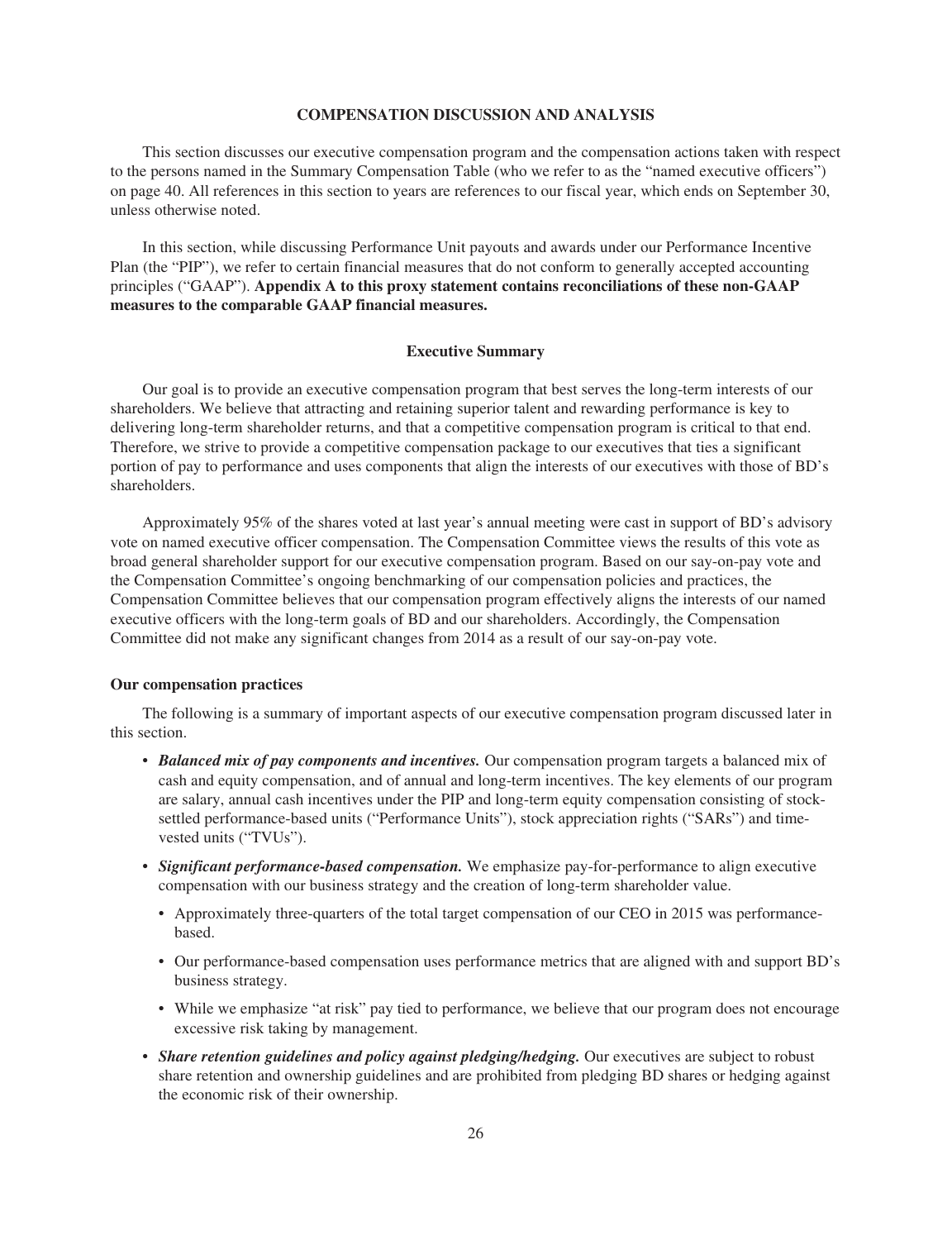- *Limited perquisites and no employment agreements*. We offer our named executive officers very limited perquisites, and none of them have employment agreements.
- *Compensation clawback policy.* We have a compensation recovery policy that gives the Board the authority to recover incentive compensation paid to senior management in the event of a restatement of our financial statements resulting from misconduct.
- *Change in control agreements*. We have "double-trigger" change in control agreements with our executives to provide continuity of management in the event of an actual or potential change in control of BD. We have adopted a policy of eliminating excise tax gross-ups from future change in control agreements.
- *Use of independent consultant*. The Compensation Committee uses an independent consultant to assist it in designing our compensation program and making compensation decisions. The independent consultant did not provide any services to BD or BD management in 2015.

## **2015 operating performance and executive compensation decisions**

## *Operating Performance*

2015 was a transformational year for BD, as we signed and closed the acquisition of CareFusion Corporation ("CareFusion"), the largest acquisition in BD's history, which positions BD as a global leader in medication management. While the acquisition and integration of CareFusion required significant management attention throughout the year, BD still delivered strong financial and operational performance in 2015 that exceeded our internal expectations. Highlights of our performance for the year include:

- Revenue and earnings growth exceeded our internal expectations, both for the combined company and the legacy BD business.
- Substantial progress was made on the integration of the CareFusion acquisition, as we achieved approximately \$50 million of cost synergies for the year. As a result of these efforts, we subsequently raised our estimate of the cost synergies that we believe can be achieved from the transaction.
- We were able to finance the CareFusion transaction with less debt than we originally communicated, lowering the interest expense we will incur going forward. We also paid off the \$1 billion term loan used to partially fund the acquisition, allowing us to remain on track to reach our debt leverage target.
- Our underlying margins expanded significantly, due to management's integration efforts and our operating effectiveness and efficiency initiatives.
- We maintained our investment in emerging markets, which continue to be a key driver of BD's growth, and began work to introduce CareFusion products into these markets.
- We continued our strategy of supplementing our growth with strategic acquisitions with our acquisition of CRISI Medical Systems, a medical technology company dedicated to improving the safety and delivery of intravenous injectable medications, and of GenCell Biosystems and Cellular Research in our Life Sciences segment, which enable us to enter into the high growth area of genomics.
- Cash flows from operations remained strong at \$2.1 billion, and we returned \$485 million to our shareholders through dividends, as we increased our dividend for the 43rd consecutive year.

## *Compensation decisions*

*Salary*. Mr. Forlenza, our CEO, received a salary increase during the year from \$1,000,000 to \$1,060,000 in order to keep his salary competitive with the median of peer companies. The other named executive officers received salary increases that were in line with increases at BD generally.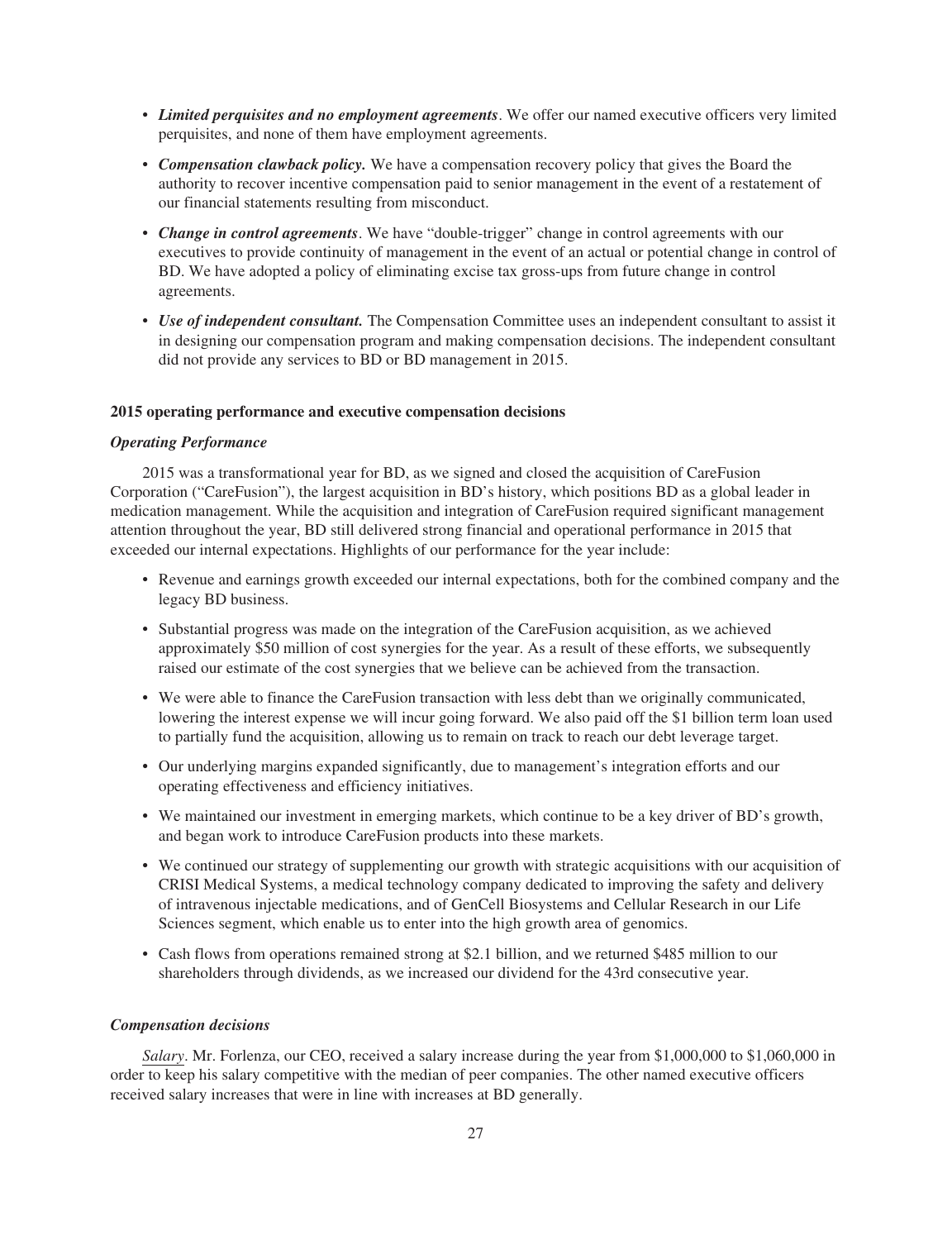*PIP awards*. For 2015, we met or exceeded each of the performance targets set under the PIP. This resulted in available funding for PIP awards at 112% of target. The PIP award made to Mr. Forlenza was 112% of his target award opportunity, and awards ranged from 114% to 147% of target opportunity for our other named executive officers. We believe that the 2015 PIP awards appropriately reflected senior management's role in the successful acquisition and integration to date of CareFusion, as well as our strong financial performance during the year and the individual contributions of our executive officers to that performance.

*Equity compensation*. Consistent with our past practice, equity compensation represented a significant component of total compensation in 2015. Among the changes in equity compensation awards in 2015 was an increase in Mr. Forlenza's award value based on performance and to move his target equity compensation closer to the median of select peer companies.

### **Change to our compensation program in 2015**

In November 2014, our equity compensation plan was amended to move from "single-trigger" to "doubletrigger" vesting in the event of a change in control. As a result, equity compensation awards made after January 1, 2015 that either continue or are replaced by similar awards following a change in control will not automatically vest unless the participant (including our named executive officers) is subsequently terminated within two years of the change in control. This change aligns BD's plan with what the Compensation Committee believes are best practices in this area.

## **Objectives of Our Executive Compensation Program**

The objectives of our executive compensation program include:

**Aligning executives with our shareholders**. We seek to align the interests of our executives with those of our shareholders through equity compensation and share retention guidelines.

**Linking compensation to performance**. We seek to implement a pay-for-performance philosophy by tying a significant portion of pay to financial and other goals that support the creation of long-term shareholder value.

**Offering competitive compensation**. We seek to offer a competitive compensation package that helps us attract and retain our executives.

## **The Process for Setting Executive Compensation**

### **The role of the Compensation Committee, its consultant and management**

The Compensation Committee oversees the compensation program for our executive officers. The Compensation Committee recommends compensation actions regarding the CEO for approval by independent members of the Board, and sets the compensation of the other named executive officers. The Compensation Committee is assisted in fulfilling its responsibilities by its independent consultant, Pay Governance, and BD's senior management. Additional information about our process for setting executive compensation, including the roles of Pay Governance and management, is found on pages 11-12.

In order to maintain the independence of its outside consultant, the Compensation Committee has established a policy that prohibits its consultant from performing any services for BD or BD's management without the Compensation Committee's prior approval. In accordance with this policy, Pay Governance did not perform services for BD or BD management in 2015.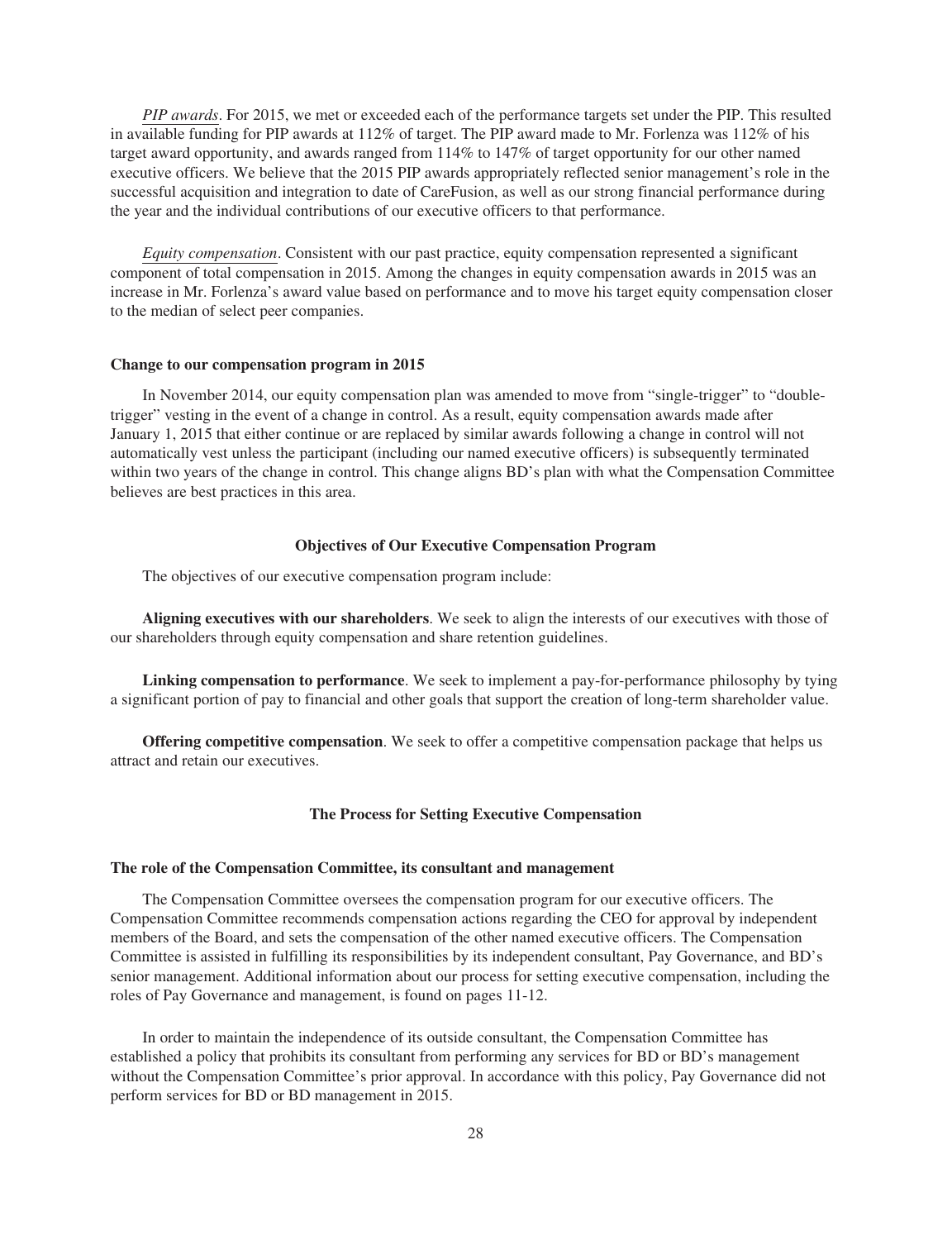#### **The use of market comparison data**

The Compensation Committee considers a number of factors in structuring our program, determining pay components and making compensation decisions. This includes the compensation practices of select peer companies in the healthcare industry, which we refer to as the "Comparison Group." These companies were chosen by the Compensation Committee after considering the recommendations of Pay Governance and management, and were selected because they have significant lines of business that are similar to BD's and are companies that we believe we compete with for executive talent. The Compensation Committee reviews the composition of the Comparison Group at least annually. The companies in the Comparison Group for 2015 were:

| Agilent Technologies, Inc.           | PerkinElmer, Inc.             |
|--------------------------------------|-------------------------------|
| Allergan plc                         | St. Jude Medical, Inc.        |
| C.R. Bard, Inc.                      | <b>Stryker Corporation</b>    |
| Baxter International Inc.            | Thermo Fisher Scientific Inc. |
| <b>Boston Scientific Corporation</b> | Zimmer Biomet Holdings, Inc.  |
| Medtronic plc                        |                               |

In addition to the Comparison Group, compensation data regarding certain positions at Abbott Laboratories, Johnson & Johnson and Roche Diagnostics is considered by the Compensation Committee when reviewing the compensation of Mr. Kozy in order to increase the number of comparable positions for which compensation data is available.

## **Comparison Group Data**

|                             | <b>Revenue for the</b><br>twelve months ended<br>September 30, 2015<br>(in millions) | <b>Market capitalization</b><br>on September 30, 2015<br>(in millions) |
|-----------------------------|--------------------------------------------------------------------------------------|------------------------------------------------------------------------|
| $25th$ Percentile           | \$5,098                                                                              | \$15,800                                                               |
| Median                      | \$7,272                                                                              | \$19,102                                                               |
| 75 <sup>th</sup> Percentile | \$16,590                                                                             | \$42,081                                                               |
| <b>BD</b>                   | \$10,282                                                                             | \$27,892                                                               |
| <b>BD Percentile Rank</b>   | 61%                                                                                  | 64%                                                                    |

We attempt to set the compensation of the named executive officers at levels that are competitive with the companies listed above, and use market comparison data regarding these companies as a guide. The Compensation Committee estimates the median salary, annual cash incentive and equity compensation (and the combined total of these elements) of persons holding the same or similar positions at the companies mentioned above, based on available data. The Compensation Committee (and the independent directors in the case of our CEO) then generally seeks to set the compensation of our executive officers for each of these elements within a competitive range of the median, assuming payout of performance-based compensation at target. The use of market comparison data, however, is just one of the tools used to determine executive compensation, and the Compensation Committee and the independent directors retain the flexibility to set target compensation at levels deemed appropriate for an individual or for a specific element of compensation. Based on the market data provided by Pay Governance, the Compensation Committee believes that the total target compensation set for the named executive officers in 2015 approximated median competitive levels.

Because each compensation element is reviewed individually, compensation decisions made with respect to one element of compensation generally do not affect decisions made with respect to other elements. It is also for this reason that no specific formula is used to determine the allocation between cash and equity compensation, although it is the Compensation Committee's intent that equity compensation represent the largest portion of total target compensation. In addition, because an executive's compensation target is set by reference to persons with similar duties at peer companies, we do not establish any fixed relationship between the amount of compensation paid to our CEO and that paid to the other named executive officers.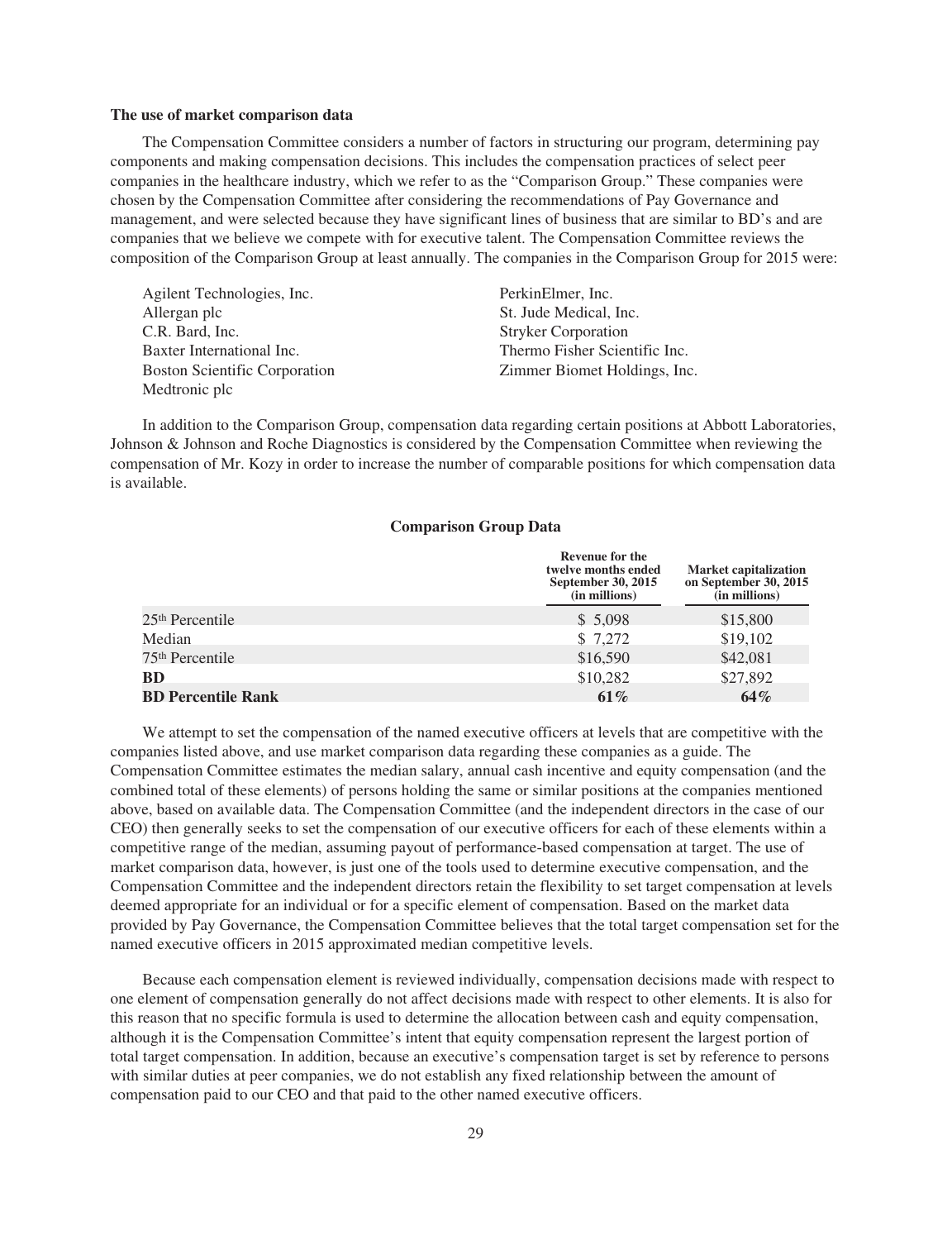## **The use of tally sheets**

The Compensation Committee is from time-to-time provided a "tally sheet" report prepared by management for each named executive officer. The tally sheet includes, among other things, total annual compensation, the value of unexercised or unvested equity compensation awards, and amounts payable upon termination of employment under various scenarios, including retirement or following a change in control. The Compensation Committee uses tally sheets to provide additional perspective on the value the executives have accumulated from prior equity awards and plan accruals and their retentive value.

# **The Key Elements of Our Compensation Program**

The key elements of our executive compensation program are summarized in the table below.

| Component                                         | <b>Description</b>                                                                                                                                           | <b>Purpose</b>                                                                                                       |  |
|---------------------------------------------------|--------------------------------------------------------------------------------------------------------------------------------------------------------------|----------------------------------------------------------------------------------------------------------------------|--|
| Base salary $\dots \dots \dots \dots \dots \dots$ | Fixed cash compensation based<br>on performance, scope of<br>responsibilities, experience and<br>competitive pay practices.                                  | Provide a fixed, baseline level of<br>compensation.                                                                  |  |
| $\text{PIP}$                                      | Annual variable cash payment<br>tied to performance during the<br>fiscal year.                                                                               | Drive business performance on an<br>annual basis.<br>Reward individual contributions<br>to BD's performance.         |  |
| Long-term equity compensation:                    |                                                                                                                                                              |                                                                                                                      |  |
| $\cdot$ SARs                                      | Right to receive shares equal in<br>value to difference between<br>exercise price and BD stock price.<br>SARs vest over four years and<br>have 10-year term. | Increase executive ownership to<br>align interests with shareholders.                                                |  |
| • Performance Units $\ldots$                      | Performance-based restricted<br>stock units. Payout is tied to BD's<br>performance over three-year<br>performance period.                                    | Promote executive retention.<br>Drive long-term business<br>performance.<br>Reward creation of shareholder<br>value. |  |
|                                                   | Restricted stock units that yest in<br>three annual installments<br>following grant.                                                                         |                                                                                                                      |  |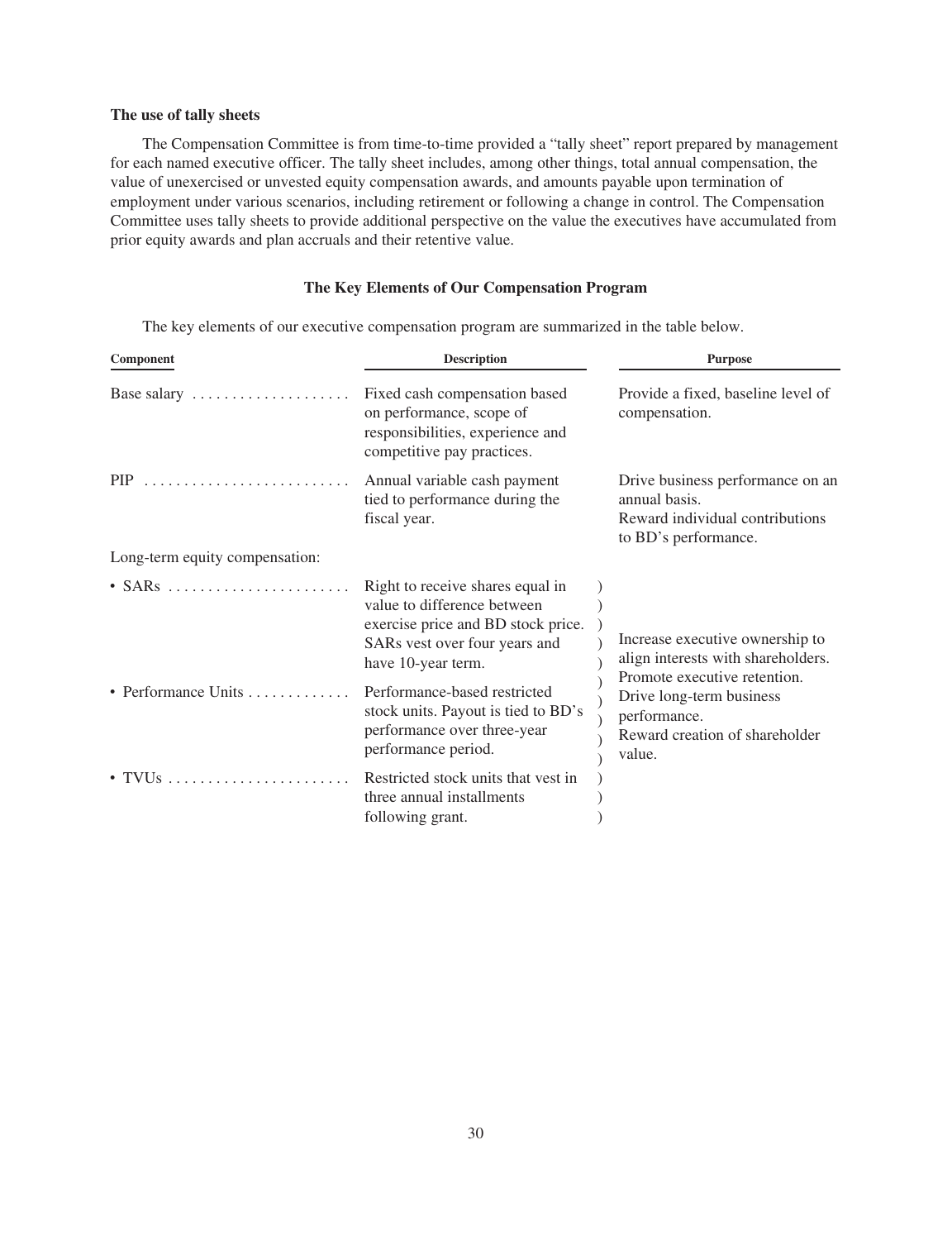#### **Our Emphasis on Pay-for-Performance**

#### **Performance-based compensation**

Performance-based compensation represents a significant portion of the named executive officers' compensation. The charts below show the performance-based portion of 2015 target compensation for Mr. Forlenza and the other named executive officers.

### **2015 Total Target Compensation\***



\* "Performance-based" compensation includes PIP awards, Performance Units and SARs, while "Fixed" compensation includes salary and TVUs. The above charts are based on target values, and actual amounts received (and the percentage of total compensation coming from performance-based compensation) may differ based on actual performance and BD's stock price.

## **How our performance metrics support BD's strategy**

BD's strategy is focused on becoming a global provider of innovative healthcare solutions. To this end, our strategic objectives include increasing revenue from our core products, increasing investments in research and innovation, growing our operations in emerging markets and improving operating effectiveness and productivity. The Compensation Committee believes it is important that our compensation program reinforce and reward behaviors that support these business objectives. In addition, the Compensation Committee believes executive compensation should be based in part on how BD's performance compares to peer companies facing the same market conditions as BD. These considerations inform the Compensation Committee's selection of the performance measures for BD's performance-based compensation.

## **Performance Period and Metrics for Performance-based Compensation 1 Year 10 years** 10 years 10 years PIP Awards **Performance Units** SARS ‰ EPS\* ‰ Revenues\* • Free cash flow as a percentage of sales\* ‰ ROIC ‰ Relative TSR • Stock price appreciation

\* *Measured on a currency-neutral basis.*

*PIP*. We evaluate corporate performance under the PIP against the following metrics:

- *EPS*. The Compensation Committee uses earnings per share from continuing operations ("EPS) as a performance measure because it is the primary basis on which BD sets performance expectations for the year and it is a widely used measure of overall company performance.
- *Revenues.* Revenue is a measure of BD's ability to innovate and compete in the marketplace. This measure focuses management on achieving strong "top-line" growth, consistent with our business strategy.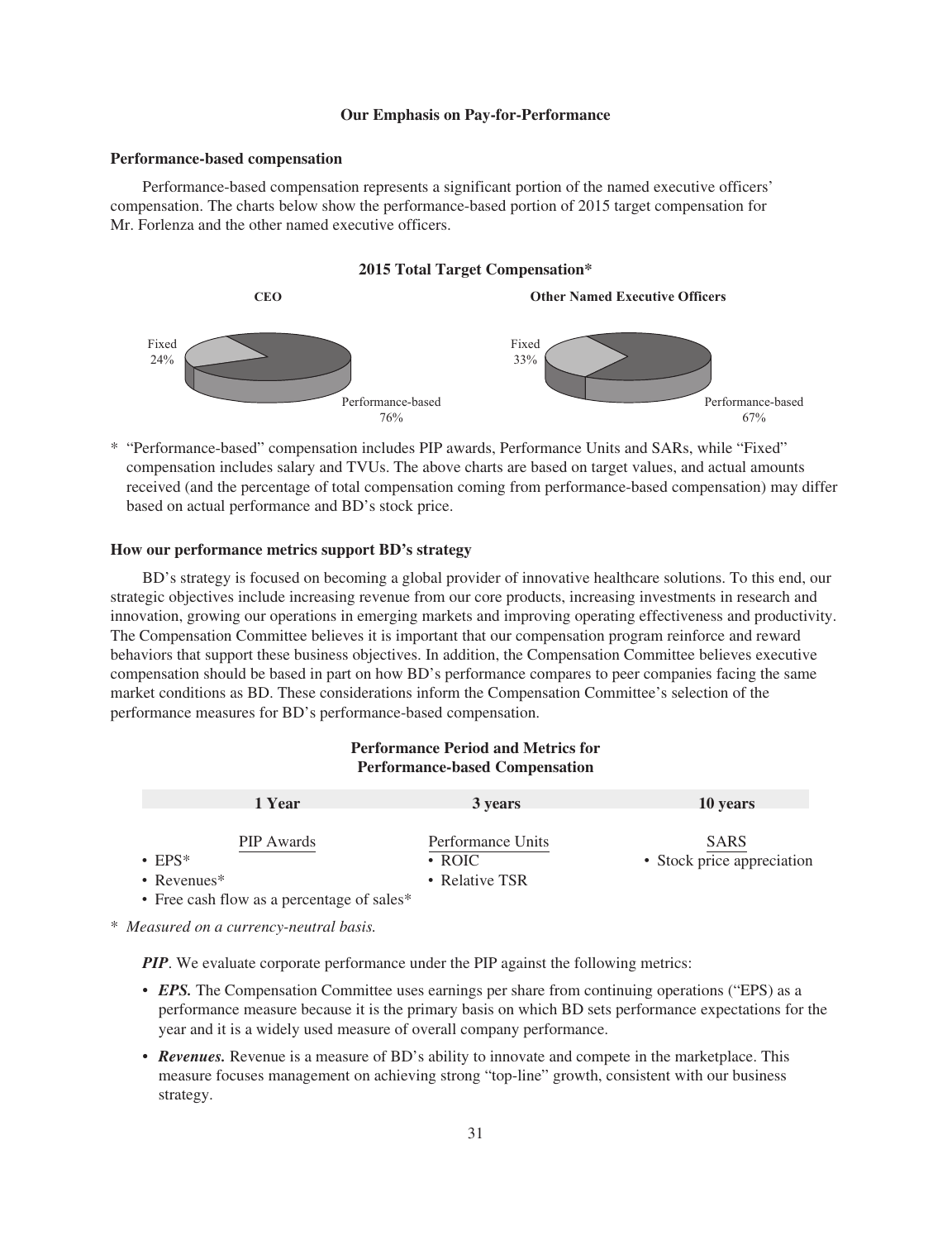• *Free cash flow as a percentage of sales*. This metric is used to recognize the importance of the efficient use of cash to our ability to fund ongoing investments in our business, including product development, innovation and geographic expansion, as well as the increased focus on this metric by the investor community. "Free cash flow" means cash flow from our operating activities, less capital expenditures and capitalized software.

These three measures combined provide a balanced set of performance targets that focus on growth, profitability and operating efficiency. EPS performance is weighted 50%, and revenue and free cash flow as a percentage of sales are each weighted 25%. Because EPS is the primary basis on which we set our performance expectations for the year, it is more heavily weighted than the other measures.

PIP performance targets are based on BD's business plan for the fiscal year. Performance is measured on a currency-neutral basis. This means that BD's actual performance is adjusted for the impact of changes in foreign currency exchange rates during the year, whether favorable or unfavorable to BD, compared to our budgeted rates when the targets are set. We eliminate this impact of foreign currency translation so that only BD's underlying performance is considered in determining PIP awards.

*Equity compensation*. Equity compensation links executive compensation to BD's performance against three-year performance goals and stock price appreciation. For the Performance Units granted in 2015, two metrics were used to measure performance, each weighted 50%:

- *ROIC*. Return on invested capital ("ROIC") measures profitability and how effectively company assets are being used. This metric requires management to effectively manage a number of different aspects of the business, including new product introductions, productivity improvements and geographic expansion.
- *Relative total shareholder return ("TSR")*. This metric measures BD's stock performance (assuming reinvestment of dividends) during the performance period against that of a group of 14 companies in the healthcare industry (the "TSR Group"). This measure compares BD's performance, as reflected in our stock price over time, to peer companies facing similar business conditions and is directly tied to shareholder returns. The TSR Group is broader than the Comparison Group used for compensation market data in order to reduce the volatility in relative performance that can come from the use of a relatively smaller number of companies.

### **How performance goals are set**

When setting performance targets for the PIP and Performance Units, the Compensation Committee considers the environment in which BD is operating. The healthcare industry continues to face challenges, and the Compensation Committee seeks to reward what it deems to be superior performance by management in light of current industry conditions and growth trends. The Compensation Committee sets what it believes are reasonably achievable performance targets for BD at the time, and structures payouts so that they are aligned with BD's performance against those targets.

## **Our risk analysis of performance-based compensation**

While a significant portion of our executive compensation is performance-based, we do not believe that our program encourages excessive or unnecessary risk-taking. While risk-taking is a necessary part of operating and growing a business, the Compensation Committee focuses on aligning BD's compensation practices with BD's long-term strategy and attempts to avoid short-term rewards for management decisions that could pose long-term risks to BD. This includes:

• *Limits on PIP awards*. We do not overweight short-term incentives as a proportion of total pay. PIP awards are also capped at 200% of an executive's target award to protect against disproportionately large short-term incentives, and the Compensation Committee has the discretion to set PIP awards based on any factors it deems appropriate, including whether management has taken unnecessary or excessive risk.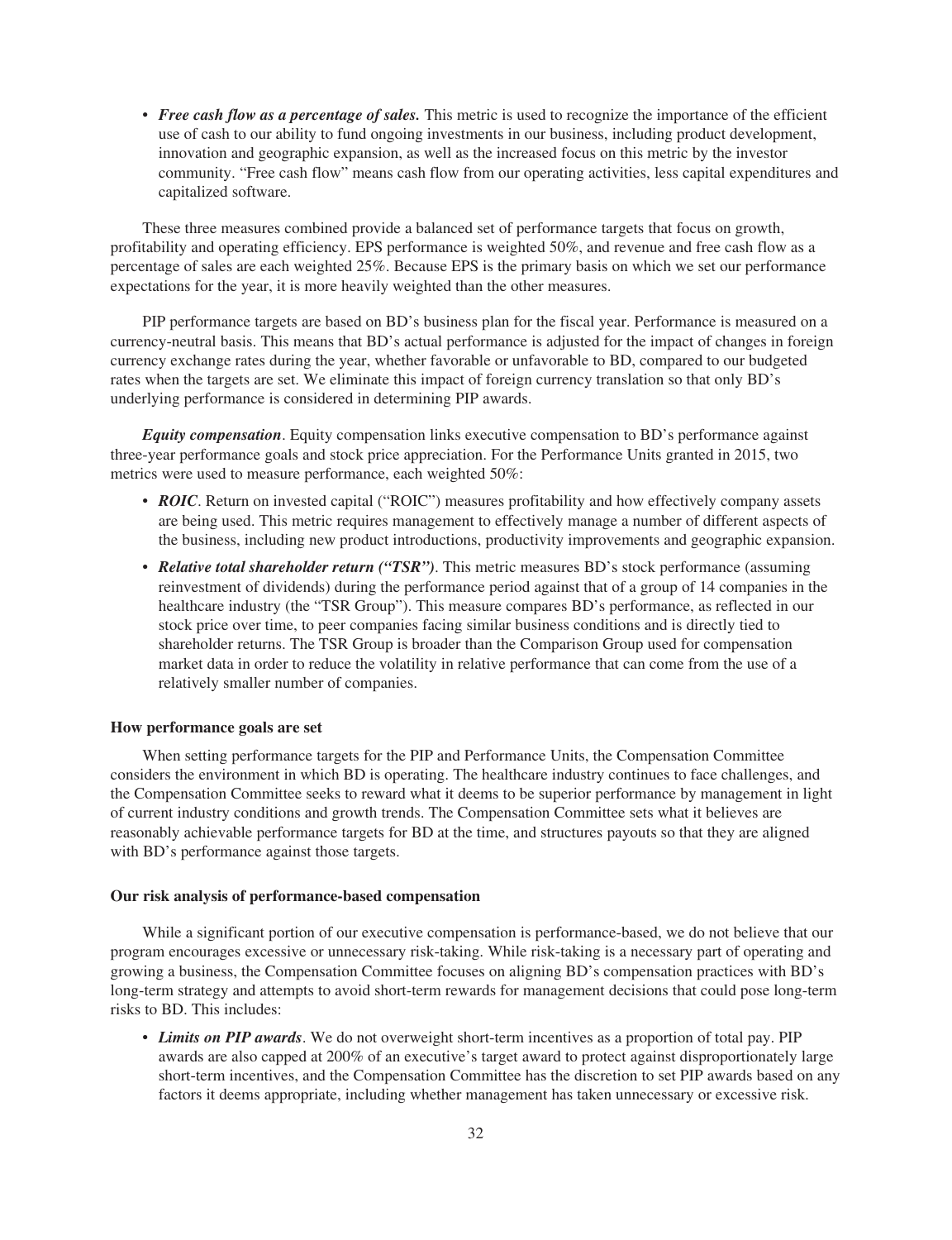- *Share retention and ownership guidelines*. Our share retention and ownership guidelines ensure that our executives have a significant amount of their personal assets tied to the long-term success of BD.
- *Use of long-term equity compensation*. The largest portion of the compensation paid to our named executive officers is long-term equity compensation that vests over a period of years, which encourages our executives to focus on sustaining BD's long-term performance.
- *Use of Performance Units*. A significant portion of executive equity compensation consists of Performance Units that have a three-year performance cycle. This focuses management on sustaining BD's long-term performance. We also cap the payout of these awards at 200% of target.
- *Use of multiple performance metrics*. We use a number of different performance metrics in our performance-based compensation, with no overlapping metrics among our different compensation components.

## **How PIP Awards Are Made**

The PIP provides our executives an opportunity to receive a cash award for BD's performance for the fiscal year and their contribution to that performance, as part of our pay-for-performance philosophy.

## **Award targets**

Target PIP awards for the named executive officers are expressed as a percentage of base salary earned during the year. The "Grants of Plan-Based Awards in Fiscal Year 2015" table on page 42 shows the range of possible awards under the PIP for 2015, based on certain assumptions.

The factors the Compensation Committee and the independent directors consider when setting actual PIP awards include BD's overall performance against the pre-set performance targets and the resulting available funding (discussed below), the executive's target award and the executive's individual performance. Our CEO's performance is measured against the individual goals for the year established by the Board. For our other executive officers, performance is measured against the performance objectives set for the businesses, regions or functions they oversee. In each case, the performance objectives for a named executive officer involve a combination of quantitative and qualitative goals. However, no specific formula or weighting of individual performance objectives is used to determine a named executive officer's PIP award, nor is the achievement of any particular individual performance objective a condition to receiving an award. Instead, the Compensation Committee and the independent directors use their business judgment to determine the appropriate PIP award to recognize BD's performance and the executive's contribution to that performance.

## **Funding for awards**

Available funding for PIP awards is determined by a formula. For each measure, the Compensation Committee reviews how BD performed against the target goal set by the Compensation Committee in order to arrive at a performance factor for that measure.

- For every 1% of performance above target, funding with respect to that measure is increased 5% above target funding (up to a maximum of 150%), and for every 1% below target, funding decreases 2.5% below target funding.
- Performance below 90% of target for revenues or EPS results in no funding for that particular measure, while performance below 80% of the free cash flow target results in no funding for that measure.

The performance factors for the three measures are then weighted to arrive at an overall funding factor. Actual awards, as a percentage of a named executive officer's target, may be more or less than the overall funding factor.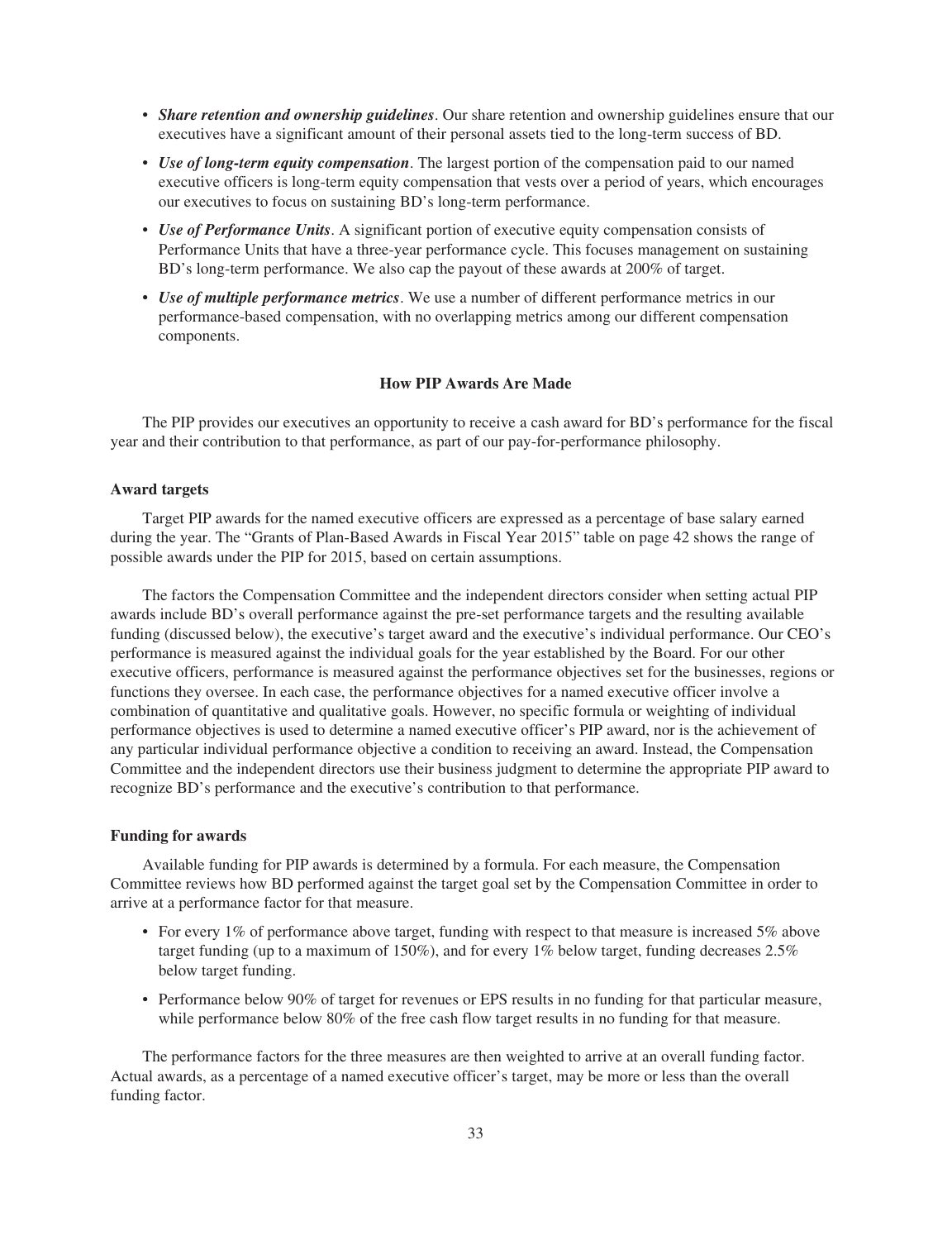When comparing BD's operating results against the performance targets, the Compensation Committee has the discretion to adjust BD's results to account for unbudgeted acquisitions and divestitures during the year, and for other unbudgeted items that are not considered part of our ordinary operations. This ensures that business decisions are made based on what management believes is in the best interests of BD, rather than the possible effects on compensation. This discretion is also used to make sure our executives are not unfairly penalized by or rewarded for these types of events.

## **How Equity Compensation Awards Are Made**

We use a mix of equity compensation vehicles to promote the objectives of our program.

- **SARs** reward executives for the creation of shareholder value over the term of the award.
- *Performance Units*, which measure performance over a three-year period, are intended to reward sustained long-term financial performance.
- *TVUs*, which represent the smallest portion of equity compensation, are used to reduce the volatility in amounts realized from equity compensation that can arise when purely performance-based equity compensation is used.

Because they are equity-based and subject to vesting, each award also serves to align the interests of our executives with those of our shareholders and to promote executive retention.

### **Award values**

The Compensation Committee determines the total grant date dollar value of the equity compensation to be paid to a named executive officer. SAR, Performance Unit and TVU awards are then made to the executive based on their estimated grant date values, with SARs and Performance Units each making up approximately 40% of the total award value, and TVUs the remaining 20%. The values given to equity compensation awards are only estimates and actual amounts realized from these awards may differ from these estimated values.

### **Performance Unit payout formula**

The performance measures used for the Performance Units granted in 2015 were average annual ROIC and relative TSR, each weighted 50%. A payout factor for each measure is calculated to determine a final share payout, which can range anywhere from zero to 200% of target.

*ROIC.* The payout factor for ROIC performance is determined by a scale, with threshold performance set at 5% below the ROIC target (resulting in a 50% payout factor), and maximum performance set at 5% above target (resulting in a 200% payout factor). Performance below the threshold level results in a zero payout factor for the ROIC measure.

*Relative TSR*. The payout factor for relative TSR performance is determined by the following table:

| <b>BD's Percentile Rank</b> | <b>TSR Factor</b> |  |  |
|-----------------------------|-------------------|--|--|
| $\geq$ 85th                 | $200\%$           |  |  |
| 75 <sup>th</sup>            | 165%              |  |  |
| 50 <sup>th</sup>            | $100\%$           |  |  |
| 2.5 <sup>th</sup>           | 35%               |  |  |
| Less than $25th$            | $\mathbf{0}$      |  |  |

In the event BD has a negative absolute TSR for the performance period, the factor assigned to relative TSR may not be more than 100%, regardless of BD's TSR relative to the TSR Group. The Compensation Committee believes that in instances where BD has a negative absolute TSR, BD's executives should still be rewarded for superior relative TSR performance, but that it is appropriate that the payout be limited.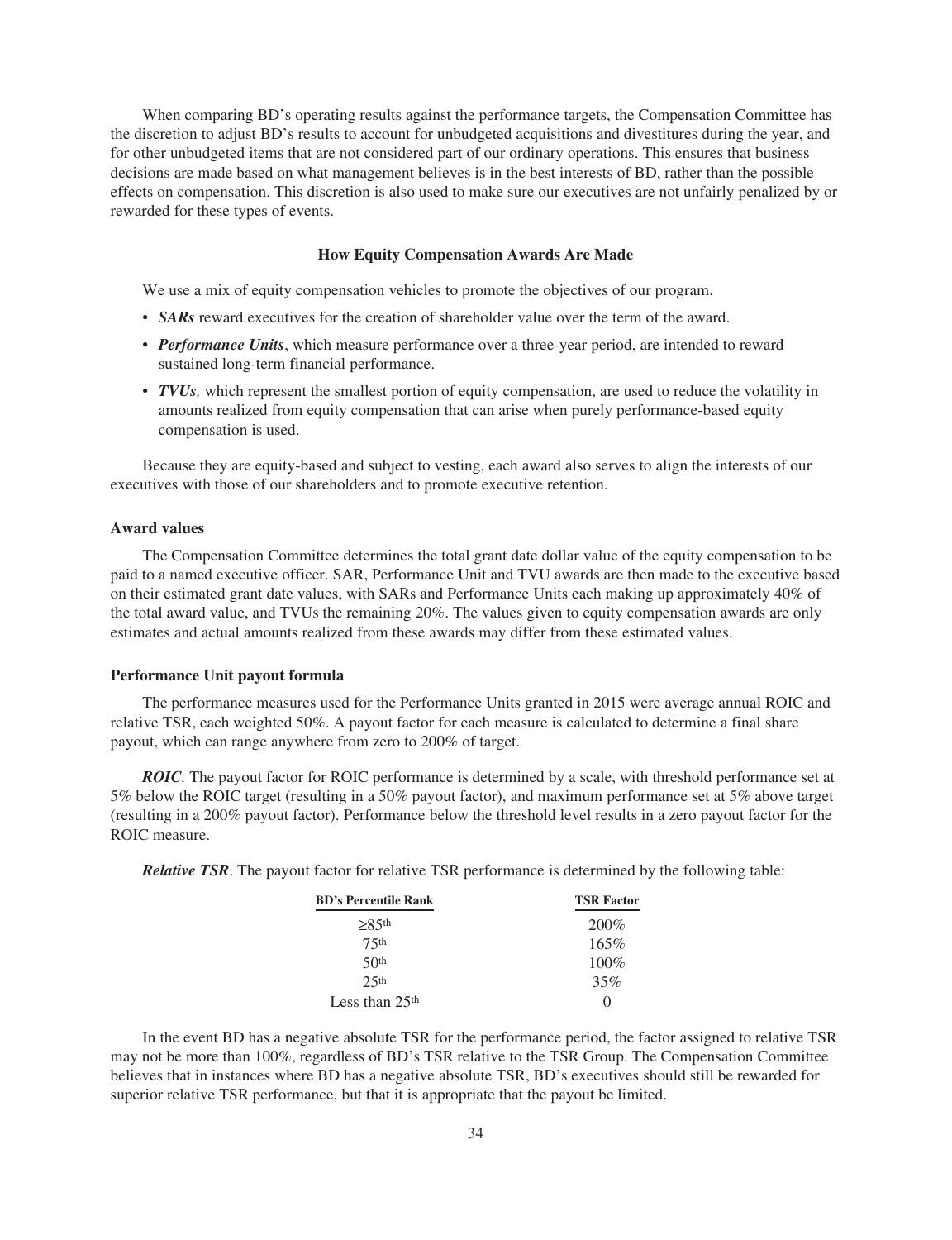Similar to the PIP, the Compensation Committee has the discretion to adjust BD's average ROIC performance for acquisitions and divestitures and other items not considered part of our ordinary operations, and to remove companies from the TSR Group, or adjust the TSR of companies within the TSR Group or of BD, to account for acquisitions or mergers or other significant events, such as a changes in capital structure.

### **2015 Compensation Actions**

Below is a discussion of compensation actions taken in 2015 with respect to the named executive officers.

### **Salary adjustments**

The base salaries of the named executive officers are reviewed each November, and any adjustments go into effect on January 1 of the following calendar year. Effective January 1, 2015, Mr. Forlenza's salary was increased from \$1,000,000 to \$1,060,000 in order to keep his salary competitive with the median of the Comparison Group. The other named executive officers received salary increases that were in line with increases at BD generally.

## **PIP awards**

The threshold performance, target performance and maximum performance under the PIP for 2015, along with BD's adjusted performance during the year, are set forth below.

|                                                       |                | <b>Range of Performance</b> |                | <b>Adjusted</b> | Percentage<br>of Target | Weighted<br>Performance<br>Factor |  |
|-------------------------------------------------------|----------------|-----------------------------|----------------|-----------------|-------------------------|-----------------------------------|--|
|                                                       | <b>Minimum</b> | <b>Target</b>               | <b>Maximum</b> | Performance     | Achieved                |                                   |  |
|                                                       |                | \$ 7.36                     | \$ 8.10        | \$ 7.56         | $102.7\%$               | 57.00%                            |  |
| Revenues $(25\%)$ (in millions)*  \$9,556             |                | \$10.618                    | \$11.680       | \$10,659        | $100.4\%$               | 25.50%                            |  |
| Free cash flow as % of sales $(25\%)^*$ 10.4%         |                | 13.0%                       | $14.3\%$       | $13.5\%$        | $103.4\%$               | 29.25%                            |  |
| $Total (rounded) \dots \dots \dots \dots \dots \dots$ |                |                             |                |                 |                         | $112.0\%$                         |  |

\* *Measured on a currency-neutral basis.*

The EPS and revenue targets set at the beginning of 2015 were \$6.80 and \$8.638 billion, respectively. These targets were adjusted upwards following our acquisition of CareFusion to account for the expected contribution of the CareFusion business for the balance of 2015. As BD owned CareFusion for a little over half of 2015, the Compensation Committee believed it appropriate to measure PIP performance for 2015 based on the performance of the combined company rather than just on BD stand-alone results. Including CareFusion's operating results also ensured management focus on running the businesses as an integrated company.

In reviewing BD's 2015 performance, the Compensation Committee made adjustments for:

- financing, transaction, integration and restructuring costs associated with the CareFusion acquisition,
- the net impact of purchase account adjustments related to acquisitions, including CareFusion, which include, among other things, non-cash expenses associated with the amortization of acquisition-related intangible assets,
- the favorable impact on revenues from acquisitions other than CareFusion,
- a gain recognized on an equity investment in a company that BD eventually acquired,
- litigation charges,
- the favorable impact of an adjustment to an accrual recorded in 2014, and
- dilution resulting from the issuance of shares in the CareFusion transaction prior to the time that we included CareFusion in our consolidated results.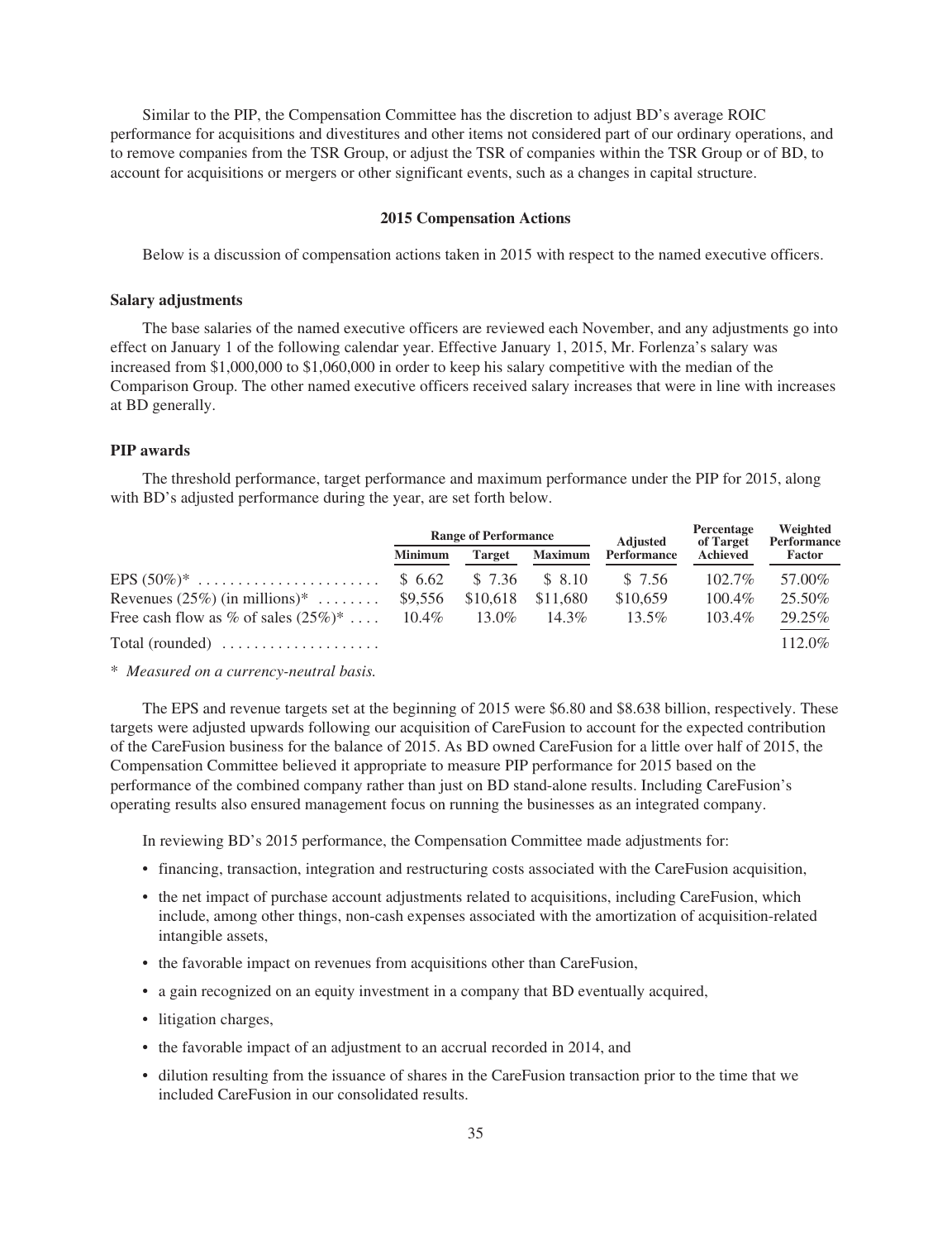The Committee made these adjustments so that the PIP funding factor appropriately reflected BD's underlying operating results and was not impacted by acquisition-related factors and items not considered to be part of BD's ordinary operations. These adjustments increased our currency-neutral EPS results for the year for purposes of the PIP by \$3.81, and increased revenues by a net \$13 million. The adjustments made by the Compensation Committee are consistent with the way in which management communicated BD's 2015 financial performance to the financial community.

The following table shows the PIP awards granted for 2015. These awards are also set forth in the Summary Compensation Table on page 40 under the heading "Non-Equity Incentive Plan Compensation."

| <b>Name</b> | <b>Target</b><br><b>Incentive</b><br>Award | <b>Actual</b><br><b>Incentive</b><br>Award |
|-------------|--------------------------------------------|--------------------------------------------|
|             | \$1,484,000                                | \$1,662,080                                |
|             | 611.646                                    | 712.788                                    |
|             | 681.408                                    | 1,000,000                                  |
|             | 395,577                                    | 458.198                                    |
|             | 514.188                                    | 585,508                                    |

The PIP awards made to the named executive officers were generally in-line with our financial performance for the year, as reflected in the PIP performance factor of 112%. Except for Mr. Kozy, no individual's actual award, as a percentage of the executive's award target, exceeded the PIP performance factor by more than 5%. In making these awards, the Compensation Committee considered BD's performance during the year and individual contributions to that performance. In particular, the Compensation Committee noted management's role in completing the acquisition of CareFusion and the substantial progress made during the year in integrating the CareFusion business, including the fact that, as a result of management's efforts, BD was able to raise its estimate of the cost synergies it believes can be achieved from the transaction. The Compensation Committee also considered BD's strong financial performance for the year, despite the significant management attention required by the CareFusion transaction and integration. This included revenue and earnings growth that exceeded our internal expectations, both for the combined company and the legacy BD business, and significant improvement in BD's underlying margins as a result of management's integration efforts and BD's operating effectiveness and efficiency initiatives.

With respect to Mr. Kozy, the Compensation Committee authorized a PIP award of 147% of his target (inclusive of the 112% performance factor) to recognize Mr. Kozy's role following the CareFusion acquisition in leading the business integration efforts on behalf of BD, and the success he achieved in that role during the year.

The Compensation Committee believes the PIP awards made to the named executive officers appropriately reflect their efforts during the year and are consistent with our pay-for-performance philosophy.

### **Equity compensation awards**

The Compensation Committee made the equity compensation awards to the named executive officers shown in the Summary Compensation Table on page 40 in November 2014. Mr. Forlenza's target award value was increased compared to 2014 to reflect Mr. Forlenza's performance and to move his target award value closer to the median of the Comparison Group.

The Performance Units included in the awards to our named executive officers cover the 2015-2017 performance period, and originally had a target ROIC of 22% (with threshold performance at 17% and maximum performance of 27%) along with the relative TSR performance metric discussed earlier. Following the CareFusion acquisition, the ROIC target for these Performance Units was changed to 15.6% to reflect the ROIC of the combined company over the performance period. (At the same time, the ROIC target for the Performance Units granted in 2014 was reduced to 18.1% from 22.9%.) The decrease in the ROIC target of the combined company is primarily attributable to the increase in BD's asset base that resulted from the transaction. The relative TSR metric for the Performance Units was not changed.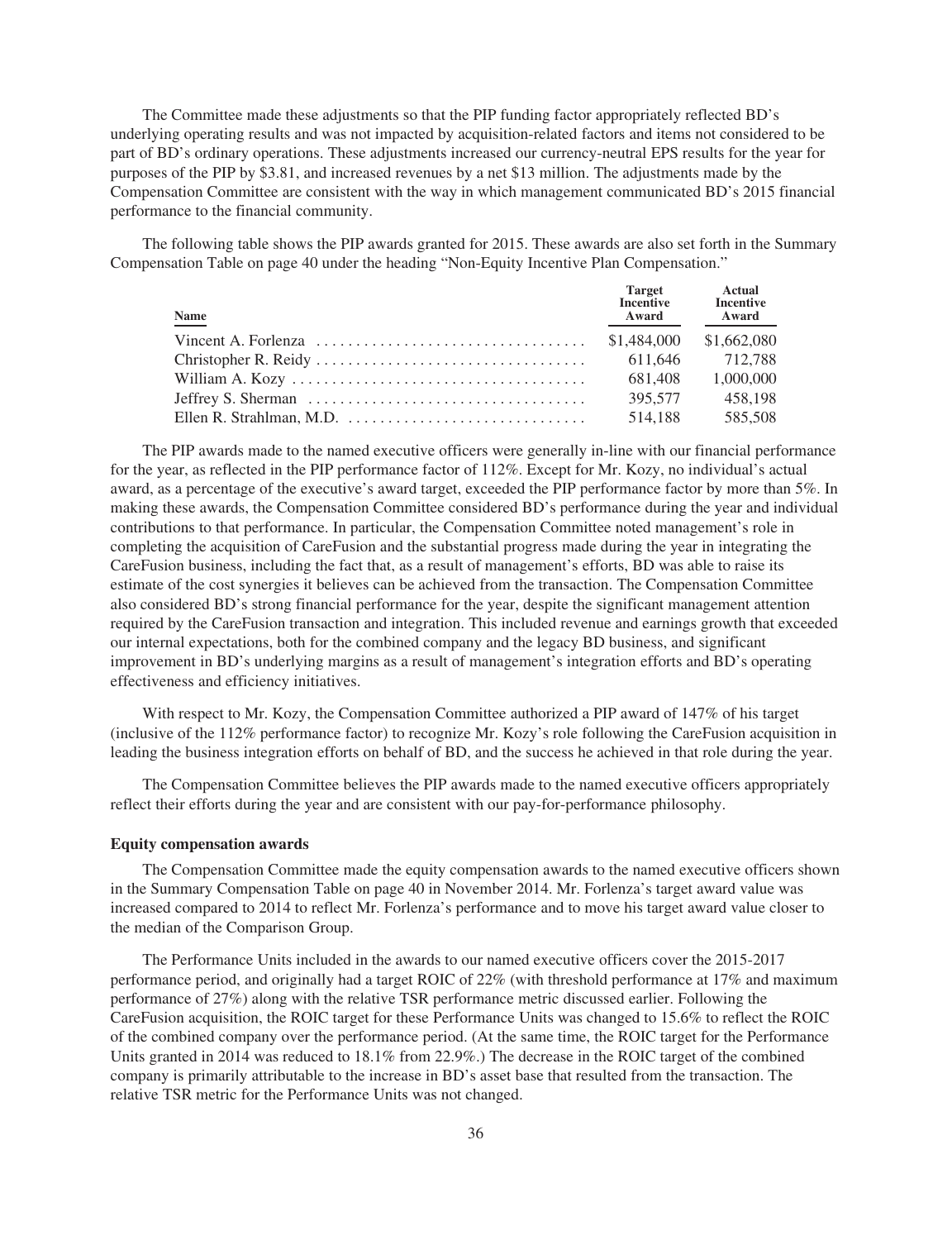#### **Payout of Performance Unit awards**

During fiscal year 2015, Performance Units covering the fiscal 2012-2014 performance period vested. The payout of these awards is reflected in the "SAR Exercises and Stock Vested in Fiscal Year 2015" table on page 46. These awards had performance targets of 4.3% average annual revenue growth (currency-neutral) and 24% average ROIC. Our average annual revenue growth and average ROIC over the performance period were 5% and 21.6%, respectively. To account for the impact of acquisitions during the period, average annual revenue growth was adjusted down to 4.8%. Consistent with the Compensation Committee's past practices, ROIC for the performance period was adjusted for a number of items, including acquisitions and divestitures (and related costs), litigation matters and other items are not considered part of our ordinary operations. These items are identified on Appendix A. These adjustments increased average ROIC for the period to 23.8%. These adjustments to revenue growth and ROIC resulted in a modified payout of the awards at 104% of the share target.

# **Other Benefits Under Our Executive Compensation Program**

## **Company transportation**

Mr. Forlenza is encouraged to use BD aircraft for both personal and business travel in order to make more efficient use of his travel time, for personal security and to reduce business continuity risk. Mr. Forlenza has entered into a time-sharing arrangement under which he makes payments to BD for his personal use of BD aircraft. For 2015, Mr. Forlenza's time-share payments exceeded BD's incremental costs relating to his personal flights. Additional information on the time-sharing arrangement is set forth in the notes to the Summary Compensation Table on page 41.

### **Deferred compensation**

Our Restoration Plan, an unfunded, nonqualified plan, allows eligible associates to defer receipt of cash compensation and shares issuable under certain equity compensation awards on a pre-tax basis in addition to what is allowed under the SIP, our tax-qualified  $401(k)$  plan. The plan is offered as part of a competitive compensation program. We do not provide any guaranteed earnings on amounts deferred by the named executive officers, and earnings on these accounts are based on their individual investment elections. BD provides matching contributions on cash amounts deferred under the plan, subject to certain limits. A more complete description of the deferred compensation provisions of the Restoration Plan begins on page 48.

### **Pension benefits**

We offer retirement benefits for all of our BD U.S. associates. Because the Internal Revenue Code limits the maximum annual benefit that may be paid to an individual under our qualified Retirement Plan, we provide additional retirement benefits through our Restoration Plan. Together, the Retirement Plan and Restoration Plan are designed to provide a market-competitive level of income replacement for our retirement-eligible associates and reduce associate turnover. The named executive officers participate in these plans on the same basis as all eligible associates. We do not include the value of equity compensation in calculating pension benefits. A more complete description of our pension benefits begins on page 46.

#### **Change in control agreements**

We have entered into agreements with the named executive officers relating to their employment following a change in control. These agreements provide the executives with continued employment for a period of two years following a change in control of BD, and provide certain benefits to the executives in the event their employment is terminated without cause or they leave their employment for "good reason" (also known as a constructive termination) during such period. Generally, these benefits include a severance payment equal to a multiple of the executive's salary and PIP award, and certain other benefits. A more complete description of the terms and potential payouts of our change in control agreements begins on page 50.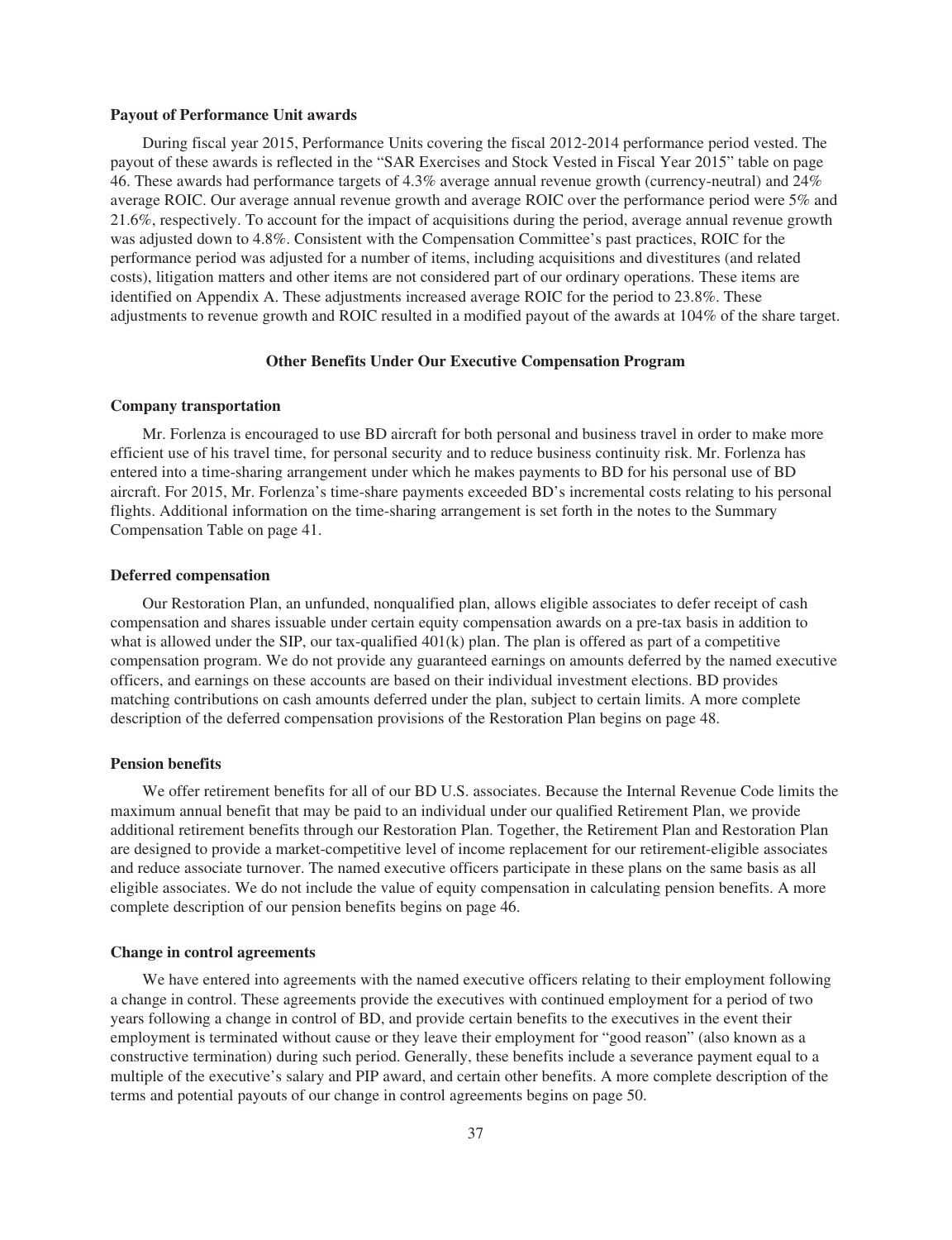*General purpose.* Our change in control agreements are intended to retain the executives and provide continuity of management in the event of an actual or potential change in control of BD. These change in control benefits are reviewed from time-to-time by the Compensation Committee to ensure that they are consistent with our compensation objectives and market practices. Based on information provided by Pay Governance, change in control arrangements are used by a substantial majority of the companies in the Comparison Group, and the terms of our agreements, including the severance multiple, are consistent with the prevailing practices at those companies. The Compensation Committee believes the benefits provided under these agreements are appropriate and consistent with our objective of attracting and retaining highly qualified executives.

*Triggering events.* Our agreements contain a "double trigger"—that is, there must be a change in control of BD *and* a termination of the executive's employment in order for any payments to be made. We opted for a double trigger, rather than a "single trigger" that provides for severance payments solely on the basis of a change in control, since a double trigger is consistent with the purpose of encouraging the continued employment of the executive following a change in control.

*Tax reimbursement payments.* In certain instances, payments made to an executive on account of his termination may be subject to a 20% excise tax. Under the agreements with Messrs. Forlenza, Kozy and Sherman, to offset the effect of this tax, we will reimburse the executive for any resulting excise tax. We provide for these payments because they allow the executive to recognize the full intended economic benefit of the agreement and eliminate unintended disparities between executives that the excise tax can arbitrarily impose, owing to the particular structure of this tax provision. However, while we believe these tax reimbursement provisions serve a valid purpose, in light of trends in executive compensation practices, it has been our policy since 2011 that any new change in control agreements that we enter into with executive officers will not contain these provisions.

### **Other change in control provisions**

Upon a change in control, outstanding equity compensation awards granted to our associates prior to January 1, 2015, including the named executive officers, immediately vest. Unlike the "double trigger" discussed above, no termination of employment is required for the accelerated vesting of the awards. This "single-trigger" vesting provides our associates with the same opportunity as our shareholders to realize the value created by the transaction.

In November, 2014, we amended our equity compensation plan to include a "double-trigger" vesting provision upon a change in control. Under this provision, awards made after January 1, 2015 will not automatically vest upon a change in control if the awards are either continued or replaced with similar awards. In those instances, the awards will automatically vest only if the associate is terminated without "cause" or the associate terminates employment for "good reason" (as such terms are defined in the plan) within two years of the change in control.

## **Significant Policies and Additional Information Regarding Executive Compensation**

#### **Clawback policy**

We have a policy that gives the Board the discretion to require a member of the BD Leadership Team (which includes 87 senior BD leaders, including the named executive officers) to reimburse BD for any PIP award or Performance Unit payout that was based on financial results that were subsequently restated as a result of that person's misconduct. The Board also has the discretion to cancel any equity compensation awards (or recover payouts under such awards) that were granted to such person with respect to the restated period, and to require the person to reimburse BD for any profits realized on any sale of BD stock occurring after the public issuance of the financial statements that were subsequently restated.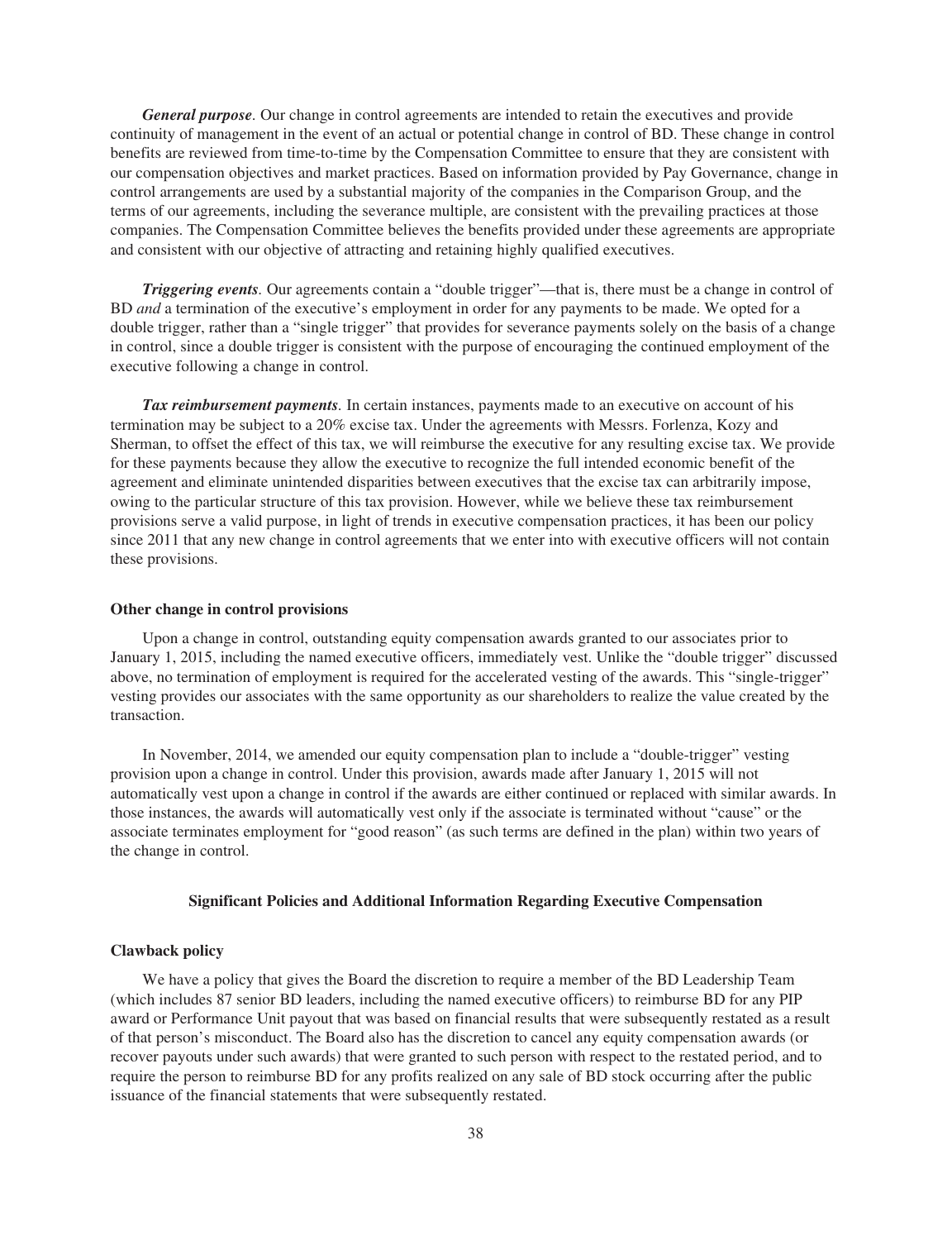The policy also gives the Board the authority to require members of the BD Leadership Team who were not involved in the misconduct to reimburse BD for the amount by which their PIP award or Performance Unit payouts exceeded the amount they would have received based on the restated results.

#### **Share retention and ownership guidelines**

To increase executive share ownership and promote a long-term perspective when managing our business, our executive officers and other members of the BD Leadership Team are required to retain, in shares of BD stock, 75% of the net after-tax proceeds from any equity compensation awards granted to them after they become a member of the BD Leadership Team. They are subject to these requirements until they achieve and maintain the required ownership level. The required ownership levels are:

Shares held directly, shares held indirectly through our SIP and Restoration Plan, and TVUs are included in determining a person's share ownership. Messrs. Forlenza, Kozy, and Sherman have holdings in excess of their ownership requirement. Dr. Strahlman and Mr. Reidy, each of whom has been with BD for less than three years, have not yet attained their required ownership level.

We have a policy that prohibits our directors and associates from pledging BD shares, or engaging in options, puts, calls or other transactions that are intended to hedge against the economic risk of owning BD shares.

## **Equity award policy**

The Compensation Committee has adopted a policy that prohibits the backdating of any equity compensation award and requires our annual equity compensation awards and any "off-cycle" awards approved by our CEO to be made on fixed dates. The policy also prohibits manipulating the timing of either the public release of information or the grant of an award in order to increase the value of an award. Under the policy, the exercise price of any stock option or SAR award will be the closing price of BD stock on the grant date.

### **Tax considerations**

Section 162(m) of the Internal Revenue Code precludes BD from taking a federal income tax deduction for compensation paid in excess of \$1 million to its CEO and its three other most highly-compensated executive officers (other than the CFO). This limitation does not apply, however, to "performance-based" compensation. While the Compensation Committee generally attempts to maximize the tax deductibility of executive compensation, the Compensation Committee believes that the primary purpose of our compensation program is to support BD's business strategy and the long-term interests of our shareholders. Therefore, the Compensation Committee maintains the flexibility to award compensation that may not be tax-deductible if doing so furthers the objectives of our executive compensation program.

*This section includes a discussion of performance targets in the limited context of our executive compensation program. These targets are not statements of management's expectations of our future results or other guidance. Investors should not use or evaluate these targets in any other context or for any other purpose.*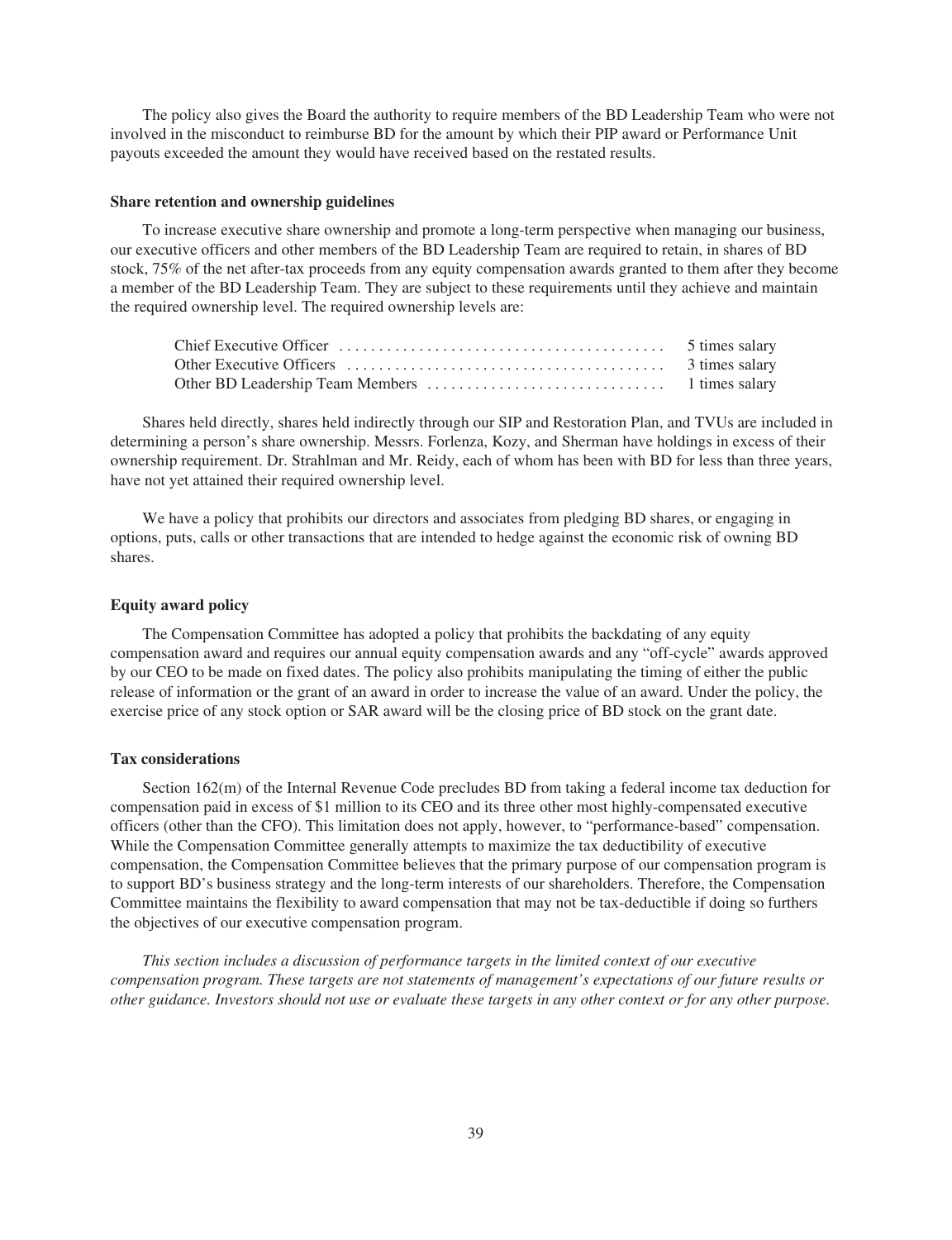## **COMPENSATION OF NAMED EXECUTIVE OFFICERS**

The following table shows the compensation provided by BD to each of the named executive officers in fiscal year 2015.

### **Fiscal Year 2015 Summary Compensation Table**

| Name and<br><b>Principal Position</b>                                                                                       | Year                 | $Salary(\text{\$})$           | $Bonus(\$)$                            | <b>Stock</b><br>Awards<br>(3)(1)         | <b>SAR</b><br>Awards<br>(3)(1) | <b>Non-Equity</b><br><b>Incentive Plan</b><br>Compensation<br>$($ \$ $)(2)$ | Change in<br><b>Pension Value</b><br>and<br><b>Nonqualified</b><br><b>Deferred</b><br>Compensation<br><b>Earnings</b><br>$\$)(3)$ | All<br><b>Other</b><br>Compensation<br>\$)(4) | Total (\$)                        |
|-----------------------------------------------------------------------------------------------------------------------------|----------------------|-------------------------------|----------------------------------------|------------------------------------------|--------------------------------|-----------------------------------------------------------------------------|-----------------------------------------------------------------------------------------------------------------------------------|-----------------------------------------------|-----------------------------------|
| Vincent A. Forlenza                                                                                                         | 2015                 | 1,045,000                     | $\mathbf{0}$                           | 5,381,613                                | 3,576,512                      | 1,662,080                                                                   | $\overline{0}$                                                                                                                    | 44,827                                        | 11,710,032                        |
| Chairman, Chief Executive                                                                                                   | 2014                 | 985,000                       | $\overline{0}$                         | 4,653,236                                | 3,153,732                      | 1,400,000                                                                   | 755,859                                                                                                                           | 35,691                                        | 10,983,518                        |
| Officer and President                                                                                                       | 2013                 | 930,000                       | $\mathbf{0}$                           | 3,758,005                                | 2,449,317                      | 1,225,000                                                                   | 784,753                                                                                                                           | 35,958                                        | 9,183,033                         |
| Christopher R. Reidy $(5)$<br>Executive Vice President.<br>Chief Financial Officer and<br>Chief Administrative Officer      | 2015<br>2014<br>2013 | 713,501<br>690,188<br>144,247 | $\overline{0}$<br>$\theta$<br>$\theta$ | 1,361,651<br>1,240,875<br>$\overline{0}$ | 904,912<br>840,994<br>$\theta$ | 712,788<br>663,946<br>131,192                                               | 77,550<br>42,116<br>6,346                                                                                                         | 48,725<br>21,500<br>4,619                     | 3,819,127<br>3,499,619<br>286,404 |
| William A. Kozy                                                                                                             | 2015                 | 749,840                       | $\overline{0}$                         | 1,750,770                                | 1,163,438                      | 1,000,000                                                                   | 459,932                                                                                                                           | 49,517                                        | 5,173,497                         |
| <b>Executive Vice President</b>                                                                                             | 2014                 | 721,000                       | $\overline{0}$                         | 1,861,313                                | 1,261,501                      | 736,117                                                                     | 450,118                                                                                                                           | 40,412                                        | 5,070,461                         |
| and Chief Operating Officer                                                                                                 | 2013                 | 690,000                       | $\overline{0}$                         | 1,844,731                                | 1,202,322                      | 865,095                                                                     | 741,154                                                                                                                           | 39,704                                        | 5,383,006                         |
| Jeffrey S. Sherman                                                                                                          | 2015                 | 560,333                       | $\overline{0}$                         | 875,459                                  | 581,731                        | 458,198                                                                     | 121,987                                                                                                                           | 48,725                                        | 2,646,433                         |
| <b>Executive Vice President and</b>                                                                                         | 2014                 | 540,750                       | $\mathbf{0}$                           | 806,560                                  | 546,653                        | 408,954                                                                     | 104,456                                                                                                                           | 39,750                                        | 2,447,123                         |
| General Counsel                                                                                                             | 2013                 | 516,250                       | $\theta$                               | 903,154                                  | 588,622                        | 530,854                                                                     | 603,993                                                                                                                           | 38,975                                        | 3,181,848                         |
| Ellen R. Strahlman, M.D.(6)<br>$\sim$<br>Executive Vice President,<br>Research and Development<br>and Chief Medical Officer | 2015<br>2014         | 637,301<br>615,750            | $\overline{0}$<br>285,000(7)           | 972,660<br>806,560                       | 646,362<br>546,653             | 585,508<br>531,576                                                          | 66,642<br>43,380                                                                                                                  | 43,725<br>11,700                              | 2,952,198<br>2,840,619            |

(1) *Stock Awards and SAR Awards.* The amounts shown in the "Stock Awards" column (which includes Performance Units and TVUs) and "SAR Awards" column (which includes SARs) reflect the grant date fair value of the awards under FASB ASC Topic 718 (disregarding estimated forfeitures). For a description of the methodology and assumptions used to determine the amounts reflected in these columns, see Note 7 to the consolidated financial statements contained in our Annual Report on Form 10-K for the fiscal year ended September 30, 2015.

The amounts included in the "Stock Awards" column for the Performance Units awarded in 2015 reflect the grant date fair values of these awards at target payout, which we believe is the most probable outcome based on the applicable performance conditions. Below are the grant date fair values of these awards, assuming a maximum payout of 200% of target:

| <b>Name</b> | <b>Grant date fair</b><br>value at<br>target payout | <b>Grant date fair</b><br>value at<br>maximum payout |
|-------------|-----------------------------------------------------|------------------------------------------------------|
|             | \$3,618,246                                         | \$7,236,492                                          |
|             | 1.177.066                                           | 2,354,132                                            |
|             | 915.479                                             | 1.830.958                                            |
|             | 588,607                                             | 1.177.214                                            |
|             | 653.893                                             | 1.307.786                                            |

(2) *Non-Equity Incentive Plan Compensation.* Includes amounts earned under BD's PIP. These amounts are paid in January following the fiscal year in which they are earned, unless deferred at the election of the named executive officer.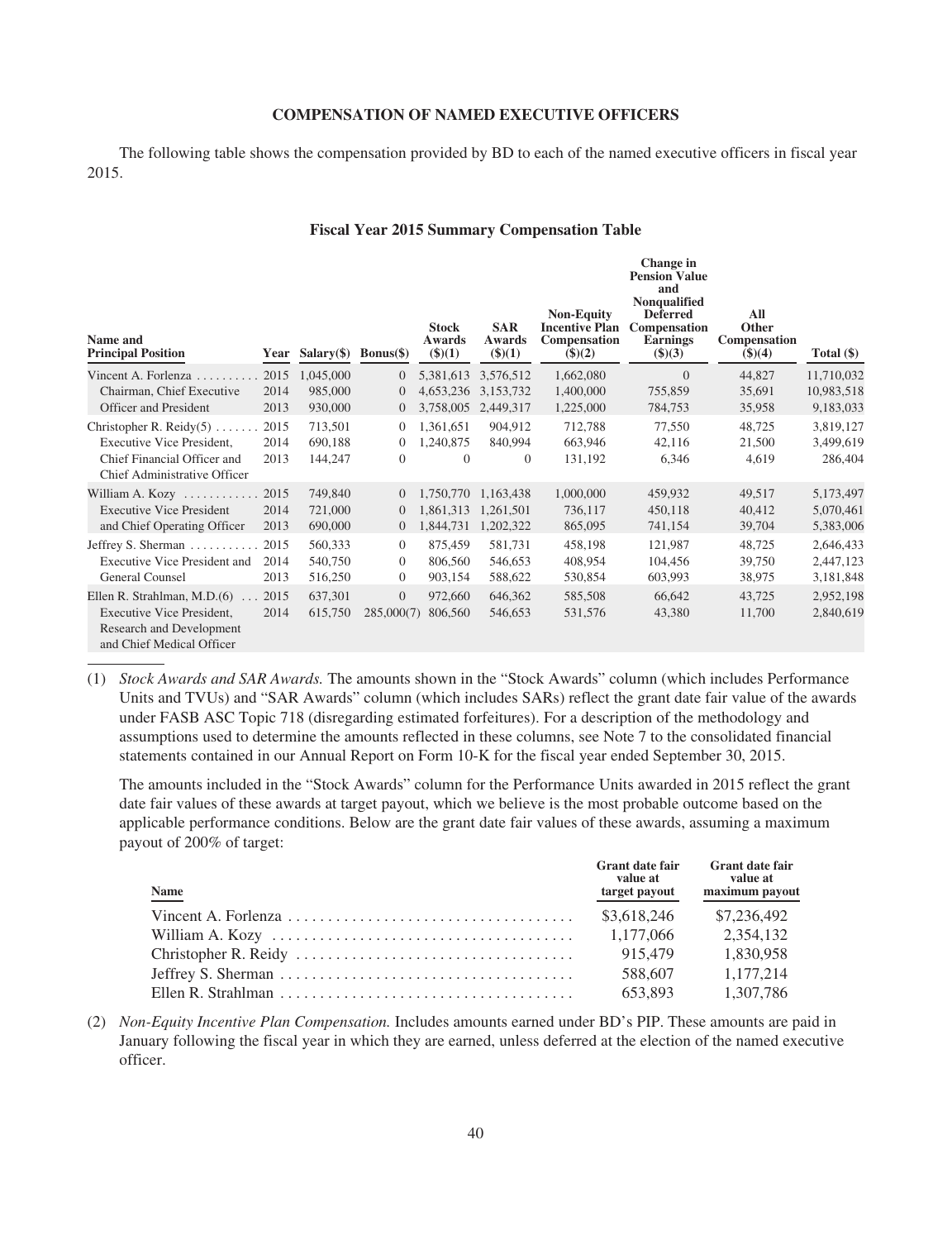#### (3) *Change in Pension Value and Nonqualified Deferred Compensation Earnings.*

*Pension*—Amounts shown are the aggregate changes in the actuarial present value of accumulated benefits under our defined benefit pension plans (including our nonqualified Restoration Plan). These amounts represent the difference between the present value of accumulated pension benefits (determined as of the first date on which the executives are eligible to retire and commence unreduced benefit payments) at the beginning and end of the fiscal years shown. A decrease in present value is shown as "0". During the 2015 fiscal year, the actuarial present value of accumulated benefits for Mr. Forlenza decreased by \$40,050. Information regarding our pension plans begins on page 46.

*Deferred Compensation*—Earnings on nonqualified deferred compensation are not included in this column, because no named executive officer earned above-market or preferential earnings on nonqualified deferred compensation during the fiscal years shown. Information on the named executive officers' nonqualified deferred compensation accounts is on page 49.

(4) *All Other Compensation.* Amounts shown for fiscal year 2015 include the following:

|                                            | Vincent A.<br>Forlenza | Christopher R.<br><b>Reidy</b> | William A.<br>Kozy | Jeffrey S.<br><b>Sherman</b> | Ellen R.<br><b>Strahlman</b> |
|--------------------------------------------|------------------------|--------------------------------|--------------------|------------------------------|------------------------------|
| Matching contributions under plans $\dots$ | \$43,725               | \$43,725                       | \$43,725           | \$43,725                     | \$43,725                     |
| Matching charitable gifts                  |                        | 5,000                          | 5,000              | 5,000                        |                              |
| Term life insurance                        | 1.102                  |                                | 792                |                              |                              |
|                                            | \$44,827               | \$48,725                       | \$49.517           | \$48,725                     | \$43,725                     |

The following is a description of these benefits:

- *Matching contributions under plans*—The amounts shown reflect matching contributions made by BD pursuant to the SIP, our 401(k) plan, and the Restoration Plan.
- *Matching charitable gifts*—The amounts shown are matching contributions made (or committed to be made) by BD through our Matching Gift Program, under which BD matches up to \$5,000 of contributions per calendar year made to qualifying non-profit organizations.
- *Term life insurance*—BD provides incremental term life insurance benefits to certain named executive officers beyond those provided to BD associates generally. The amounts shown reflect the dollar value of the insurance premiums paid by BD for this incremental insurance.

Pursuant to a policy adopted by the Board of Directors, Mr. Forlenza is encouraged to use BD aircraft for personal and business travel. The value of his personal use of BD aircraft is measured by the incremental variable costs incurred by BD in connection with his personal flights that are not reimbursed by him. These variable costs include fuel, trip-related maintenance, crew travel expenses, on-board catering, and landing and parking fees. If the aircraft flies empty before picking up or after dropping off Mr. Forlenza at a destination, the cost of the empty flight is included in the incremental cost. Since BD aircraft are used predominantly for business purposes, we do not include fixed costs that do not change in amount based on usage, such as depreciation and pilot salaries.

Mr. Forlenza has entered into a time-sharing arrangement under which he makes time-share payments to BD for the personal use of BD aircraft. The payments are for the maximum amount permitted by Federal Aviation Administration regulations without subjecting BD to regulation as a charter carrier. Mr. Forlenza is responsible for the payment of any tax on any income imputed to him as a result of his personal use of corporate aircraft. For 2015, Mr. Forlenza's time-share payments exceeded BD's incremental costs relating to his personal flights.

- (5) Mr. Reidy's employment at BD commenced July 15, 2013.
- (6) Dr. Strahlman's employment at BD commenced April 22, 2013.
- (7) Represents a payment pursuant to Dr. Strahlman's sign-on agreement to compensate her for the forfeiture of equity compensation awards she had received from her former employer.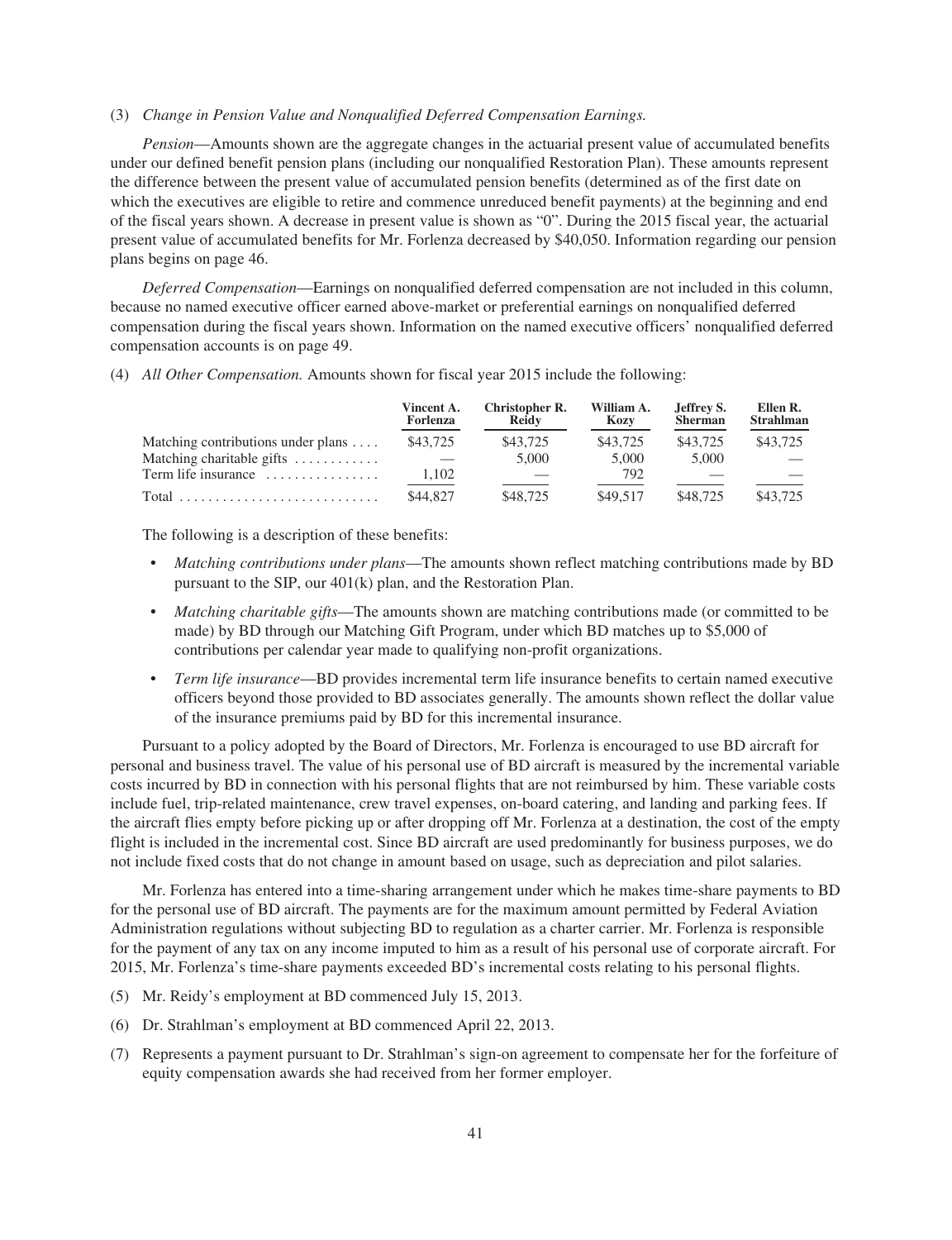### **Information Regarding Plan Awards in Fiscal Year 2015**

Set forth below is information regarding awards granted to the named executive officers in fiscal year 2015. The non-equity incentive plan awards were made under the PIP. The equity compensation awards were made under BD's 2004 Employee and Director Equity-Based Compensation Plan.

|                             |                                       |                                         | <b>Estimated Possible Payouts</b><br><b>Under Non-Equity Incentive</b><br>Plan Awards(2) |                              | <b>Estimated Future Payouts</b><br><b>Under Equity Incentive</b><br>Plan Awards(3) |        |        | Ali Other<br><b>Stock</b><br>Awards:<br><b>Number</b><br>of Shares<br>of Stock | <b>All Other</b><br><b>SAR</b><br>Awards:<br>Number of<br><b>Securities</b> | <b>Exercise</b><br>or Base<br><b>Price of</b><br><b>SAR</b> | Grant<br><b>Date Fair</b><br>Value of<br><b>Stock and</b> |                                                                                |
|-----------------------------|---------------------------------------|-----------------------------------------|------------------------------------------------------------------------------------------|------------------------------|------------------------------------------------------------------------------------|--------|--------|--------------------------------------------------------------------------------|-----------------------------------------------------------------------------|-------------------------------------------------------------|-----------------------------------------------------------|--------------------------------------------------------------------------------|
| $\mathbf{r}$<br><b>Name</b> | Award<br>Type(1)                      | Grant<br>Date                           | <b>Threshold</b><br>$(\$)$                                                               | <b>Target</b><br><b>(\$)</b> | $(\$)$                                                                             | #)     | #)     | Maximum Threshold Target Maximum<br>#)                                         | or Units<br>#)                                                              | Underlying<br>$SARS (\#)$                                   | Awards                                                    | <b>SAR</b><br>$(\frac{\xi}{\text{Sh}})(4)$ Awards $(\frac{\xi}{\text{Sh}})(5)$ |
| Vincent A. Forlenza         | PIP<br>PU<br>TVU<br><b>SAR</b>        | N/A<br>11/25/14<br>11/25/14<br>11/25/14 |                                                                                          |                              | 1,023,960 1,484,000 2,968,000                                                      | 10,387 | 24,441 | 48,882                                                                         | 13,813                                                                      | 144,098                                                     | 134.73                                                    | 3,618,246<br>1,763,368<br>3,576,512                                            |
| Christopher R. Reidy        | PIP<br>PU<br>TVU<br>SAR               | N/A<br>11/25/14<br>11/25/14<br>11/25/14 | 422,036                                                                                  |                              | 611,646 1,223,292                                                                  | 2,628  | 6,184  | 12,368                                                                         | 3,495                                                                       | 36,459                                                      | 134.73                                                    | 915,479<br>446,172<br>904,912                                                  |
| William A. Kozy             | PIP<br>PU<br>TVU<br><b>SAR</b>        | N/A<br>11/25/14<br>11/25/14<br>11/25/14 | 470,172                                                                                  |                              | 681,408 1,362,816                                                                  | 3,379  | 7,951  | 15,902                                                                         | 4,494                                                                       | 46,875                                                      | 134.73                                                    | 1,177,066<br>573,704<br>1,163,438                                              |
| Jeffrey S. Sherman          | PIP<br>PU<br>TVU<br><b>SAR</b>        | N/A<br>11/25/14<br>11/25/14<br>11/25/14 | 272,948                                                                                  | 395,577                      | 791,154                                                                            | 1,690  | 3,976  | 7,952                                                                          | 2,247                                                                       | 23,438                                                      | 134.73                                                    | 588,607<br>286,852<br>581,731                                                  |
| Ellen R. Strahlman          | PIP<br>PU<br><b>TVU</b><br><b>SAR</b> | N/A<br>11/25/14<br>11/25/14<br>11/25/14 | 354,790                                                                                  |                              | 514,188 1,028,376                                                                  | 1,877  | 4,417  | 8,834                                                                          | 2,497                                                                       | 26,042                                                      | 134.73                                                    | 653,893<br>318,767<br>646,362                                                  |

## **Grants of Plan-Based Awards in Fiscal Year 2015**

**All Other**

(1) Award Type:

PIP = Performance Incentive Plan PU = Performance Unit TVU = Time-Vested Unit SAR = Stock Appreciation Right

- (2) The amounts shown represent the range of possible dollar payouts that a named executive officer could earn under the PIP for fiscal year 2015, based on certain assumptions. Actual payments to the named executive officers under the PIP are reflected in the "Non-Equity Incentive Plan Compensation" column of the Summary Compensation Table on page 40. The amount in the "Threshold" column assumes BD achieved the minimum performance levels for each performance measure, resulting in available funding for awards at 69% of target, and that the named executive officer received a payment equal to 69% of his or her award target. The "Maximum" column reflects an award at 200% of target, the maximum award an individual may receive under the PIP.
- (3) The amounts shown represent the range of potential share payouts under Performance Unit awards. The amount in the "Threshold" column shows the number of shares that will be paid out assuming BD achieves the minimum performance level for each performance measure under the award.
- (4) The exercise price is the closing price of BD common stock on the date of grant, as reported on the NYSE.
- (5) The amounts shown in this column reflect the grant date fair value of the awards under FASB ASC Topic 718 used by BD for financial statement reporting purposes (disregarding estimated forfeitures). For a discussion of the assumptions made to determine the grant date fair value of these awards, see Note 7 to the consolidated financial statements that are included in our Annual Report on Form 10-K for the fiscal year ended September 30, 2015.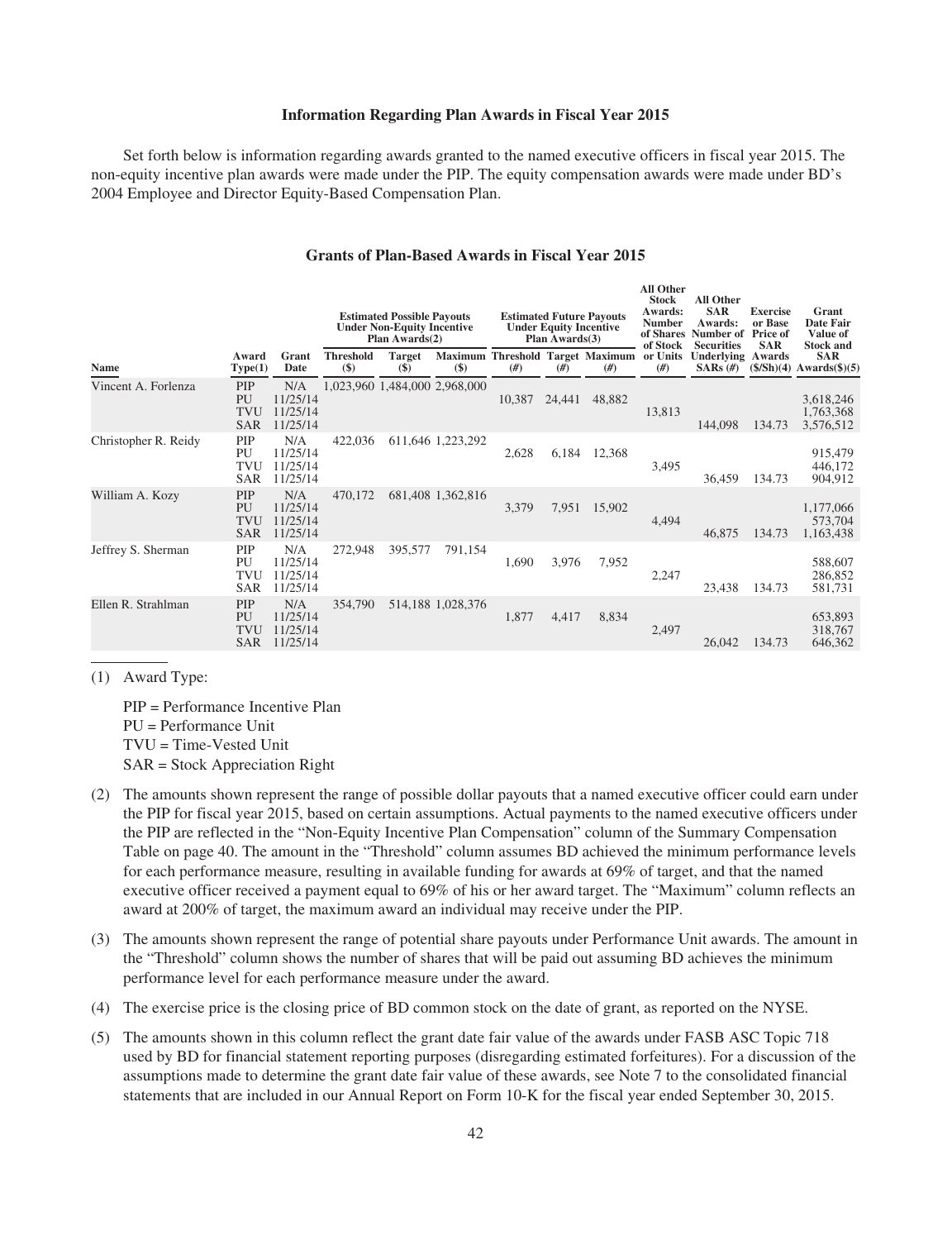### **Description of awards**

## *PIP*

The PIP provides an opportunity for annual cash incentive payments to eligible associates. A more detailed discussion of the PIP and the performance targets established under the PIP for fiscal year 2015 appears in the Compensation Discussion and Analysis section of this proxy statement. Total awards to BD's executive officers may not, in the absence of special circumstances, exceed 3% of our reported after-tax net income for the fiscal year.

### *Equity compensation awards*

Performance Units. Performance Units are performance-based restricted stock units that vest three years after grant. The potential payouts under these awards range from zero to 200% of target. The actual payout will be based on BD's performance against the performance targets for these awards over the three-year performance period covering fiscal years 2015-2017. A more detailed discussion of these performance targets appears in the Compensation Discussion and Analysis section of this proxy statement. Performance Units are not transferable, and holders may not vote any shares underlying the award until the shares have been distributed. Dividends do not accrue on these awards.

TVUs. TVUs are restricted stock units that represent the right to receive one share of BD common stock upon vesting. TVUs vest in three annual installments, beginning one year from the grant date. TVUs are not transferable, and holders may not vote any shares underlying the award until the shares have been distributed. Dividends do not accrue on these awards.

SARs. A SAR represents the right to receive, upon exercise, shares of BD common stock equal in value to the difference between the BD common stock price at the time of exercise and the exercise price. SARs have a ten-year term, and become exercisable in four equal annual installments, beginning one year from the grant date.

Change in control. Performance Units, TVUs and SARs listed in the above table fully vest in the event of a change in control (see "Accelerated vesting of equity compensation awards upon a change in control" on page 52).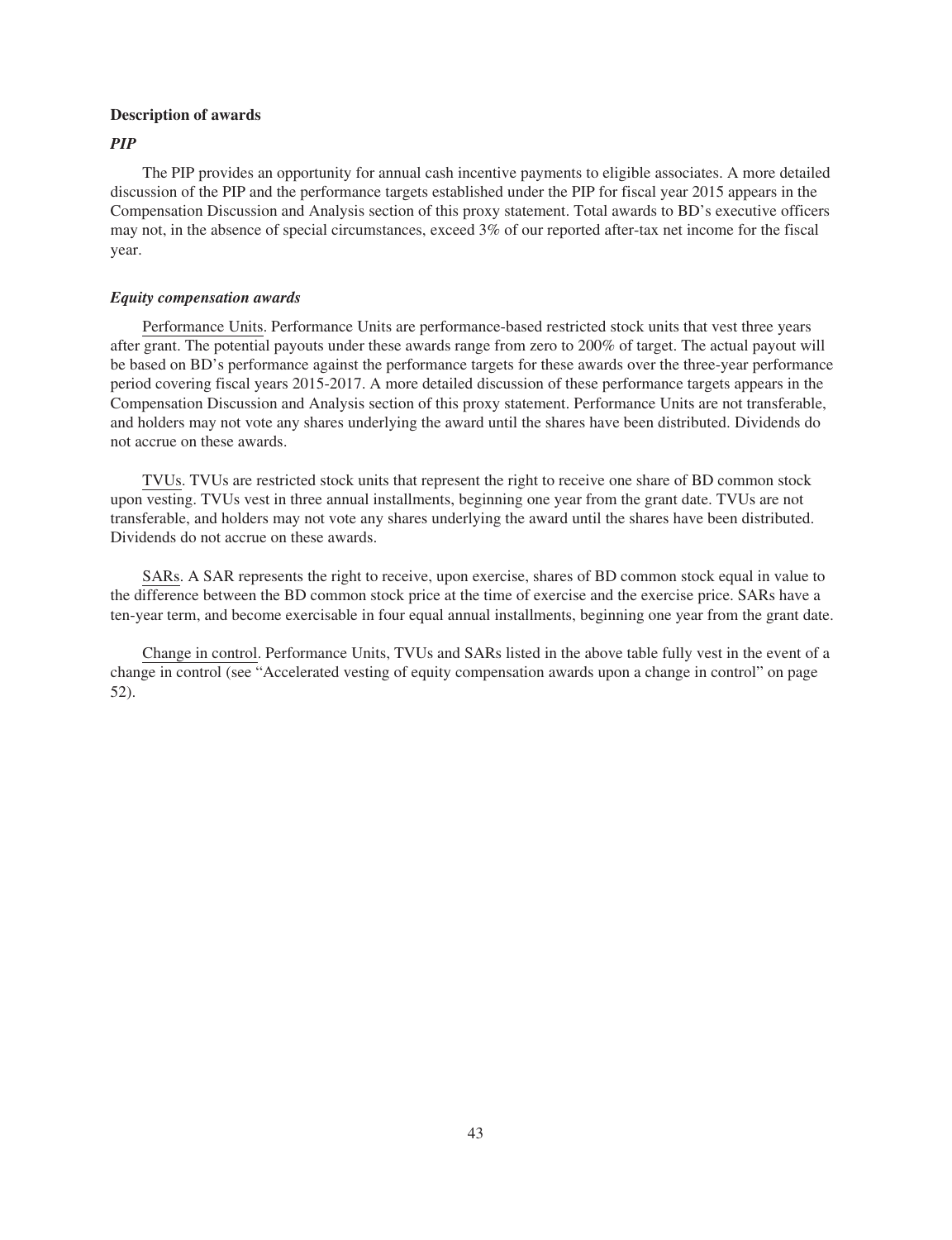### **Outstanding Equity Awards**

The following table sets forth the outstanding equity awards held by the named executive officers at the end of fiscal year 2015.

|                      |                                                                                                                                       |                                                                                                  | <b>SAR Awards</b>                                                                                                         |                                               |                                                                                                                                                                                                      | <b>Stock Awards</b>                                                                                                 |                                                                                                                                        |                                                                                                                                                                              |                                                                                                                                                                                              |
|----------------------|---------------------------------------------------------------------------------------------------------------------------------------|--------------------------------------------------------------------------------------------------|---------------------------------------------------------------------------------------------------------------------------|-----------------------------------------------|------------------------------------------------------------------------------------------------------------------------------------------------------------------------------------------------------|---------------------------------------------------------------------------------------------------------------------|----------------------------------------------------------------------------------------------------------------------------------------|------------------------------------------------------------------------------------------------------------------------------------------------------------------------------|----------------------------------------------------------------------------------------------------------------------------------------------------------------------------------------------|
| Name                 | Grant<br>Date                                                                                                                         | Number of<br><b>Securities</b><br>Underlying<br><b>Unexercised</b><br>Options $(H)$<br>(1)       | Number of<br><b>Securities</b><br>Underlying<br><b>Unexercised</b><br>Options $(H)$<br>Exercisable Unexercisable<br>(1)   | Option<br><b>Exercise</b><br>Price<br>(\$/Sh) | Option<br><b>Expiration</b><br>Date                                                                                                                                                                  | Number of<br><b>Shares</b> or<br><b>Units of</b><br><b>Stock That</b><br><b>Have Not</b><br><b>Vested</b><br>(H)(2) | <b>Market</b><br>Value of<br><b>Shares</b> or<br><b>Units of</b><br><b>Stock</b><br>That<br><b>Have Not</b><br><b>Vested</b><br>\$)(3) | Equity<br><b>Incentive Plan</b><br>Awards:<br>Number of<br><b>Unearned</b><br><b>Shares</b> , Units<br>or Other<br><b>Rights That</b><br><b>Have Not</b><br>Vested $(\#)(4)$ | Equity<br><b>Incentive Plan</b><br>Awards:<br>Market or<br><b>Payout Value</b><br>of Unearned<br><b>Shares</b> , Units<br>or Other Rights<br><b>That Have Not</b><br>Vested $(\text{$}5)(3)$ |
| Vincent A. Forlenza  | 11/21/2006<br>11/20/2007<br>11/25/2008<br>11/24/2009<br>11/23/2010<br>11/22/2011<br>11/20/2012<br>11/26/2013<br>11/25/2014<br>Various | 18,073<br>18,157<br>34,544<br>54,742<br>85,372<br>136,344<br>101,378<br>39,619<br>$\overline{0}$ | $\overline{0}$<br>$\boldsymbol{0}$<br>$\mathbf{0}$<br>$\mathbf{0}$<br>$\Omega$<br>45,450<br>101,380<br>118,860<br>144,098 |                                               | \$71.72 11/21/2016<br>\$84.33 11/20/2017<br>\$62.50 11/25/2018<br>\$75.63 11/24/2019<br>\$76.64 11/23/2020<br>\$72.12 11/22/2021<br>\$76.18 11/20/2022<br>\$108.89 11/26/2023<br>\$134.73 11/25/2024 | 122,288                                                                                                             | 16,222,726                                                                                                                             | 105,328                                                                                                                                                                      | 13,972,812                                                                                                                                                                                   |
| William A. Kozy      | 11/24/2009<br>11/23/2010<br>11/22/2011<br>11/20/2012<br>11/26/2013<br>11/25/2014<br>Various                                           | 40,235<br>51,833<br>54,261<br>49,764<br>15,848<br>$\overline{0}$                                 | $\mathbf{0}$<br>$\overline{0}$<br>18,090<br>49,766<br>47,544<br>46,875                                                    |                                               | \$75.63 11/24/2019<br>\$76.64 11/23/2020<br>\$72.12 11/22/2021<br>\$76.18 11/20/2022<br>\$108.89 11/26/2023<br>\$134.73 11/25/2024                                                                   | 75,517                                                                                                              | 10,018,085                                                                                                                             | 38,480                                                                                                                                                                       | 5,104,756                                                                                                                                                                                    |
| Christopher R. Reidy | 11/26/2013<br>11/25/2014<br>Various                                                                                                   | 10,565<br>$\mathbf{0}$                                                                           | 31,696<br>36,459                                                                                                          |                                               | \$108.89 11/26/2023<br>\$134.73 11/25/2024                                                                                                                                                           | 7,483                                                                                                               | 992,695                                                                                                                                | 27,420                                                                                                                                                                       | 3,637,537                                                                                                                                                                                    |
| Jeffrey S. Sherman   | 11/24/2009<br>11/23/2010<br>11/22/2011<br>11/20/2012<br>11/26/2013<br>11/25/2014<br>Various                                           | 26,002<br>37,198<br>33,273<br>24,362<br>6,867<br>$\mathbf{0}$                                    | $\mathbf{0}$<br>$\overline{0}$<br>11,091<br>24,365<br>20,603<br>23,438                                                    |                                               | \$75.63 11/24/2019<br>\$76.64 11/23/2020<br>\$72.12 11/22/2021<br>\$76.18 11/20/2022<br>\$108.89 11/26/2023<br>\$134.73 11/25/2024                                                                   | 37,588                                                                                                              | 4,986,424                                                                                                                              | 17,736                                                                                                                                                                       | 2,352,858                                                                                                                                                                                    |
| Ellen R. Strahlman   | 11/26/2013<br>11/25/2014<br>Various                                                                                                   | 6,867<br>$\overline{0}$                                                                          | 20,603<br>26,042                                                                                                          |                                               | \$108.89 11/26/2023<br>\$134.73 11/25/2024                                                                                                                                                           | 7.965                                                                                                               | 1,056,637                                                                                                                              | 18.618                                                                                                                                                                       | 2.469.864                                                                                                                                                                                    |

# **Outstanding Equity Awards at 2015 Fiscal Year-End**

(1) SARs are included in these columns. SARs become exercisable in four equal annual installments, beginning one year following the date of grant.

Set forth below is the value of the exercisable SARs held by named executive officers at the end of fiscal year 2015. The value represents the difference between \$132.66, the closing price of BD common stock on September 30, 2015, and the exercise price of each exercisable SAR held by the named executive officer. These values may not reflect the value actually realized by the named executive officers upon exercise.

| <b>Name</b> | Value of<br><b>Vested SARs</b> |
|-------------|--------------------------------|
|             |                                |
|             |                                |
|             | 16.445.468                     |
|             | 9.820.680                      |
|             | 747.748                        |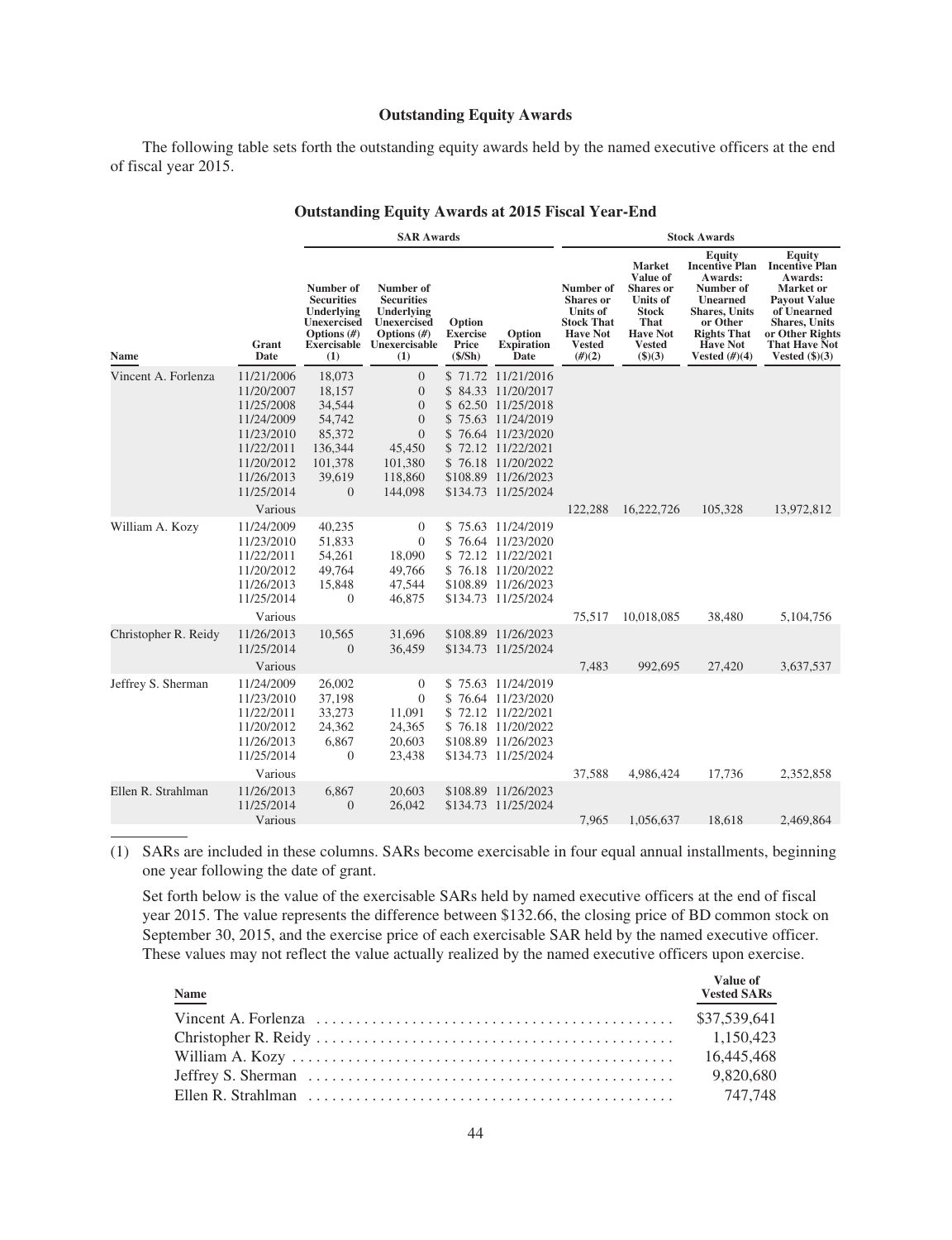- (2) The amounts shown in this column include grants of restricted stock unit awards that are not performancebased. These include TVUs granted on November 20, 2012, November 26, 2013 and November 25, 2014, which vest three years after grant. The amounts shown for Messrs. Forlenza, Kozy and Sherman also include awards that vest at, or one year following, the retirement of the named executive officer. Also included in this column are shares payable under Performance Units granted on November 20, 2012, which covered the fiscal year 2013-2015 performance period and vested on November 20, 2015.
- (3) Market value has been calculated by multiplying the number of unvested units by \$132.66, the closing price of BD common stock on September 30, 2015. These values may not reflect the value actually realized by the named executive officers.
- (4) The amounts in this column represent the Performance Unit awards shown below at maximum payout. The actual number of shares issued under these awards will be based on BD's performance over the applicable performance period.

*For Mr. Forlenza:*

| <b>Grant Date</b>  | <b>Number of Shares Issuable</b> | <b>Performance Period</b> |                     |
|--------------------|----------------------------------|---------------------------|---------------------|
| 11/26/2013         | 56,446                           | Fiscal years 2014-2016    | 11/26/2016          |
| 11/25/2014         | 48,882                           | Fiscal years 2015-2017    | 11/25/2017          |
| For Mr. Reidy:     |                                  |                           |                     |
| <b>Grant Date</b>  | <b>Number of Shares Issuable</b> | <b>Performance Period</b> | <b>Vesting Date</b> |
| 11/26/2013         | 15,052                           | Fiscal years 2014-2016    | 11/26/2016          |
| 11/25/2014         | 12,368                           | Fiscal years 2015-2017    | 11/25/2017          |
|                    |                                  |                           |                     |
| For Mr. Kozy:      |                                  |                           |                     |
| <b>Grant Date</b>  | <b>Number of Shares Issuable</b> | <b>Performance Period</b> | <b>Vesting Date</b> |
| 11/26/2013         | 22,578                           | Fiscal years 2014-2016    | 11/26/2016          |
| 11/25/2014         | 15,902                           | Fiscal years 2015-2017    | 11/25/2017          |
| For Mr. Sherman:   |                                  |                           |                     |
| <b>Grant Date</b>  | <b>Number of Shares Issuable</b> | <b>Performance Period</b> | <b>Vesting Date</b> |
| 11/26/2013         | 9,784                            | Fiscal years 2014-2016    | 11/26/2016          |
| 11/25/2014         | 7,952                            | Fiscal years 2015-2017    | 11/25/2017          |
| For Dr. Strahlman: |                                  |                           |                     |
| <b>Grant Date</b>  | <b>Number of Shares Issuable</b> | <b>Performance Period</b> | <b>Vesting Date</b> |
| 11/26/2013         | 9,784                            | Fiscal years 2014-2016    | 11/26/2016          |
| 11/25/2014         | 8,834                            | Fiscal years 2015-2017    | 11/25/2017          |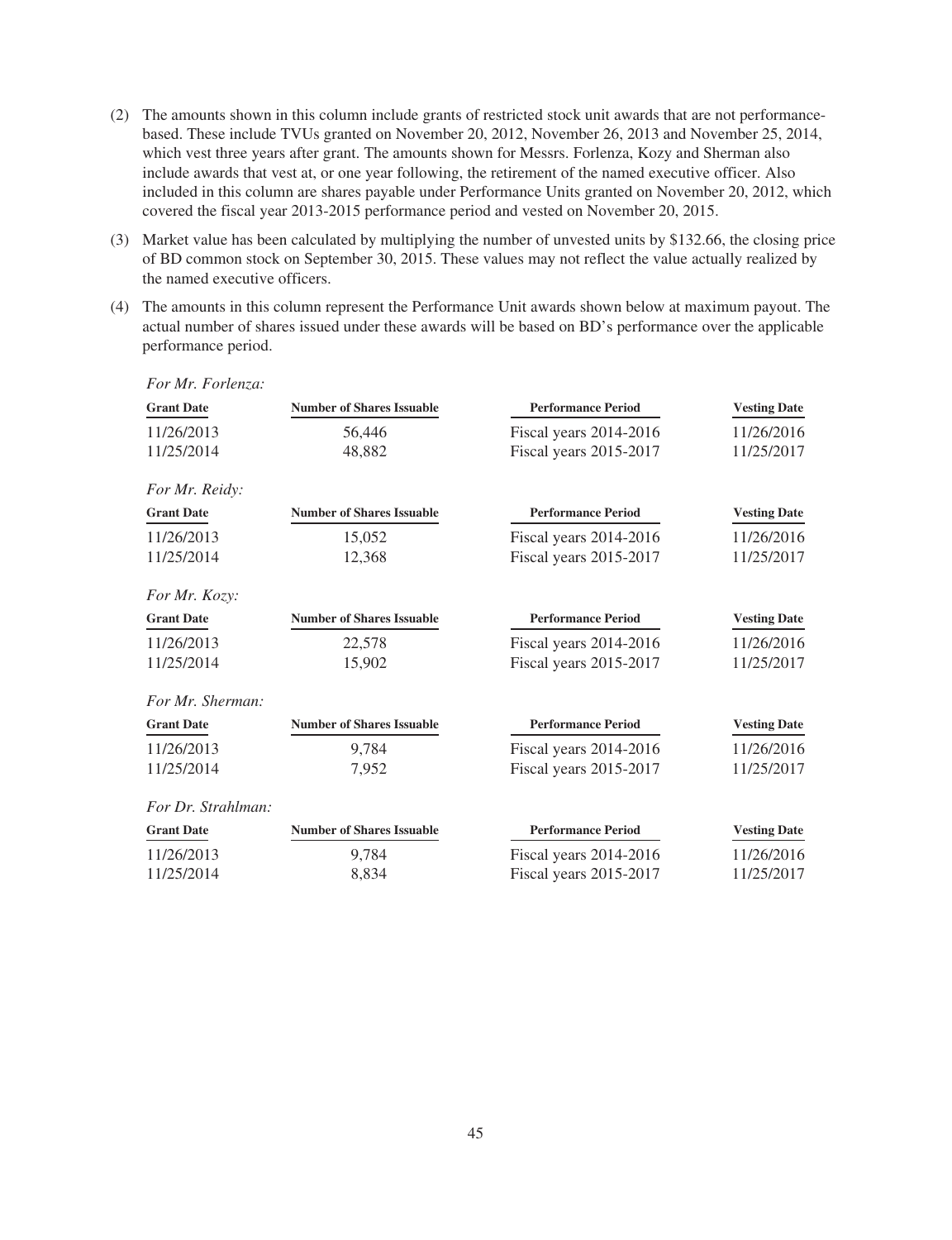#### **SAR Exercises and Vesting of Stock Units**

The following table contains information relating to the exercise of SARs, and the vesting of TVUs and Performance Units, during fiscal year 2015.

| <b>SAR Exercises and Stock Vested in Fiscal Year 2015</b> |  |  |  |
|-----------------------------------------------------------|--|--|--|
|-----------------------------------------------------------|--|--|--|

|                                                                 | <b>Option Awards</b>                                     |                                                          | <b>Stock Awards</b>                                        |                                                      |  |
|-----------------------------------------------------------------|----------------------------------------------------------|----------------------------------------------------------|------------------------------------------------------------|------------------------------------------------------|--|
| Name                                                            | Number of<br><b>Shares Acquired</b><br>on Exercise $(H)$ | <b>Value</b><br><b>Realized on</b><br>Exercise $(\$)(1)$ | Number of<br><b>Shares Acquired</b><br>on Vesting $(H)(2)$ | <b>Value Realized</b><br>on Vesting $(\text{$}5)(3)$ |  |
| Vincent A. Forlenza $\ldots \ldots \ldots \ldots \ldots \ldots$ |                                                          | $\theta$                                                 | 52.222                                                     | 6,808,704                                            |  |
|                                                                 |                                                          |                                                          |                                                            |                                                      |  |
|                                                                 | 42,079                                                   | 2.947.170                                                | 20.785                                                     | 2.709.948                                            |  |
| Jeffrey S. Sherman                                              | 12,380                                                   | 671.794                                                  | 12.745                                                     | 1,661,693                                            |  |
| Ellen R. Strahlman $\ldots \ldots \ldots \ldots \ldots \ldots$  |                                                          |                                                          |                                                            |                                                      |  |

(1) Represents the difference between the exercise price and the BD common stock price at exercise. Mr. Kozy's exercise of 42,079 SARs resulted in the acquisition of 20,761 net shares. Mr. Sherman's exercise of 12,380 SARs resulted in the acquisition of 4,847 net shares.

(2) Shows the shares, including dividend reinvestment shares, vesting in fiscal year 2015 under TVUs and under Performance Units that covered the fiscal year 2012-2014 performance period.

(3) Based on the closing price of BD stock of \$130.38 on the vesting date.

# **Other Compensation**

## **Retirement Plan**

*General.* BD's Retirement Plan is a non-contributory defined benefit plan. The Retirement Plan is generally available to all active full-time and part-time U.S. BD associates.

The Internal Revenue Code limits the maximum annual benefit that may be paid to an individual under the Retirement Plan and the amount of compensation that may be recognized in calculating these benefits. BD makes supplemental payments to its nonqualified Restoration Plan to offset any reductions in benefits that result from these limitations. BD's obligations to pay retirement benefits under the Restoration Plan are funded through a trust. The trust is currently secured by a letter of credit. The trustee is required to draw on the letter of credit, up to specified limits, following a change in control of BD (as defined in the trust agreement).

The Retirement Plan and the Restoration Plan generally provide retirement benefits on a "cash balance" basis. Under the cash balance provisions, an associate has an account that is increased by pay credits based on compensation, age and service, and by interest credits based on the rate prescribed by the plans.

Prior to January 1, 2013, benefits were based on a "final average pay" formula for associates who were hired before April 1, 2007 and who did not elect to be covered under the cash balance formula. Effective January 1, 2013, all final average pay participants were converted to the cash balance formula, with an opening cash balance equal to the actuarial present value of the accrued final average pay benefit accrued, based on service and pay through December 31, 2012. Upon retirement, the value of this opening cash balance (with interest credits) is compared to the value of the December 31, 2012 benefit accrued under the final average pay formula and the greater of the two is payable to the participant. Benefits accrued after December 31, 2012 are determined under the cash balance formula only.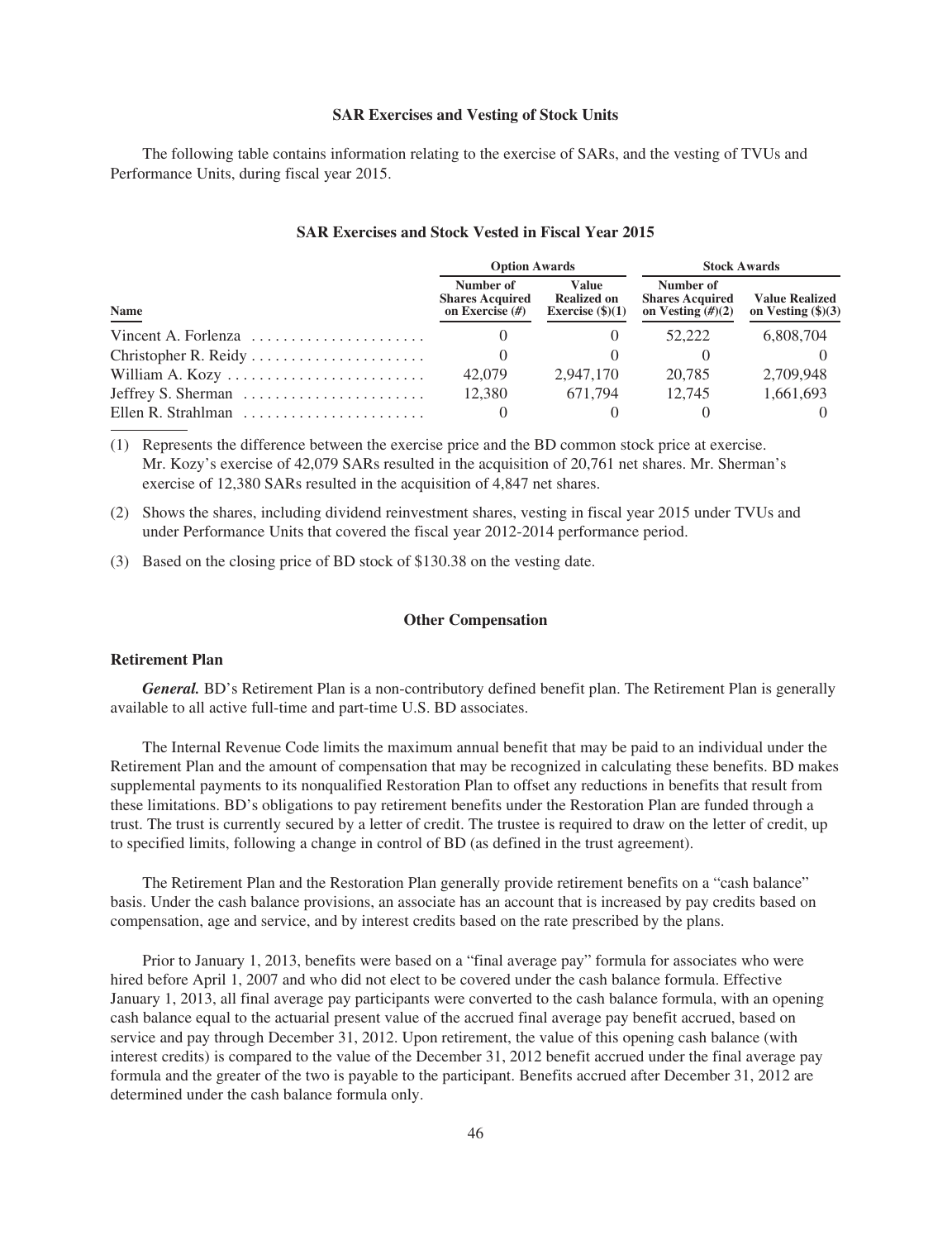*Estimated benefits.* The following table shows the actuarial present value on September 30, 2015 (assuming payment as a single life annuity) of accumulated retirement benefits payable under our plans as of the first date on which the named executive officer is eligible to retire and commence unreduced benefit payments. For a description of the other assumptions used in calculating the present value of these benefits, see Note 8 to the consolidated financial statements contained in our Annual Report on Form 10-K for the year ended September 30, 2015.

| Name                 | Plan name               | Number of years<br>credited service (#) | <b>Present value of</b><br>accumulated benefit (\$) |
|----------------------|-------------------------|-----------------------------------------|-----------------------------------------------------|
| Vincent A. Forlenza  | Retirement Plan         | 35                                      | 1,621,069                                           |
|                      | <b>Restoration Plan</b> | 35                                      | 8,668,799                                           |
| Christopher R. Reidy | Retirement Plan         | 3                                       | 43,623                                              |
|                      | <b>Restoration Plan</b> |                                         | 82,389                                              |
| William A. Kozy      | Retirement Plan         | 41                                      | 2,012,324                                           |
|                      | <b>Restoration Plan</b> | 41                                      | 7,777,568                                           |
| Jeffrey S. Sherman   | Retirement Plan         | 12                                      | 380,127                                             |
|                      | <b>Restoration Plan</b> | 12                                      | 902,508                                             |
| Ellen R. Strahlman   | Retirement Plan         | 3                                       | 43,727                                              |
|                      | <b>Restoration Plan</b> |                                         | 79,074                                              |

# **PENSION BENEFITS AT 2015 FISCAL YEAR-END**

Amounts shown are not subject to any further deduction for Social Security benefits or other offsets. Associates may elect to receive a lifetime pension or the actuarial value of their retirement benefits in a lump sum, as described below.

### *Calculation of Benefits*

Final average pay provisions used to determine benefits accrued prior to January 1, 2013. The monthly pension benefit payable in cases of retirement at normal retirement age under the final average pay provisions is calculated using the following formula:

(1% of average final covered compensation, plus 1.5% of average final excess compensation) multiplied by years and months of credited service

For purposes of the formula, "average final covered compensation" was generally the portion of an associate's covered compensation subject to Social Security tax, and "average final excess compensation" is the portion that is not subject to such tax. "Covered compensation" included salary and other forms of regular compensation, including commissions and PIP awards. As noted above, effective January 1, 2013, all final average pay participants were converted to the cash balance formula, with an opening cash balance equal to the actuarial present value of the accrued final average pay benefit accrued, based on service and pay through December 31, 2012.

Cash Balance Provisions. Each month, an associate's cash balance account is credited with an amount equal to a percentage of the associate's total compensation for the month (generally, salary and other forms of regular compensation, including commissions and PIP awards). Such percentage is calculated as follows:

| Age plus years of credited service<br>as of the upcoming December 31 | Credit percentage |
|----------------------------------------------------------------------|-------------------|
|                                                                      | 3%                |
|                                                                      | 4%                |
|                                                                      | 5%                |
|                                                                      | 6%                |
|                                                                      | $7\%$             |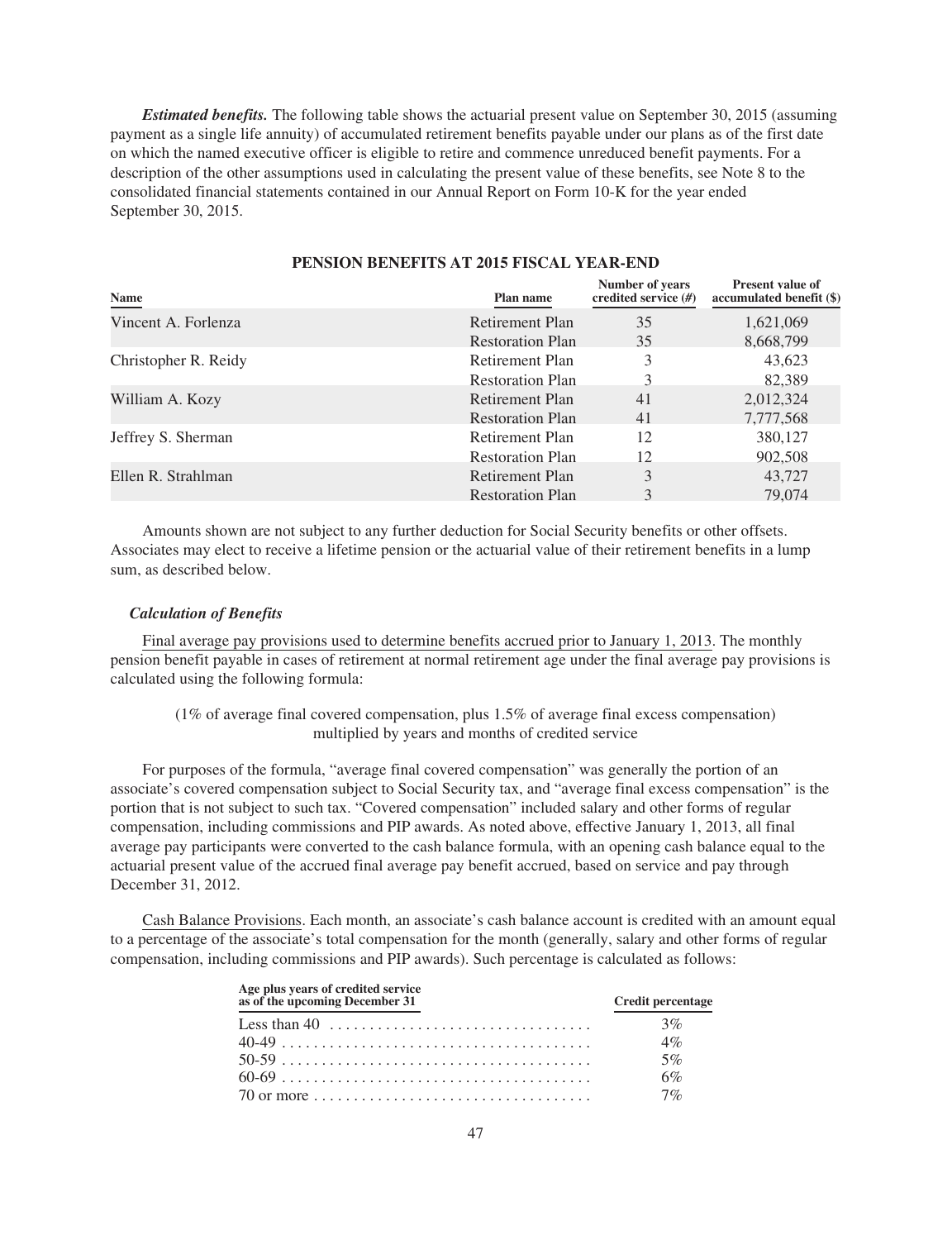In addition, each month the associate's account is credited with interest. The rate used during the calendar year is determined based on the 30-year U.S. Treasury rates in effect during the prior September, subject to a minimum rate.

*Early retirement.* An associate is eligible to retire early and commence benefit payments if the associate is at least age 55 and has at least 10 years of credited service. Messrs. Forlenza, Kozy and Sherman are currently eligible for early retirement under the plans. Participants may commence payment of benefits under the cash balance formula prior to early retirement eligibility at any age if the participant terminates with at least three years of service.

Under the cash balance provisions, the amount of the associate's benefit will be the associate's vested account balance on the early retirement date. The associate may elect to begin payment of the account balance on the early retirement date or delay payment until the normal retirement date.

For those named executive officers who formerly participated in the final average pay formula and were converted to cash balance, the portion of the cash balance account attributable to the converted final average pay benefit is compared to the final average pay benefit accrued through the date of conversion under the final average formula. The result that produces the higher benefit is payable.

*Form of benefit.* Participants may elect to receive their benefits in various forms. Participants may select a single life annuity, in which pension payments will be payable only during the associate's lifetime. Associates may also elect to receive their benefits in a single lump sum payment. Under the final average pay provisions, this lump sum is actuarially equivalent to the benefit payable under the single life annuity option. Under the cash balance provisions, the lump sum is equal to the associate's account balance.

Married participants may select a joint and survivor annuity option. Under this option, the associate receives a reduced benefit during his or her lifetime, and, upon death, the associate's spouse will receive monthly payments for the remainder of the spouse's lifetime. The associate can choose a continuation benefit of 50%, 75% or 100% of the amount that was paid to the associate. The degree to which the pension benefit is reduced depends upon the age difference of the associate and the spouse, and on the percentage of the continuation benefit that is selected.

Associates may also select a guaranteed payment option. The associate chooses a designated number of guaranteed monthly payments (either a 60-month minimum guarantee or a 120-month minimum guarantee). If the associate dies before receiving all of the minimum payments, the associate's beneficiary will receive the balance of the payments. If this option is selected, the single life annuity otherwise payable is reduced to cover the cost of the guarantee. The amount of the reduction is  $3\%$  if the 60-month option is chosen, and 7% if the 120month option is chosen.

## **Deferred compensation**

*Cash deferrals.* The Restoration Plan also allows an eligible BD associate to defer receipt of up to 75% of salary and/or up to 100% of a PIP award until the date or dates elected by the associate. The amounts deferred are invested in a BD common stock account or in cash accounts that mirror the gains and/or losses of several different publicly available investment funds, based on the investment selections of the participants. The investment risk is borne solely by the participant. Participants are entitled to change their investment elections at any time with respect to prior deferrals, future deferrals or both. The plan does not offer any above-market or preferential rates. The investment options available to participants may be changed by BD at any time.

*Deferral of equity awards.* The plan also allows associates to defer receipt of up to 100% of the shares issuable under their Performance Units and TVUs. These deferred shares are allocated to the participant's BD stock account and must stay in such account until they are distributed.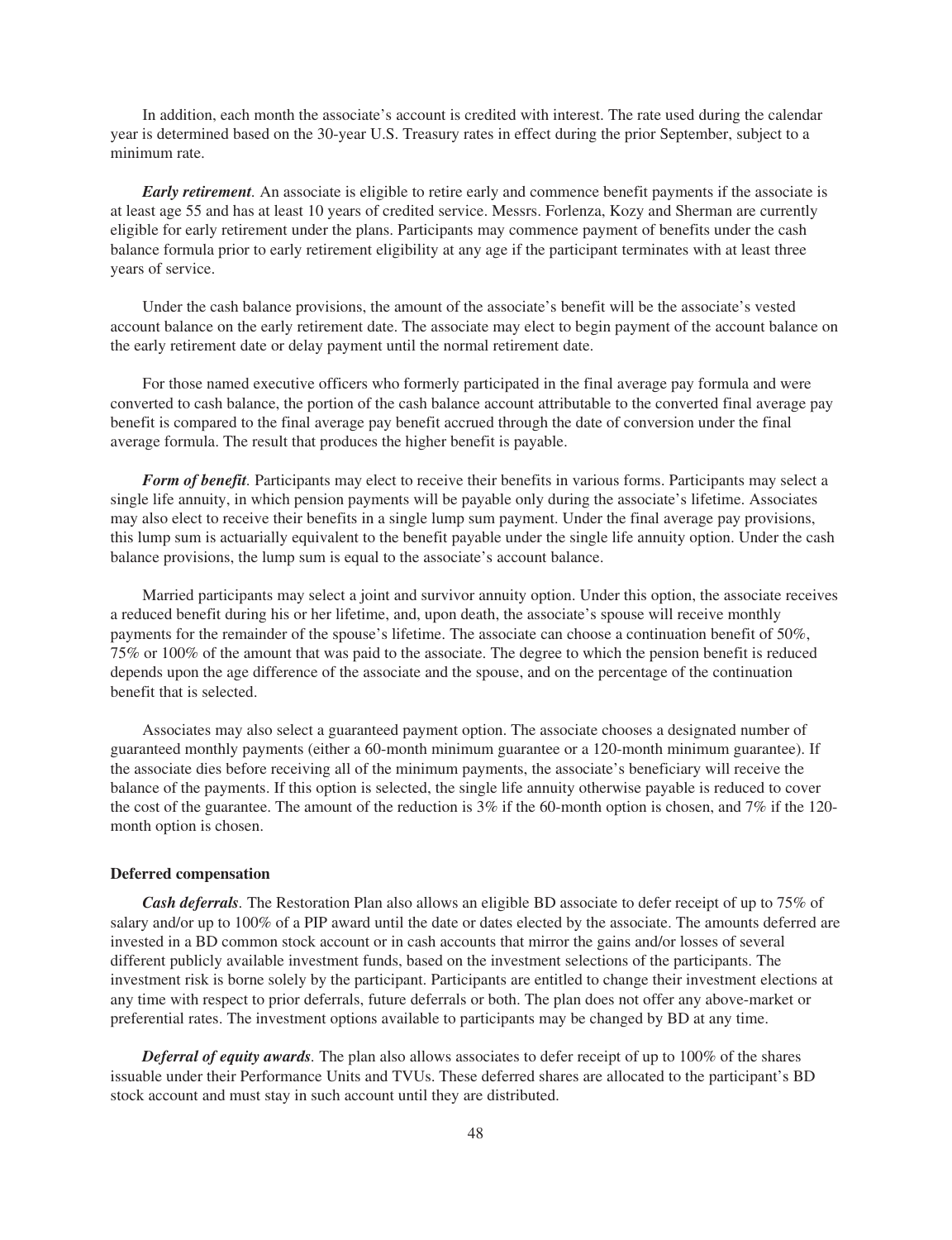*Withdrawals and distributions.* Participants may elect to receive deferred amounts either during their employment or following termination of employment. Participants may elect to receive distributions in installments or in a lump sum. Except in an unforeseen emergency, participants may not withdraw deferred funds prior to their scheduled distribution date.

*Matching contributions.* BD provides matching contributions on cash amounts deferred under the plan. These contributions are made in the first calendar quarter following the calendar year in which the compensation was deferred. BD matches 75% of the first 6% of salary and PIP award deferred by a participant under the plan, subject to certain limits.

*Unfunded liability.* BD is not required to make any contributions to the plan with respect to its obligations to pay deferred compensation. BD has unrestricted use of any cash amounts deferred by participants. Participants have an unsecured contractual commitment from BD to pay the amounts due under the plan. When such payments are due, the cash and/or stock will be distributed from BD's general assets. BD has purchased corporate-owned life insurance that mirrors the returns on cash amounts deferred under the plan to substantially offset this liability.

*Account information.* The following table sets forth information regarding activity during fiscal year 2015 in the plan accounts maintained by the named executive officers.

# **NONQUALIFIED DEFERRED COMPENSATION IN FISCAL YEAR 2015**

| Name                                                                                         | <b>Executive</b><br>contributions<br>in last fiscal<br>year $(\$)(1)$ | Registrant<br>contributions<br>in last fiscal<br>year $(\$)(2)$ | Aggregate<br>earnings<br>in last<br>fiscal<br>year $(\$)$ | Aggregate<br>balance<br>at last<br>fiscal year-<br>end $(\$)(3)$ |
|----------------------------------------------------------------------------------------------|-----------------------------------------------------------------------|-----------------------------------------------------------------|-----------------------------------------------------------|------------------------------------------------------------------|
|                                                                                              | 244.385                                                               | 31,800                                                          |                                                           | $(27.129)$ 1.955.658                                             |
| Christopher R. Reidy $\ldots \ldots \ldots \ldots \ldots \ldots \ldots \ldots \ldots$ 85,113 |                                                                       | 31,800                                                          | (10.588)                                                  | 161.537                                                          |
|                                                                                              | 148,540                                                               | 31,800                                                          |                                                           | $(43.775)$ 1.772.987                                             |
|                                                                                              | 58.135                                                                | 31,800                                                          | 281.677                                                   | 3,392,791                                                        |
|                                                                                              | 46,969                                                                | 31,800                                                          | (3.315)                                                   | 75.454                                                           |

(1) The following amounts are reported as compensation in the fiscal year 2015 "Salary" column of the Summary Compensation Table appearing on page 40: Mr. Forlenza—\$104,385; Mr. Reidy—\$18,718; Mr. Kozy—\$74,928; Dr. Strahlman—\$46,969; and Mr. Sherman—\$33,598. The remaining executive contributions relate to the deferral of fiscal year 2014 PIP awards that were payable in 2015.

- (2) Amounts in this column are included in the "All Other Compensation" column of the Summary Compensation Table and reflect matching credits that were earned by participants in 2015. These amounts are not credited to participant accounts until 2016.
- (3) Reflects amounts in which the named executive officer is vested. BD matching contributions fully vest after a participant has been at BD for four years.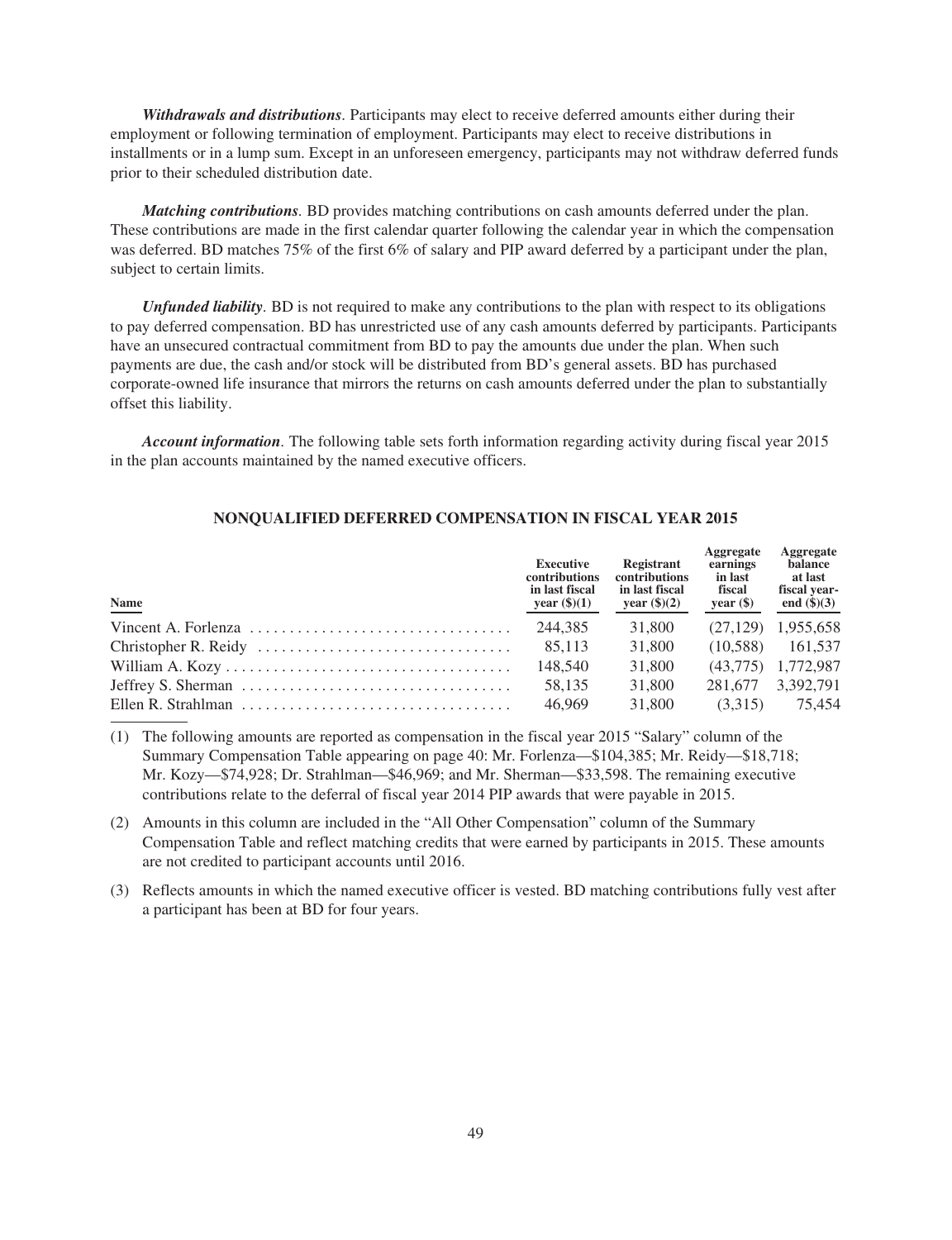## **Payments Upon Termination of Employment or Change In Control**

### **Payments upon termination of employment**

The following table shows the estimated payments and benefits that would be paid by BD to each of the named executive officers as a result of a termination of employment under various scenarios. The amounts shown assume termination of employment on September 30, 2015. However, the actual amounts that would be paid to these named executive officers under each scenario can only be determined at the actual time of termination.

| <b>Name</b>                   | <b>Termination</b><br>without cause or<br>for "good reason"<br>following a<br>change in control $(\$)(1)$ | <b>Termination</b><br>due to<br>retirement( $\$(2)$ | <b>Termination</b><br>without cause $(\text{$}5)(3)$ | <b>Termination</b><br>due to<br>$disability(\$)(4))$ | <b>Termination</b><br>due to death $(\$)(5)$ |
|-------------------------------|-----------------------------------------------------------------------------------------------------------|-----------------------------------------------------|------------------------------------------------------|------------------------------------------------------|----------------------------------------------|
| Vincent A. Forlenza $\dots$   | 29,694,445                                                                                                | 40,556,716                                          | 41,205,149                                           | 39,032,187                                           | 41, 152, 187                                 |
| Christopher R. Reidy $\dots$  | 3,813,150                                                                                                 |                                                     | 1,615,948                                            | 2,584,255                                            | 3,304,255                                    |
| William A. Kozy $\dots$       | 15,604,792                                                                                                | 25,882,513                                          | 26,533,801                                           | 25,134,045                                           | 26,649,045                                   |
| Jeffrey S. Sherman            | 4,201,663                                                                                                 | 9,263,297                                           | 9,630,348                                            | 8,896,890                                            | 9,462,890                                    |
| Ellen R. Strahlman $\ldots$ . | 3,339,643                                                                                                 |                                                     | 1,737,831                                            | 2,105,797                                            | 2,748,797                                    |

(1) Includes amounts payable under change in control employment agreements (which are described below), and amounts distributable under BD's retirement plans, assuming payout as a lump sum. Also includes for Mr. Reidy and Dr. Strahlman the accelerated vesting of company matching contributions under the SIP and the Restoration Plan. Does not include the accelerated vesting of equity compensation awards that occurs solely upon a change in control, which is discussed below.

- (2) Includes amounts distributable under BD's retirement plans, assuming payout as a lump sum, and the accelerated vesting of equity compensation awards upon retirement. The amounts included for equity compensation includes the pro rata amount of Performance Units earned as of September 30, 2015, with awards that vested in November 2015 included at actual payout and all other Performance Units at their target payout. Mr. Reidy and Dr. Strahlman were not eligible for retirement under BD's plans as of September 30, 2015.
- (3) Includes amounts distributable under BD's retirement plans, assuming payout as a lump sum, the accelerated vesting of equity compensation awards, outplacement services (with an assumed maximum cost of \$100,000), health and welfare benefits and severance benefits. BD's severance policy for U.S. associates provides for severance payments equal to two weeks' salary for each year of service (assuming the associate grants a general release to BD).
- (4) Includes amounts distributable under BD's retirement plans, assuming payout as a lump sum, and the accelerated vesting of equity compensation awards.
- (5) Includes amounts distributable under BD's retirement plans, assuming payout as a lump sum, the accelerated vesting of equity compensation awards and life insurance benefits.

The amounts shown in the above table do not include vested deferred compensation distributable upon termination, which is shown on page 49. The amounts shown also do not include the value of vested SARs held by the named executive officers as of September 30, 2015. The value of these vested SARs appears on page 44.

### **Payments upon termination under change in control agreements**

BD has entered into agreements with the named executive officers that provide for the continued employment of the executive for a period of two years following a change in control of BD. These agreements are designed to retain the executives and provide continuity of management in the event of an actual or potential change in control of BD. The following is a summary of the key terms of the agreements.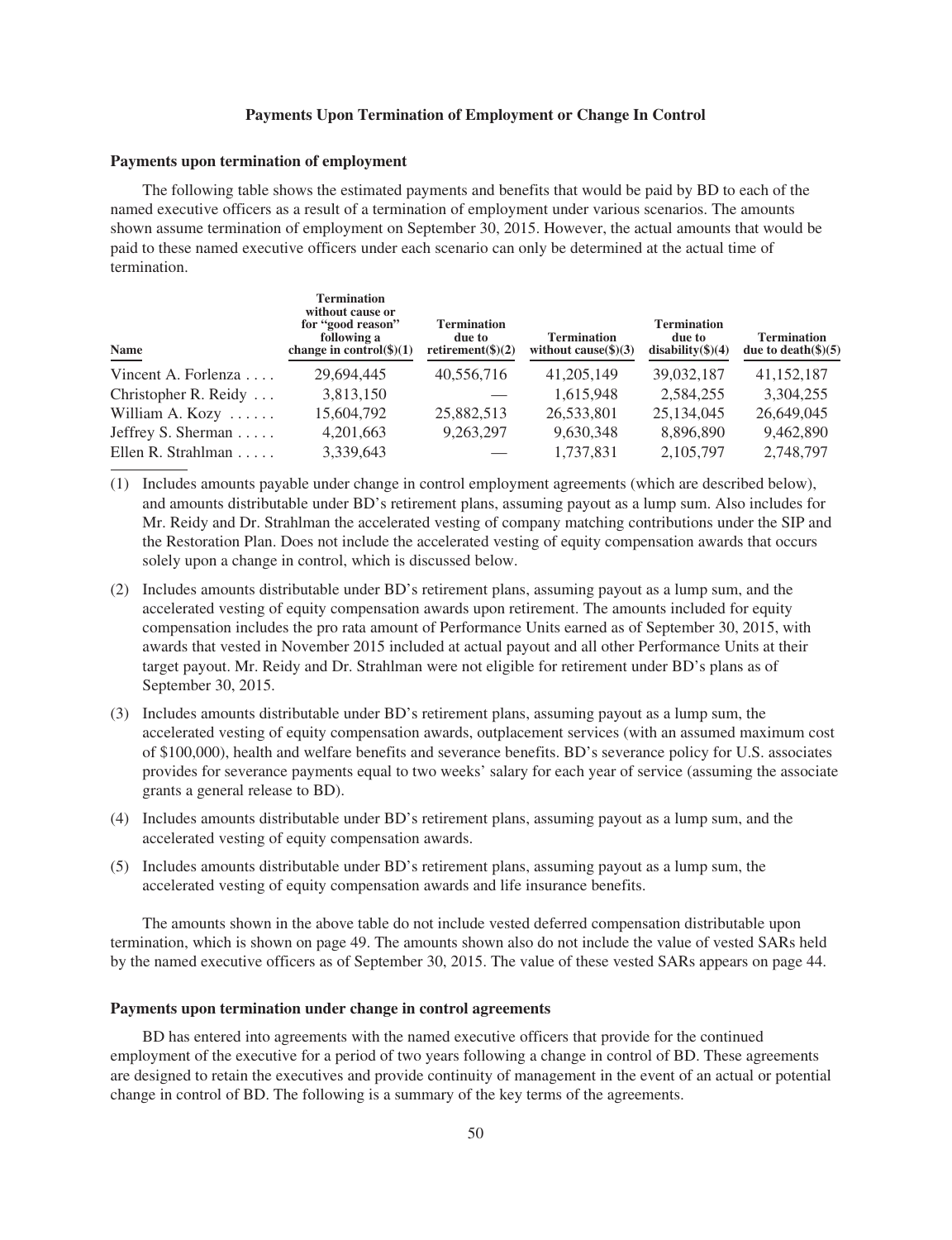The agreement provides that BD will continue to employ the executive for two years following a change in control, and that, during this period, the executive's position and responsibilities at BD will be materially the same as those prior to the change in control. The agreement also provides for minimum salary, PIP award and other benefits during this two-year period. "Change in control" is defined under the agreement generally as:

- the acquisition by any person or group of 25% or more of the outstanding BD common stock;
- the incumbent members of the Board ceasing to constitute at least a majority of the Board;
- certain business combinations; and
- shareholder approval of the liquidation or dissolution of BD.

The agreement also provides that, in the event the executive is terminated without "cause" or the executive terminates his employment for "good reason" during the two years following a change in control, the executive would receive:

- a pro rata PIP award for the year of termination based on the greater of (i) the executive's average PIP award for the last three fiscal years prior to termination, and (ii) the executive's target PIP award for the year in which the termination occurs (the greater of the two being referred to herein as the "Incentive Payment");
- a lump sum severance payment equal to three times (in the case of Messrs. Forlenza and Kozy) or two times (in the case of Messrs. Reidy and Sherman and Dr. Strahlman) the sum of the executive's annual salary and his or her Incentive Payment;
- a lump sum payment equal to the present value of the increased pension benefits the executive would have received had the executive remained employed for an additional three years (in the case of Messrs. Forlenza and Kozy) or two years (in the case of Messrs. Reidy and Sherman and Dr. Strahlman) following termination;
- continuation of the executive's health and welfare benefits (reduced to the extent provided by any subsequent employer) for a period of three years (in the case of Messrs. Forlenza and Kozy) or two years (in the case of Messrs. Reidy and Sherman and Dr. Strahlman); and
- outplacement services, subject to a limit on the cost to BD of \$100,000.

"Cause" is generally defined as the willful and continued failure of the executive to substantially perform his or her duties, or illegal conduct or gross misconduct that is materially injurious to BD. "Good reason" is generally defined to include (i) any significant adverse change in the executive's position or responsibilities, (ii) the failure of BD to pay any compensation called for by the agreement, or (iii) certain relocations of the executive.

Under the agreements with Messrs. Forlenza, Kozy and Sherman, if any payments or distributions made by BD to the executive as a result of a change in control would be subject to an excise tax imposed by the Internal Revenue Code, BD will make an additional tax reimbursement payment to the executive. As a result of this payment, the executive would retain the same amount, net of all taxes, that he would have retained had the excise tax not been triggered. This provision applies to any payments or distributions resulting from the change in control, including the accelerated vesting of equity awards. However, if such payments and distributions do not exceed 110% of the level that triggers the excise tax, the payments will be reduced to the extent necessary to avoid the excise tax.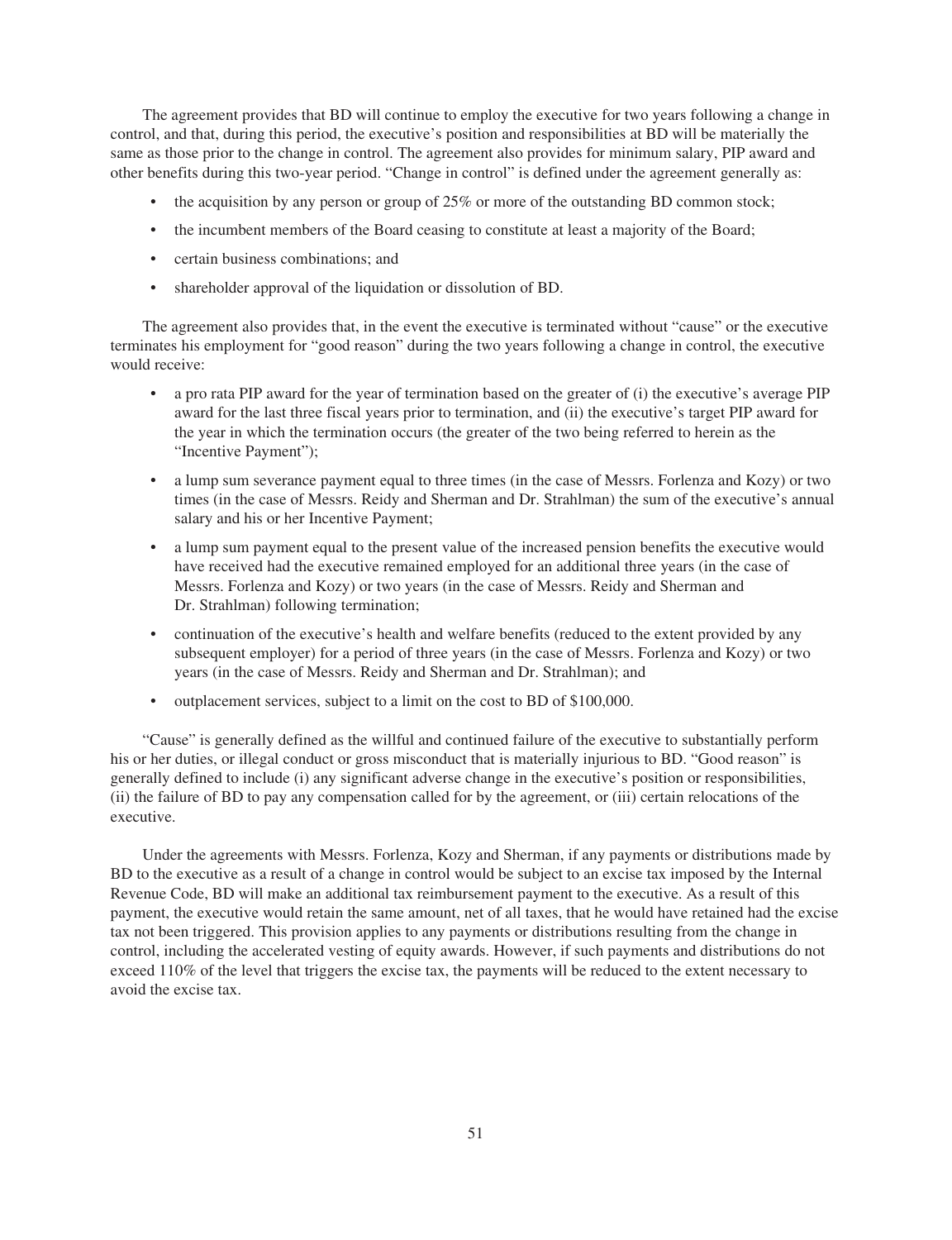The following table sets forth the estimated benefits each named executive officer would receive under his or her agreement in the event the executive was terminated without "cause" or terminated his or her employment for "good reason" following a change in control. The table assumes a termination date of September 30, 2015. These estimates are based on salary rates in effect as of September 30, 2015, and use the 2015 target PIP awards of the named executive officers as the Incentive Payment.

| Name                                              | Incentive |                           | <b>Additional Health and</b> | Severance Retirement Welfare Outplacement | Tax<br>Payment(\$) Payment(\$) Benefits(\$) Benefits(\$) Services(\$) Reimbursement(\$) | $Total(\$)$ |
|---------------------------------------------------|-----------|---------------------------|------------------------------|-------------------------------------------|-----------------------------------------------------------------------------------------|-------------|
| Vincent A. Forlenza $1,484,000$ 7,632,000 534,240 |           |                           | 40.500                       | 100,000                                   | 9,715,407                                                                               | 19,506,147  |
| Christopher R. Reidy  611,646 2,662,460 285,896   |           |                           | 27,000                       | 100,000                                   | $\theta$                                                                                | 3,687,002   |
| William A. Kozy $\dots \dots$                     |           | 775,237 4,597,072 302,091 | 40,500                       | 100,000                                   | $\left( \right)$                                                                        | 5,814,900   |
| Jeffrey S. Sherman $\dots$                        |           | 461,369 2,052,959 280,845 | 27,000                       | 100,000                                   | $\theta$                                                                                | 2,922,173   |
| Ellen R. Strahlman $\ldots \ldots$                |           | 514,188 2,313,846 261,720 | 27,000                       | 100,000                                   | $\theta$                                                                                | 3,216,754   |

### **Accelerated vesting of equity compensation awards upon a change in control**

Upon a change in control, as defined in our equity compensation plan, all unvested SARs become fully vested and exercisable, and all time-vested restricted stock units and Performance Units become fully vested and payable (with Performance Units being payable at their target amount). This accelerated vesting occurs with respect to all equity compensation awards granted by BD, not just those granted to executive officers. No termination of employment is required to trigger this acceleration.

In November 2014, we amended our equity compensation plan to include a "double-trigger" vesting provision upon a change in control. Under this provision, awards made after January 1, 2015 will not automatically vest upon a change in control if the awards are either continued or replaced with similar awards. In those instances, the awards will automatically vest only if the associate is terminated without "cause" or the associate terminates employment for "good reason" (as such terms are defined in the plan) within two years of the change in control.

The following table sets forth the value to the named executive officers of the accelerated vesting of unvested equity compensation awards held at the end of fiscal year 2015, assuming a change in control of BD occurred on September 30, 2015. The BD common stock closing price of \$132.66 on September 30, 2015 is used for purposes of these calculations.

| Name                                                                | Time-vested<br>restricted stock units(\$) | <b>Performance</b><br>Units $(\$)$ | SARS(S)                          | Total(\$)            |
|---------------------------------------------------------------------|-------------------------------------------|------------------------------------|----------------------------------|----------------------|
| Vincent A. Forlenza $\ldots \ldots \ldots \ldots \ldots \ldots$     | 9.996.329                                 |                                    | 11,598,464 11,302,788 32,897,581 |                      |
|                                                                     | 992.695                                   | 1.818.769                          |                                  | 753.414 3.564.878    |
| William A. Kozy                                                     | 6.961.599                                 | 4.816.354                          |                                  | 5,036,073 16,814,026 |
| Jeffrey S. Sherman $\dots \dots \dots \dots \dots \dots \dots$      | 3.490.019                                 | 2.284.803                          | 2.537.318                        | 8,312,140            |
| Ellen R. Strahlman $\ldots, \ldots, \ldots, \ldots, \ldots, \ldots$ | 1,056,637                                 | 1.234.932                          | 489.733                          | 2.781.302            |

The value of unvested restricted stock units and Performance Units is calculated by multiplying the shares distributable by \$132.66. The value of unvested SARs is calculated using the difference between the exercise price of each SAR and \$132.66.

### **Equity compensation upon termination of employment**

Upon a named executive officer's termination due to retirement:

• all unvested SARs held by the named executive officer become fully exercisable for their remaining term;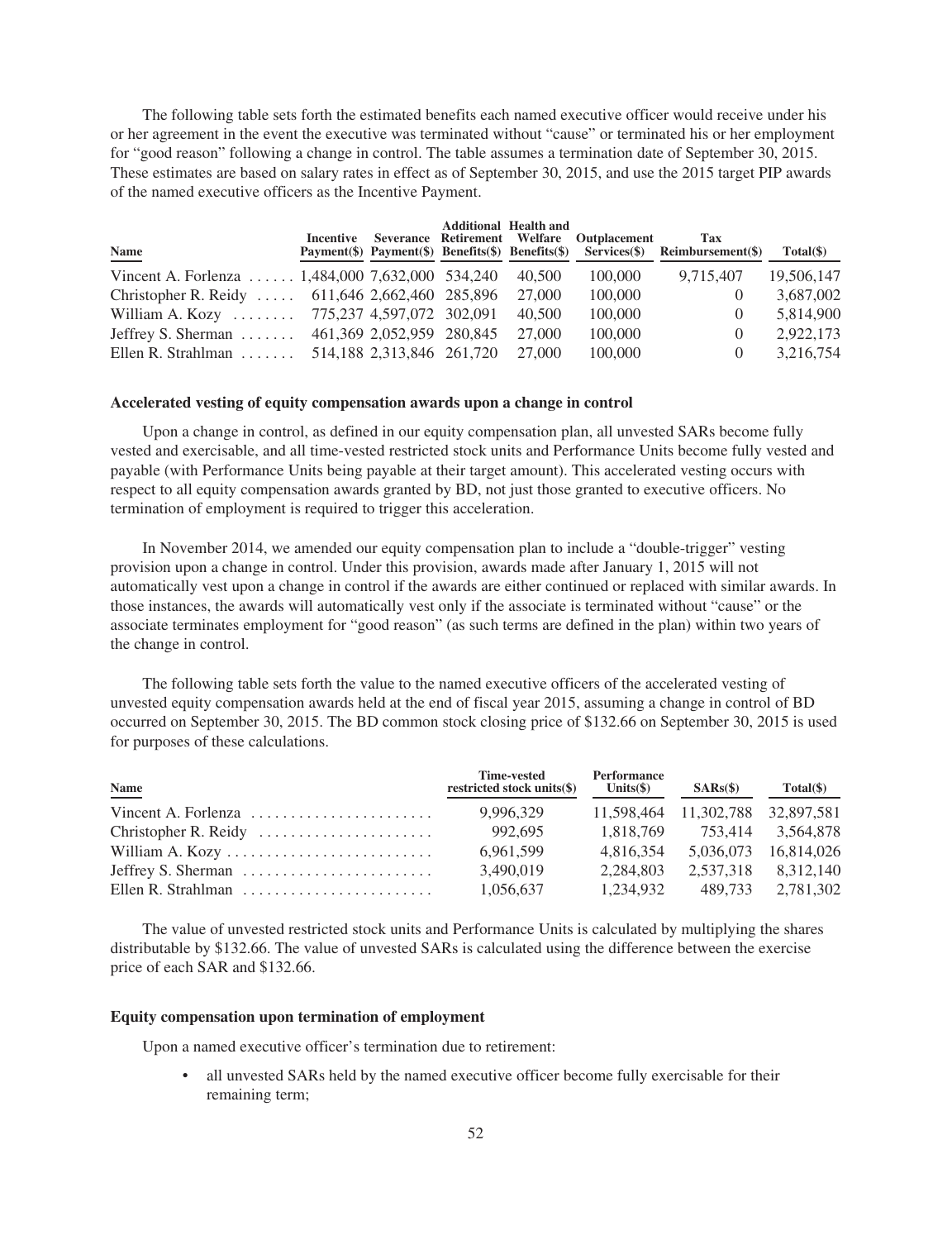- all time-vested units held by the named executive officer vest at, or on the first anniversary of, retirement; and
- all Performance Units held by the named executive officer vest pro rata based on the amount of the vesting period that had elapsed. The payments would be made after the end of the applicable vesting periods and would be based on BD's actual performance for the applicable performance periods, rather than award targets.

Upon a named executive officer's termination due to involuntary termination without cause:

- the named executive officer is entitled to exercise his SARs for three months following termination, but only to the extent they were vested at the time of termination;
- all TVUs held by the named executive officer vest pro rata based on the amount of the vesting period that had elapsed and all other time-vested restricted stock units fully vest; and
- all Performance Units held by the named executive officer vest pro rata based on the amount of the vesting period that had elapsed. The payments would be made after the end of the applicable vesting periods and would be based on BD's actual performance for the applicable performance periods, rather than award targets.

Upon a named executive officer's termination due to death or disability:

- all unvested SARs held by the named executive officer become fully exercisable for their remaining term;
- all time-vested units held by the named executive officer fully vest; and
- all Performance Units held by the named executive officer vest pro rata based on the amount of the vesting period that had elapsed. The payment would be based on award targets.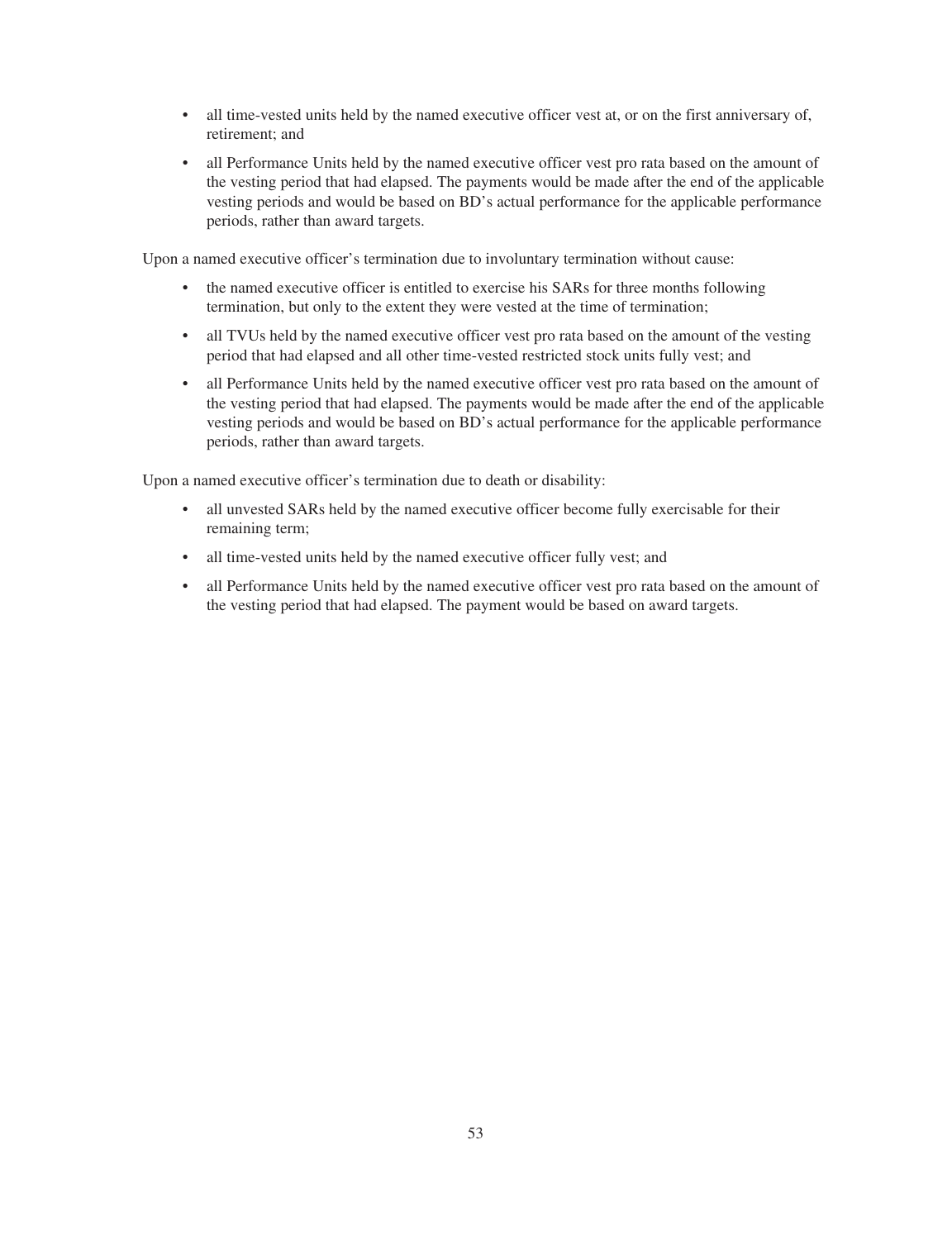# **Proposal 2. RATIFICATION OF SELECTION OF INDEPENDENT REGISTERED PUBLIC ACCOUNTING FIRM**

Ernst & Young LLP ("E&Y") has been selected by the Audit Committee of the Board to audit the accounts of BD and its subsidiaries for the fiscal year ending September 30, 2015. A representative of E&Y is expected to attend the meeting to respond to appropriate questions and will have the opportunity to make a statement.

Listed below are the fees billed to BD by E&Y for services rendered during fiscal years 2015 and 2014. The increase in Audit Fees compared to last year is primarily attributable to audit services performed in connection with the acquisition and integration of CareFusion.

|                          | 2015                    | 2014          |                                                                                                                                                                                                                                                                                                                                                                                             |
|--------------------------|-------------------------|---------------|---------------------------------------------------------------------------------------------------------------------------------------------------------------------------------------------------------------------------------------------------------------------------------------------------------------------------------------------------------------------------------------------|
| Audit Fees               | \$13,681,000            | \$7,282,000   | "Audit Fees" include fees associated with the annual audit<br>of BD's consolidated financial statements, reviews of BD's<br>quarterly reports on Form 10-Q, registration statements<br>filed with the SEC and statutory audits required<br>internationally.                                                                                                                                 |
| Audit Related Fees       | 148,000<br>S            | 186,000<br>S. | "Audit Related Fees" consist of assurance and related<br>services that are reasonably related to the performance of<br>the audit or interim financial statement review and are not<br>reported under Audit Fees. These services include benefit<br>plan audits and other audit services requested by<br>management, which are in addition to the scope of the<br>financial statement audit. |
| $\text{Tax Fees}$        | $\mathbb{S}$<br>932,000 | 268,000<br>S. | "Tax Fees" includes tax compliance, assistance with tax<br>audits, tax advice and tax planning.                                                                                                                                                                                                                                                                                             |
| All Other Fees $\dots$ . | 466,000<br>S.           | 277,000<br>S. | "All Other Fees" includes various miscellaneous services.                                                                                                                                                                                                                                                                                                                                   |
| $Total$                  | \$15,227,000            | \$8,013,000   |                                                                                                                                                                                                                                                                                                                                                                                             |

#### **Pre-Approval of Audit and Non-Audit Services**

The Audit Committee is responsible for appointing BD's independent registered public accounting firm (the "independent auditors") and approving the terms of the independent auditors' services. The Audit Committee has established a policy for the pre-approval of all audit and permissible non-audit services to be provided by the independent auditors, as described below. All of the services listed in the above table were approved pursuant to this policy.

*Audit Services.* Under the policy, the Audit Committee will appoint BD's independent auditors each fiscal year and pre-approve the engagement of the independent auditors for the audit services to be provided.

*Non-Audit Services.* In accordance with the policy, the Audit Committee has established detailed preapproved categories of non-audit services that may be performed by the independent auditors during the fiscal year, subject to the dollar limitations set by the Audit Committee. The Audit Committee has also delegated to the Chair of the Audit Committee the authority to approve additional non-audit services to be performed by the independent auditors, subject to certain dollar limitations, and provided that the full Audit Committee is informed of each service. All other non-audit services are required to be pre-approved by the entire Audit Committee.

The Audit Committee believes that the provision of the non-audit services described above by  $E\&Y$  is consistent with maintaining the independence of E&Y.

# **THE BOARD OF DIRECTORS RECOMMENDS A VOTE FOR PROPOSAL 2. IF RATIFICATION IS WITHHELD, THE AUDIT COMMITTEE WILL RECONSIDER ITS SELECTION.**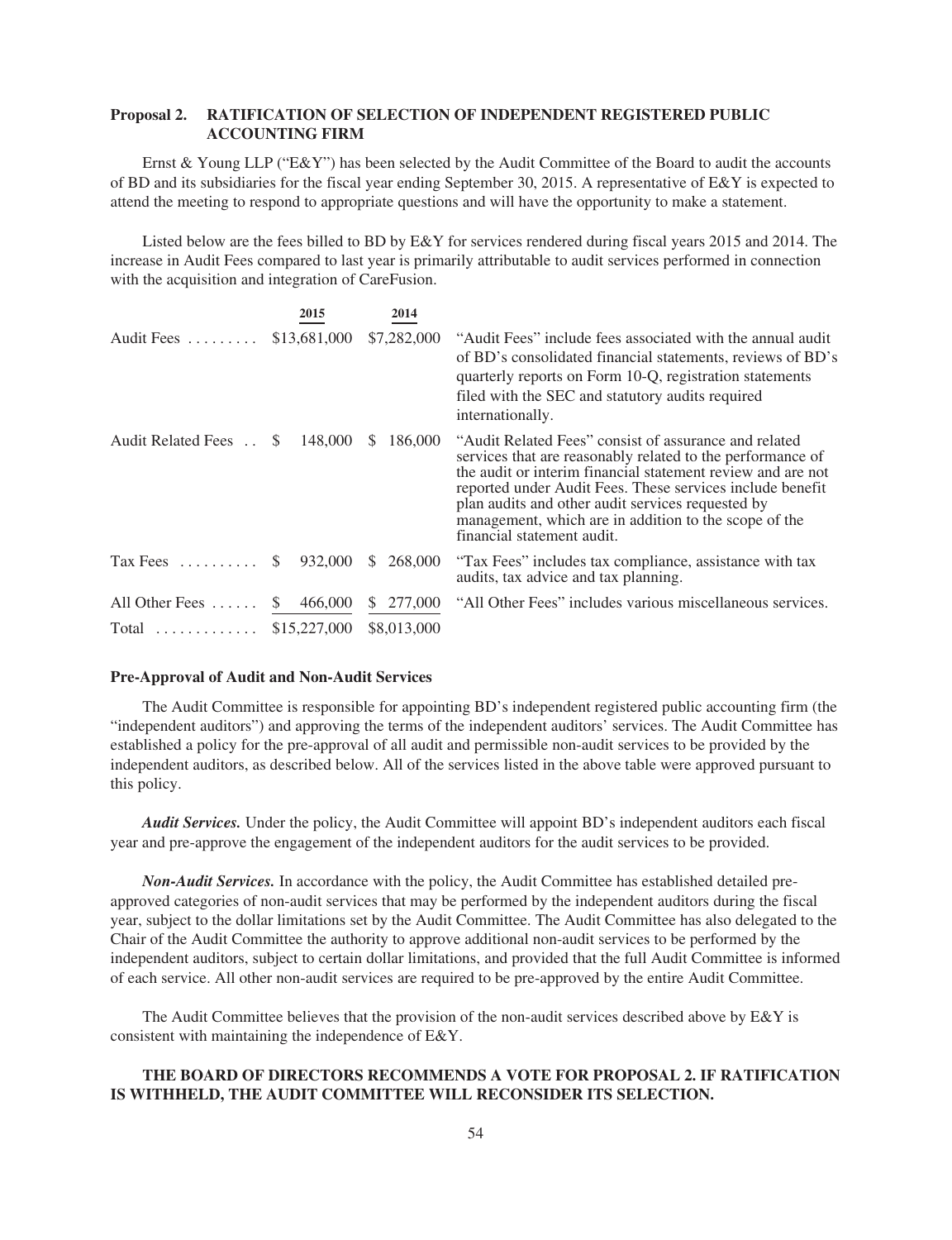### **REPORT OF THE AUDIT COMMITTEE**

The Audit Committee reviews BD's financial reporting process on behalf of the Board of Directors. Management has the primary responsibility for the financial statements and the reporting process, including the system of internal controls. The independent auditors are responsible for performing an independent audit of BD's consolidated financial statements in accordance with generally accepted auditing standards and to issue a report thereon. The Committee monitors these processes.

In this context, the Committee met and held discussions with management and the independent auditors. Management represented to the Committee that BD's consolidated financial statements were prepared in accordance with accounting principles generally accepted in the United States, and the Committee reviewed and discussed the consolidated financial statements with management and the independent auditors. The Committee also discussed with the independent auditors the matters required to be discussed by the applicable auditing standards.

In addition, the Committee discussed with the independent auditors the auditors' independence from BD and its management, and the independent auditors provided to the Committee the written disclosures and the letter pursuant to the applicable requirements of the Public Company Accounting Oversight Board regarding the independent auditor's communications with the Committee concerning independence. The Committee discussed with BD's internal and independent auditors the overall scope and plans for their respective audits. The Committee met with the internal and independent auditors, with and without management present, to discuss the results of their examinations, their evaluations of BD's internal controls, and the overall quality of BD's financial reporting. Management has also reviewed with the Audit Committee its report on the effectiveness of BD's internal control over financial reporting. The Audit Committee also received the report from the independent auditors on BD's internal control over financial reporting.

Based on the reviews and discussions referred to above, the Committee recommended to the Board of Directors, and the Board has approved, that the audited financial statements be included in BD's Annual Report on Form 10-K for the fiscal year ended September 30, 2015, for filing with the Securities and Exchange Commission.

### **AUDIT COMMITTEE**

**Bertram L. Scott, Chair Basil L. Anderson Catherine M. Burzik Christopher Jones Willard J. Overlock, Jr. Rebecca W. Rimel**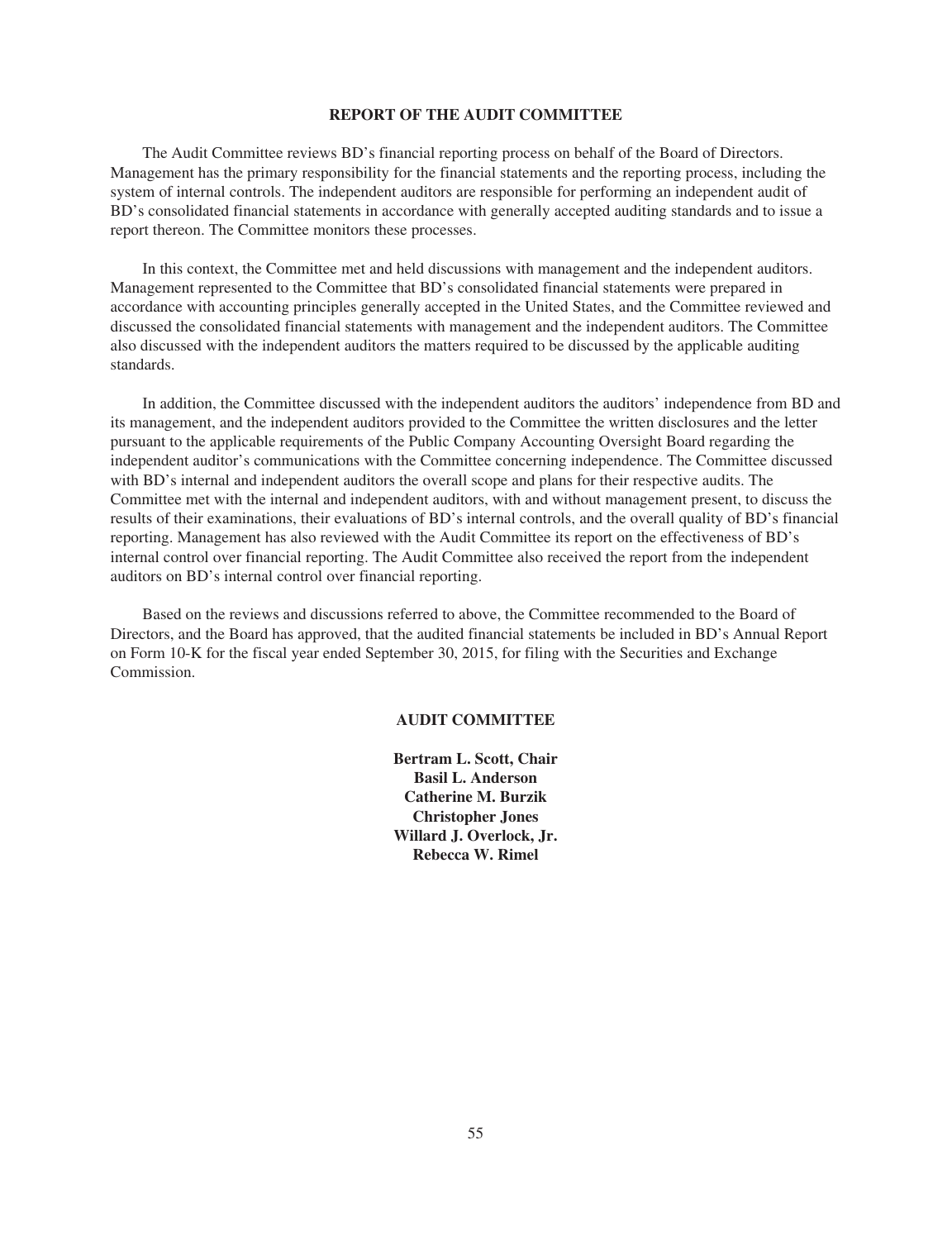### **Proposal 3. ADVISORY VOTE TO APPROVE NAMED EXECUTIVE OFFICER COMPENSATION**

The Compensation Discussion and Analysis beginning on page 26 of this proxy statement describes BD's executive compensation program and the compensation decisions made with respect to our CEO and the other individuals named in the Summary Compensation Table on page 40 (who we refer to as the "named executive officers"). Pursuant to Section 14A of the Securities Exchange Act of 1934, the Board of Directors is asking shareholders to cast a non-binding advisory vote on the following resolution:

"RESOLVED, that the shareholders of Becton, Dickinson and Company ("BD") approve the compensation of the BD executive officers named in the Summary Compensation Table, as disclosed in this proxy statement pursuant to the compensation disclosure rules of the Securities and Exchange Commission (which disclosure includes the Compensation Discussion and Analysis, the executive compensation tables and the related footnotes and narrative accompanying the tables)."

As we describe in the Compensation Discussion and Analysis, our executive compensation program embodies a pay-for-performance philosophy that supports BD's business strategy and aligns the interests of our executives with those of our shareholders. At the same time, we believe our program does not encourage excessive risk-taking by management. We believe that the compensation actions discussed in the Compensation Discussion and Analysis appropriately reflected the performance of our named executive officers and BD during the year, and that payouts under our long-term incentive compensation demonstrate a high degree of alignment with BD's performance against the targets set by our Compensation Committee.

For these reasons, the Board is asking shareholders to support this proposal. While the advisory vote we are asking you to cast is non-binding, the Compensation Committee and the Board value the views of our shareholders and will take into account the outcome of the vote when considering our compensation program and future compensation decisions for our executive officers. BD holds an advisory vote to approve named executive officer compensation on an annual basis.

### **THE BOARD OF DIRECTORS RECOMMENDS A VOTE FOR PROPOSAL 3.**

# **Proposal 4. APPROVAL OF AMENDMENT TO THE 2004 EMPLOYEE AND DIRECTOR EQUITY-BASED COMPENSATION PLAN**

At the Annual Meeting, BD shareholders will be asked to approve an amendment to our 2004 Employee and Director Equity-Based Compensation Plan (the "2004 Plan") to increase the maximum number of shares of our common stock that may be issued under the 2004 Plan.

We use awards under the 2004 Plan to attract, retain and motivate associates throughout the BD organization who are important to BD's future, and to align the interests of our associates with those of BD's shareholders. We do not believe that there are enough authorized shares remaining under the 2004 Plan to meet our anticipated needs. Accordingly, the Board has adopted, subject to shareholder approval, an amendment to the 2004 Plan to increase the number of shares available for awards. The Board believes that BD must continue to offer equity compensation awards to successfully attract and retain the best possible BD associates.

### **Terms of proposed amendment**

The proposed amendment to Section 5 of the 2004 Plan would increase the shares available for awards by 6,000,000 shares, from 33,800,000 to 39,800,000. Under the amendment, only 2,400,000 of the shares to be added by the amendment may be used for full-value awards. "Full-value" awards are any type of awards other than stock options and SARs. This would include, for instance, Performance Units and TVUs. No other amendments to the 2004 Plan are being proposed.

To the extent any outstanding award granted under the 2004 Plan is canceled or expires, the shares subject to the award will become available again for issuance. Also, shares underlying awards issued in assumption of, or substitution for, awards issued by a company acquired by BD (referred to as "Substitute Awards") will not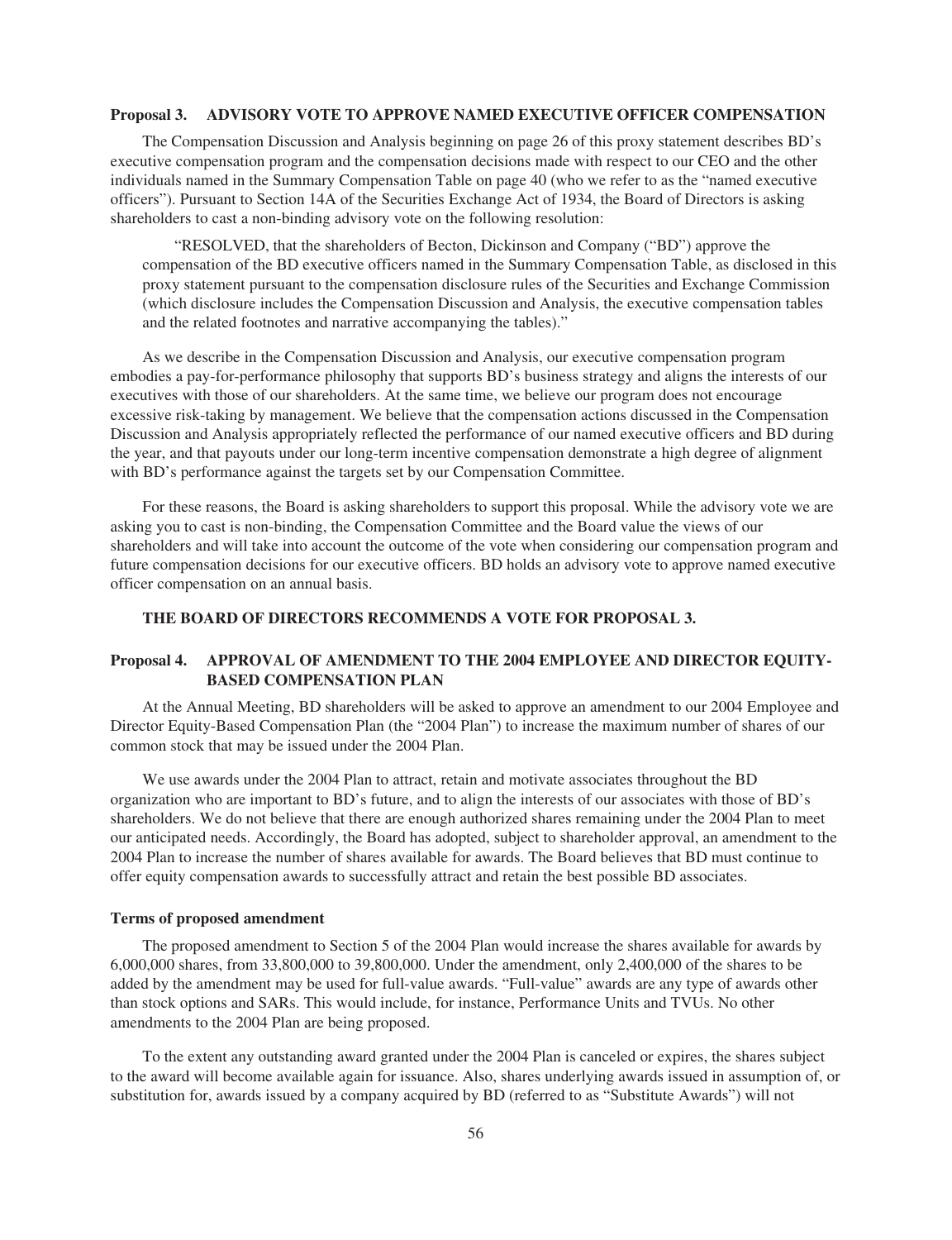reduce the number of shares remaining available for issuance under the 2004 Plan. In the event an award is exercised through the delivery of BD shares, or withholding tax liabilities arising from an award are satisfied by the withholding of shares, the shares so delivered or withheld will not be available for issuance under the 2004 Plan. In addition, upon the exercise of a SAR, the greater of the number of shares subject to the SAR or the number of shares issued in connection with the exercise will be deducted from the number of shares available for issuance under the 2004 Plan.

A copy of the 2004 Plan as proposed to be amended (with deleted text indicated by strikethroughs and additions indicated by underlining) is attached to this proxy statement as Appendix B.

### **Shares available under our equity compensation plans and share usage**

As of November 30, 2015, a total of 4,461,491 shares were available for issuance under the 2004 Plan, assuming outstanding Performance Units vest at target. This includes 2,141,447 shares available for full-value awards. In connection with our acquisition of CareFusion, the CareFusion equity compensation plan was terminated and no further awards will be made under that plan.

As of November 30, 2015, there were 9,666,058 outstanding option and SAR awards under the 2004 Plan, with a weighted average exercise price of \$97.46 per share and a weighted average remaining term of 6.4 years. In addition, as of November 30, 2015, 4,205,667 unvested full value awards were outstanding under our equity incentive plans, assuming outstanding Performance Units vest at target. On December 4, 2015, the record date for the 2016 Annual Meeting, there were 212,165,747 shares of BD common stock outstanding.

The following table details our share usage under the 2014 Plan for the fiscal years 2013 through 2015:

| <b>Fiscal</b><br><b>Year</b> | Number of<br><b>Options</b><br>and SARs<br><b>Granted</b><br>$\left(1\right)$ | Number of<br>Time-<br><b>Vested</b><br><b>Restricted</b><br><b>Stock Units</b><br><b>Granted</b><br>(1)(2) | Number of<br>Performance-<br><b>Based</b><br><b>Restricted</b><br><b>Stock Units</b><br>$\text{Earned}(3)$ | <b>Total</b><br>Grants | <b>Basic</b><br>Weighted<br><b>Average BD</b><br><b>Shares</b><br>Outstanding | Unadjusted<br><b>Share Usage</b><br>(Burn Rate) |
|------------------------------|-------------------------------------------------------------------------------|------------------------------------------------------------------------------------------------------------|------------------------------------------------------------------------------------------------------------|------------------------|-------------------------------------------------------------------------------|-------------------------------------------------|
|                              |                                                                               | 1,209,685                                                                                                  | $\theta$                                                                                                   | 2,734,000              | 195, 157, 000                                                                 | 1.40%                                           |
|                              |                                                                               | 904.324                                                                                                    | 125,720                                                                                                    | 2.103.171              | 193,299,000                                                                   | 1.09%                                           |
|                              |                                                                               | 879,030                                                                                                    | 226,586                                                                                                    | 2,142,658              | 202,537,000                                                                   | 1.06%                                           |
| Three-Year Average           |                                                                               |                                                                                                            |                                                                                                            |                        |                                                                               | 1.18%                                           |

- (1) Amounts shown for 2015 exclude 1,971,261 stock options and 1,067,417 time-vested restricted stock units granted upon the conversion of pre-acquisition equity awards of CareFusion into BD awards.
- (2) Includes the following restricted stock unit awards granted to our non-management directors: 28,109 in 2013; 22,060 in 2014; and 17,485 in 2015.
- (3) Represents the number of shares issued in connection with the vesting of Performance Units during the year. The number of shares withheld to cover taxes was 45,481 in 2014, and 87,906 in 2015.

### **Material terms of the 2004 Plan**

The following is a summary of the material features of the 2004 Plan. This summary is qualified in its entirety by the full text of the 2004 Plan attached as Appendix B.

### **Eligibility and participation**

Any employee of BD, including any officer or employee-director, is eligible to receive awards under the 2004 Plan. Additionally, any holder of an outstanding equity-based award issued by a company acquired by BD may be granted a Substitute Award under the 2004 Plan. BD had approximately 45,000 employees as of September 30, 2015. Non-management members of our Board of Directors are also eligible to participate in the 2004 Plan. There are currently 13 non-management directors.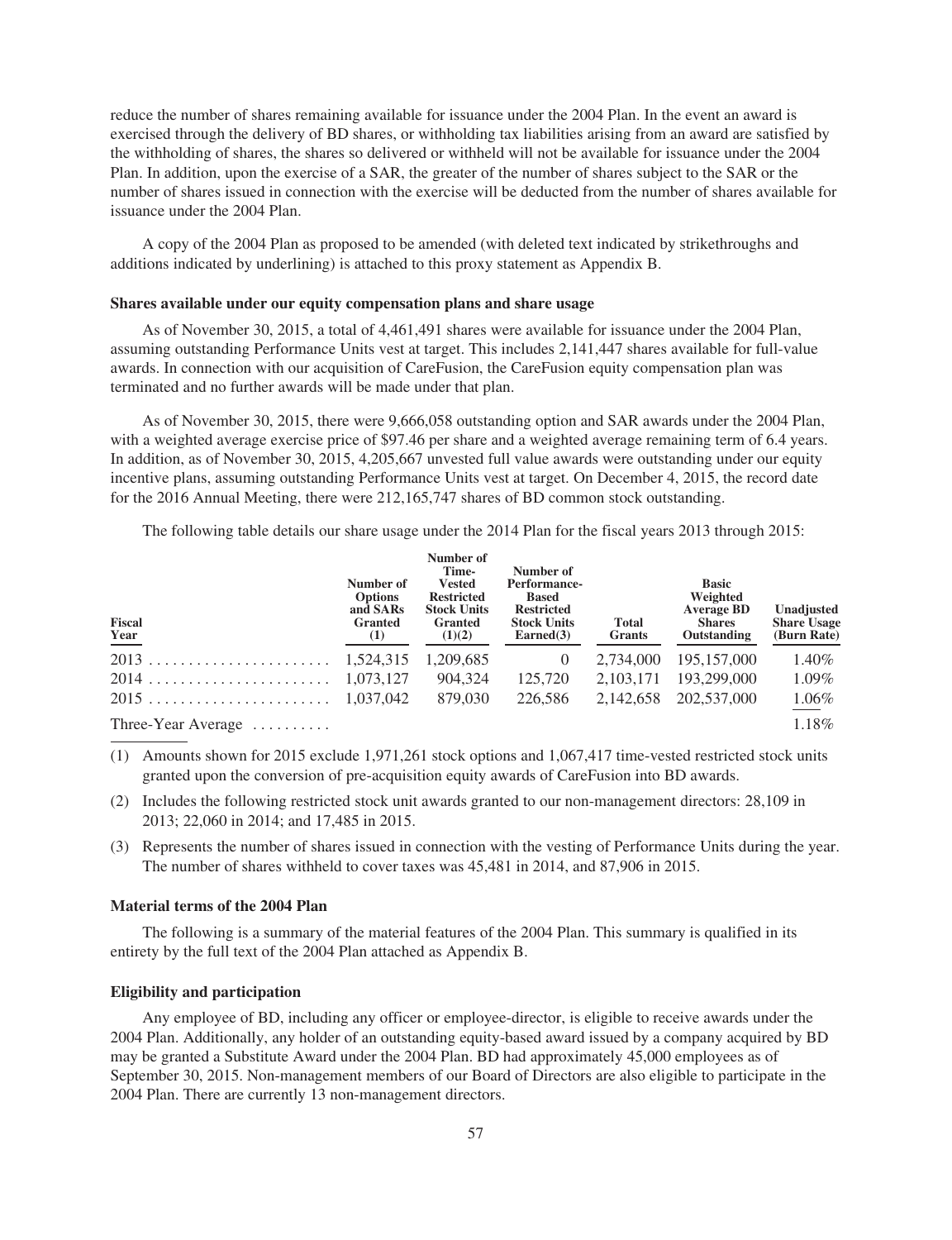### **Administration of the 2004 Plan**

The 2004 Plan is administered by the Compensation Committee of the Board of Directors. The Compensation Committee has the sole discretion to grant to eligible participants one or more equity awards and to determine the type, number or amount of any award to be granted. The Compensation Committee has, among other powers, the authority to interpret and construe any provision of the 2004 Plan, adopt rules and regulations for administering the 2004 Plan, perform other acts relating to the 2004 Plan, and delegate any administrative responsibilities under the 2004 Plan. Decisions of the Compensation Committee are final and binding on all parties.

# **Awards**

*General.* Awards are granted for no cash consideration, or for minimal cash consideration if required by applicable law. Awards may provide that upon their exercise, the holder will receive cash, BD stock, other securities, other awards, other property or any combination thereof. Shares of stock deliverable under the 2004 Plan may consist, in whole or in part, of authorized and unissued shares or treasury shares.

*Exercise price.* Except in the case of Substitute Awards, the exercise price of any stock option or SAR, and the purchase price of any security that may be purchased under any other award, will not be less than 100% of the fair market value of the BD stock or other security on the date of grant. The Compensation Committee may not amend an award to reduce its exercise, grant or purchase price (a "repricing"), cancel an outstanding stock option or SAR and replace it with a new award with a lower exercise price (except for adjustments in connection with stock splits and other events, as described below), or exchange for cash any option or SAR whose exercise price is less than the then-current BD stock price. The closing price of BD common stock on December 8, 2015 was \$154.70.

*Exercise of award; Form of consideration.* The Compensation Committee determines the times at which options and other purchase rights may be exercised, and the methods by which payment of the purchase price may be made. No loans are extended by BD to any participant in connection with the exercise of an award (although BD is permitted to maintain a broker-assisted "cashless exercise" program for stock options).

*Stock options and stock appreciation rights.* The term of any stock options and SARs granted under the 2004 Plan is established by the Compensation Committee, but may not exceed 10 years. The Compensation Committee may impose a vesting schedule on stock options and SARs. No participant may receive stock options and SARs under the 2004 Plan in any calendar year that relate to more than 250,000 shares, subject to adjustment as discussed below. Unless otherwise provided by the Compensation Committee, employee stock options and SARs:

- are exercisable following voluntary termination of employment or involuntary termination of employment without cause for three months, to the extent such awards were exercisable at the time of termination;
- become fully vested upon retirement, death and disability, and otherwise remain in effect in accordance with their terms; and
- otherwise lapse upon termination of employment.

Stock options granted under the 2004 Plan may be "incentive stock options" ("ISOs"), which afford certain favorable tax treatment for the holder, or "nonqualified stock options" ("NQSOs"). See "Tax matters" below.

*Restricted stock and restricted stock units.* The Compensation Committee may impose restrictions on restricted stock and restricted stock units, in its discretion. Upon death, disability or retirement, all restrictions on restricted stock and restricted stock units will no longer apply, and upon an involuntary termination without cause, participants vest in a pro rata portion of their award. In all other cases of termination of employment during the restriction period, restricted stock and restricted stock units will be forfeited.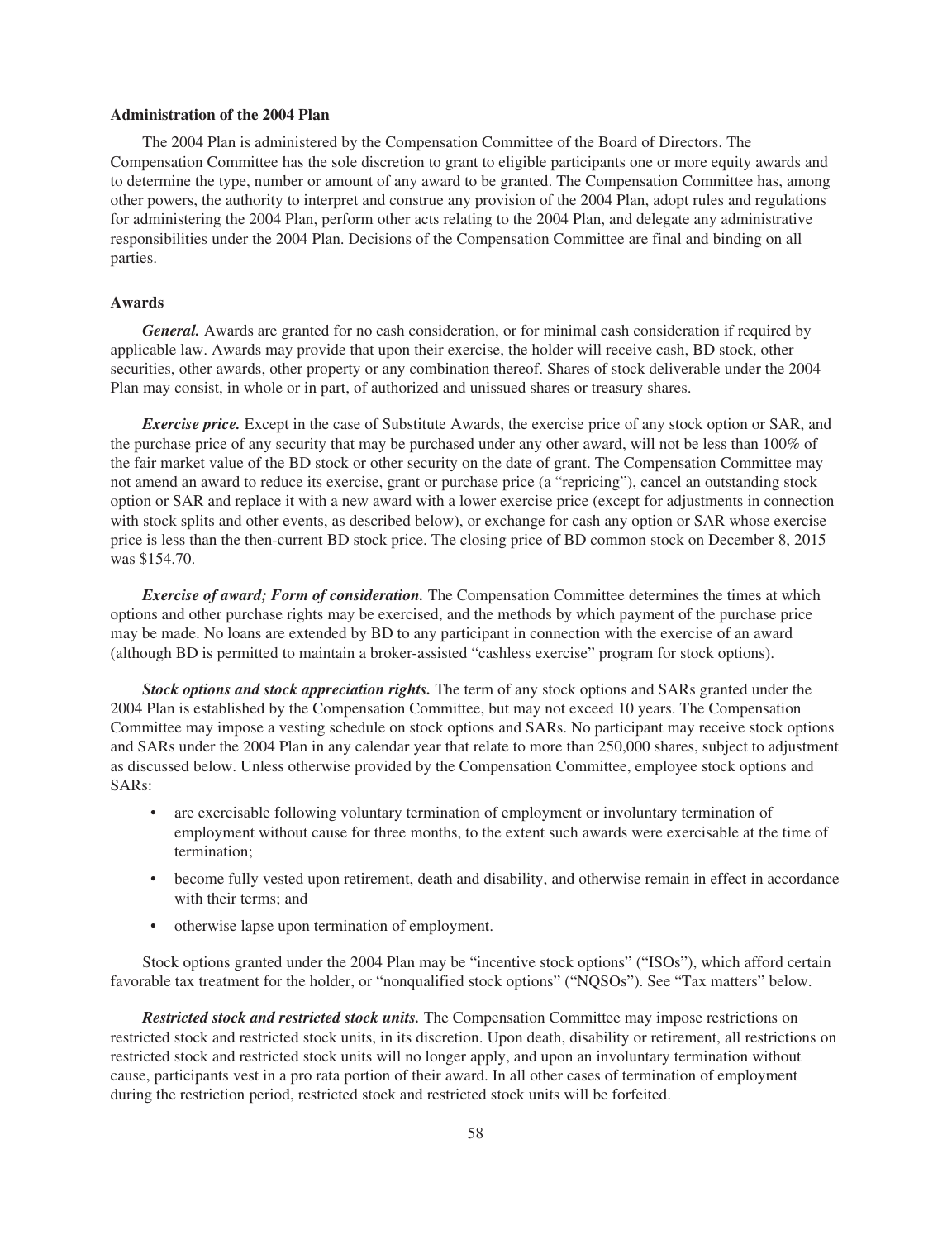*Performance units.* Performance unit payments are tied to the attainment of performance goals established by the Compensation Committee. The Compensation Committee establishes the performance criteria, the length of the performance period and the form and time of payment of the award. Upon retirement, certain disabilities or involuntary termination without cause during the performance period, a holder of performance units will receive a pro rata portion of the amount otherwise payable under the award. In the event of voluntary termination or termination for cause, performance units will be forfeited. In other cases of termination of employment during the performance period, the rights of the holder will be as determined by the Compensation Committee.

*Other stock-based awards.* The Compensation Committee may grant and establish the terms and conditions of other stock-based awards, such as dividend equivalent rights.

*Performance-based compensation awards.* Awards (other than stock options and SARs) to certain senior executives will, if the Compensation Committee intends any such award to qualify as "performance-based compensation" under Section 162(m) of the Internal Revenue Code, become earned and payable only if preestablished targets relating to one or more of the following performance measures are achieved during a performance period or periods, as determined by the Compensation Committee: (i) Return on Net Assets, (ii) Revenue Growth, (iii) Return on Common Equity, (iv) Total Shareholder Return, (v) Earnings Per Share, (vi) Net Revenue Per Employee, (vii) Market Share, (viii) Return on Invested Capital or (ix) Net Income (each as defined in the 2004 Plan). Such targets may relate to BD as a whole, or to one or more units of BD, and may be measured over such periods, as the Compensation Committee determines. The maximum number of shares that may be earned by an executive pursuant to any such performance-based award is 150,000 shares.

*Certain adjustments.* If a recapitalization, stock split or other event described in Section 5(e) of the 2004 Plan affects BD common stock in a way that an adjustment is required to preserve the value of outstanding awards and prevent dilution or enlargement of the benefits intended to be made available under the 2004 Plan, the Compensation Committee will adjust, as it determines equitable: (i) the number and type of shares (or other securities or property) available for awards, (ii) the number and type of shares (or other securities or property) subject to outstanding awards, and (iii) the grant, purchase or exercise price of any award. The Compensation Committee may not take any other action to reduce the exercise, grant or purchase price of any award as established at the time of grant.

*Transferability.* Awards granted under the 2004 Plan are not transferable other than by will or the laws of descent and distribution, except as otherwise provided by the Compensation Committee. However, in no event may an award be transferred by a participant for value. Except to the extent a transfer is permitted, an award is exercisable during a participant's lifetime only by the participant or by the participant's guardian or legal representative.

# **Deferral**

Eligible recipients of certain awards have the right to defer the receipt of any or all of the shares deliverable upon settlement of the award in accordance with the terms and conditions of BD's Restoration Plan described previously in this proxy statement.

### **Change in control**

Unless otherwise specified by the Compensation Committee, upon a change in control (as defined in the 2004 Plan), all awards issued prior to January 1, 2015 will become fully vested and exercisable, and any restrictions applicable to the awards will lapse. Awards granted on or after January 1, 2015 will not automatically vest upon a change in control if the awards are either continued or replaced with similar awards. In those instances, the awards will automatically vest only if the associate is terminated without "cause" or the associate terminates employment for "good reason" (as such terms are defined in the 2004 Plan) within two years of the change in control.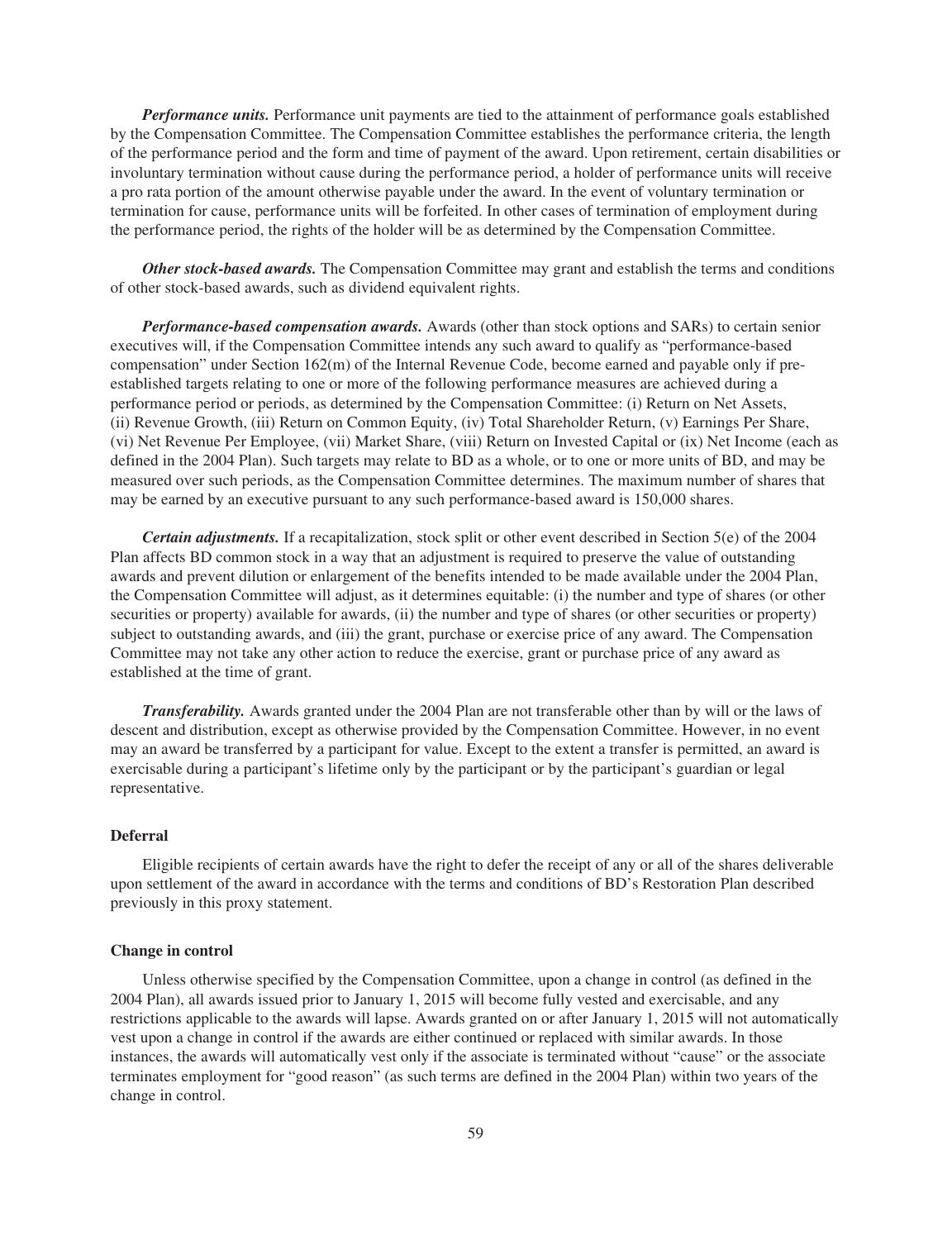## **Amendment and termination**

The Board of Directors may amend, discontinue or terminate the 2004 Plan or any portion of the 2004 Plan at any time. Shareholder approval may be required by NYSE, tax or regulatory requirements for certain amendments. Participant approval must also be obtained for any amendment that would adversely affect the rights of such participant under any award granted under the 2004 Plan.

### **New plan benefits**

The issuance of any awards under the 2004 Plan will be at the discretion of the Compensation Committee. Therefore, it is not possible to determine the amount or form of any award that will be granted to any individual in the future. The table below sets forth the awards that were provided under the 2004 Plan during the 2015 fiscal year to our named executive officers and others. More information on the awards made during the 2015 fiscal year to the named executive officers appears in the "Grants of Plan-Based Awards in Fiscal Year 2015" table on page 42.

| <b>Name and Position</b>                                                                                      | <b>SARs</b> | <b>Performance</b><br>Units | <b>Time</b><br><b>Vested</b><br><b>Units</b> |
|---------------------------------------------------------------------------------------------------------------|-------------|-----------------------------|----------------------------------------------|
| Vincent A. Forlenza<br>Chairman, Chief Executive Officer and President                                        | 144,098     | 24,441                      | 13,813                                       |
| Christopher R. Reidy<br>Executive Vice President, Chief Financial Officer and Chief Administrative<br>Officer | 36,459      | 6,184                       | 3,495                                        |
| William A. Kozy<br>Executive Vice President and Chief Operating Officer                                       | 46,875      | 7,951                       | 4,494                                        |
| Jeffrey S. Sherman<br><b>Executive Vice President and General Counsel</b>                                     | 23,438      | 3,976                       | 2,247                                        |
| Ellen R. Strahlman, M.D.<br>Executive Vice President, Research and Development and Chief Medical<br>Officer   | 26,042      | 4,417                       | 2,497                                        |
| All executive officers as a group                                                                             | 403,824     | 68,500                      | 39,797                                       |
| All non-management directors as a group                                                                       | $\Omega$    | $\Omega$                    | 17,485                                       |
| BD employees other than executive officers, as a group                                                        | 633,218     | 107,477                     | 821,748                                      |

## **Becton, Dickinson and Company 2004 Employee and Director Equity-Based Compensation Plan**

#### **Tax matters**

The following is a brief summary of the principal income tax consequences under current federal income tax laws relating to awards under the 2004 Plan. This summary is not intended to be exhaustive and, among other things, does not describe state, local or foreign income and other tax consequences.

*Non-qualified stock options and SARs.* An optionee or SAR recipient will not recognize any taxable income upon the grant of an NQSO or SAR and BD will not be entitled to a tax deduction with respect to the grant of an NQSO or SAR. Upon exercise of an NQSO or SAR, the excess of the fair market value of the underlying shares of BD common stock on the exercise date over the exercise price will be taxable as compensation income to the grantee and will be subject to applicable withholding taxes. BD will generally be entitled to a tax deduction at such time in the amount of such compensation income. The grantee's tax basis for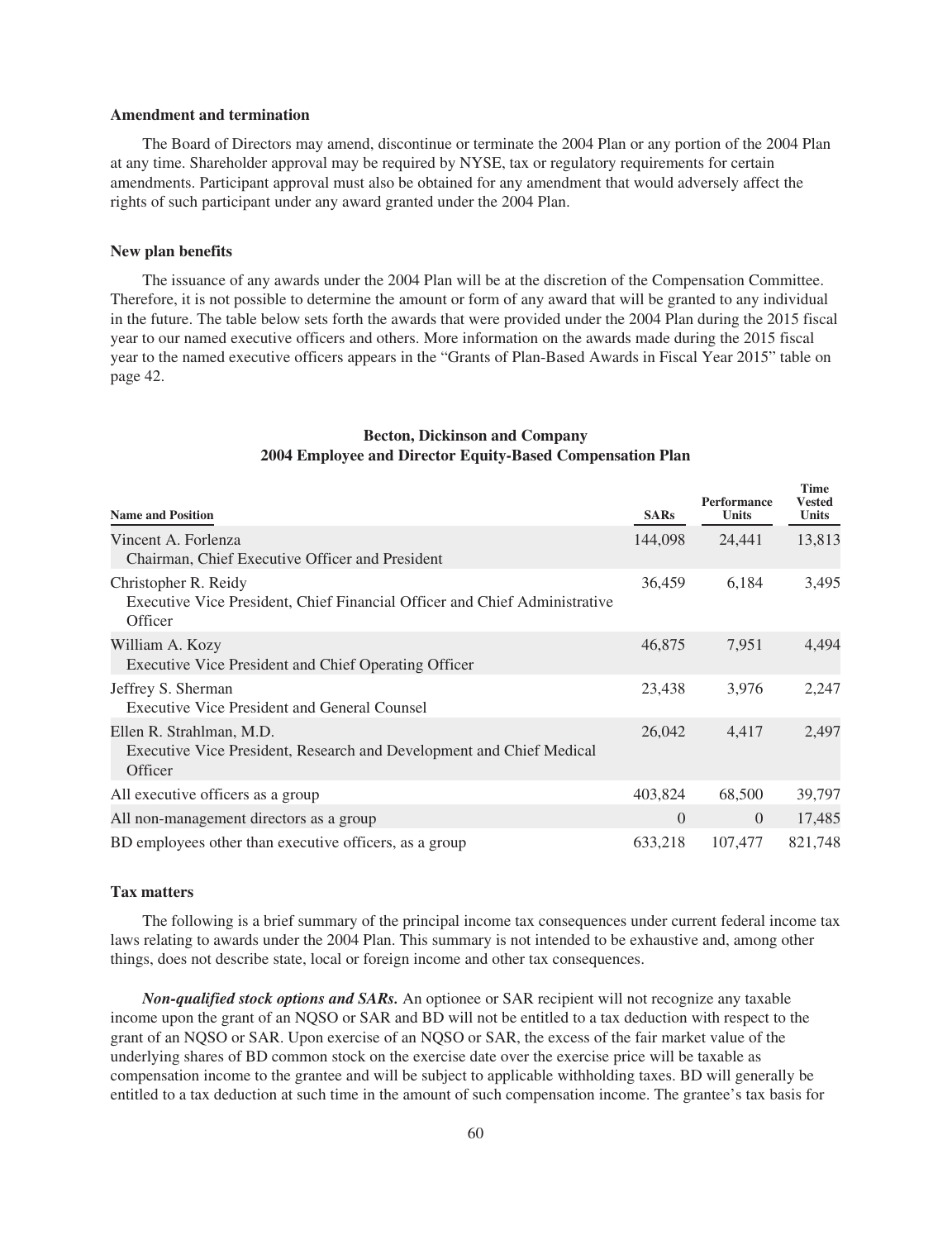the shares received pursuant to the exercise of an NQSO or SAR will equal the sum of the compensation income recognized and the exercise price. In the event of a sale of shares received upon the exercise of an NQSO or SAR, any appreciation or depreciation after the exercise date generally will be taxed as capital gain or loss and will be long-term capital gain or loss if the holding period for such shares is more than one year.

*Incentive stock options.* An optionee will not recognize any taxable income at the time of grant or exercise of an ISO while an employee (or within three months after termination of employment), and BD will not be entitled to a tax deduction with respect to such grant or exercise. Exercise of an ISO may, however, give rise to taxable compensation income subject to applicable withholding taxes, and a tax deduction to BD, if the ISO is not exercised while the optionee is employed by BD or within three months after termination of employment, or if the optionee subsequently engages in a "disqualifying disposition," as described below. Also, the excess of the fair market value of the underlying shares on the date of exercise over the exercise price will be an item of income for purposes of the optionee's alternative minimum tax. A sale or exchange by an optionee of shares acquired upon the exercise of an ISO more than one year after the transfer of the shares to such optionee and more than two years after the date of grant of the ISO will result in any difference between the net sale proceeds and the exercise price being treated as long-term capital gain (or loss) to the optionee. If such sale or exchange takes place within two years after the date of grant of the ISO or within one year from the date of transfer of the ISO shares to the optionee, such sale or exchange will generally constitute a "disqualifying disposition" of such shares that will have the following results: any excess of (i) the lesser of (a) the fair market value of the shares at the time of exercise of the ISO or (b) the amount realized on such disqualifying disposition of the shares, over (ii) the option exercise price of such shares, will be ordinary income to the optionee, and BD will be entitled to a tax deduction in the amount of such income. Any further gain or loss after the date of exercise generally will qualify as capital gain or loss and will not result in any deduction by BD.

*Restricted stock.* A grantee will not recognize any income upon the receipt of restricted stock unless the holder elects under Section 83(b) of the Code, within 30 days of such receipt, to recognize ordinary income in an amount equal to the fair market value of the restricted stock at the time of receipt, less any amount paid for the shares. If restricted stock for which a Section 83(b) election has been made is subsequently forfeited, the holder will not be able to recover any taxes that were paid as a result of such election. If the election is not made, the holder will generally recognize ordinary income, on the date that the restrictions to which the restricted stock is subject are removed, in an amount equal to the fair market value of such shares on such date, less any amount paid for the shares. At the time the holder recognizes ordinary income, BD generally will be entitled to a deduction in the same amount. Generally, upon a sale or other disposition of restricted stock with respect to which the holder has recognized ordinary income (i.e., a Section 83(b) election was previously made or the restrictions were previously removed), the holder will recognize capital gain or loss in an amount equal to the difference between the amount realized on such sale or other disposition and the holder's basis in such shares. Such gain or loss will be long-term capital gain or loss if the holding period for such shares is more than one year.

*Restricted stock units and performance units.* The grant of an Award of restricted stock units or performance units will not result in income for the grantee or in a tax deduction for BD. Upon the settlement of such an Award, the grantee will recognize ordinary income equal to the aggregate value of the payment received, and BD generally will be entitled to a tax deduction in the same amount.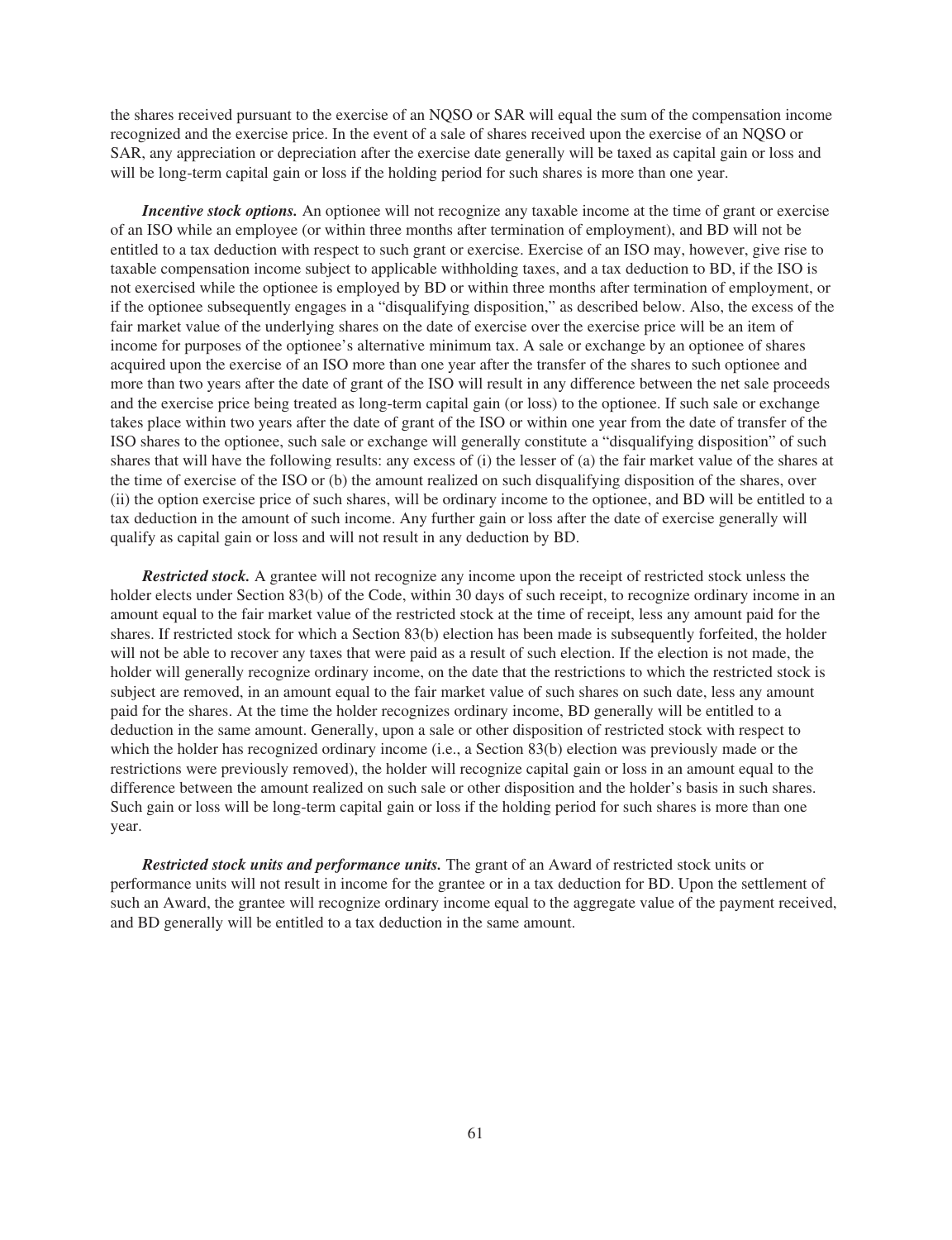#### **Equity Compensation Plan Information**

The following table provides certain information as of September 30, 2015 regarding BD's equity compensation plans.

| <b>Plan Category</b>                           | <b>Number of securities</b><br>to be issued upon<br>exercise of<br>outstanding options,<br>warrants and rights | Weighted-average<br>exercise price of<br>outstanding<br>options, warrants<br>and rights $(1)$ | <b>Number of securities</b><br>remaining available for<br>future issuance under<br>equity compensation plan<br>(excluding securities)<br>reflected in $column(a))$ |
|------------------------------------------------|----------------------------------------------------------------------------------------------------------------|-----------------------------------------------------------------------------------------------|--------------------------------------------------------------------------------------------------------------------------------------------------------------------|
| Equity compensation plans approved by security |                                                                                                                |                                                                                               |                                                                                                                                                                    |
|                                                | 12,658,334(2)                                                                                                  | \$86.04                                                                                       | 6,672,260(3)                                                                                                                                                       |
| Equity compensation plans not approved by      |                                                                                                                |                                                                                               |                                                                                                                                                                    |
| security holders                               | 1,766,758(4)                                                                                                   | N/A                                                                                           | 0(5)                                                                                                                                                               |
| Total                                          | 14,425,092                                                                                                     | \$86.04                                                                                       | 6,672,260                                                                                                                                                          |

(1) Shares issuable pursuant to outstanding awards of Performance Units and time-vested restricted stock units under the 2004 Plan and BD's Stock Award Plan, as well as shares issuable under the Directors' Deferral Plan, the Restoration Plan and the GSIP, are not included in the calculation of weighted-average exercise price, as there is no exercise price for these shares.

- (2) Shares issuable includes (i) 1,138,679 pre-acquisition CareFusion stock options that were converted to BD awards under the 2004 Plan and 7,263,936 SARs granted under the 2004 Plan, (ii) 1,138,576 Performance Unit awards (assuming maximum payout) and 2,727,850 TVU awards granted under the 2004 Plan, and 339,205 pre-acquisition CareFusion time-vested restricted stock unit awards that were converted to BD awards under the 2004 Plan, and (iii) 50,088 shares issuable under restricted stock unit awards granted under the Stock Award Plan. The weighted average remaining term of the outstanding options and SARs is 5.74 years.
- (3) Represents shares available for issuance under the 2004 Plan and includes 2,706,149 shares available for full-value awards, assuming maximum payout of outstanding Performance Units.
- (4) Includes 119,055 shares issuable under the Directors' Deferral Plan, 344,646 shares issuable under the Restoration Plan, and 1,303,057 shares issuable under the GSIP.
- (5) Not shown are shares issuable under the Directors' Deferral Plan, the Restoration Plan or the GSIP. There are no limits on the number of shares issuable under these plans, and the number of shares that may become issuable will depend on future elections made by plan participants.

*Directors' Deferral Plan.* The Directors' Deferral Plan allows non-management directors to defer receipt, in an unfunded cash account or a BD common stock account, of all or part of their annual retainer and other cash fees. In the event a director elects to have fees deferred in a BD common stock account, the director's account is credited with a number of shares based on the market price of the BD common stock on the due date of such payment. The cash fees deferred by the director are used to purchase shares of BD common stock on the open market, which are then held in a trust. Directors may also defer receipt of the shares underlying their restricted stock unit awards. The number of shares credited to the BD common stock accounts of participants is adjusted periodically to reflect the payment and reinvestment of dividends on the BD common stock. Participants may elect to have amounts held in a cash account converted into a BD common stock account. The Directors' Deferral Plan is not qualified, and participants have an unsecured contractual commitment of BD to pay the amounts due under the Directors' Deferral Plan. When such payments are due, the cash will be distributed from BD's general assets while common stock will be distributed from the trust.

*Restoration Plan.* Information regarding the deferral features of the Restoration Plan can be found beginning on page 48 of this proxy statement. The shares held in the plan as of September 30, 2015 include 49,788 shares acquired by participants through cash deferrals and 294,858 shares deferred under participants' equity compensation awards. In the event a participant elects to have cash compensation deferred in a BD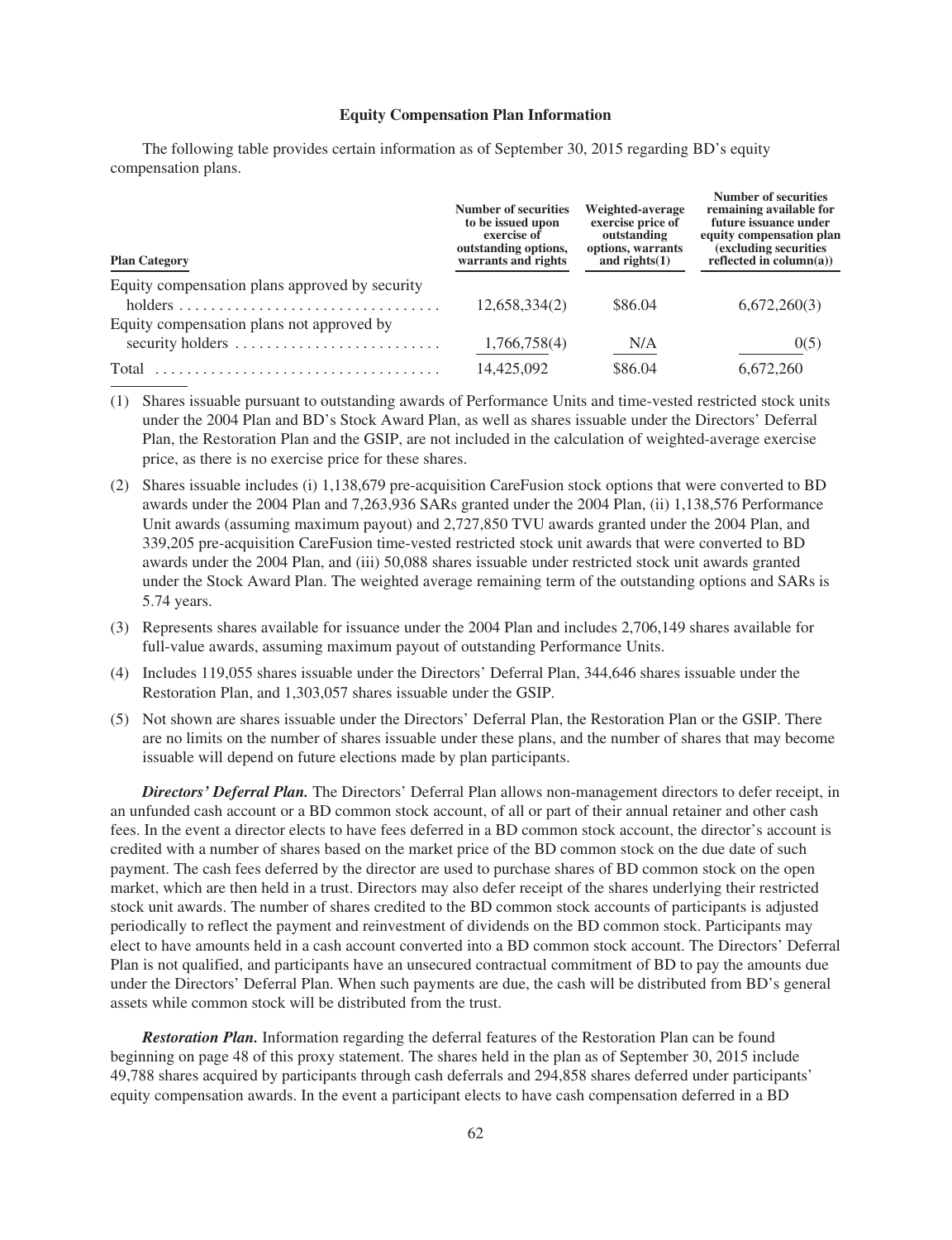common stock account, the participant's account is credited with a number of shares based on the prevailing market price of the BD common stock. The cash deferred by the participant is used to purchase the shares of BD common stock on the open market, which are then held in a trust. The number of shares credited to the BD common stock accounts of participants is adjusted periodically to reflect the payment and reinvestment of dividends on the BD common stock.

*GSIP.* BD maintains the GSIP for its non-U.S. associates in certain jurisdictions outside of the United States. The purpose of the GSIP is to provide non-U.S. associates with a means of saving on a regular and longterm basis and acquiring a beneficial interest in BD common stock. Participants may contribute a portion of their base pay, through payroll deductions, to the GSIP for their account. BD provides matching funds of up to 3% of a participant's base pay through contributions to the participant's plan account. Contributions to the GSIP are used to purchase shares of BD common stock on the open market, which are then held in a trust.

A participant may withdraw the vested portion of the participant's account, although such withdrawals must be in the form of a cash payment if the participant is employed by BD at the time of withdrawal. Following termination of service, withdrawals will be paid in either cash or shares, at the election of the participant.

## **THE BOARD OF DIRECTORS RECOMMENDS A VOTE FOR PROPOSAL 4.**

## **SHAREHOLDER PROPOSALS OR DIRECTOR NOMINATIONS FOR 2017 ANNUAL MEETING**

Any proposal that a shareholder wishes to submit for inclusion in BD's proxy materials for the 2017 Annual Meeting of Shareholders (the "2017 Annual Meeting") pursuant to SEC Rule 14a-8 must be received by BD not later than August 19, 2016. Notice of any other proposal or director nomination that a shareholder wishes to submit for consideration at the 2017 Annual Meeting pursuant to BD's By-Laws must be delivered to BD not earlier than September 28, 2016 and not later than October 28, 2016. Such other proposal or director nomination also must satisfy the information and other requirements specified in BD's By-Laws, which are available on BD's website at *www.bd.com/investors/ corporate\_governance/.* Any shareholder proposal or director nomination submitted to BD in connection with the 2017 Annual Meeting should be addressed to: Corporate Secretary, Becton, Dickinson and Company, 1 Becton Drive, Franklin Lakes, New Jersey 07417-1880.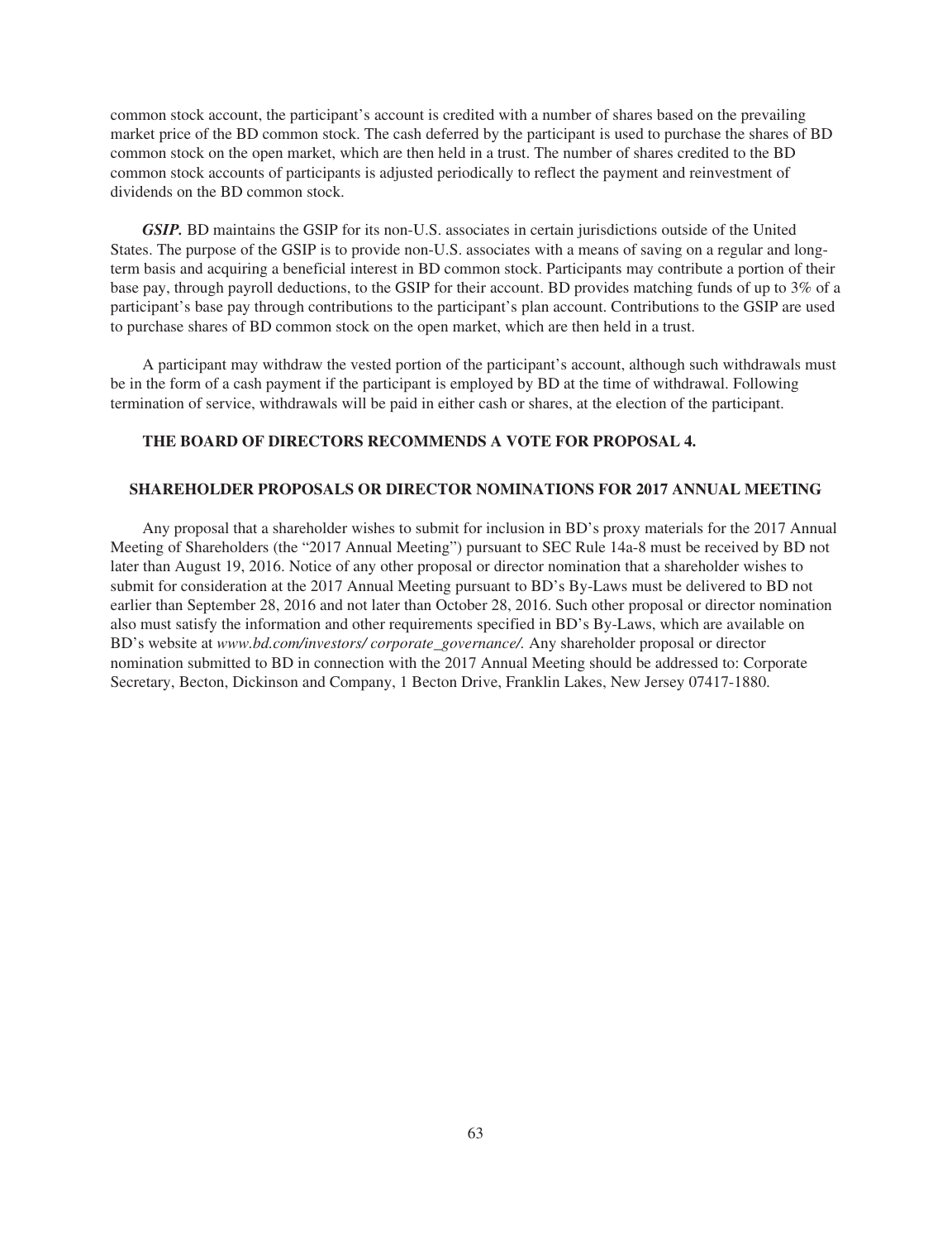# **Appendix A**

# **RECONCILIATION OF NON-GAAP FINANCIAL MEASURES**

Presented below are reconciliations of non-GAAP financial measures discussed in the Compensation Discussion and Analysis section of this proxy statement to the comparable GAAP financial measure.

# **PIP**

# **2015 Revenues**

# **2015 EPS**

| \$3.35 |
|--------|
| 0.31   |
| 0.19   |
| 0.29   |
| 0.80   |
| 2.17   |
| 0.04   |
| (0.01) |
| 0.02   |
| \$7.16 |
|        |
| 7.56   |

# **Performance Units**

# **2012-2014 Performance Period**

| <b>Average Revenue Growth</b>  |
|--------------------------------|
| 5.0%<br>$(0.2\%)$              |
| $4.8\%$<br><b>Average ROIC</b> |
| 21.6%<br>$0.9\%$               |
|                                |

(1) Include adjustments for charges relating to discontinuance of product development program, costs relating to termination of European distributor, a gain on equity investment, charges relating to termination of research and development program, non-cash pension settlement charges, costs associated with a workforce reduction, acquisition-related transaction costs, litigation settlements and verdicts, and the medical device tax paid in fiscal years 2013 and 2014.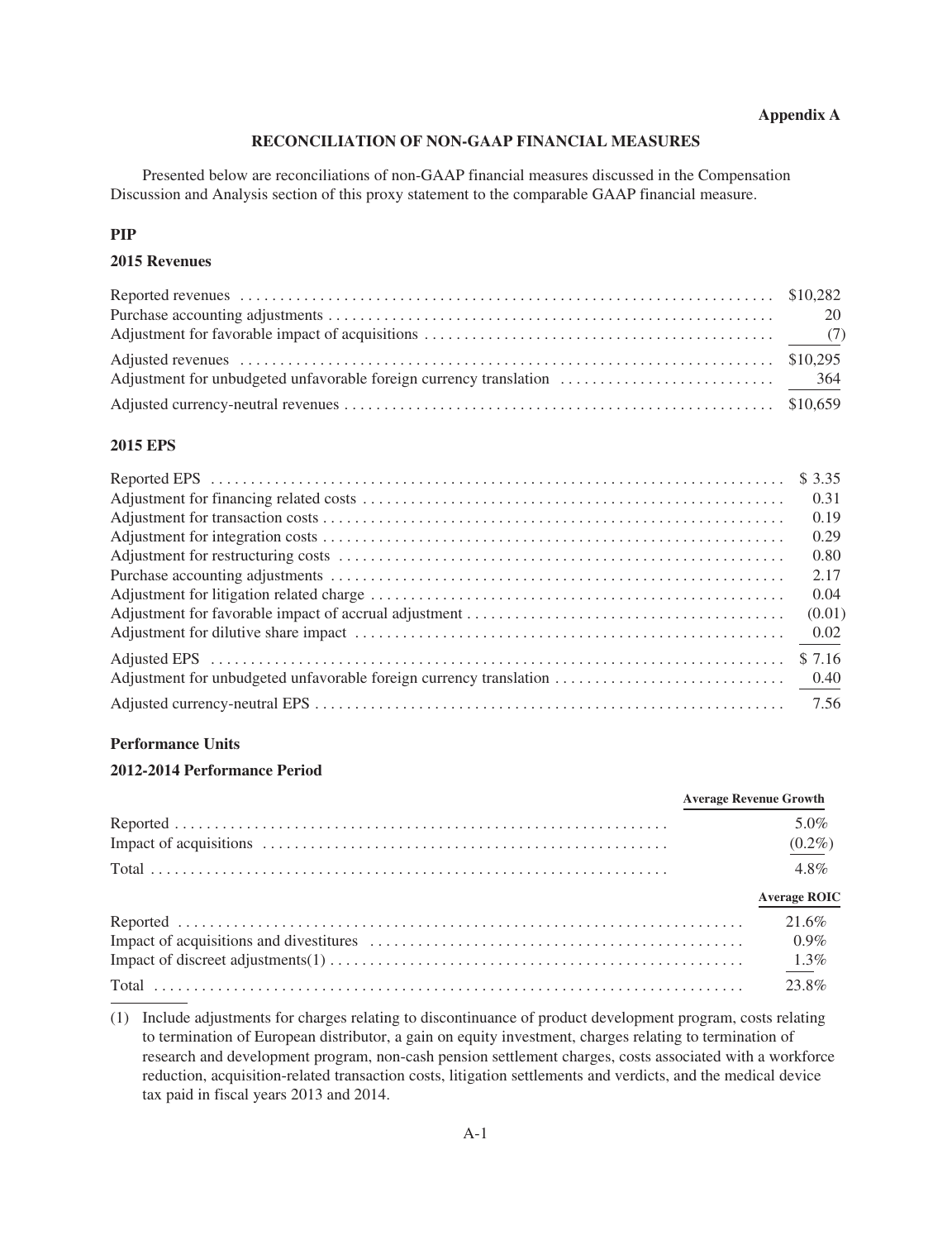# **BECTON, DICKINSON AND COMPANY 2004 EMPLOYEE AND DIRECTOR EQUITY-BASED COMPENSATION PLAN**

### **As amended and restated as of January 26, 2016**

### Section 1. *Purpose*.

The purpose of the Becton, Dickinson and Company 2004 Employee and Director Equity-Based Compensation Plan is to provide an incentive to employees of the Company and its subsidiaries to achieve longrange goals, to aid in attracting and retaining employees and directors of outstanding ability and to closely align their interests with those of shareholders.

### Section 2. *Definition*.

As used in the Plan, the following terms shall have the meanings set forth below:

(a) **"Affiliate"** shall mean (i) any entity that, directly or indirectly, is controlled by the Company and (ii) any entity in which the Company has a significant equity interest, in either case as determined by the Committee.

(b) **"Award"** shall mean any Option, Stock Appreciation Right, award of Restricted Stock, Restricted Stock Unit, Performance Unit or Other Stock-Based Award granted under the Plan.

(c) **"Award Agreement"** shall mean any written agreement, contract or other instrument or document evidencing any Award granted under the Plan, which may, but need not, be executed or acknowledged by a Participant.

(d) **"Board"** shall mean the board of directors of the Company.

(e) **"Cause"** shall mean (i) the willful and continued failure of a Participant to perform substantially the Participant's duties with the Company or any Affiliate (other than any such failure resulting from incapacity due to physical or mental illness), or (ii) the willful engaging by the Participant in illegal conduct or gross misconduct that is materially and demonstrably injurious to the Company. No act, or failure to act, on the part of the Participant shall be considered "willful" unless it is done, or omitted to be done, by the Participant in bad faith or without the reasonable belief that the Participant's action or omission was in the best interest of the Company.

# (f) **"Change in Control"** means

(i) the acquisition by any individual, entity or group (within the meaning of Section  $13(d)(3)$  or 14(d)(2) of the Securities Exchange Act of 1934, as amended (the **"Exchange Act"**)) (a "Person") of beneficial ownership (within the meaning of Rule 13d-3 promulgated under the Exchange Act) of 25% or more of either (A) the then-outstanding shares of common stock of the Company (the **"Outstanding Company Common Stock"**) or (B) the combined voting power of the then-outstanding voting securities of the Company entitled to vote generally in the election of directors (the **"Outstanding Company Voting Securities"**); *provided, however,* that, for purposes of this Section 2(f), the following acquisitions shall not constitute a Change in Control: (i) any acquisition directly from the Company; (ii) any acquisition by the Company, or (iii) any acquisition by any employee benefit plan (or related trust) sponsored or maintained by the Company or any affiliated company, (iv) any acquisition by any corporation pursuant to a transaction that complies with Section 2(f)(iii)(A), Section 2(f)(iii)(B) and Section 2(f)(iii)(C), or (v) any acquisition that the Board determines, in good faith, was inadvertent, if the acquiring Person divests as promptly as practicable a sufficient amount of the Outstanding Company Common Stock and/or the Outstanding Company Voting Securities, as applicable, to reverse such acquisition of 25% or more thereof;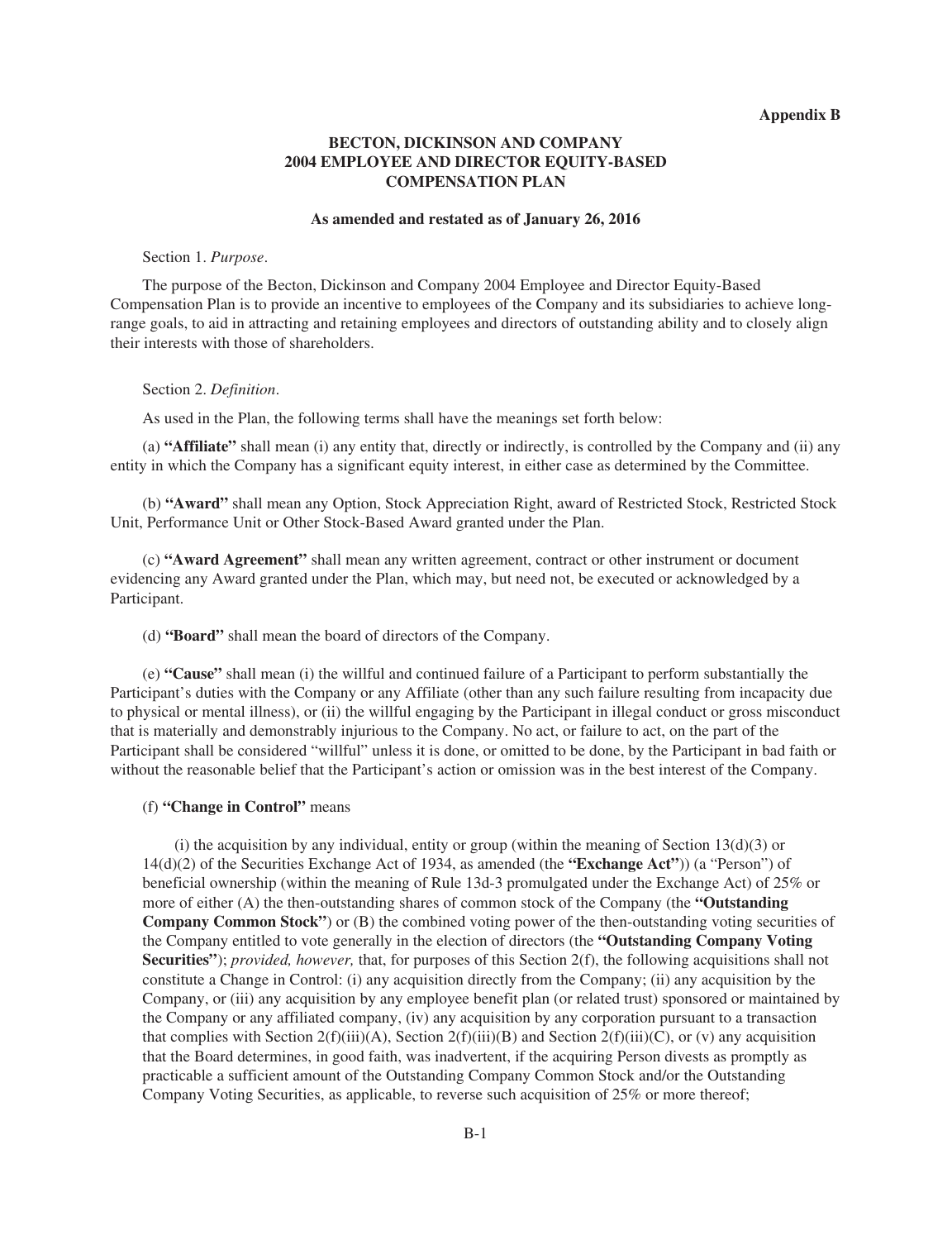(ii) individuals who, as of the day after the effective time of this Plan, constitute the Board (the **"Incumbent Board"**) cease for any reason to constitute at least a majority of the Board; provided, however, that any individual becoming a director subsequent to such time whose election, or nomination for election as a director by the Company's shareholders, was approved by a vote of at least a majority of the directors then comprising the Incumbent Board shall be considered as though such individual were a member of the Incumbent Board, but excluding, for this purpose, any such individual whose initial assumption of office occurs as a result of an actual or threatened election contest with respect to the election or removal of directors or other actual or threatened solicitation of proxies or consent by or on behalf of a Person other than the Board;

(iii) consummation of a reorganization, merger, consolidation or sale or other disposition of all or subsequently all of the assets of the Company (a **"Business Combination"**), in each case, unless, following such Business Combination, (A) all or substantially all of the individuals and entities that were the beneficial owners of the Outstanding Company Common Stock and the Outstanding Company Voting Securities immediately prior to such Business Combination beneficially own, directly or indirectly, more than 60% of the then-outstanding shares of common stock and the combined voting power of the thenoutstanding voting securities entitled to vote generally in the election of directors, as the case may be, of the corporation resulting from such Business Combination (including, without limitation, a corporation that, as a result of such transaction, owns the Company or all or substantially all of the Company's assets either directly or through one or more subsidiaries) in substantially the same proportions as their ownership immediately prior to such Business Combination of the Outstanding Company Common Stock and the Outstanding Company Voting Securities, as the case may be, (B) no Person (excluding any corporation resulting from such Business Combination or any employee benefit plan (or related trust) of the Company or such corporation resulting from such Business Combination) beneficially owns, directly or indirectly, 25% or more of, respectively, the then-outstanding shares of common stock of the corporation resulting from such Business Combination or the combined voting power of the then-outstanding voting securities of such corporation, except to the extent that such ownership existed prior to the Business Combination, and (C) at least a majority of the members of the board of directors of the corporation resulting from such Business Combination were members of the Incumbent Board at the time of the execution of the initial agreement or of the action of the Board providing for such Business Combination; or

(iv) approval by the shareholders of the Company of a complete liquidation or dissolution of the Company.

(g) **"Code"** shall mean the Internal Revenue Code of 1986, as amended from time to time.

(h) **"Committee"** shall mean the Compensation and Benefits Committee of the Board or such other committee as may be designated by the Board.

(i) **"Company"** shall mean Becton, Dickinson and Company.

(j) **"Disability"** shall mean a Participant's disability as determined in accordance with a disability insurance program maintained by the Company.

(j) **"409A Disability"** shall mean a Disability that qualifies as a total disability as defined below and determined in a manner consistent with Code Section 409A and the regulations thereunder:

The Participant is unable to engage in any substantial gainful activity by reason of any medically determinable physical or mental impairment that can be expected to result in death or can be expected to last for a continuous period of not less than 12 months.

A Participant will be deemed to have suffered a 409A Disability if determined to be totally disabled by the Social Security Administration. In addition, the Participant will be deemed to have suffered a 409A Disability if determined to be disabled in accordance with a disability insurance program maintained by the Company, provided that the definition of disability applied under such disability insurance program complies with the requirements of Code Section 409A and the regulations thereunder.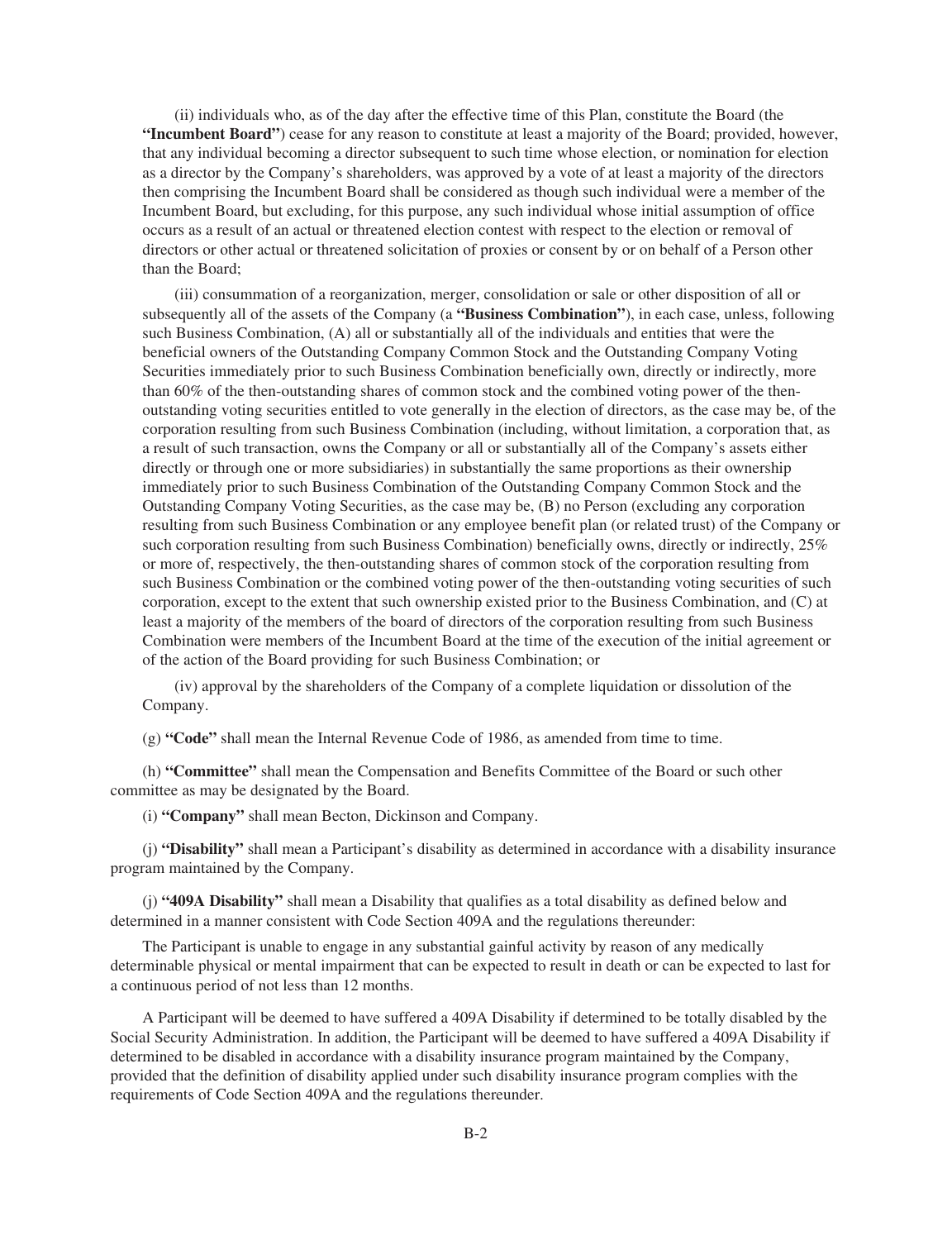(k) **"Earnings Per Share"** shall mean earnings per share calculated in accordance with U.S. Generally Accepted Accounting Principles.

(l) **"Executive Group"** shall mean every person who is expected by the Committee to be both (i) a "covered employee" as defined in Section 162(m) of the Code as of the end of the taxable year in which payment of the Award may be deducted by the Company, and (ii) the recipient of compensation of more than \$1,000,000 for that taxable year.

(m) **"Fair Market Value"** shall mean, with respect to any property (including, without limitation, any Shares or other securities) the fair market value of such property determined by such methods or procedures as shall be established from time to time by the Committee.

(n) **"Incentive Stock Option"** shall mean an option representing the right to purchase Shares from the Company, granted under and in accordance with the terms of Section 6, that meets the requirements of Section 422 of the Code, or any successor provision thereto.

(o) **"Market Share"** shall mean the percent of sales of the total available market in an industry, product line or product attained by the Company or one of its business units during a time period.

(p) **"Net Income"** shall mean net income calculated in accordance with U.S. Generally Accepted Accounting Principles.

(q) **"Net Revenue Per Employee"** in a period shall mean net revenue divided by the average number of employees of the Company, with average defined as the sum of the number of employees at the beginning and ending of the period divided by two.

(r) **"Non-Qualified Stock Option"** shall mean an option representing the right to purchase Shares from the Company, granted under and in accordance with the terms of Section 6, that is not an Incentive Stock Option.

(s) **"Option"** shall mean an Incentive Stock Option or a Non-Qualified Stock Option.

(t) **"Other Stock-Based Award"** shall mean any right granted under Section 9.

(u) **"Participant"** shall mean an individual granted an Award under the Plan.

(v) **"Performance Unit"** shall mean any right granted under Section 8.

(w) **"Restricted Stock"** shall mean any Share granted under Section 7.

(x) **"Restricted Stock Unit"** shall mean a contractual right granted under Section 7 that is denominated in Shares. Each Unit represents a right to receive the value of one Share (or a percentage of such value, which percentage may be higher than 100%) upon the terms and conditions set forth in the Plan and the applicable Award Agreement. Awards of Restricted Stock Units may include, without limitation, the right to receive dividend equivalents.

(y) **"Retirement"** shall mean a Separation from Service after attainment of retirement as specified in the applicable terms of an Award.

(z) **"Return On Common Equity"** for a period shall mean net income less preferred stock dividends divided by total shareholders' equity, less amounts, if any, attributable to preferred stock.

(aa) **"Return on Invested Capital"** for a period shall mean earnings before interest, taxes, depreciation and amortization divided by the difference of total assets less non-interest bearing current liabilities.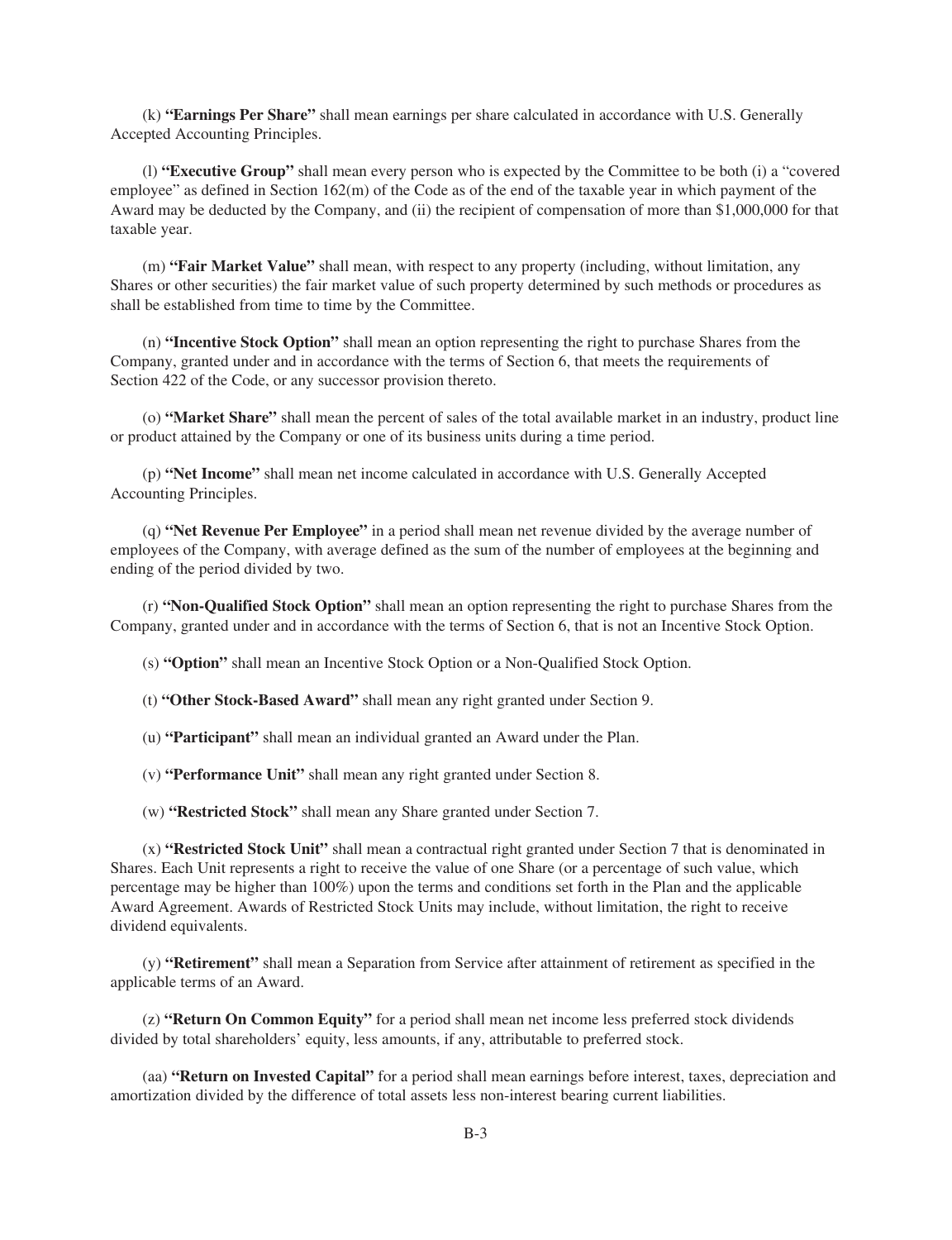(bb) **"Return On Net Assets"** for a period shall mean net income less preferred stock dividends divided by the difference of average total assets less average non-debt liabilities, with average defined as the sum of assets or liabilities at the beginning and ending of the period divided by two.

(cc) **"Revenue Growth"** shall mean the percentage change in revenue (as defined in Statement of Financial Accounting Concepts No. 6, published by the Financial Accounting Standards Board) from one period to another.

(dd) **"Plan"** shall mean this Becton, Dickinson and Company 2004 Employee and Director Equity-Based Compensation Plan.

(ee) **"Separation from Service"** shall mean a termination of employment or other separation from service from the Company, as described in Code Section 409A and the regulations thereunder, including, but not limited to a termination by reason of Retirement or involuntary termination without Cause, but excluding any such termination where there is a simultaneous re-employment by the Company.

(ff) **"Shares"** shall mean shares of the common stock of the Company, \$1.00 par value.

(gg) **"Specified Employee"** shall mean a Participant who is deemed to be a specified employee in accordance with procedures adopted by the Company that reflect the requirements of Code Section  $409A(2)(B)(i)$  and the guidance thereunder.

(hh) **"Stock Appreciation Right"** shall mean a right to receive a payment, in cash and/or Shares, as determined by the Committee, equal in value to the excess of the Fair Market Value of a Share at the time the Stock Appreciation Right is exercised over the exercise price of the Stock Appreciation Right.

(ii) **"Substitute Awards"** shall mean Awards granted in assumption of, or in substitution for, outstanding awards previously granted by a company acquired by the Company or with which the Company combines.

(jj) **"Total Shareholder Return"** shall mean the sum of the appreciation in the Company's stock price and dividends paid on the common stock of the Company over a given period of time.

### Section 3. *Eligibility*.

(a) Any individual who is employed by (including any officer), or who serves as a member of the board of directors of, the Company or any Affiliate shall be eligible to be selected to receive an Award under the Plan.

(b) An individual who has agreed to accept employment by the Company or an Affiliate shall be deemed to be eligible for Awards hereunder as of the date of such agreement.

(c) Holders of options and other types of Awards granted by a company acquired by the Company or with which the Company combines are eligible for grant of Substitute Awards hereunder.

### Section 4. *Administration*.

(a) The Plan shall be administered by the Committee. The Committee shall be appointed by the Board and shall consist of not less than three directors, each of whom shall be independent, within the meaning of and to the extent required by applicable rulings and interpretations of the New York Stock Exchange and the Securities and Exchange Commission, and each of whom shall be a **"Non-Employee Director"**, as defined from time to time for purposes of Section 16 of the Securities Exchange Act of 1934 and the rules promulgated thereunder. The Board may designate one or more directors as alternate members of the Committee who may replace any absent or disqualified member at any meeting of the Committee. The Committee may issue rules and regulations for administration of the Plan. It shall meet at such times and places as it may determine. A majority of the members of the Committee shall constitute a quorum.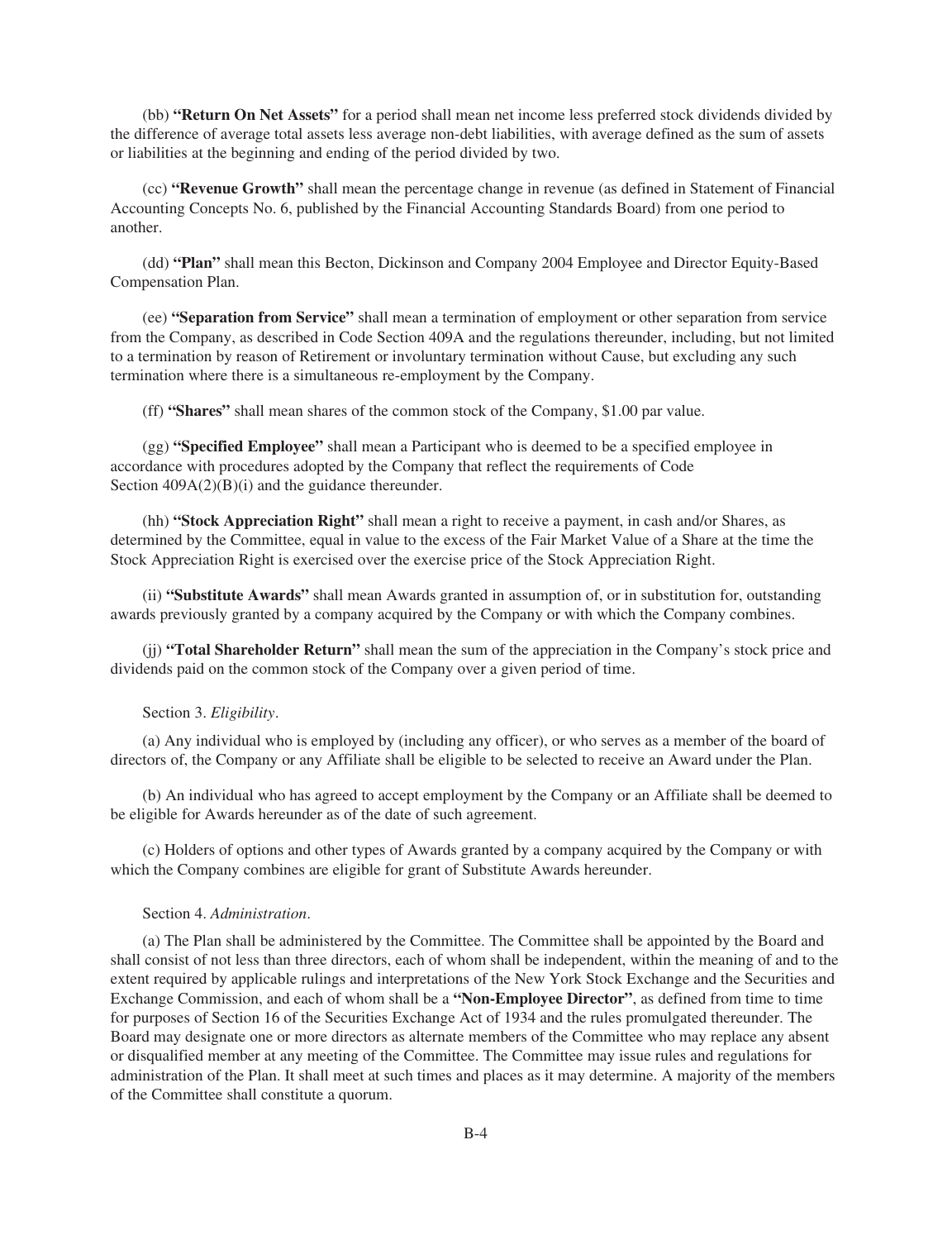(b) Subject to the terms of the Plan and applicable law, the Committee shall have full power and authority to: (i) designate Participants; (ii) determine the type or types of Awards (including Substitute Awards) to be granted to each Participant under the Plan; (iii) determine the number of Shares to be covered by (or with respect to which payments, rights, or other matters are to be calculated in connection with) Awards; (iv) determine the terms and conditions of any Award; (v) determine whether, to what extent, and under what circumstances Awards may be settled or exercised in cash, Shares, other securities, other Awards, or other property, or canceled, forfeited or suspended, and the method or methods by which Awards may be settled, exercised, canceled, forfeited or suspended; (vi) determine whether, to what extent, and under what circumstances cash, Shares, other securities, other Awards, other property, and other amounts payable with respect to an Award under the Plan shall be deferred either automatically or at the election of the holder thereof or of the Committee; (vii) interpret and administer the Plan and any instrument or agreement relating to, or Award made under, the Plan; (viii) establish, amend, suspend or waive such rules and regulations and appoint such agents as it shall deem appropriate for the proper administration of the Plan; (ix) determine whether and to what extent Awards should comply or continue to comply with any requirement of statute or regulation; and (x) make any other determination and take any other action that the Committee deems necessary or desirable for the administration of the Plan. Notwithstanding the foregoing, the Plan will be interpreted and administered by the Committee in a manner that is consistent with the requirements of Code Section 409A to allow for tax deferral thereunder, and the Committee shall take no action hereunder that would result in a violation of Code Section 409A.

(c) All decisions of the Committee shall be final, conclusive and binding upon all parties, including the Company, the stockholders and the Participants.

## Section 5. *Shares Available For Awards*.

(a) The number of Shares available for issuance under the Plan is  $33,800,00039,800,000$  shares, subject to adjustment as provided below. Notwithstanding the foregoing and subject to adjustment as provided in Section 5(e), (i) no Participant may receive Options and Stock Appreciation Rights under the Plan in any calendar year that relate to more than 250,000 Shares, (ii) the maximum number of Shares with respect to which unrestricted Awards (either as to vesting, performance or otherwise) may be made to employees under the Plan is 450,000 Shares, and (iii) the maximum number of Shares that may be issued with respect to any Awards granted on or after February 2, 2010 that are not Awards of Options or Stock Appreciation Rights shall be 7,340,000.9,740,000.

(b) If, after the effective date of the Plan, any Shares covered by an Award other than a Substitute Award, or to which such an Award relates, are forfeited, or if such an Award otherwise terminates without the delivery of Shares or of other consideration, then the Shares covered by such Award, or to which such Award relates, to the extent of any such forfeiture or termination, shall again be, or shall become, available for issuance under the Plan, except as otherwise provided in Section 5(f).

(c) In the event that any Option or other Award granted hereunder (other than a Substitute Award) is exercised through the delivery of Shares, or in the event that withholding tax liabilities arising from such Option or Award are satisfied by the withholding of Shares by the Company, the number of Shares available for Awards under the Plan shall be increased by the number of Shares so surrendered or withheld. Notwithstanding the foregoing, this Section 5(c) will not apply to any such surrender or withholding of Shares occurring on or after November 21, 2006.

(d) Any Shares delivered pursuant to an Award may consist, in whole or in part, of authorized and unissued Shares or of treasury Shares.

(e) In the event that any dividend or other distribution (whether in the form of cash, Shares, other securities, or other property), recapitalization, stock split, reverse stock split, reorganization, merger, consolidation, split-up, spin-off, combination, repurchase or exchange of Shares or other securities of the Company, issuance of warrants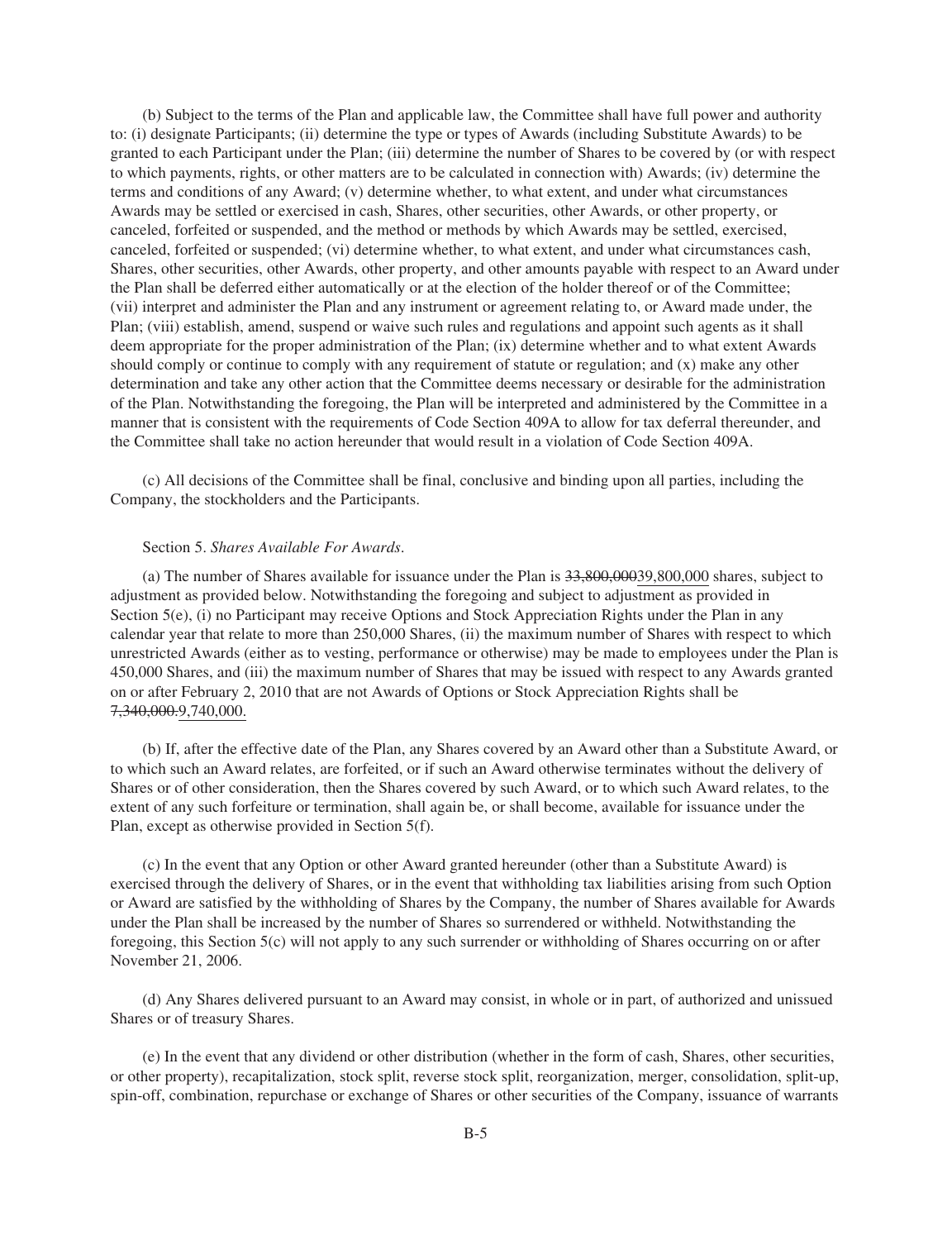or other rights to purchase Shares or other securities of the Company, or other similar corporate transaction or event affects the Shares such that an adjustment is required in order to preserve the value of issued and outstanding Awards and to prevent diminution or enlargement of the benefits or potential benefits intended to be made available under the Plan, then the Committee shall, in such manner as it may deem equitable, adjust any or all of (i) the number and type of Shares (or other securities or property) which thereafter may be made the subject of Awards, including the aggregate and individual limits specified in Section 5(a), (ii) the number and type of Shares (or other securities or property) subject to outstanding Awards, and (iii) the grant, purchase, or exercise price with respect to any Award or, if deemed appropriate, make provision for a cash payment to the holder of an outstanding Award; *provided, however*, that the number of Shares subject to any Award denominated in Shares shall always be a whole number.

(f) Shares underlying Substitute Awards shall not reduce the number of Shares remaining available for issuance under the Plan.

(g) Upon the exercise of any Stock Appreciation Rights, the greater of (i) the number of shares subject to the Stock Appreciation Rights so exercised, and (ii) the number of Shares, if any, that are issued in connection with such exercise, shall be deducted from the number of Shares available for issuance under the Plan.

## Section 6. *Options and Stock Appreciation Rights*.

The Committee is hereby authorized to grant Options and Stock Appreciation Rights to Participants with the following terms and conditions and with such additional terms and conditions, in either case not inconsistent with the provisions of the Plan, as the Committee shall determine:

(a) The exercise price per Share under an Option or Stock Appreciation Right shall be determined by the Committee; *provided*, *however*, that, except in the case of Substitute Awards, such exercise price shall not be less than the Fair Market Value of a Share on the date of grant of such Option or Stock Appreciation Right. The exercise price of a Substitute Award may be less than the Fair Market Value of a Share on the date of grant to the extent necessary for the value of Substitute Award to be substantially equivalent to the value of the award with respect to which the Substitute Award is issued, as determined by the Committee.

(b) The term of each Option and Stock Appreciation Right shall be fixed by the Committee but shall not exceed 10 years from the date of grant thereof.

(c) The Committee shall determine the time or times at which an Option or Stock Appreciation Right may be exercised in whole or in part, and, with respect to Options, the method or methods by which, and the form or forms, including, without limitation, cash, Shares, other Awards, or other property, or any combination thereof, having a Fair Market Value on the exercise date equal to the relevant exercise price, in which, payment of the exercise price with respect thereto may be made or deemed to have been made.

(d) The terms of any Incentive Stock Option granted under the Plan shall comply in all respects with the provisions of Section 422 of the Code, or any successor provision thereto, and any regulations promulgated thereunder.

(e) Section 10 sets forth certain additional provisions that shall apply to Options and Stock Appreciation Rights.

# Section 7. *Restricted Stock And Restricted Stock Units*.

(a) The Committee is hereby authorized to grant Awards of Restricted Stock and Restricted Stock Units to Participants.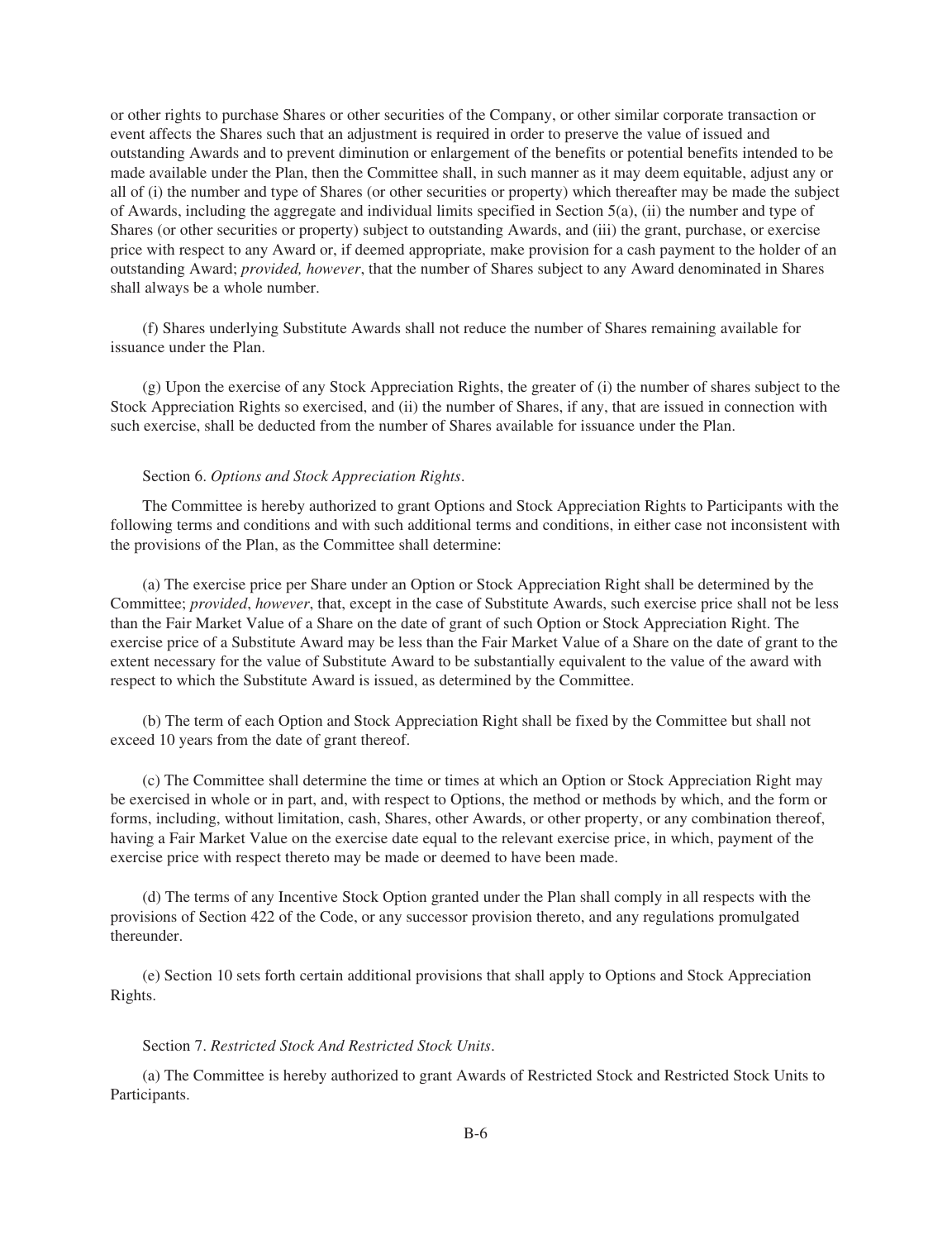(b) Shares of Restricted Stock and Restricted Stock Units shall be subject to such restrictions as the Committee may impose (including, without limitation, any limitation on the right to vote a Share of Restricted Stock or the right to receive any dividend or other right or property), which restrictions may lapse separately or in combination at such time or times, in such installments or otherwise, as the Committee may deem appropriate; provided, that if the vesting conditions applicable to an Award of Restricted Stock or Restricted Stock Units to an employee of the Company relate exclusively to the passage of time and continued employment, such time period shall consist of not less than thirty-six (36) months. In the event the vesting of any Award of Restricted Stock is subject to the achievement of performance goals, the performance period relating to such Award shall be at least twelve (12) months. Any Award of Restricted Stock Units for which vesting is conditioned upon the achievement of performance goals shall be considered an award of Performance Units under Section 8.

(c) Any share of Restricted Stock granted under the Plan may be evidenced in such manner as the Committee may deem appropriate including, without limitation, book-entry registration or issuance of a stock certificate or certificates. In the event any stock certificate is issued in respect of shares of Restricted Stock granted under the Plan, such certificate shall be registered in the name of the Participant and shall bear an appropriate legend referring to the terms, conditions, and restrictions applicable to such Restricted Stock.

(d) Upon a Participant's (i) Separation from Service on account of Retirement, death or Disability, any and all remaining restrictions with respect to an award of Restricted Stock granted to the Participant shall lapse, and the Participant shall receive all of the Shares of Restricted Stock subject to the award, (ii) involuntary termination without Cause, any and all remaining restrictions with respect to an award of Restricted Stock shall lapse, and the Participant shall receive a pro-rata portion of the Shares of Restricted Stock subject to the Award based on the portion of the vesting period that the Participant was employed, and (iii) voluntary termination or involuntary termination with Cause, all Shares of Restricted Stock held by the Participant shall be forfeited as of the date of termination.

(e) Notwithstanding anything contained herein to the contrary, upon a Participant's:

(i) Separation from Service on account of Retirement or Disability, any and all remaining restrictions with respect to Restricted Stock Units granted to the Participant shall lapse and the Participant shall receive any amounts otherwise payable with respect to such Restricted Stock Units as soon as administratively practicable thereafter (or at such later distribution date as may be set by the Committee at the time of the Award or in any amendment thereto), except that, for amounts subject to Code Section 409A, in the case of a Participant who is a Specified Employee, the payment of such amounts that are made on account of the Specified Employee's Separation from Service shall not be made prior to the earlier of (A) the first day of the seventh month following the Participant's Separation from Service (without regard to whether the Participant is reemployed on that date) or (B) death;

(ii) Separation from Service on account of involuntary termination without Cause, any and all remaining restrictions with respect to Restricted Stock Units granted to the Participant shall lapse and the Participant shall receive a pro-rata portion of any amounts otherwise payable with respect to such Restricted Stock Units as soon as administratively practicable thereafter based on the portion of the vesting period that the Participant was employed; provided, that the Committee may, in its discretion, authorize the payment to the Participant of all amounts payable with respect to such Restricted Stock Units in the case of financial hardship on the part of the Participant or in connection with a reduction-in-force. Notwithstanding the foregoing, for amounts subject to Code Section 409A, in the case of a Participant who is a Specified Employee, the payment of such amounts that are made on account of the Specified Employee's Separation from Service shall not be made prior to the earlier of (A) the first day of the seventh month following the Participant's Separation from Service (without regard to whether the Participant is reemployed on that date) or  $(B)$  death;

(iii) death, any and all remaining restrictions with respect to Restricted Stock Units granted to the Participant shall lapse and the Participant's beneficiary shall receive any amounts otherwise payable with respect to such Restricted Stock Units as soon as administratively practicable thereafter; and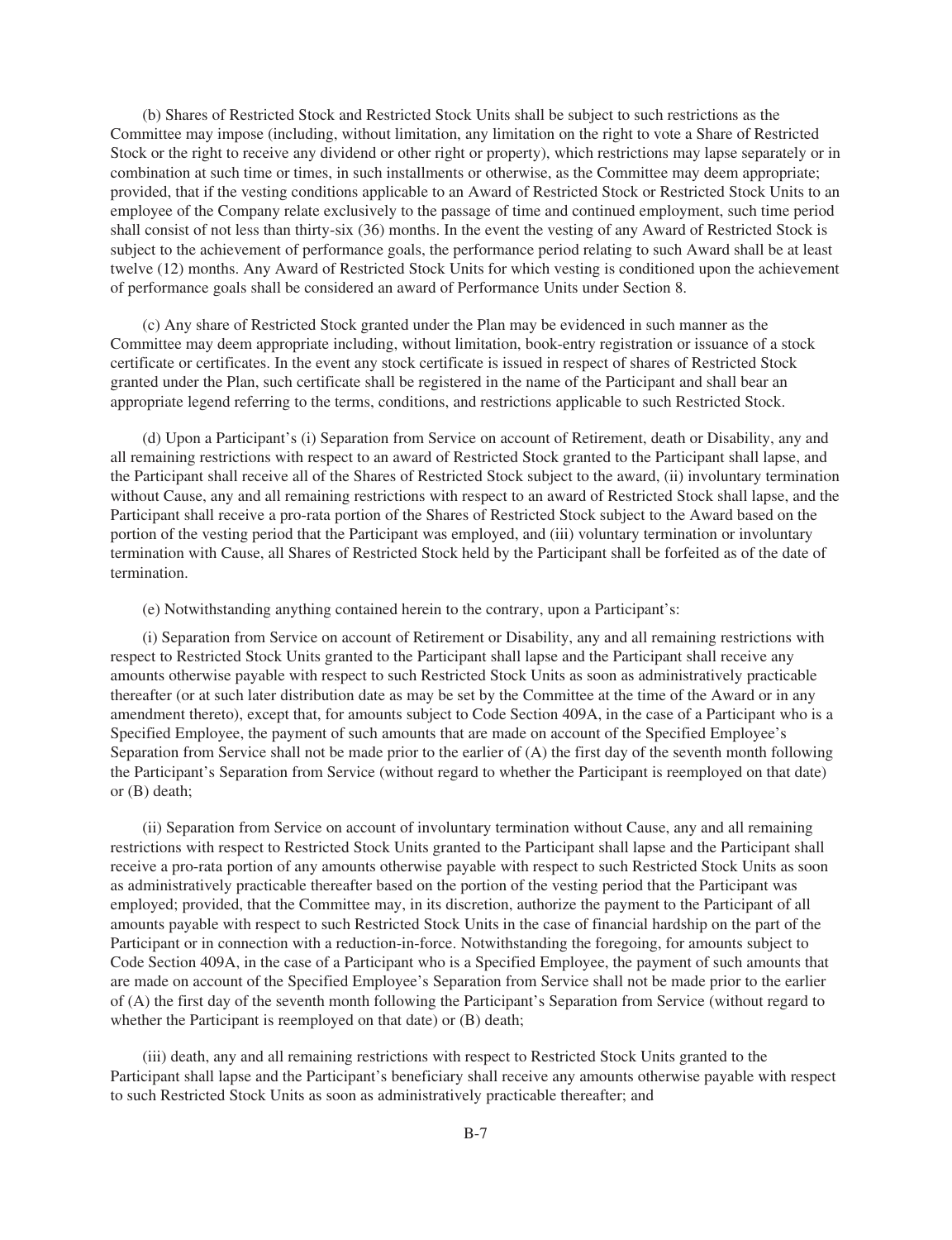(iv) voluntary termination or involuntary termination with Cause, all Restricted Stock Units held by the Participant shall be forfeited as of the date of termination.

### Section 8. *Performance Units*.

(a) The Committee is hereby authorized to grant Performance Units to Participants.

(b) Subject to the terms of the Plan, a Performance Unit granted under the Plan (i) may be denominated or payable in cash, Shares (including, without limitation, Restricted Stock), other securities, other Awards, or other property and (ii) shall confer on the holder thereof rights valued as determined by the Committee and payable to, or exercisable by, the holder of the Performance Unit, in whole or in part, upon the achievement of such performance goals during such performance periods as the Committee shall establish. Subject to the terms of the Plan, the performance goals to be achieved during any performance period, the length of any performance period, the amount of any Performance Unit granted and the amount of any payment or transfer to be made pursuant to any Performance Unit shall be determined by the Committee; provided, that the performance period relating to any Award of Performance Units shall be at least twelve (12) months.

(c) Notwithstanding anything contained herein to the contrary, upon a Participant's:

(i) Separation from Service on account of Retirement or involuntary termination without Cause prior to the expiration of any performance period applicable to a Performance Unit granted to the Participant, the Participant shall be entitled to receive, following the expiration of such performance period, a pro-rata portion of any amounts otherwise payable with respect to, or a pro-rata right to exercise, the Performance Unit;

(ii) death or 409A Disability prior to the expiration of any performance period applicable to a Performance Unit granted to the Participant, the Participant or the Participant's beneficiary shall receive upon such event a partial payment with respect to, or a partial right to exercise, such Performance Unit as determined by the Committee in its discretion;

(iii) Separation from Service on account of Disability (other than a 409A Disability) prior to the expiration for any performance period applicable to a Performance Unit granted to the Participant, the Participant shall be entitled to receive, following the expiration of such performance period, a partial payment with respect to, or a partial right to exercise, such Performance Unit as determined by the Committee in its discretion; and

(iv) voluntary termination or involuntary termination with Cause, all Performance Units held by the Participant shall be canceled as of the date of termination.

#### Section 9. *Other Stock-Based Awards*.

The Committee is hereby authorized to grant to Participants such other Awards (including, without limitation, rights to dividends and dividend equivalents) that are denominated or payable in, valued in whole or in part by reference to, or otherwise based on or related to, Shares (including, without limitation, securities convertible into Shares) as are deemed by the Committee to be consistent with the purposes of the Plan (provided that no rights to dividends and dividend equivalents shall be granted in tandem with an Award of Options or Stock Appreciation Rights). Subject to the terms of the Plan, the Committee shall determine the terms and conditions of such Awards; provided, that (i) if the vesting conditions applicable to any such Award to an employee relate exclusively to the passage of time and continued employment, such time period shall consist of not less than thirty-six (36) months, (ii) if the vesting of the award is contingent upon the achievement of any performance goals over a performance period, the performance period relating to such Award shall be at least twelve (12) months. Shares or other securities delivered pursuant to a purchase right granted under this Section 9 shall be purchased for such consideration, which may be paid by such method or methods and in such form or forms, including, without limitation, cash, Shares, other securities, other Awards, or other property, or any combination thereof, as the Committee shall determine, the value of which consideration, as established by the Committee, shall, except in the case of Substitute Awards, not be less than the Fair Market Value of such Shares or other securities as of the date such purchase right is granted. To the extent that any Other Stock-Based Awards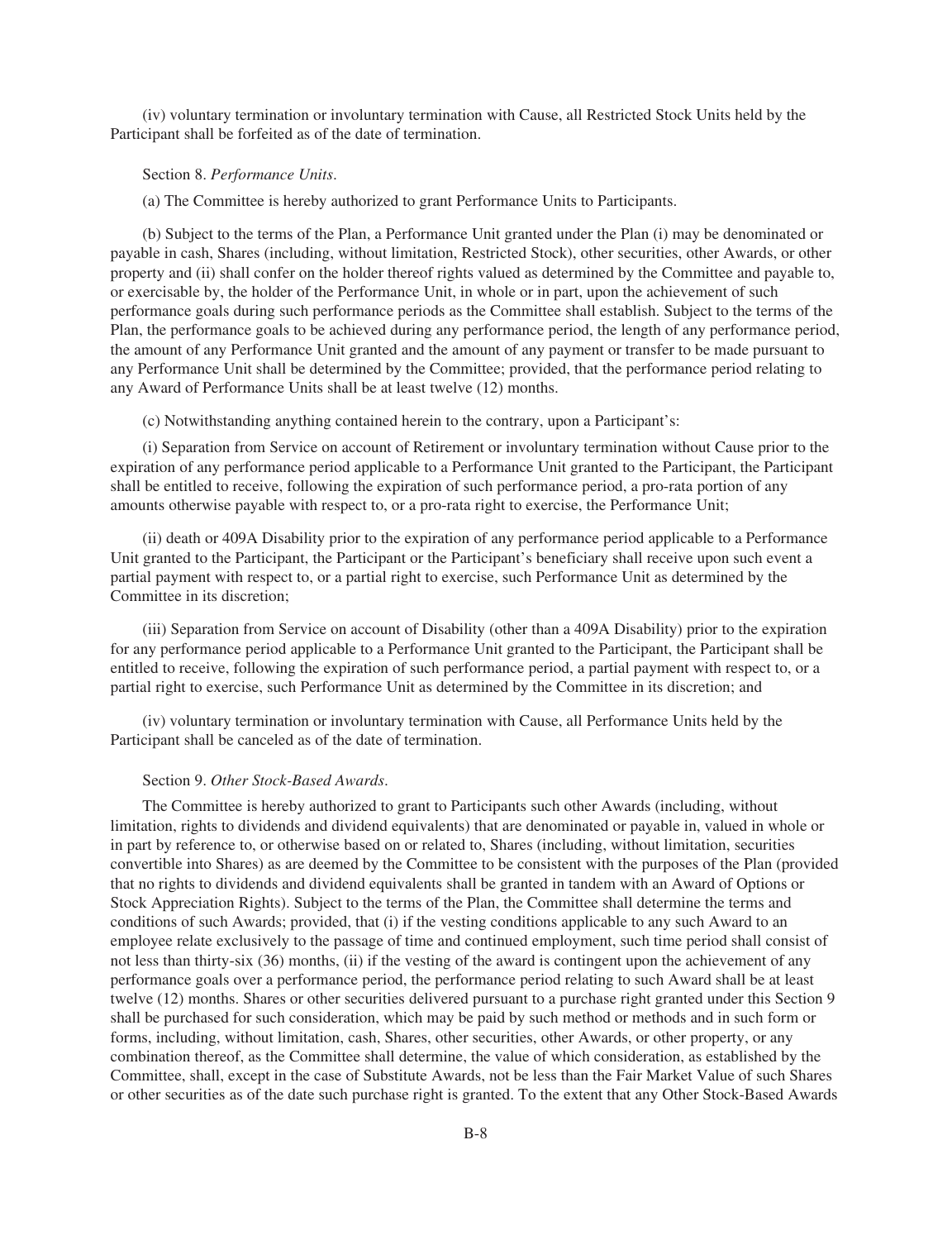granted by the Committee are subject to Code Section 409A as nonqualified deferred compensation, such Other Stock-Based Awards shall be subject to terms and conditions that comply with the requirements of Code Section 409A to avoid adverse tax consequences under Code Section 409A.

### Section 10. *Effect Of Termination On Certain Awards*.

Except as otherwise provided by the Committee at the time an Option or Stock Appreciation Right is granted or in any amendment thereto, if a Participant ceases to be employed by, or serve as a non-employee director of, the Company or any Affiliate, then:

(a) if termination is for Cause, all Options and Stock Appreciation Rights held by the Participant shall be canceled as of the date of termination;

(b) if termination is voluntary or involuntary without Cause, the Participant may exercise each Option or Stock Appreciation Right held by the Participant within three months after such termination (but not after the expiration date of such Award) to the extent such Award was exercisable pursuant to its terms at the date of termination; *provided*, however, if the Participant should die within three months after such termination, each Option or Stock Appreciation Right held by the Participant may be exercised by the Participant's estate, or by any person who acquires the right to exercise by reason of the Participant's death, at any time within a period of one year after death (but not after the expiration date of the Award) to the extent such Award was exercisable pursuant to its terms at the date of termination;

(c) if termination is (i) by reason of Retirement (or alternatively, in the case of a non-employee director, at a time when the Participant has served for five full years or more and has attained the age of sixty), or (ii) by reason of a Disability, each Option or Stock Appreciation Right held by the Participant shall, at the date or Retirement or Disability, become exercisable to the extent of the total number of shares subject to the Option or Stock Appreciation Right, irrespective of the extent to which such Award would otherwise have been exercisable pursuant to the terms of the Award at the date of Retirement or Disability, and shall otherwise remain in full force and effect in accordance with its terms;

(d) if termination is by reason of the death of the Participant, each Option or Stock Appreciation Right held by the Participant may be exercised by the Participant's estate, or by any person who acquires the right to exercise such Award by reason of the Participant's death, to the extent of the total number of shares subject to the Award, irrespective of the extent to which such Award would have otherwise been exercisable pursuant to the terms of the Award at the date of death, and such Award shall otherwise remain in full force and effect in accordance with its terms.

# Section 11. *General Provisions Applicable To Awards*.

(a) Awards shall be granted for no cash consideration or for such minimal cash consideration as may be required by applicable law.

(b) Awards may, in the discretion of the Committee, be granted either alone or in addition to or in tandem with any other Award. Awards granted in addition to or in tandem with other Awards may be granted either at the same time as or at a different time from the grant of such other Awards or awards.

(c) Subject to the terms of the Plan, payments or transfers to be made by the Company upon the grant, exercise or payment of an Award may be made in such form or forms as the Committee shall determine including, without limitation, cash, Shares, other securities, other Awards, or other property, or any combination thereof, and may be made in a single payment or transfer, in installments, or on a deferred basis, in each case in accordance with rules and procedures established by the Committee. Such rules and procedures may include, without limitation, provisions for the payment or crediting of reasonable interest on installment or deferred payments or the grant or crediting of dividend equivalents in respect of installment or deferred payments. Notwithstanding the foregoing, in no event shall the Company extend any loan to any Participant in connection with the exercise of an Award; provided, however, that nothing contained herein shall prohibit the Company from maintaining or establishing any broker-assisted cashless exercise program.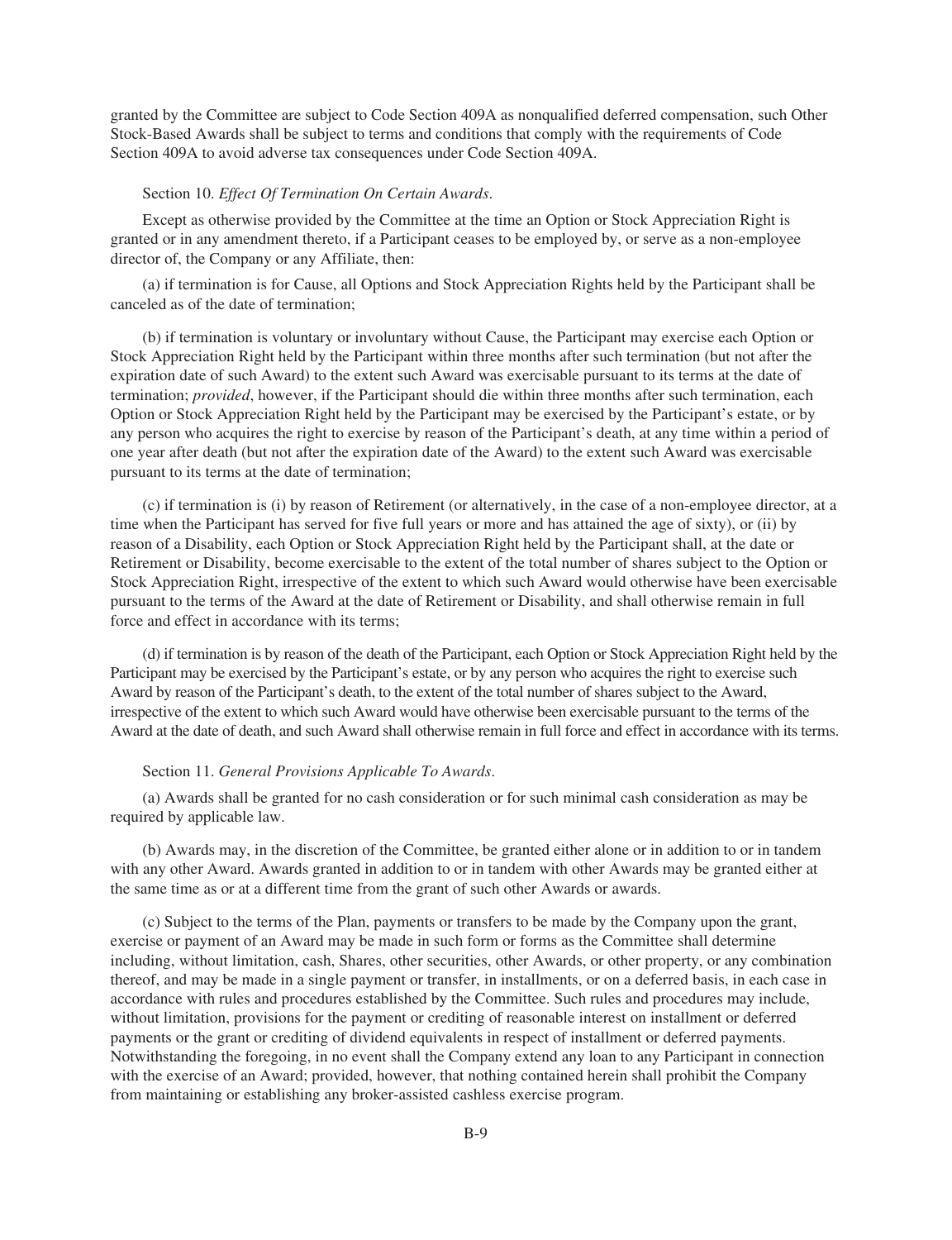(d) Unless the Committee shall otherwise determine, no Award and no right under any Award shall be assignable, alienable, saleable or transferable by a Participant otherwise than by will or by the laws of descent and distribution. In no event may an Award be transferred by a Participant for value. Each Award, and each right under any Award, shall be exercisable during the Participant's lifetime only by the Participant or, if permissible under applicable law, by the Participant's guardian or legal representative. The provisions of this paragraph shall not apply to any Award which has been fully exercised, earned or paid, as the case may be, and shall not preclude forfeiture of an Award in accordance with the terms thereof.

(e) All certificates for Shares or other securities delivered under the Plan pursuant to any Award or the exercise thereof shall be subject to such stop transfer orders and other restrictions as the Committee may deem advisable under the Plan or the rules, regulations, and other requirements of the Securities and Exchange Commission, any stock exchange upon which such Shares or other securities are then listed, and any applicable Federal or state securities laws, and the Committee may cause a legend or legends to be put on any such certificates to make appropriate reference to such restrictions.

(f) Every Award (other than an Option or Stock Appreciation Right) to a member of the Executive Group shall, if the Committee intends that such Award should constitute "qualified performance-based compensation" for purposes of Section 162(m) of the Code, include a pre-established formula, such that payment, retention or vesting of the Award is subject to the achievement during a performance period or periods, as determined by the Committee, of a level or levels, as determined by the Committee, of one or more of the following performance measures: (i) Return on Net Assets, (ii) Revenue Growth, (iii) Return on Common Equity, (iv) Total Shareholder Return, (v) Earnings Per Share, (vi) Net Revenue Per Employee (vii) Market Share, (viii) Return on Invested Capital, or (ix) Net Income. For any Award subject to any such pre-established formula, no more than 150,000 Shares can be paid in satisfaction of such Award to any Participant, subject to adjustment as provided in Section 5(e). Notwithstanding any provision of this Plan to the contrary, the Committee shall not be authorized to increase the amount payable under any Award to which this Section 11(f) applies upon attainment of such preestablished formula.

(g) Notwithstanding any other provision of the Plan to the contrary, upon a Change in Control:

(i) All outstanding Awards granted prior to January 1, 2015 shall become fully vested and exercisable, all performance targets applicable to such Awards, if any, shall be deemed to have been met at target performance, and any restrictions applicable to such Awards shall automatically lapse.

(ii) All outstanding Awards granted on or after January 1, 2015 shall become fully vested and exercisable, all performance targets applicable to such Awards, if any, shall be deemed to have been met at target performance, and any restrictions applicable to such Awards shall automatically lapse, except to the extent such Awards are (1) assumed by the successor corporation (or an affiliate thereof) or continued, or (2) replaced with an equity award that preserves the existing value of the Award at the time of the Change in Control on terms that are no less favorable to the Participant than those applicable to the Award (in each case in clauses (1) and (2), a "Continuing Award"), in which event such Continuing Awards shall remain outstanding and be governed by their respective terms, subject to Section  $11(g)(iii)$  below.

(iii) In the event a Participant holding a Continuing Award is involuntarily terminated without Cause or such Participant terminates employment with the Company for Good Reason (as defined below) within the two-year period commencing on the Change in Control, then, as of the date of such termination, the Continuing Award shall become fully vested and exercisable, all performance targets applicable to the Award, if any, shall be deemed to have been met at target performance, and any other restrictions applicable to any Award shall automatically lapse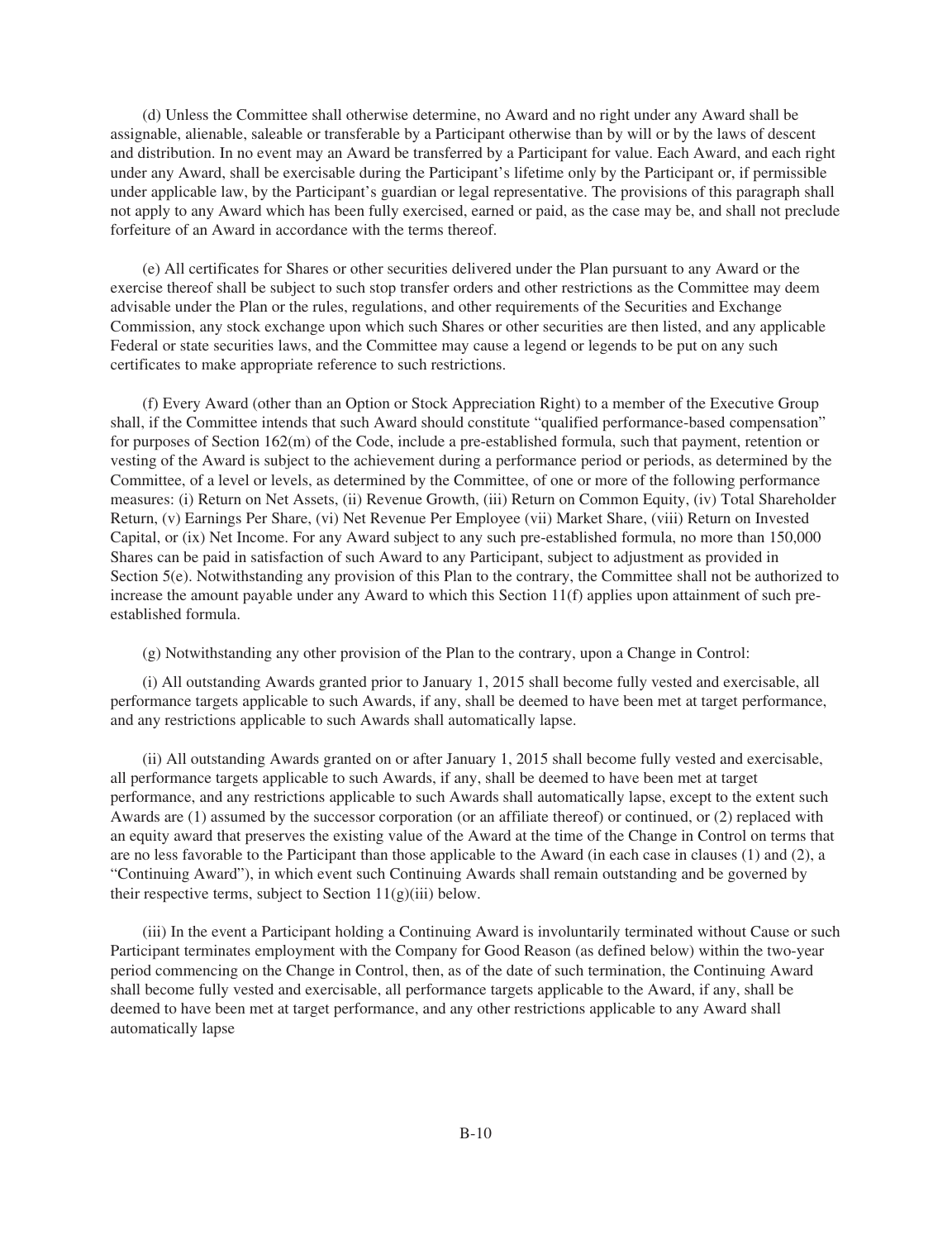(iv) For purposes of this Section  $11(g)$ , the following capitalized terms shall have the meanings provided below.

(A) "Good Reason" means the occurrence (without the Participant's express written consent) of (1) a reduction in the Participant's base salary as in effect immediately prior to the Change in Control or as the same may be increased thereafter from time to time, or a reduction in the Participant's annual performance incentive award opportunity or equity-based compensation that is not in good faith and consistent with past practices, or (2) any change in the location of the Participant's principal place of employment as it existed immediately prior to the Change in Control to a location that is more than twenty-five (25) miles from such principal place of employment. No event described above shall constitute Good Reason unless the Participant gives written notice to the Company of the existence of the event within 90 days after the initial occurrence of such event and the Company has not remedied such within 30 days of receipt of such notice. Notwithstanding the foregoing, if a Participant is a party to a Change in Control Agreement (as defined below), "Good Reason" with respect to such Participant for purposes of this Plan shall have the meaning given to such term in the Change in Control Agreement.

(B) "Change in Control Agreement" means an employment agreement or other agreement or plan between the Company and a Participant and approved by the Board or the Committee that provides for the continued employment of the Participant following a Change in Control and the payment of benefits upon termination of employment in connection with or following a Change in Control.

(v) Notwithstanding anything in this Section 11(g) to the contrary, any Awards that are otherwise subject to Code Section 409A shall not be distributed or payable upon a Change in Control unless the Change in Control otherwise meets the requirements for a change in the ownership or effective control of the Company or in the ownership of a substantial portion of the assets of the Company within the meaning of Code Section 409A and the regulations and other guidance promulgated thereunder; instead such Awards shall be distributed or payable in accordance with the Award's applicable terms.

(h) Non-employee Directors of the Company shall be entitled to defer the receipt of any Shares that may become issuable to them under any Award in accordance with the terms of the 1996 Directors' Deferral Plan, as the same may be hereinafter amended, or any other plan that may be established by the Company that provides for the deferred receipt of such Shares.

(i) Employees of the Company shall be entitled to defer the receipt of any Shares that may become issuable to them under any Award in accordance with the terms of the Deferred Compensation and Retirement Benefit Restoration Plan, as the same may be hereinafter amended, or any other plan that may be established by the Company that provides for the deferred receipt of such Shares.

### Section 12. *Amendments And Termination*.

(a) Except to the extent prohibited by applicable law and unless otherwise expressly provided in an Award Agreement or in the Plan, the Board may amend, alter, suspend, discontinue, or terminate the Plan or any portion thereof at any time; *provided, however*, that no such amendment, alteration, suspension, discontinuation or termination shall be made without (i) shareholder approval (A) if the effect thereof is to increase the number of Shares available for issuance under the Plan or to expand the class of persons eligible to participate in the Plan or (B) if such approval is necessary to comply with any tax or regulatory requirement for which or with which the Board deems it necessary or desirable to qualify or comply or (ii) the consent of the affected Participant, if such action would adversely affect the rights of such Participant under any outstanding Award. Notwithstanding anything to the contrary herein, the Committee may amend the Plan in such manner as may be necessary to enable the Plan to achieve its stated purposes in any jurisdiction outside the United States in a tax-efficient manner and in compliance with local rules and regulations. In all events, no termination or amendment shall be made in a manner that is inconsistent with the requirements under Code Section 409A to allow for tax deferral.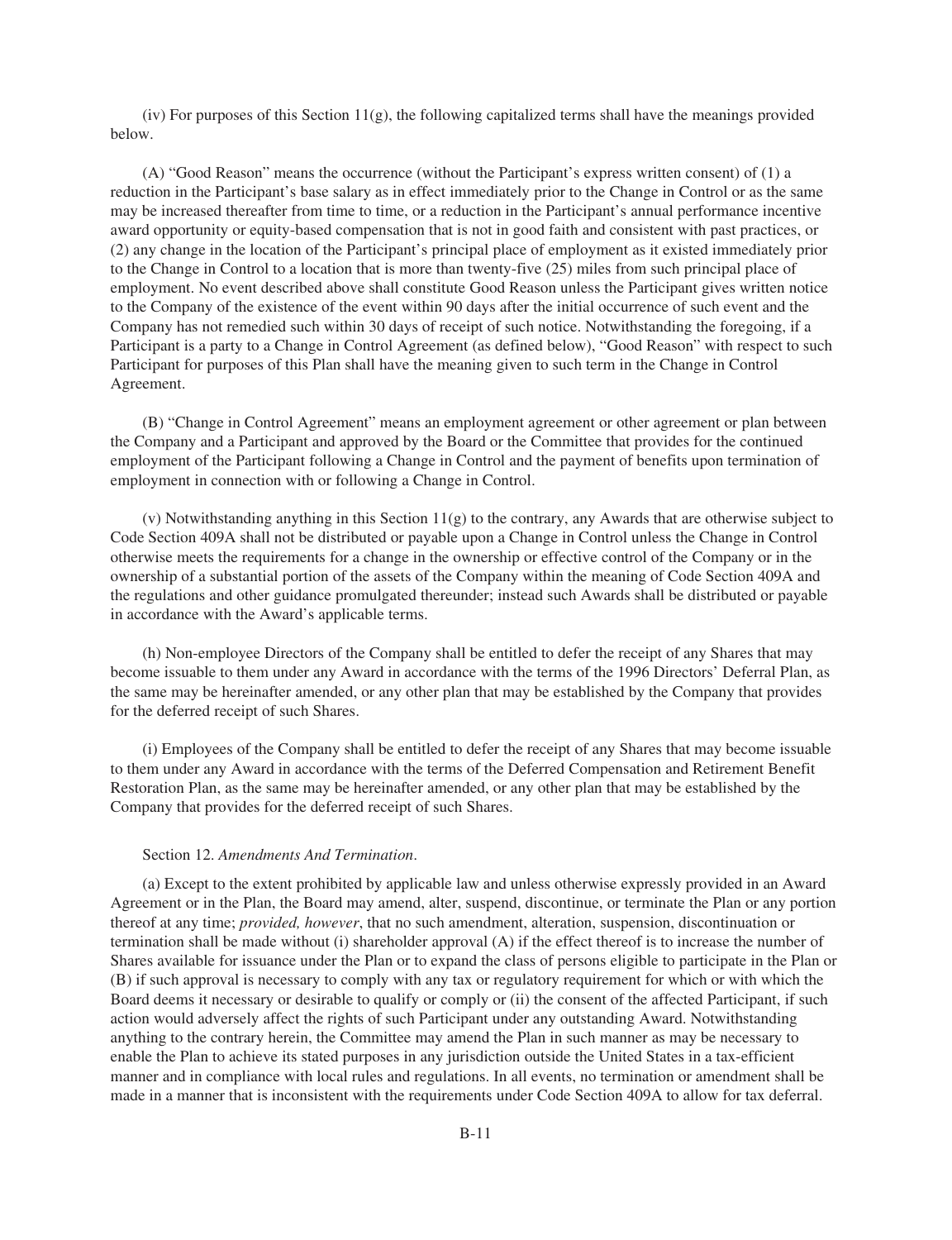(b) The Committee may waive any conditions or rights under, amend any terms of, or amend, alter, suspend, discontinue or terminate, any Award theretofore granted, prospectively or retroactively, without the consent of any relevant Participant or holder or beneficiary of an Award,; *provided, however*, that no such action shall impair the rights of any affected Participant or holder or beneficiary under any Award theretofore granted under the Plan; and *provided further* that, except as provided in Section 5(e), no such action shall reduce the exercise price, grant price or purchase price of any Award established at the time of grant thereof; and *provided further*, that the Committee's authority under this Section 12(b) is limited in the case of Awards subject to Section 11(f), as set forth in Section 11(f); and *provided further*, that the Committee may not act under this Section 12(b) in a way that is inconsistent with the requirements under Code Section 409A to allow for tax deferral. In no event shall an outstanding Option or Stock Appreciation Right for which the exercise price is less than the Fair Market Value of a Share be cancelled in exchange for cash or, except as provided in Section 5(e), replaced with a new Option or Stock Appreciation Right with a lower exercise price, without approval of the Company's shareholders.

(c) Except as noted in Section 11(f), the Committee shall be authorized to make adjustments in the terms and conditions of, and the criteria included in, Awards in recognition of events (including, without limitation, the events described in Section  $5(e)$ ) affecting the Company, or the financial statements of the Company, or of changes in applicable laws, regulations or accounting principles, whenever the Committee determines that such adjustments are appropriate in order to prevent dilution or enlargement of the benefits or potential benefits intended to be made available under the Plan.

(d) Any provision of the Plan or any Award Agreement to the contrary notwithstanding, in connection with a Business Combination, the Committee may cause any Award granted hereunder to be canceled in consideration of a cash payment or alternative Award made to the holder of such canceled Award equal in value to the Fair Market Value of such canceled Award.

(e) The Committee may correct any defect, supply any omission, or reconcile any inconsistency in the Plan or any Award in the manner and to the extent it shall deem desirable to carry the Plan into effect or to otherwise comply with the requirements of Code Section 409A so as to avoid adverse tax consequences under Code Section 409A.

### Section 13. *Miscellaneous*.

(a) No employee, Participant or other person shall have any claim to be granted any Award under the Plan, and there is no obligation for uniformity of treatment of employees, Participants, or holders or beneficiaries of Awards under the Plan. The terms and conditions of Awards need not be the same with respect to each recipient.

(b) The Committee may delegate to one or more officers or managers of the Company, or a committee of such officers or managers, the authority, subject to such terms and limitations as the Committee shall determine, to grant Awards to, or to cancel, modify, waive rights with respect to, alter, discontinue, suspend or terminate Awards held by, employees who are not officers or directors of the Company for purposes of Section 16 of the Securities Exchange Act of 1934, as amended; *provided, however*, that any delegation to management shall conform with the requirements of the corporate law of New Jersey and with the requirements, if any, of the New York Stock Exchange, in either case as in effect from time to time.

(c) The Company shall be authorized to withhold from any Award granted or any payment due or transfer made under any Award or under the Plan or from any compensation or other amount owing to a Participant the amount (in cash, Shares, other securities, other Awards, or other property) of withholding taxes due in respect of an Award, its exercise, or any payment or transfer under such Award or under the Plan and to take such other action (including, without limitation, providing for elective payment of such amounts in cash, Shares, other securities, other Awards or other property by the Participant) as may be necessary in the opinion of the Company to satisfy all obligations for the payment of such taxes.